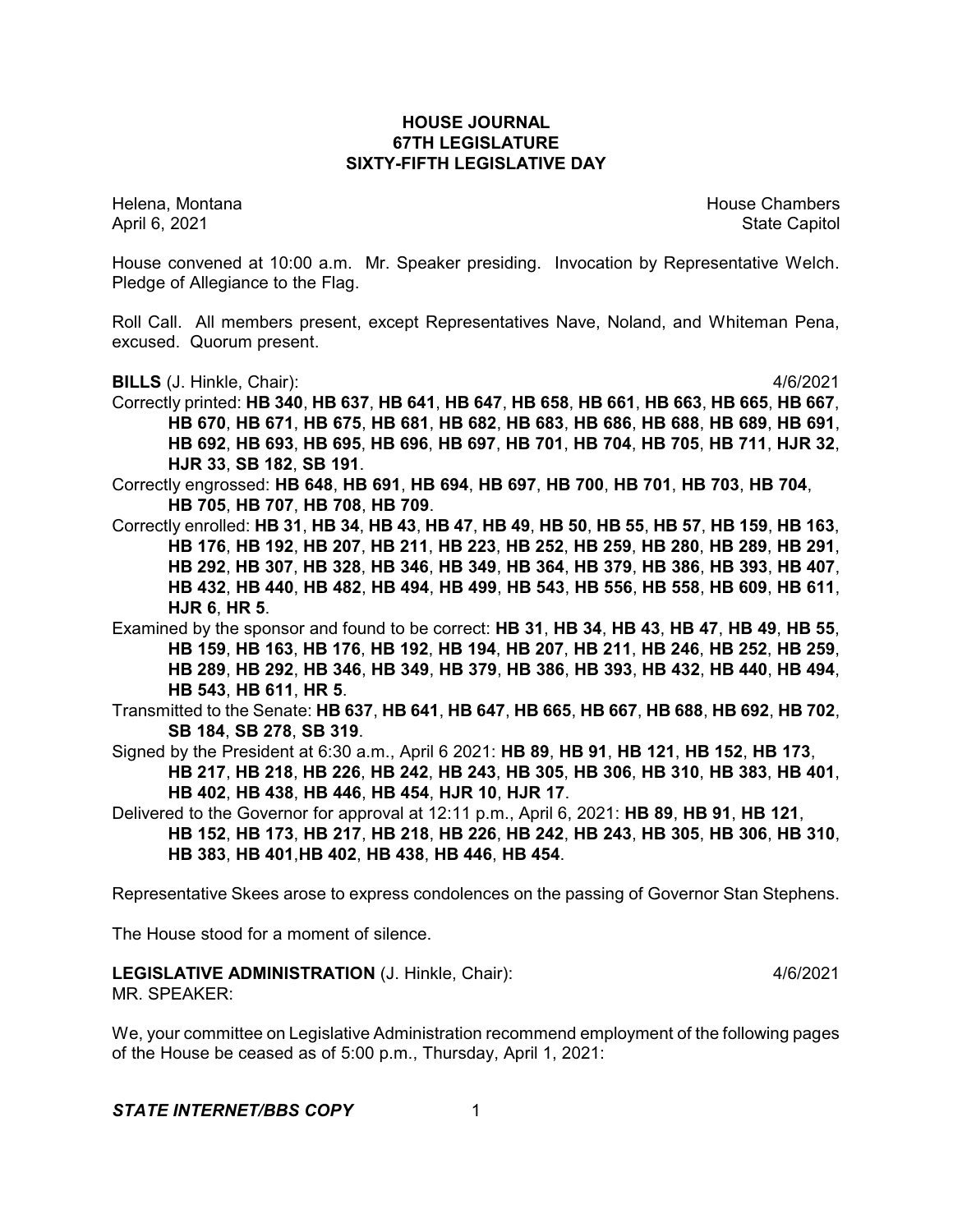Sam Davis, White Sulphur Springs Carson LeLacheur, Townsend Alex Novark, White Sulphur Springs Macee Patritti, Whitehall

and recommend the following pages of the House be employed as of 10:00 a.m., Tuesday, April 6, 2021:

Emmett Allen, Bozeman Brayden Keane, Butte Carly Larson, Bozeman Elizabeth Walker, Helena

Report Adopted.

## **UNFINISHED BUSINESS**

Mr. Speaker, I move that the following undersigned name be **ADDED** as sponsor to **HB 701**. Motion carried.

**HB 701** (M. Hopkins, Chief Sponsor) B. Putnam.

## **REPORTS OF STANDING COMMITTEES**

**AGRICULTURE** (Kassmier, Chair): 4/1/2021 **HB 697**, do pass. Report adopted. **HB 700**, introduced bill, be amended as follows:

1. Title, line 4. **Following**: "RELATED TO" **Strike**: "FORESTRY AND"

2. Title, line 5 through line 7. **Strike**: "PROVIDING" on line 5 through "FEE;" on line 7 **Insert**: "REVISING SEED SALE LAW;"

3. Title, line 7. **Strike**: "76-13-154" **Insert**: "80-5-124"

4. Page 1, line 12 through page 2, line 5. **Strike:** sections 1 and 2 in their entirety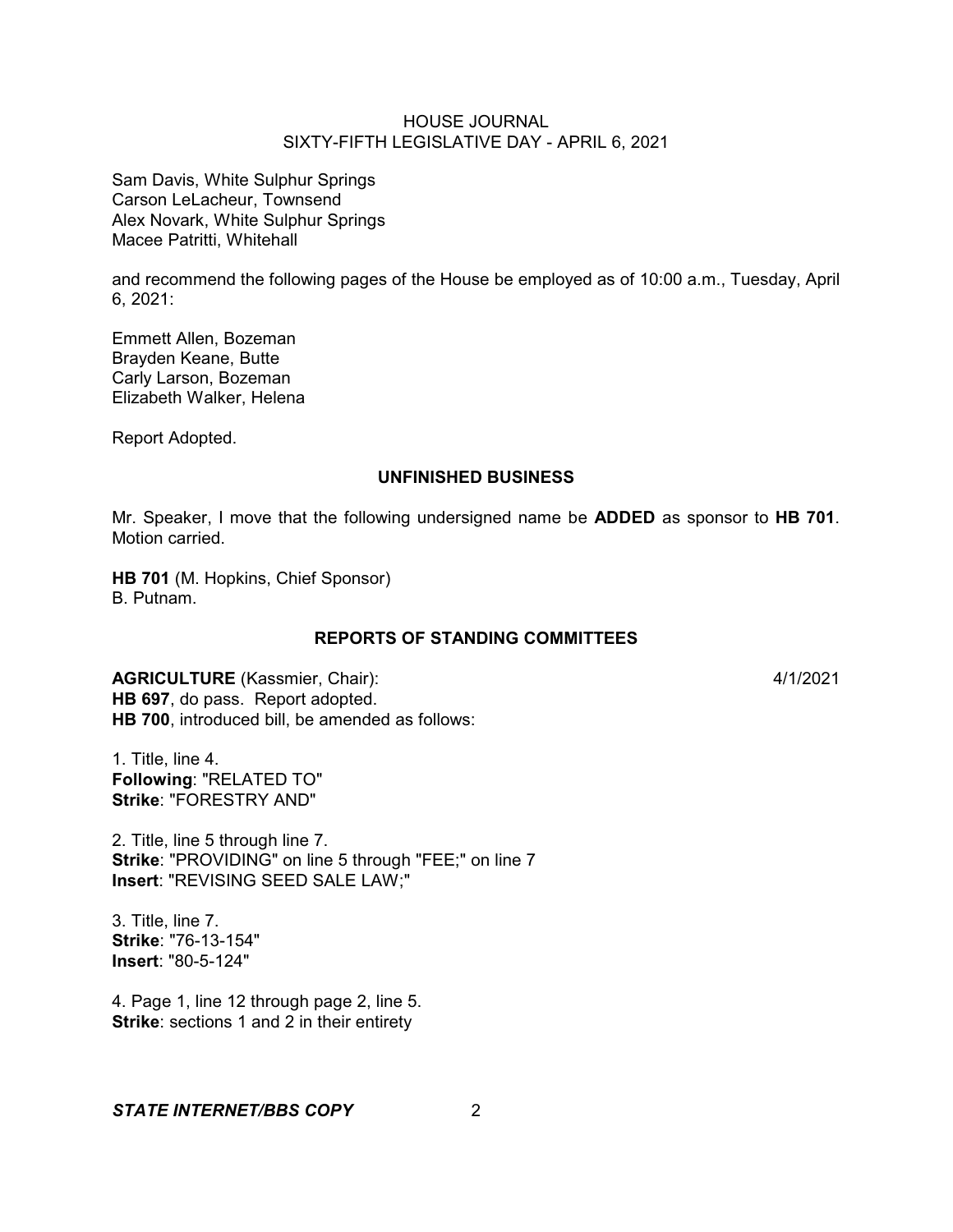5. Page 2. **Following**: line 6 **Insert**: "**Section 1.** Section 80-5-124, MCA, is amended to read:

"**80-5-124. Exemptions.** (1) The labeling requirements in 80-5-123 and the prohibitions in 80-5-134 do not apply to:

(a) seed or grain that is not intended for sowing purposes;

(b) seed in storage in or being transported or consigned to a cleaning or processing establishment for cleaning or processing if:

(i) the invoice or labeling accompanying that seed bears the statement "seeds for processing"; and

(ii) any labeling or representation made with respect to the uncleaned or unprocessed seed is subject to this chapter; and

(c) a carrier in respect to seed transported or delivered for transportation in the ordinary course of its business as a carrier, as long as the carrier is not engaged in producing, processing, or marketing seed that is subject to the provisions of this chapter.

 $(2)$  (a) A person is not subject to the penalties in 80-5-136 for selling, or offering for sale, conditioning, or cleaning seeds subject to the provisions of this chapter that were incorrectly labeled or represented as to kind, species and subspecies (if appropriate), variety, type, origin, elevation, or year of collection (if required) when the seed cannot be identified by examination, unless the person has failed to obtain an invoice, genuine grower declaration, or other labeling information and has failed to take reasonable precautions to ensure the identity of the seeds. A genuine grower declaration of variety is considered an affirmation that the grower holds records of proof regarding parent seed, such as invoices and labels.

(b) A person who asserts an exemption pursuant to this section shall pay a \$1 fee to the department of agriculture.""

**Renumber:** subsequent sections

6. Page 2, line 7 through line 12. **Strike:** sections 3 and 4 in their entirety **Renumber:** subsequent sections

And, as amended, do pass. Report adopted.

**HB 708**, introduced bill, be amended as follows:

1. Page 1, line 19. **Strike**: "the upscaling of" **Insert**: "adding value to"

2. Page 1, line 21. **Following**: "importance of" **Insert**: "growing and adding value to local products and"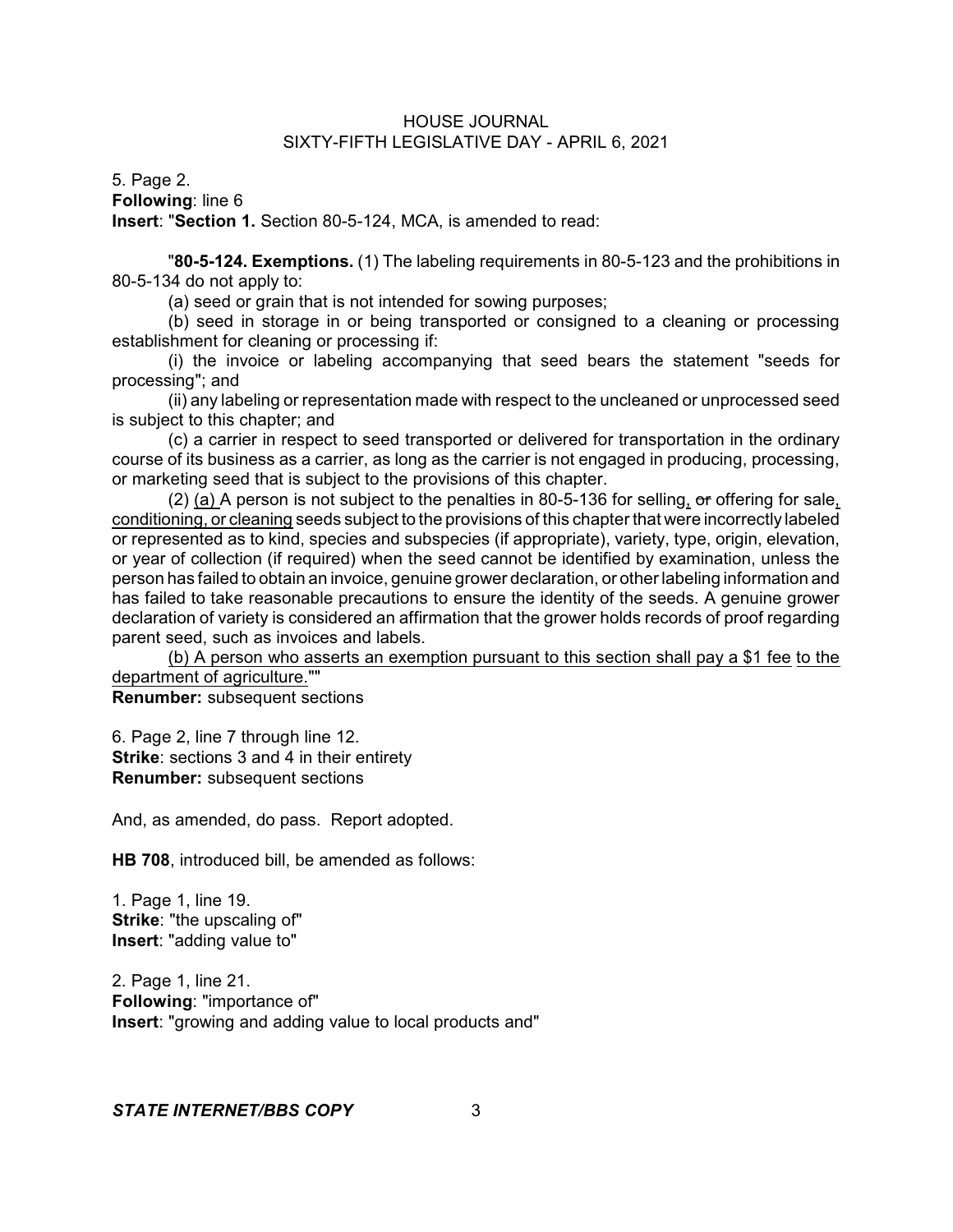3. Page 2, line 2.

**Strike**: "The"

**Insert**: "In consultation with the presiding officers of the house agriculture committee and the senate agriculture, livestock, and irrigation committee, the"

4. Page 2, line 5. **Strike**: "The"

**Insert**: "In consultation with the presiding officers of the house agriculture committee and the senate agriculture, livestock, and irrigation committee, the"

5. Page 2, line 11. **Strike**: "an anti-poverty organization" **Insert**: "a local food grower and retailer"

6. Page 2, line 21 through line 22.

- **Strike**: subsections (d) and (e) in their entirety
- **Insert**: "(d) opportunities to add value in all sectors of agricultural production;
- (e) existing programs and initiatives focused on food security and agricultural prosperity, including programs funded with federal money or donations, such as the farmers to families program;"

7. Page 2, line 23. **Following**: "issues" **Insert**: ", challenges, and opportunities" **Following**: "food;" **Strike**: "and"

8. Page 2, line 24. **Following**: "programs" **Insert**: "; and (h) challenges to food security, such as soil health and pollinator decline"

And, as amended, do pass. Report adopted.

**APPROPRIATIONS** (Jones, Chair): 3/30/2021 **HB 693**, do pass. Report adopted.

**BUSINESS AND LABOR** (Noland, Chair): 4/1/2021 **HB 704**, introduced bill, be amended as follows:

1. Page 1. **Following**: line 9 **Insert**: "WHEREAS, it is the intent of this act to authorize the state lottery commission to conduct a game that is similar to its existing Montana Millionaire game for the purpose of assisting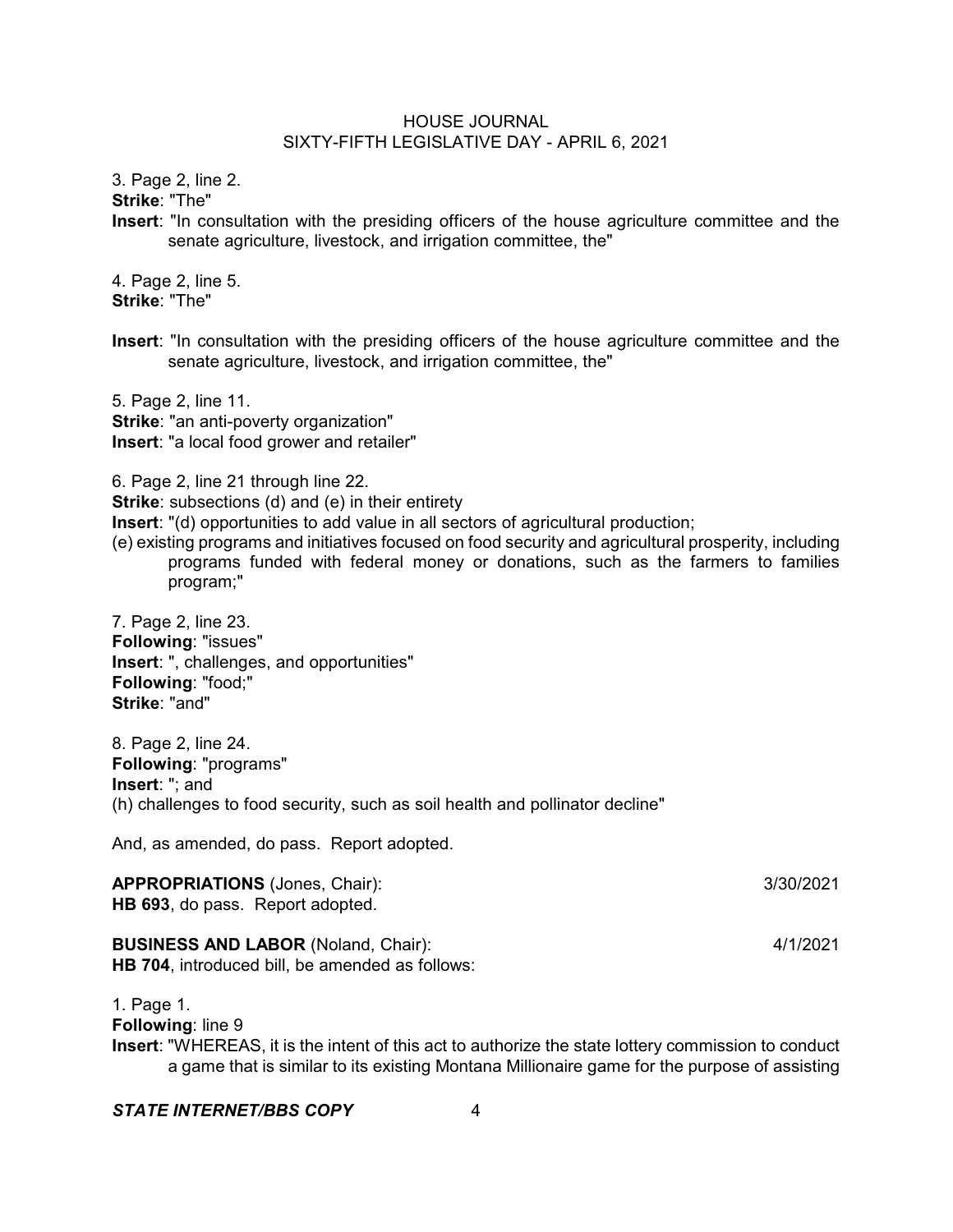and promoting live horseracing in this state; and

WHEREAS, it is the intent of this act to use the state lottery's resources to promote live horseracing in this state in the promotion of this game; and

WHEREAS, nothing in this bill should interfere with any existing game conducted by the state lottery commission, including the Montana Millionaire game."

2. Page 1, line 13. **Following:** "rulemaking." **Insert:** "(1)"

3. Page 1, line 15 through line 17. **Strike**: "The" on line 15 through "suitable." on line 17 **Insert**: "(2)"

4. Page 1, line 18. **Strike**: "all remaining proceeds" **Insert**: "50% of net revenue"

5. Page 1, line 19.

**Following**: "state."

**Insert**: "(3) The lottery shall cooperate with the board of horseracing and promote live horseracing, including but not limited to posting dates of live horseraces, as part of the marketing of the special raffle or lottery game.

 $(4)$ "

And, as amended, do pass. Report adopted.

**HB 705**, introduced bill, be amended as follows:

1. Title, line 5 through line 6. **Strike:** "PROVIDING" on line 5 through "LICENSE;" on line 6

2. Title, line 8 through line 9. **Strike:** "REVISING" on line 8 through "APPLICATIONS;" on line 9

3. Title, line 14. **Strike:** "16-4-402,"

4. Title, line 14. **Strike:** "16-6-314," **Insert:** "AND"

5. Title, line 14. **Strike:** "AND 23-5-177,"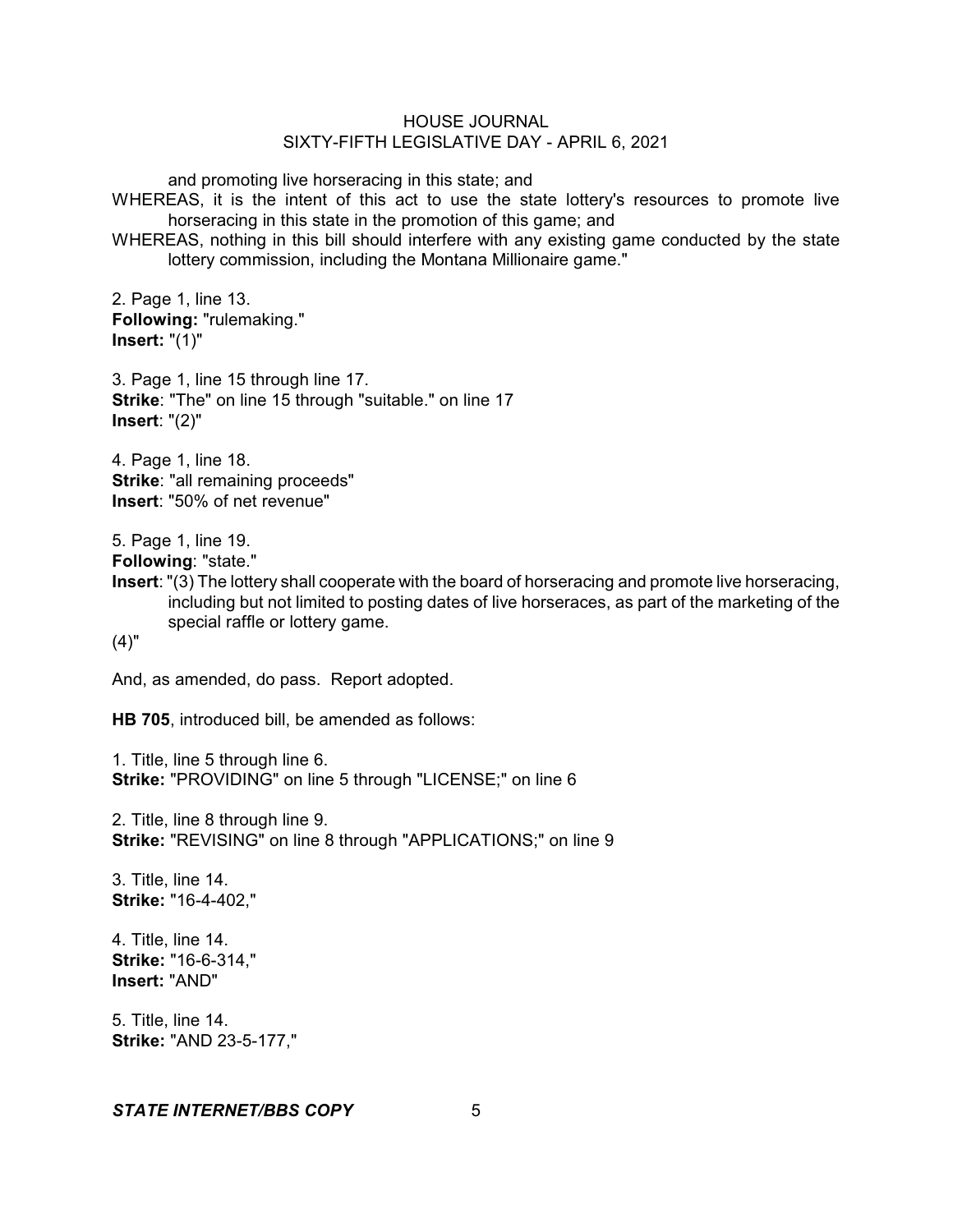6. Page 1, line 20 through page 2, line 14. **Strike:** section 1 in its entirety **Renumber:** subsequent sections

7. Page 2, line 18.

**Following:** "beverages."

**Insert:** "The licensed retailer must demonstrate that it has adequate control over all alcoholic beverages to prevent self-service, service to underage persons, and service to persons who are actually or apparently intoxicated."

8. Page 2, line 28.

**Strike:** "notice" through "beginning the alteration" **Insert:** "a copy of the revised floorplan for the licensed premises after the alteration is complete"

9. Page 3, line 4.

**Following:** "premises."

**Insert:** "An alteration that increases the square footage of the existing approved premises must be approved by the department prior to the alteration occurring."

10. Page 3, line 15. **Following:** "seats" **Strike:** "separate from gambling"

11. Page 3, line 20.

**Following:** "access."

**Insert:** "The application fee is \$100.

(7) For licensed retailers operating within a hotel or similar short-term lodging facility, the delivery of alcohol to guests of accommodation units and the prestocking of alcoholic beverages in accommodation units is allowed for the accommodation units within the property as long as the purchaser's age is verified and there are adequate safeguards in place to prevent underage service."

12. Page 4, line 11. **Following:** "(d)" **Insert:** "(i)"

13. Page 4, line 13. **Strike:** "(i)" **Insert:** "(A)" **Renumber:** subsequent subsections

14. Page 4, line 15. **Following:** "motel;" **Strike:** "or"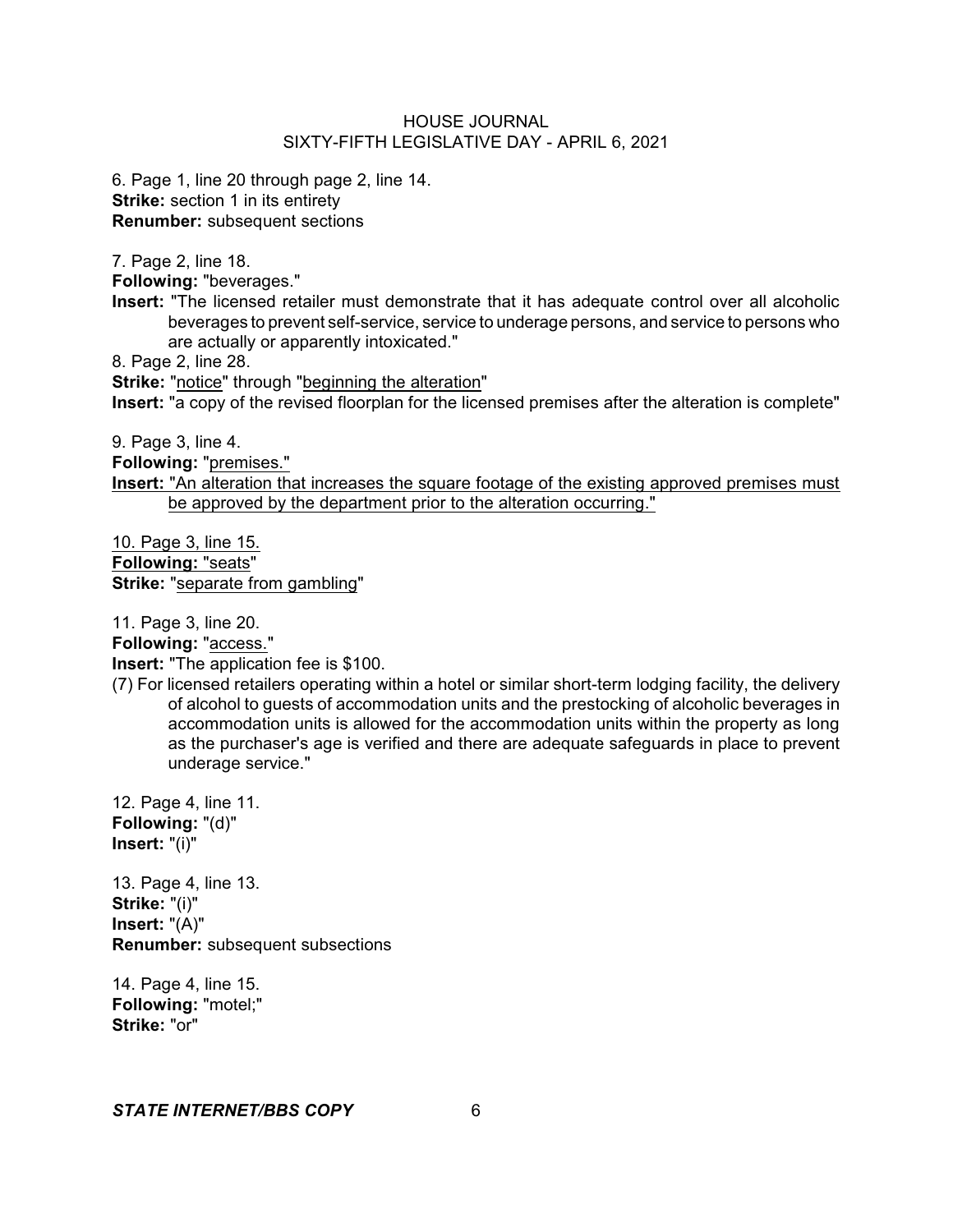15. Page 4, line 17. **Strike:** "(2)(d)(iv)" **Insert:** "(2)(d)(i)(D)" 16. Page 4. **Following:** line 18 **Insert:** "(ii) In order to qualify toward the required total for the purposes of subsection (2)(a), accommodation units may not be located within the boundaries of a quota area as provided in 16-4-201(1) or (2) as of the date of submission for a resort retail all-beverages license." 17. Page 5, line 21. **Following:** "of a" **Strike:** "municipal" **Following:** "area" **Insert:** "as defined in 16-4-201(1) or (2)" 18. Page 5, line 26. **Following:** "area." **Insert:** "The application fee is \$100." 19. Page 7, line 2. **Strike:** "25%" **Insert:** "15%" 20. Page 7, line 3. **Strike:** "25%" **Insert:** "15%" 21. Page 7, line 10. **Strike:** "25%" **Insert:** "15%" 22. Page 7, line 14. **Strike:** "20%" **Insert:** "15%" 23. Page 7, line 15. **Strike:** "20%" **Insert:** "15%" 24. Page 7, line 23. **Strike:** "20%" **Insert:** "15%"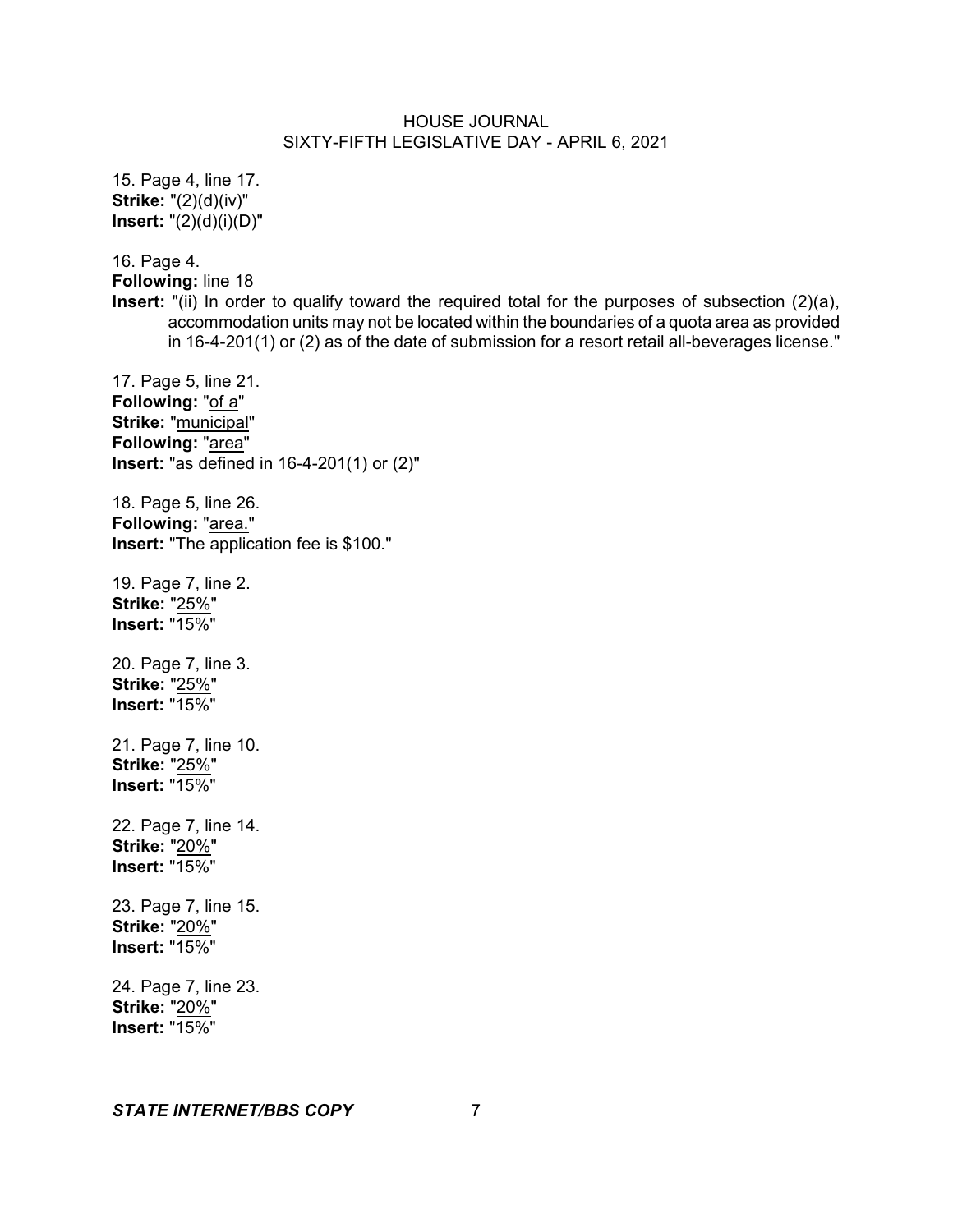25. Page 8, line 1. **Strike:** "20%" **Insert:** "15%" 26. Page 8, line 2. **Strike:** "20%" **Insert:** "15%" 27. Page 8, line 5. **Strike:** "20%" **Insert:** "15%" 28. Page 8, line 6. **Strike:** "20%" **Insert:** "15%" 29. Page 8, line 27. **Strike:** "25%" **Insert:** "15%" 30. Page 8, line 28. **Strike:** "25%" **Insert:** "15%" 31. Page 9, line 5. **Strike:** "20%" **Insert:** "15%" 32. Page 9, line 6. **Strike:** "20%" **Insert:** "15%" 33. Page 9, line 14. **Strike:** "20%" **Insert:** "15%" 34. Page 9, line 15. **Strike:** "20%" **Insert:** "15%" 35. Page 9, line 18. **Strike:** "20%" **Insert:** "15%"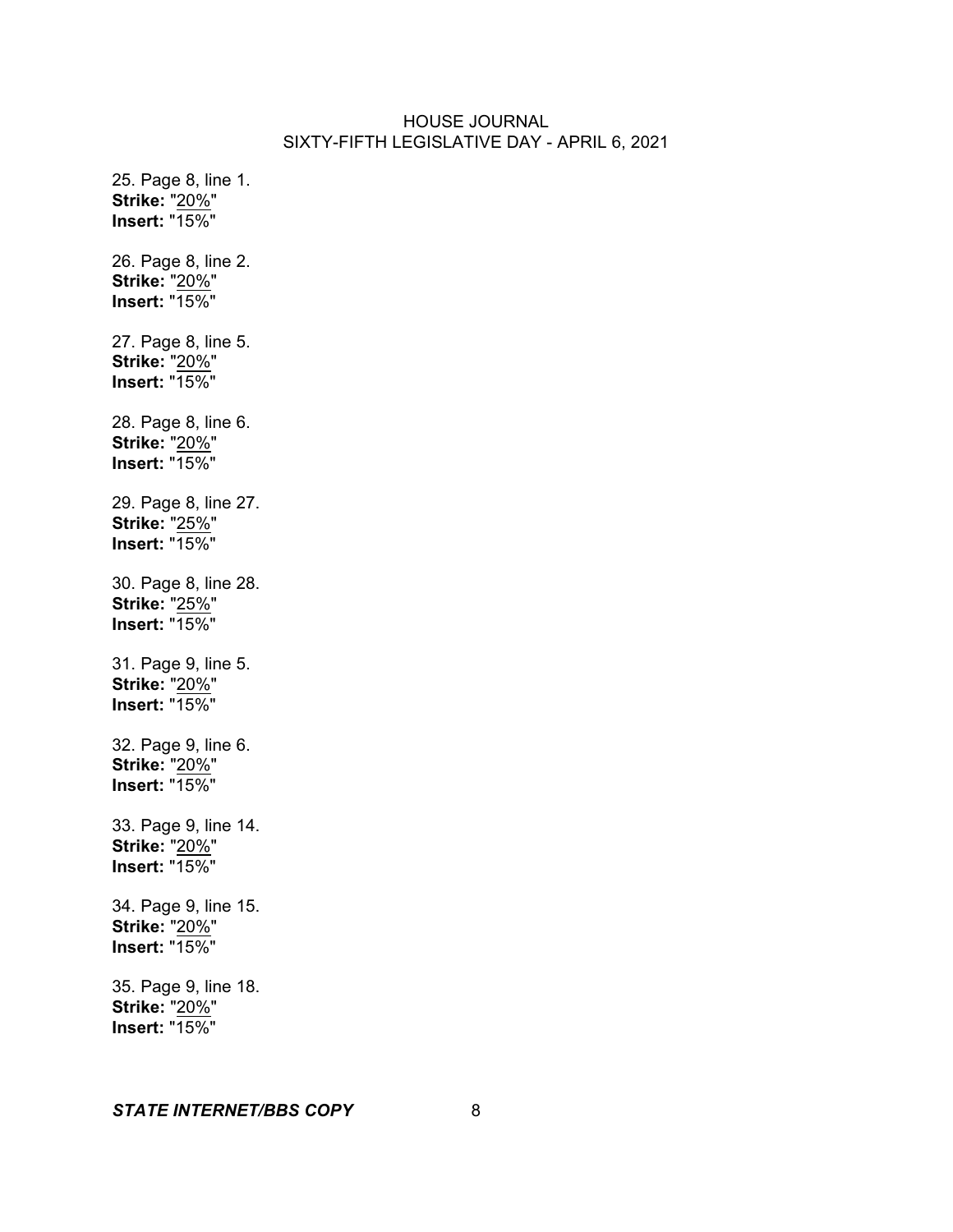36. Page 9, line 19. **Strike:** "20%" **Insert:** "15%" 37. Page 10, line 12. **Strike:** "25%" **Insert:** "15%" 38. Page 10, line 13. **Strike:** "25%" **Insert:** "15%" 39. Page 10, line 20. **Strike:** "20%" **Insert:** "15%" 40. Page 10, line 21. **Strike:** "20%" **Insert:** "15%" 41. Page 11, line 3. **Strike:** "20%" **Insert:** "15%" 42. Page 11, line 4. **Strike:** "20%" **Insert:** "15%" 43. Page 11, line 7. **Strike:** "20%" **Insert:** "15%" 44. Page 11, line 8. **Strike:** "20%" **Insert:** "15%" 45. Page 12, line 2. **Following:** "(9)" **Insert:** "(a)" 46. Page 12. **Following:** "entity."

**Insert:** "(b) A licensee's use of short-term financing of 45 days or less from institutional lenders and noninstitutional lenders does not constitute an undisclosed ownership interest in the license. (c)"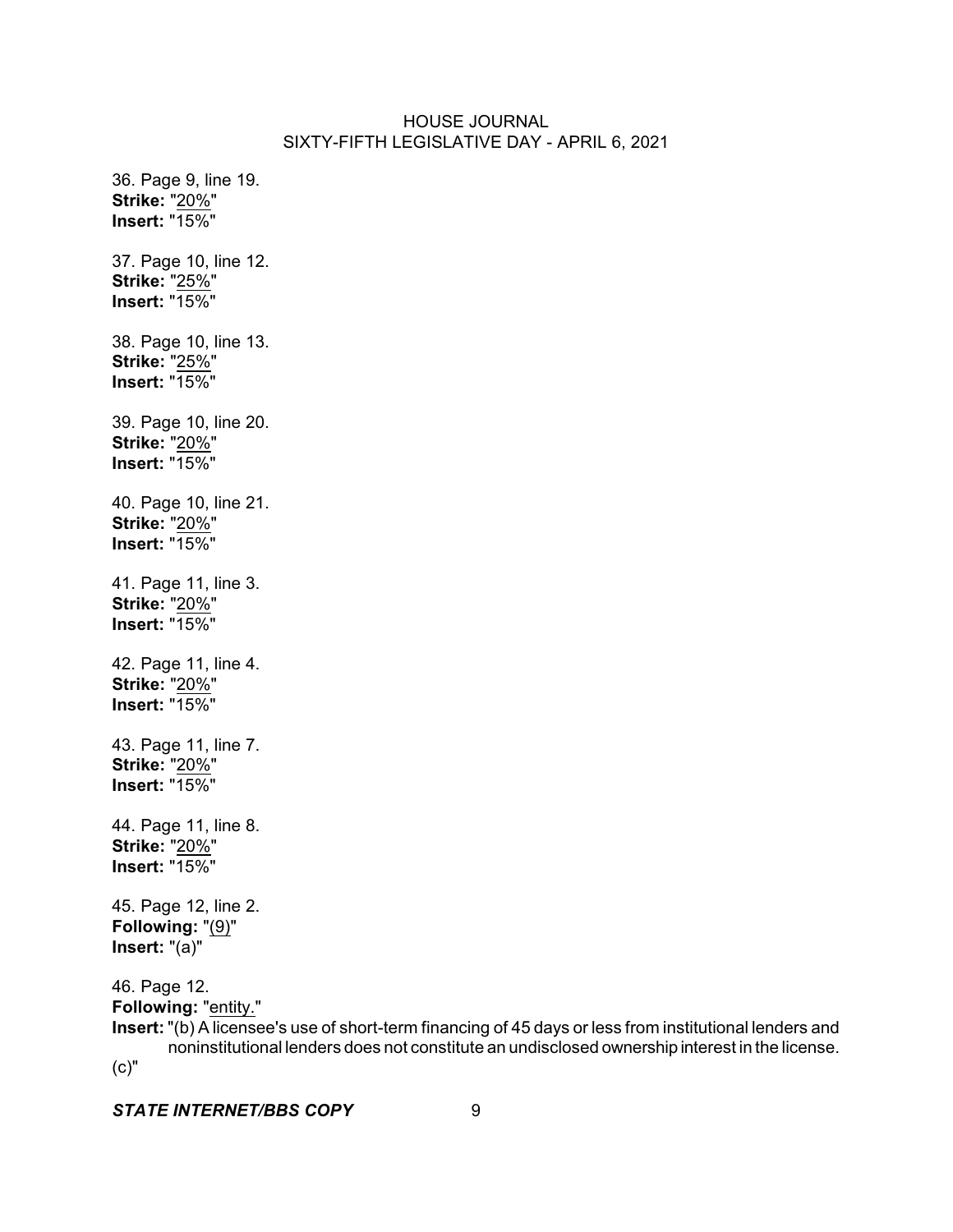47. Page 12, line 10 through page 13, line 11. **Strike:** section 5 in its entirety **Renumber:** subsequent sections

48. Page 13, line 26 through line 27. **Following:** "both"

**Strike:** ", but" on line 26 through "part 3;" on line 27

**Insert:** "only if the violations jeopardize health, welfare, and safety. Late paperwork, incomplete paperwork, or other paperwork insufficiencies and errors do not constitute violations for purposes of revocation."

49. Page 14, line 28. **Following:** "and," **Insert:** "and" **Following:** "(3)" **Strike:** ", and (4)"

50. Page 15, line 1 through line 2.

**Strike: "person"** on line 1 through "each" on line 2

**Insert:** "person holding 15% or more of the outstanding stock, each officer, and, if the applicant is a publicly traded corporation, each"

51. Page 15, line 20 through line 25.

**Strike:** subsection (4) in its entirety

**Insert:** "(4) Approved applicants may use a single background check and set of fingerprints for multiple license applications within 3 years. Applicants must attest that no criminal charges have been filed since the background check was last completed."

52. Page 16, line 1. **Strike:** "20%" **Insert:** "15%"

53. Page 16, line 2. **Strike:** "or 25% of the stock in the publicly traded corporation"

54. Page 16, line 3. **Strike:** "20%" **Insert:** "15%"

55. Page 16, line 3 through line 4. **Strike:** "or greater" on line 3 through "corporation" on line 4

56. Page 16, line 7. **Strike:** "20%" **Insert:** "15%"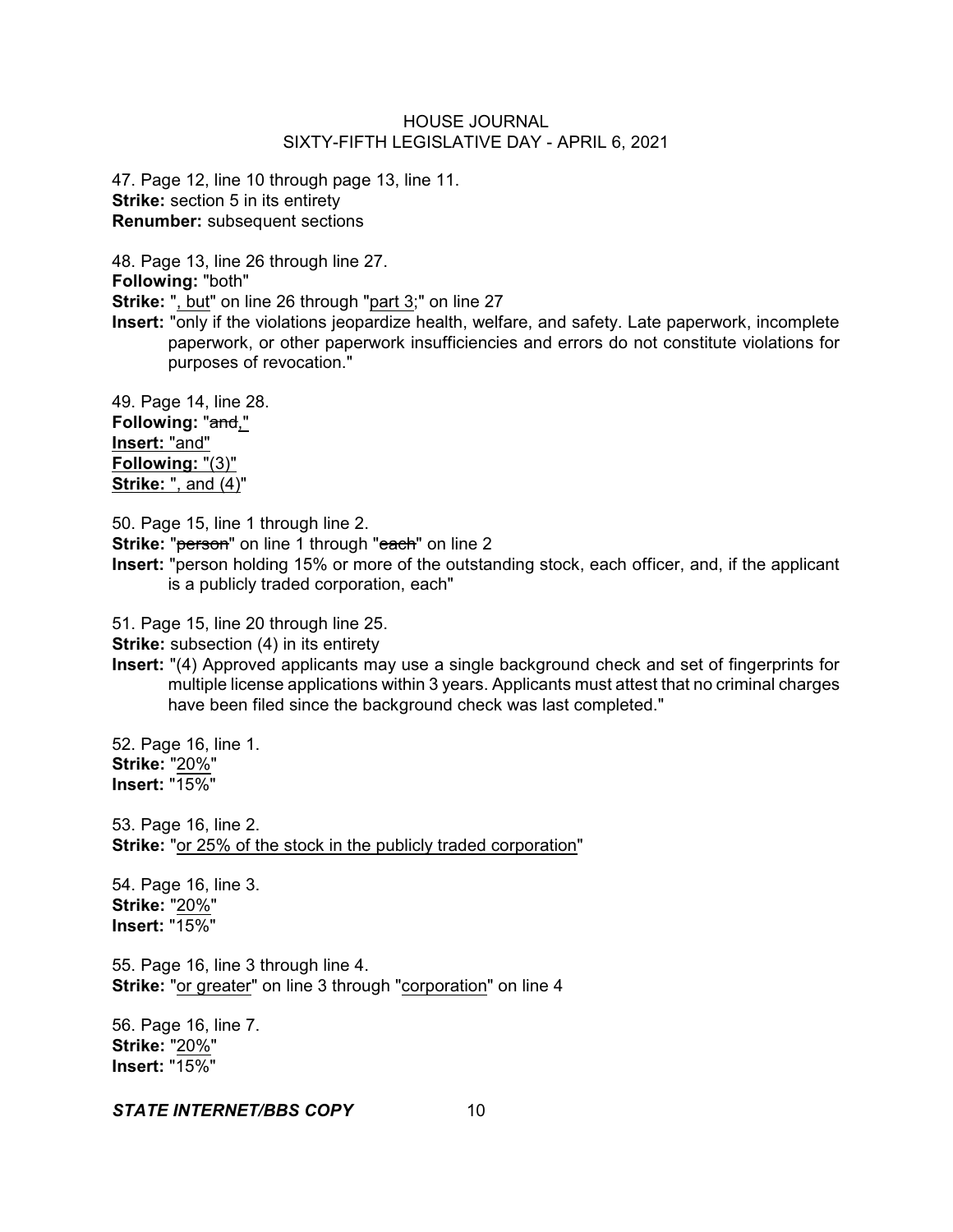57. Page 16. **Following:** line 27 **Insert:** "(3) The department may assess a fine of up to \$500 for violations of subsection (1). The fine applies to licensed entities and nonlicensed entities."

58. Page 17, line 1 through line 9. **Strike:** section 10 in its entirety **Renumber:** subsequent sections

59. Page 17, line 26. **Following:** "seating" **Strike:** "that is not attached to gaming"

60. Page 17, line 28 through page 19, line 11. **Strike:** sections 12 and 13 in their entirety **Renumber:** subsequent sections

And, as amended, do pass. Report adopted.

**HB 707**, introduced bill, be amended as follows:

1. Title, line 10. **Following**: "MCA;"

**Insert**: "AMENDING SECTION 56, INITIATIVE MEASURE NO. 190, APPROVED NOVEMBER 3, 2020;"

2. Page 3, line 14. **Strike**: "October 1, 2021" **Insert**: "March 1, 2022"

3. Page 5, line 7. **Strike**: "October 1, 2021" **Insert**: "March 1, 2022"

4. Page 7, line 28. **Strike**: "October 1, 2021" **Insert**: "March 1, 2022"

5. Page 10, line 14. **Strike**: "October 1, 2021" **Insert**: "March 1, 2022"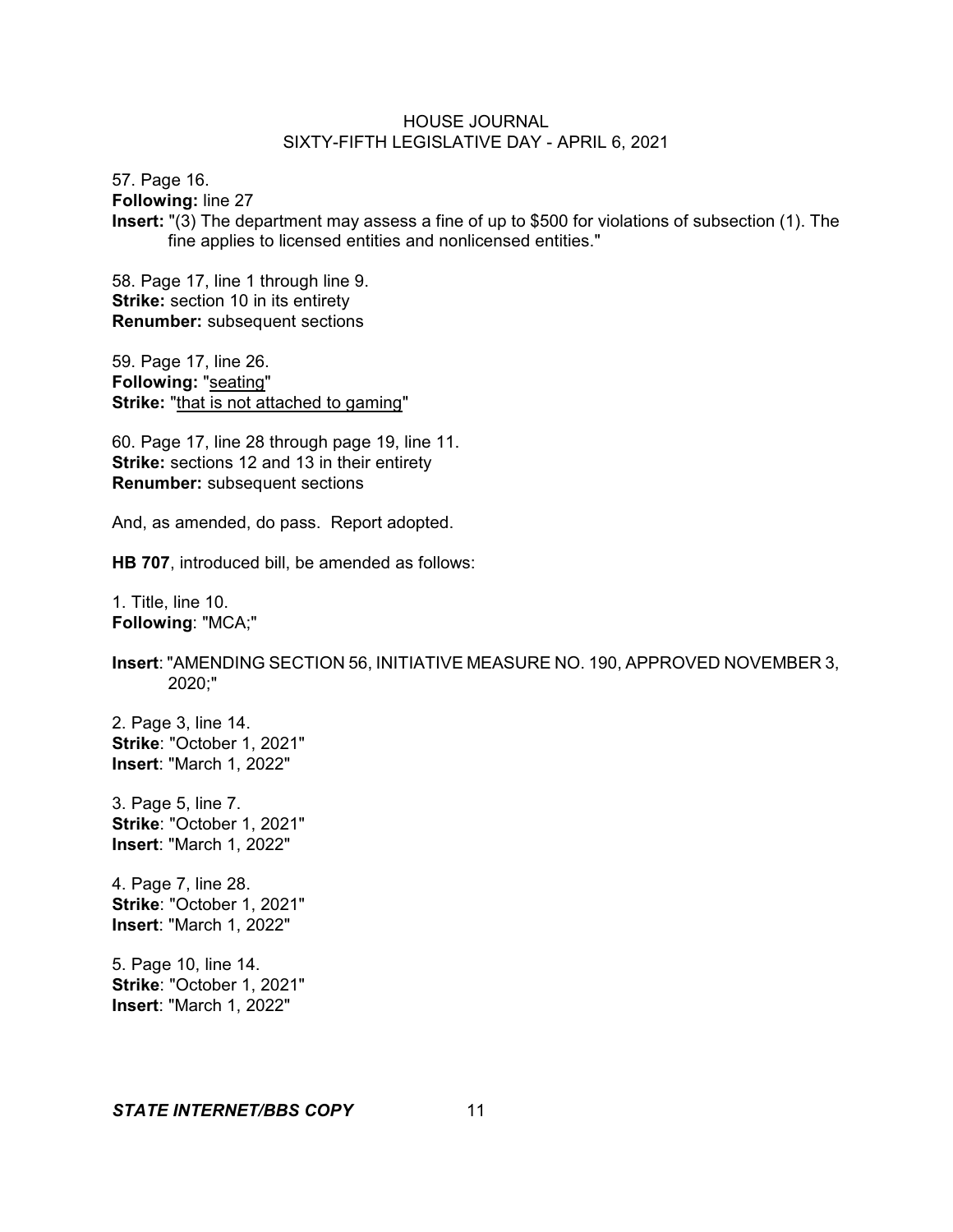6. Page 17, line 15. **Strike**: "October 1, 2021" **Insert**: "March 1, 2022" 7. Page 18, line 18. **Strike**: "October 1, 2021" **Insert**: "March 1, 2022" 8. Page 20, line 8. **Strike**: "October 1, 2021" **Insert**: "March 1, 2022" 9. Page 21, line 25. **Strike**: "October 1, 2021" **Insert**: "March 1, 2022" 10. Page 21, line 26. **Strike**: "October 1, 2021" **Insert**: "March 1, 2022" 11. Page 22, line 7. **Strike**: "October 1, 2021" **Insert**: "March 1, 2022" 12. Page 25, line 12. **Strike**: "October 1, 2021" **Insert**: "March 1, 2022" 13. Page 25, line 27. **Strike**: "October 1, 2021" **Insert**: "March 1, 2022" 14. Page 26, line 12. **Strike**: "October 1, 2021" **Insert**: "March 1, 2022" 15. Page 27, line 13. **Strike**: "October 1, 2021" **Insert**: "March 1, 2022" 16. Page 28, line 6. **Strike**: "October 1, 2021" **Insert**: "March 1, 2022"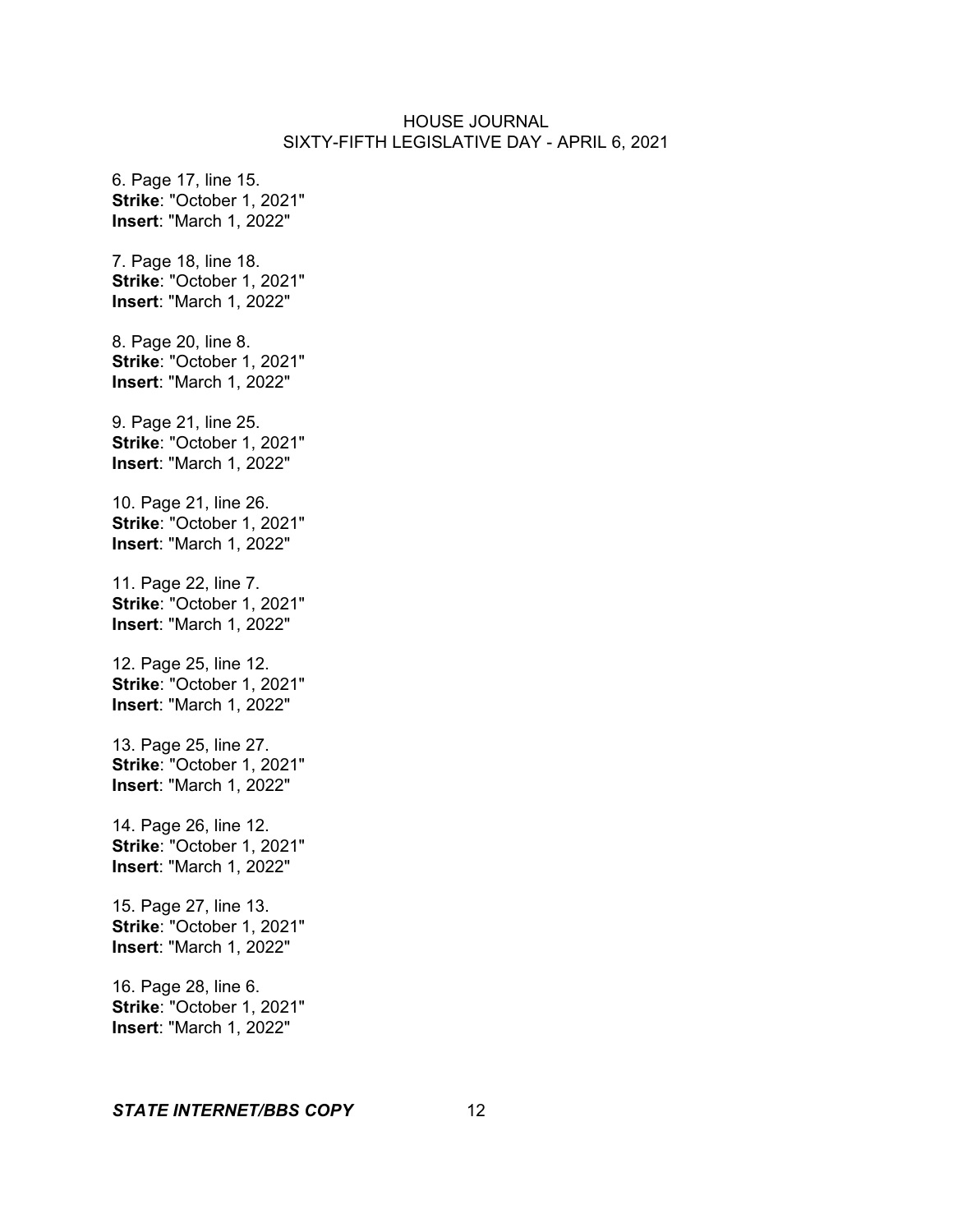17. Page 30, line 1. **Strike**: "October 1, 2021" **Insert**: "March 1, 2022" 18. Page 30, line 14. **Strike**: "October 1, 2021" **Insert**: "March 1, 2022" 19. Page 32, line 21. **Strike**: "October 1, 2021" **Insert**: "March 1, 2022" 20. Page 33, line 24. **Strike**: "October 1, 2021" **Insert**: "March 1, 2022" 21. Page 34, line 11. **Strike**: "October 1, 2021" **Insert**: "March 1, 2022" 22. Page 34, line 26. **Strike**: "October 1, 2021" **Insert**: "March 1, 2022" 23. Page 36, line 21. **Strike**: "October 1, 2021" **Insert**: "March 1, 2022" 24. Page 38, line 13. **Strike**: "October 1, 2021" **Insert**: "March 1, 2022" 25. Page 38, line 24. **Strike**: "October 1, 2021" **Insert**: "March 1, 2022" 26. Page 40, line 4. **Strike**: "October 1, 2021" **Insert**: "March 1, 2022" 27. Page 41, line 17. **Strike**: "October 1, 2021" **Insert**: "March 1, 2022"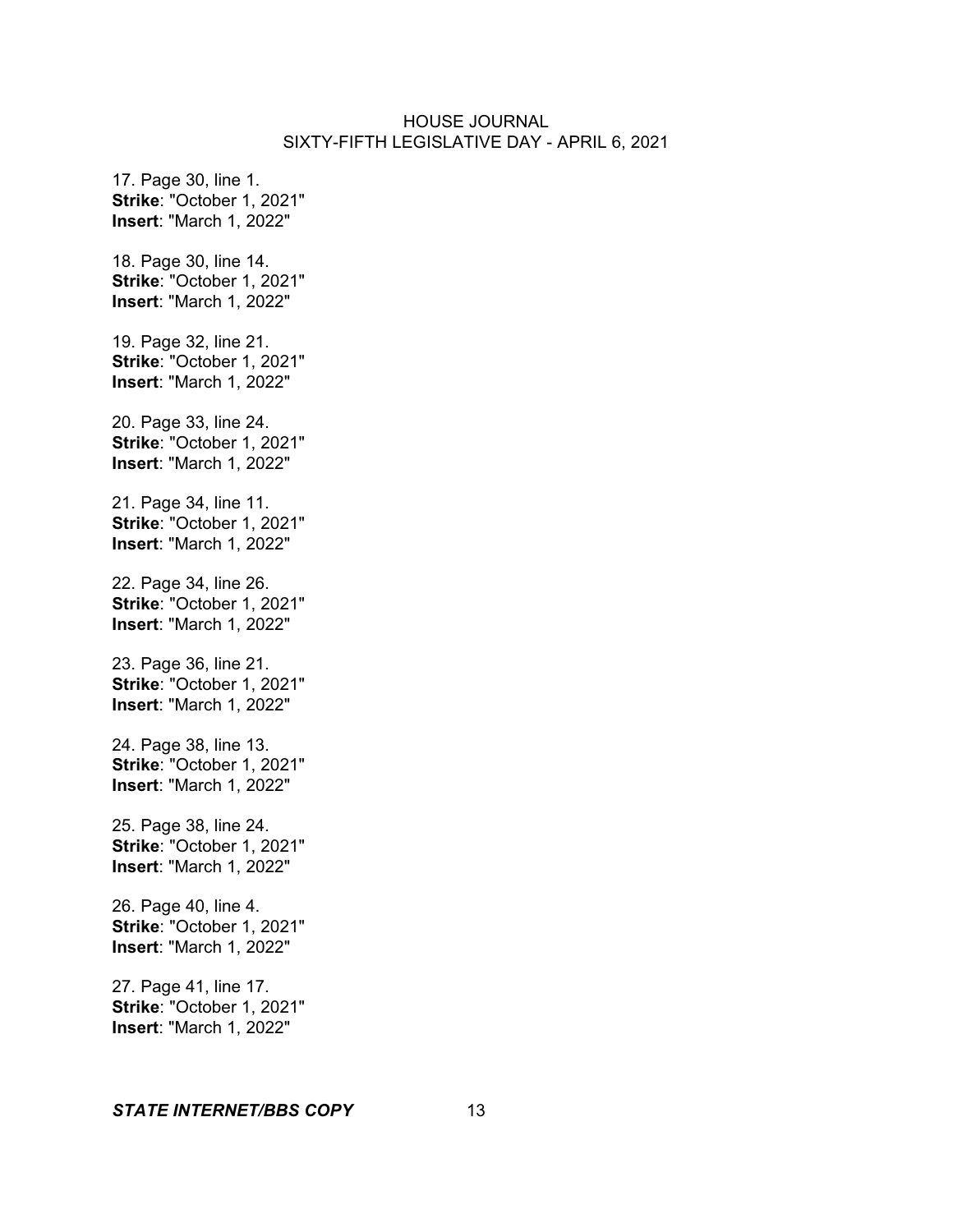28. Page 42.

**Following**: line 5

**Insert**: "**Section 30.** Section 56, Initiative Measure No. 190, approved November 3, 2020, is amended to read:

"**Section 56. Effective Dates.** (1) [Sections 8, 16, 23, 36, and 40 through 49] are effective January 1, 2021.

(2) Except as provided in subsection (1), [this act] is effective on October 1, 2021 March 1, 2022.""

**Renumber:** subsequent sections

29. Page 42, line 13. **Strike**: "January" **Insert**: "March"

And, as amended, do pass. Report adopted.

**HUMAN SERVICES** (Lenz, Chair): 3/31/2021 **HB 691**, do pass. Report adopted.

**JUDICIARY** (Usher, Chair): 3/312021 **HB 703**, introduced bill, be amended as follows:

1. Page 6.

**Following**: line 16

**Insert**:"COORDINATIONSECTION. **Section 7. Coordination instruction**. If both House Bill No. 702 and [this act] are passed and approved and if a subsection of [section 1] of House Bill No. 702 defines the terms "immunity passport" and "vaccination status" and [this act] amends 49-2-101 to define the terms "immunity passport" and "vaccination status", then the subsection defining those terms in [section 1] of House Bill No. 702 is void. " **Renumber:** subsequent section

And, as amended, do pass. Report adopted.

**HB 709**, introduced bill, be amended as follows:

1. Page 2, line 7. **Strike**: "\$63" **Insert**: "\$83"

2. Page 3, line 10. **Strike**: "\$20" **Insert**: "\$30"

And, as amended, do pass. Report adopted.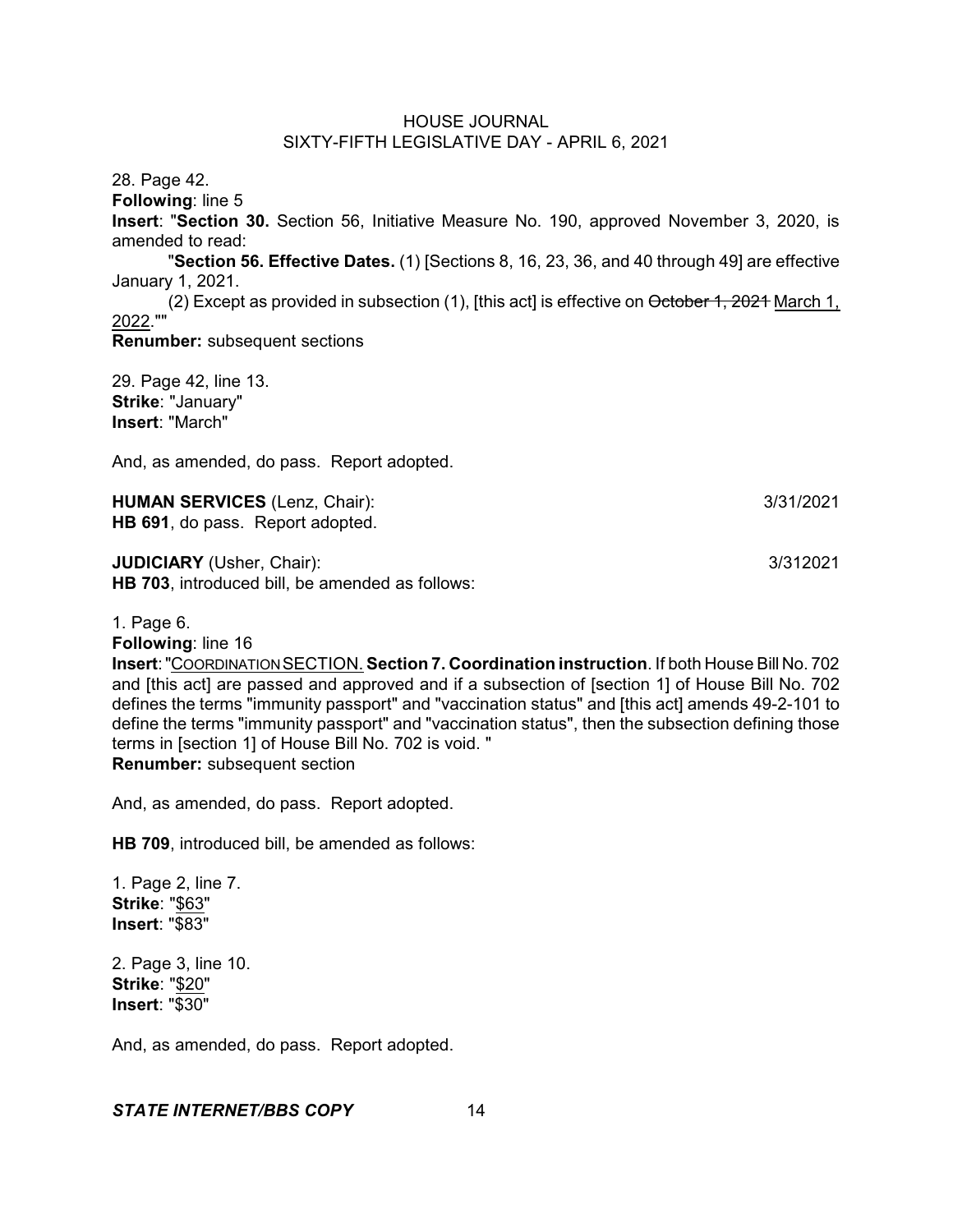| <b>JUDICIARY</b> (Usher, Chair):<br>HB 711, do pass. Report adopted.                                                                                                       | 4/1/2021  |
|----------------------------------------------------------------------------------------------------------------------------------------------------------------------------|-----------|
| <b>JUDICIARY</b> (Usher, Chair):<br>HB 658, do pass. Report adopted.                                                                                                       | 4/6/2021  |
| <b>LOCAL GOVERNMENT</b> (Custer, Chair):<br>HB 694, introduced bill, be amended as follows:                                                                                | 4/1/2021  |
| 1. Page 3, line 10.<br>Following: "(4) Failure"<br><b>Insert</b> : "of a board of a local government entity, as defined in [section 1(6)],"                                |           |
| 2. Page 3, line 14.<br>Strike: "2-7-501"<br>Insert: "[section 1(6)]"                                                                                                       |           |
| And, as amended, do pass. Report adopted.                                                                                                                                  |           |
| <b>NATURAL RESOURCES (Gunderson, Chair):</b><br>HB 648, introduced bill, be amended as follows:                                                                            | 4/1/2021  |
| 1. Page 2, line 16.<br>Following: "appropriate."<br><b>Insert:</b> "The department may issue grants to qualified individuals or entities to conduct the<br>investigation." |           |
| 2. Page 2, line 17.<br>Strike: "bureau of mines and geology"<br>Insert: "department"                                                                                       |           |
| And, as amended, do pass. Report adopted.                                                                                                                                  |           |
| HB 695, do pass. Report adopted.                                                                                                                                           |           |
| <b>STATE ADMINISTRATION (McKamey, Chair):</b><br>HB 689, do pass. Report adopted.                                                                                          | 3/31/2021 |
| <b>TAXATION</b> (Beard, Chair):<br>HB 701, do pass. Report adopted.<br>SB 182, be concurred in. Report adopted.                                                            | 4/1/2021  |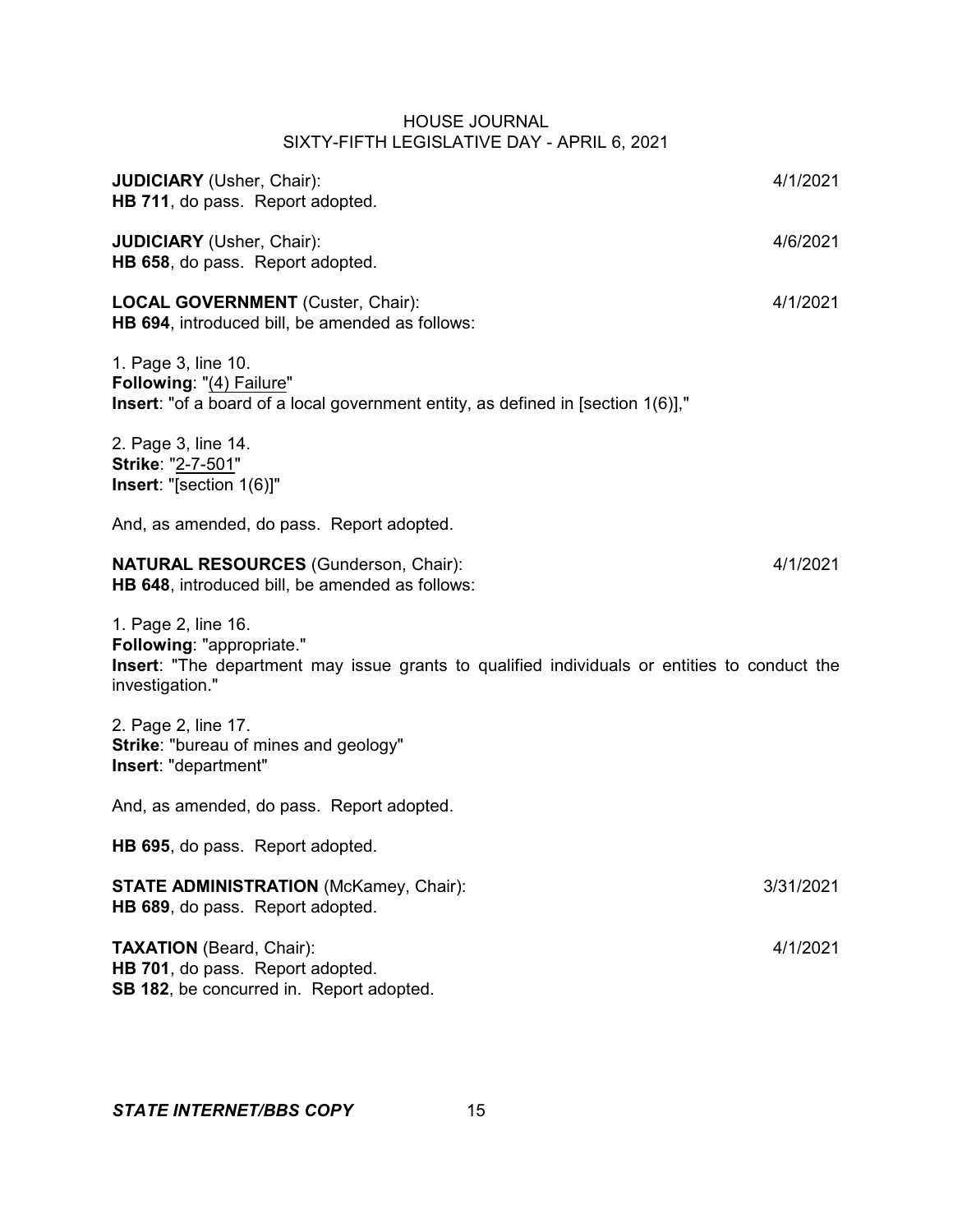# **MESSAGES FROM THE SENATE**

**House bills** concurred in and returned to the House:  $\frac{3}{3112021}$ 

**HB 57**, introduced by D. Lenz **HB 280**, introduced by M. Regier **HB 407**, introduced by M. Noland **HB 482**, introduced by S. Gunderson **HB 558**, introduced by M. Noland **HB 609**, introduced by S. Kerns

**House bills** concurred in as amended and returned to the House for concurrence in Senate amendments:

**HB 66**, introduced by T. Moore **HB 231**, introduced by M. Regier

#### **House amendments to Senate bills** concurred in: 3/31/2021

**SB 169**, introduced by M. Cuffe **SB 196**, introduced by T. McGillvray **SB 211**, introduced by S. Fitzpatrick **SB 230**, introduced by M. Lang

**SB 354** - The Senate failed to concur in House amendments to **SB 354,** authorized the President to appoint the following Free Conference Committee, and requested that the House appoint a like committee to confer on House amendments to **SB 354:**

4/1/2021

Senator Hinebauch, Chair Senator Fitzpatrick Senator McClafferty

# **MESSAGES FROM THE GOVERNOR**

April 1, 2021

The Honorable Wylie Galt Speaker of the House State Capitol Helena, Montana 59620

Dear Speaker Galt:

On Wednesday, March 31, 2021, I have signed the following bills:

## **STATE INTERNET/BBS COPY** 16

3/31/2021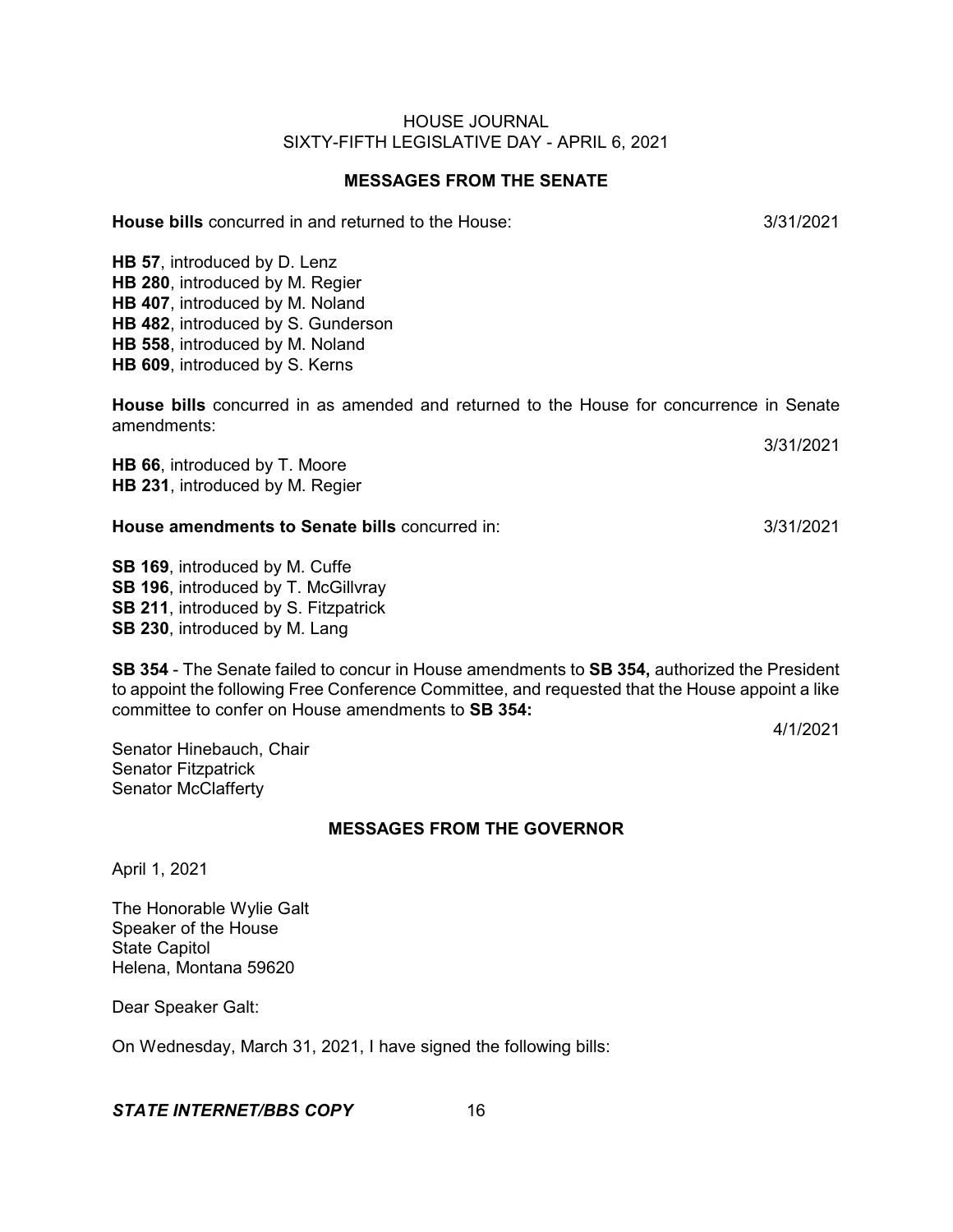**House Bill 22** - Garner **House Bill 32** - Vinton **House Bill 33** - Vinton **House Bill 53** - Hamilton **House Bill 83** - Dooling **House Bill 100** - Hayman **House Bill 130** - Bedey **House Bill 133** - Anderson **House Bill 177** - Garner **House Bill 213** - Keane **House Bill 214** - Anderson **House Bill 232** - Garner **House Bill 254** - Fitzgerald **House Bill 266** - Holmlund **House Bill 270** - Buttrey **House Bill 271** - Marshall **House Bill 290** - Tschida **House Bill 294** - Fitzgerald **House Bill 313** - Gillette

On Thursday, April 1, 2021, I have signed the following bills:

**House Bill 29** - Trebas **House Bill 40** - Curdy **House Bill 56** - Loge **House Bill 65** - Moore **House Bill 76** - Frazer **House Bill 117** - Ricci **House Bill 141** - Keogh **House Bill 164** - Keogh **House Bill 198** - Harvey **House Bill 220** - Putnam **House Bill 268** - Phalen **House Bill 282** - Anderson **House Bill 283** - Anderson **House Bill 373** - Holmlund **House Bill 374** - Holmlund **House Bill 425** - Schillinger

The bills have been delivered to the Secretary of State's office.

Sincerely, GREG GIANFORTE **Governor**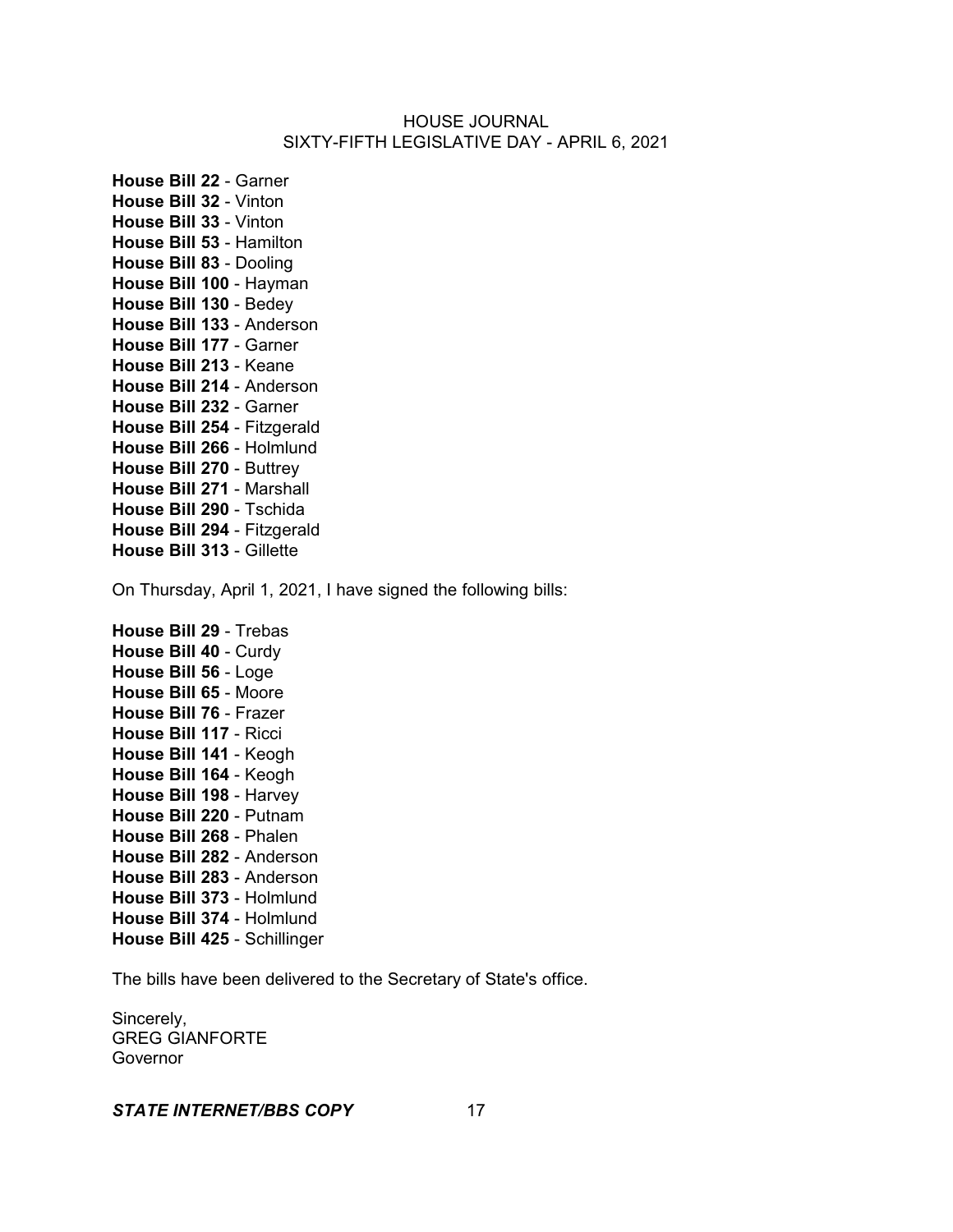## **THIRD READING OF BILLS**

The following bills having been read three several times, title and history agreed to, were disposed of in the following manner:

**HB 637** passed as follows:

Yeas: Anderson, Bartel, Beard, Bedey, Berglee, Bertoglio, Binkley, Brewster, Buckley, Custer, Dooling, Duram, Fielder, Fitzgerald, Fleming, Frazer, Fuller, Galloway, Garner, Gillette, Gist, Greef, Gunderson, Hill, Hinkle C, Hinkle J, Holmlund, Jones, Kassmier, Kerns, Kerr-Carpenter, Knudsen C, Knudsen R, Lenz, Ler, Loge, Malone, Marshall, McKamey, Mercer, Mitchell, Moore, Novak, Patelis, Phalen, Putnam, Read, Regier A, Regier M, Reksten, Ricci, Schillinger, Seekins-Crowe, Sheldon-Galloway, Skees, Stromswold, Trebas, Tschida, Usher, Vinton, Walsh, Welch, Whitman, Zolnikov, Mr. Speaker.

Total 65

Nays: Abbott, Bishop, Buttrey, Caferro, Carlson, Curdy, Dunwell, Farris-Olsen, Fern, France, Funk, Hamilton, Harvey, Hawk, Hayman, Karjala, Keane, Kelker, Keogh, Kortum, Marler, Olsen, Running Wolf, Smith, Stafman, Stewart Peregoy, Sullivan, Tenenbaum, Thane, Weatherwax, Windy Boy. Total 31

Voted absentee: None.

Excused: Nave, Noland, Whiteman Pena. Total 3

Absent or not voting: Hopkins. Total 1

**HB 641** passed as follows:

Yeas: Abbott, Anderson, Bartel, Beard, Bedey, Berglee, Bertoglio, Binkley, Bishop, Brewster, Buckley, Buttrey, Caferro, Carlson, Curdy, Custer, Dooling, Dunwell, Duram, Farris-Olsen, Fern, Fielder, Fitzgerald, Fleming, France, Frazer, Fuller, Funk, Galloway, Garner, Gillette, Gist, Greef, Gunderson, Hamilton, Harvey, Hawk, Hayman, Hill, Hinkle C, Hinkle J, Holmlund, Jones, Karjala, Kassmier, Keane, Kelker, Keogh, Kerns, Kerr-Carpenter, Knudsen C, Knudsen R, Kortum, Lenz, Ler, Loge, Malone, Marler, Marshall, McKamey, Mercer, Mitchell, Moore, Novak, Olsen, Patelis, Phalen, Putnam, Read, Regier A, Regier M, Reksten, Ricci, Running Wolf, Schillinger, Seekins-Crowe, Sheldon-Galloway, Skees, Smith, Stafman, Stromswold, Sullivan, Tenenbaum, Thane, Trebas, Tschida, Usher, Vinton, Walsh, Weatherwax, Welch, Whitman, Windy Boy, Zolnikov, Mr. Speaker. Total 95

Nays: Stewart Peregoy. Total 1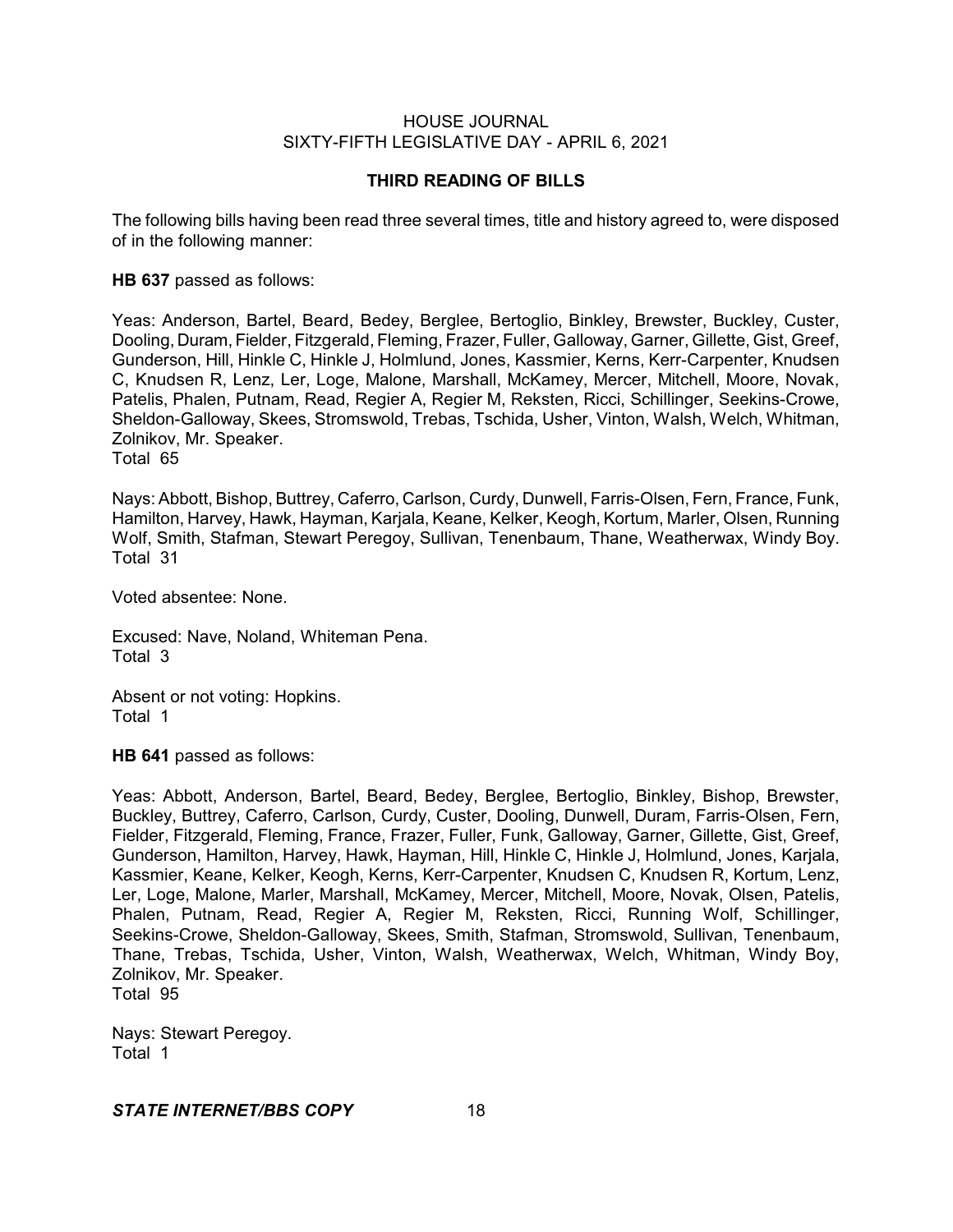Voted absentee: None.

Excused: Nave, Noland, Whiteman Pena. Total 3

Absent or not voting: Hopkins. Total 1

**HB 647** passed as follows:

Yeas: Anderson, Bartel, Beard, Bedey, Berglee, Bertoglio, Binkley, Brewster, Buckley, Buttrey, Carlson, Custer, Dooling, Duram, Fern, Fielder, Fitzgerald, Fleming, France, Frazer, Fuller, Galloway, Garner, Gillette, Gist, Greef, Gunderson, Hamilton, Hawk, Hill, Hinkle C, Hinkle J, Holmlund, Jones, Kassmier, Kelker, Keogh, Kerr-Carpenter, Knudsen C, Kortum, Ler, Loge, Malone, Marshall, Mercer, Mitchell, Moore, Novak, Patelis, Phalen, Putnam, Read, Regier A, Regier M, Reksten, Ricci, Running Wolf, Schillinger, Seekins-Crowe, Sheldon-Galloway, Skees, Stromswold, Thane, Trebas, Tschida, Usher, Walsh, Weatherwax, Welch, Whitman, Zolnikov. Total 71

Nays: Abbott, Bishop, Caferro, Curdy, Dunwell, Farris-Olsen, Funk, Harvey, Hayman, Karjala, Keane, Kerns, Knudsen R, Lenz, Marler, McKamey, Olsen, Smith, Stafman, Stewart Peregoy, Sullivan, Tenenbaum, Vinton, Windy Boy, Mr. Speaker. Total 25

Voted absentee: None.

Excused: Nave, Noland, Whiteman Pena. Total 3

Absent or not voting: Hopkins. Total 1

**HB 665** passed as follows:

Yeas: Anderson, Bartel, Beard, Bedey, Berglee, Bertoglio, Binkley, Brewster, Buckley, Buttrey, Caferro, Carlson, Curdy, Custer, Dooling, Duram, Fern, Fielder, Fitzgerald, Fleming, Fuller, Galloway, Garner, Gillette, Gist, Greef, Gunderson, Hamilton, Hill, Hinkle C, Hinkle J, Holmlund, Jones, Kassmier, Kerns, Kerr-Carpenter, Knudsen C, Knudsen R, Kortum, Lenz, Ler, Loge, Malone, Marshall, McKamey, Mitchell, Moore, Novak, Olsen, Patelis, Phalen, Putnam, Read, Regier A, Regier M, Reksten, Ricci, Schillinger, Seekins-Crowe, Skees, Stromswold, Tenenbaum, Trebas, Tschida, Usher, Vinton, Walsh, Welch, Whitman, Zolnikov, Mr. Speaker. Total 71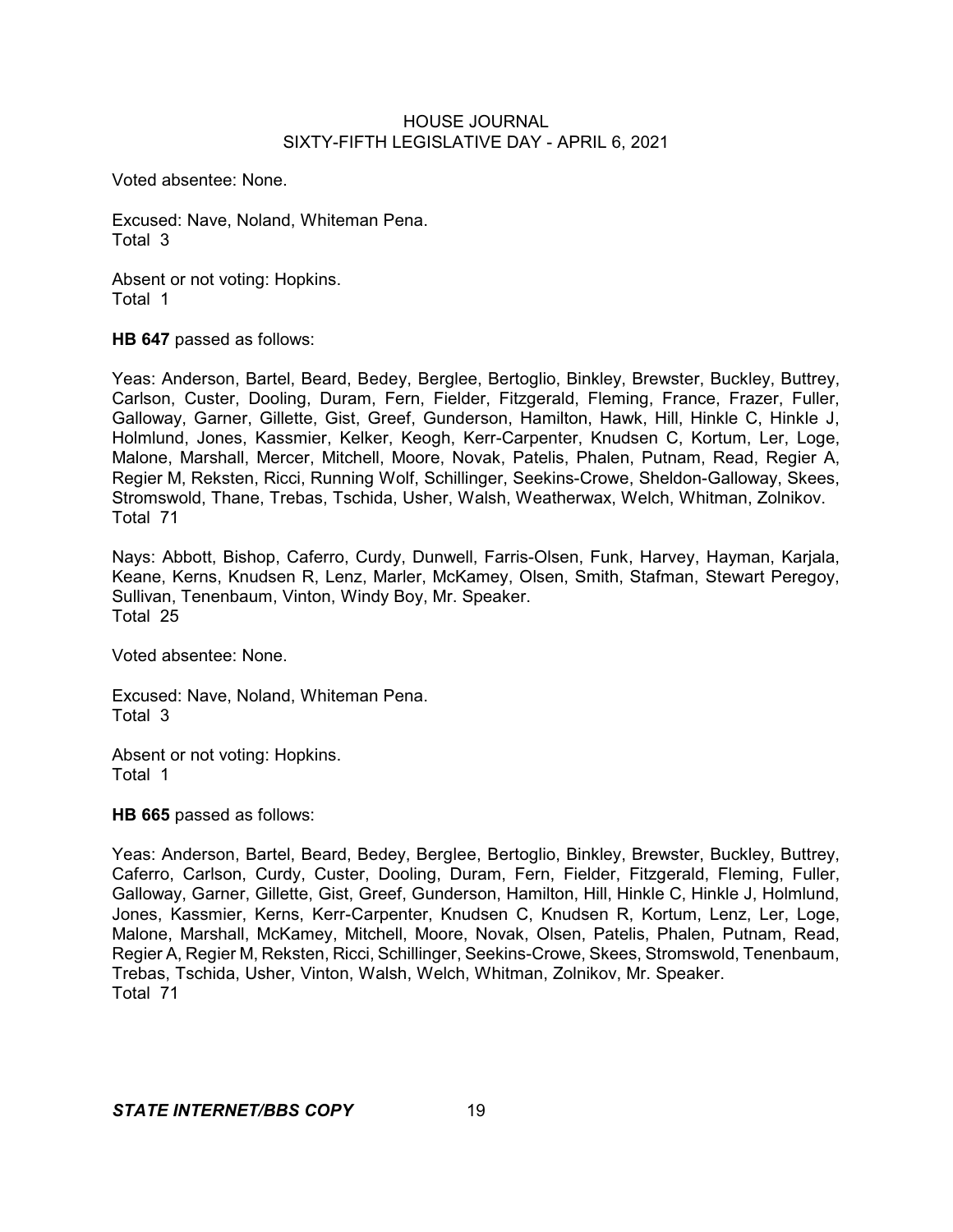Nays: Abbott, Bishop, Dunwell, Farris-Olsen, France, Frazer, Funk, Harvey, Hawk, Hayman, Karjala, Keane, Kelker, Keogh, Marler, Mercer, Running Wolf, Sheldon-Galloway, Smith, Stafman, Stewart Peregoy, Sullivan, Thane, Weatherwax, Windy Boy. Total 25

Voted absentee: None.

Excused: Nave, Noland, Whiteman Pena. Total 3

Absent or not voting: Hopkins. Total 1

**HB 667** passed as follows:

Yeas: Abbott, Anderson, Bartel, Beard, Bedey, Berglee, Bertoglio, Binkley, Bishop, Brewster, Buckley, Buttrey, Caferro, Carlson, Curdy, Custer, Dooling, Dunwell, Duram, Farris-Olsen, Fern, Fielder, Fitzgerald, Fleming, France, Frazer, Fuller, Funk, Galloway, Garner, Gillette, Gist, Greef, Gunderson, Harvey, Hawk, Hayman, Hill, Hinkle C, Hinkle J, Holmlund, Jones, Karjala, Kassmier, Keane, Kelker, Keogh, Kerns, Kerr-Carpenter, Knudsen C, Knudsen R, Kortum, Lenz, Ler, Loge, Malone, Marler, Marshall, McKamey, Mercer, Mitchell, Novak, Olsen, Patelis, Phalen, Putnam, Read, Regier A, Reksten, Ricci, Running Wolf, Schillinger, Seekins-Crowe, Sheldon-Galloway, Skees, Smith, Stafman, Stromswold, Sullivan, Tenenbaum, Thane, Trebas, Tschida, Usher, Vinton, Walsh, Weatherwax, Welch, Whitman, Windy Boy, Zolnikov, Mr. Speaker. Total 92

Nays: Hamilton, Moore, Regier M, Stewart Peregoy. Total 4

Voted absentee: None.

Excused: Nave, Noland, Whiteman Pena. Total 3

Absent or not voting: Hopkins. Total 1

**HB 688** passed as follows:

Yeas: Abbott, Anderson, Bartel, Beard, Bedey, Berglee, Bertoglio, Binkley, Bishop, Brewster, Buckley, Buttrey, Caferro, Carlson, Curdy, Custer, Dooling, Dunwell, Duram, Farris-Olsen, Fern, Fielder, Fitzgerald, Fleming, France, Frazer, Fuller, Funk, Garner, Gist, Greef, Gunderson, Hamilton, Harvey, Hawk, Hayman, Hill, Hinkle C, Hinkle J, Holmlund, Jones, Karjala, Kassmier, Keane, Kelker, Keogh, Kerns, Kerr-Carpenter, Knudsen C, Knudsen R, Kortum, Ler, Loge, Malone,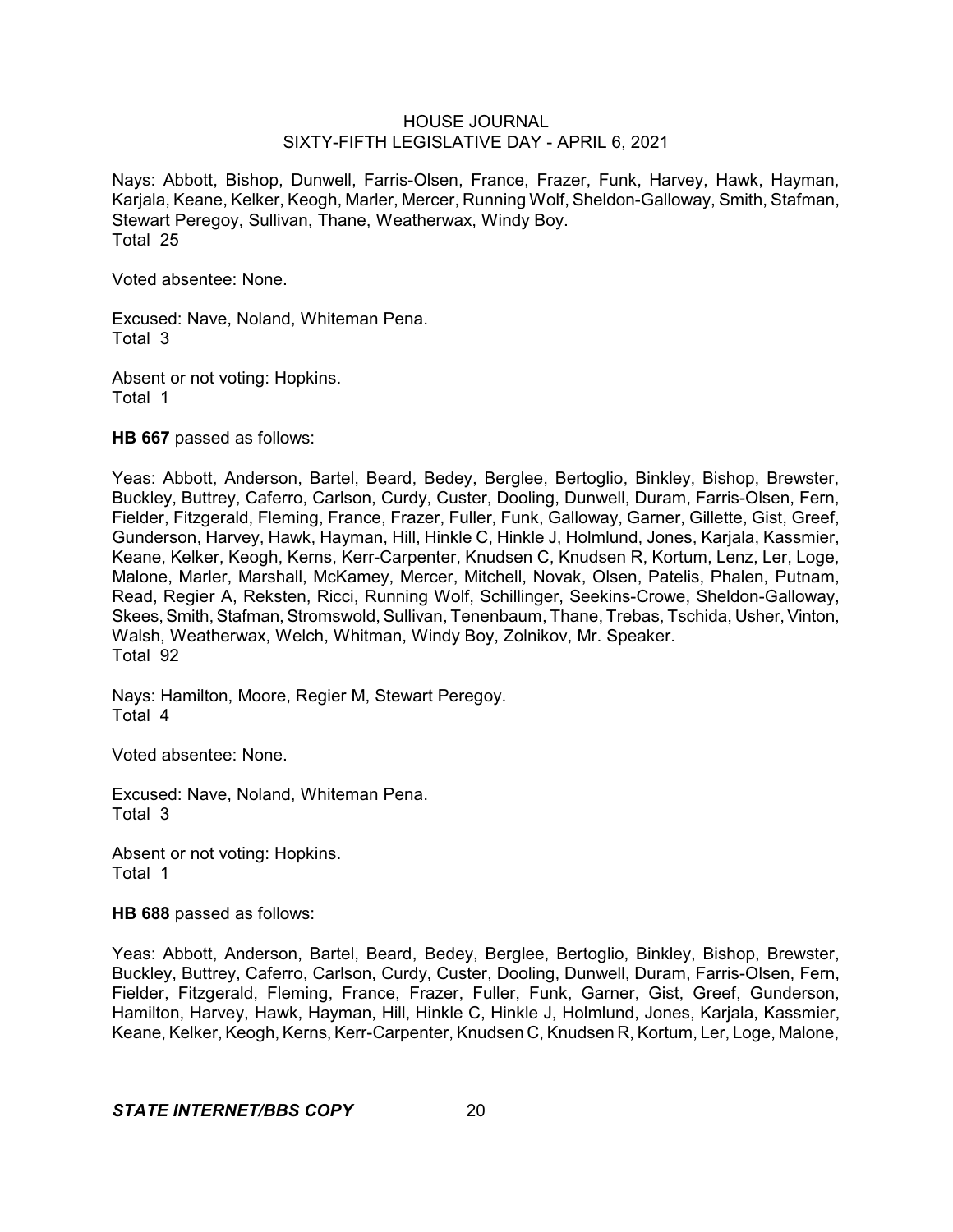Marler, Marshall, McKamey, Mercer, Mitchell, Moore, Novak, Olsen, Patelis, Phalen, Putnam, Regier A, Reksten, Running Wolf, Seekins-Crowe, Skees, Smith, Stafman, Stewart Peregoy, Stromswold, Sullivan, Tenenbaum, Thane, Trebas, Usher, Vinton, Walsh, Welch, Whitman, Zolnikov, Mr. Speaker. Total 85

Nays: Galloway, Gillette, Lenz, Read, Regier M, Ricci, Schillinger, Sheldon-Galloway, Tschida, Weatherwax, Windy Boy. Total 11

Voted absentee: None.

Excused: Nave, Noland, Whiteman Pena. Total 3

Absent or not voting: Hopkins. Total 1

**HB 692** passed as follows:

Yeas: Abbott, Anderson, Bartel, Beard, Bedey, Berglee, Bertoglio, Binkley, Bishop, Brewster, Buckley, Buttrey, Caferro, Carlson, Curdy, Custer, Dooling, Dunwell, Duram, Farris-Olsen, Fern, Fielder, Fitzgerald, Fleming, France, Frazer, Fuller, Funk, Galloway, Garner, Gillette, Gist, Greef, Gunderson, Hamilton, Harvey, Hawk, Hayman, Hill, Hinkle C, Hinkle J, Holmlund, Jones, Karjala, Kassmier, Keane, Kelker, Keogh, Kerns, Kerr-Carpenter, Knudsen C, Knudsen R, Kortum, Lenz, Ler, Loge, Malone, Marler, Marshall, McKamey, Mercer, Mitchell, Moore, Novak, Olsen, Patelis, Phalen, Putnam, Read, Regier A, Regier M, Reksten, Ricci, Running Wolf, Schillinger, Seekins-Crowe, Sheldon-Galloway, Skees, Smith, Stafman, Stewart Peregoy, Stromswold, Sullivan, Tenenbaum, Thane, Trebas, Tschida, Usher, Vinton, Walsh, Weatherwax, Welch, Whitman, Windy Boy, Zolnikov, Mr. Speaker. Total 96

Nays: None. Total 0

Voted absentee: None.

Excused: Nave, Noland, Whiteman Pena. Total 3

Absent or not voting: Hopkins. Total 1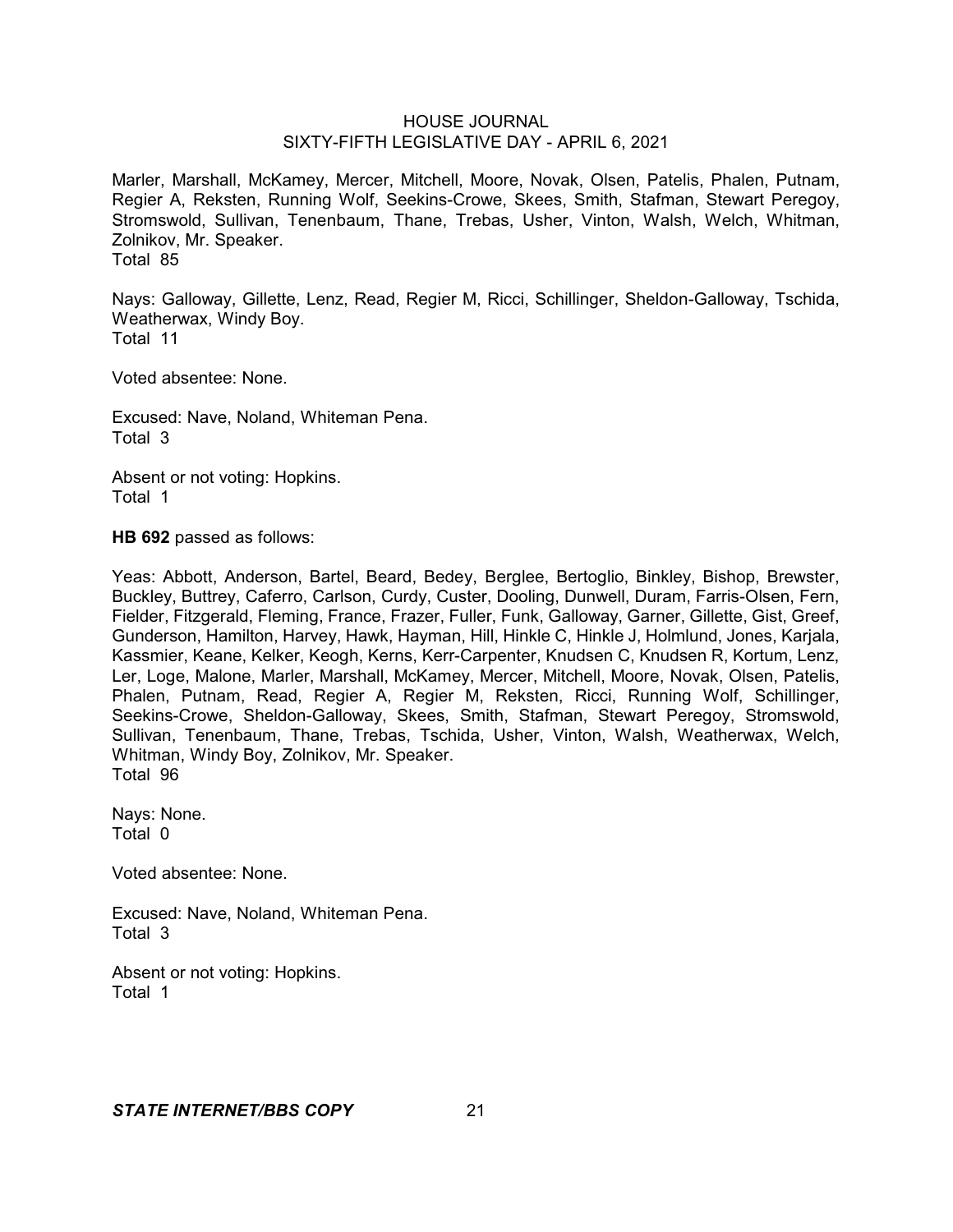**HB 702** passed as follows:

Yeas: Anderson, Bartel, Beard, Bedey, Berglee, Bertoglio, Binkley, Brewster, Buttrey, Carlson, Dooling, Duram, Fielder, Fitzgerald, Fleming, Frazer, Fuller, Galloway, Garner, Gillette,Gist, Greef, Gunderson, Hill, Hinkle C, Hinkle J, Holmlund, Jones, Kassmier, Kerns, Knudsen C, Knudsen R, Lenz, Ler, Loge, Malone, Marshall, McKamey, Mercer, Mitchell, Moore, Patelis, Phalen, Putnam, Read, Regier A, Regier M, Reksten, Ricci, Schillinger, Seekins-Crowe, Sheldon-Galloway, Stromswold, Trebas, Tschida, Usher, Vinton, Walsh, Welch, Whitman, Zolnikov, Mr. Speaker. Total 62

Nays: Abbott, Bishop, Buckley, Caferro, Curdy, Custer, Dunwell, Farris-Olsen, Fern, France, Funk, Hamilton, Harvey, Hawk, Hayman, Karjala, Keane,Kelker, Keogh, Kerr-Carpenter, Kortum, Marler, Novak, Olsen, Running Wolf, Smith, Stafman, Stewart Peregoy, Sullivan, Tenenbaum, Thane, Weatherwax, Windy Boy. Total 33

Voted absentee: None.

Excused: Nave, Noland, Whiteman Pena. Total 3

Absent or not voting: Hopkins, Skees. Total 2

**SB 184** concurred in as follows:

Yeas: Anderson, Bartel, Beard, Bedey, Berglee, Bertoglio, Binkley, Brewster, Buttrey, Carlson, Curdy, Custer, Dooling, Duram, Fern, Fielder, Fitzgerald, Fleming, Frazer, Fuller, Galloway, Garner, Gillette, Gist, Greef, Gunderson, Harvey, Hawk, Hill, Holmlund, Jones, Kassmier, Keane, Kerns, Knudsen C, Knudsen R, Lenz, Ler, Loge, Malone, Marshall, McKamey, Mercer, Mitchell, Moore, Novak, Patelis, Phalen, Putnam, Read, Regier A, Reksten, Ricci, Schillinger, Seekins-Crowe, Sheldon-Galloway, Skees, Trebas, Tschida, Usher, Vinton, Walsh, Welch, Whitman, Zolnikov, Mr. Speaker. Total 66

Nays: Abbott, Bishop, Buckley, Caferro, Dunwell, Farris-Olsen, France, Funk, Hamilton, Hayman, Hinkle C, Hinkle J, Karjala, Kelker, Keogh, Kerr-Carpenter, Kortum, Marler, Olsen, Regier M, Running Wolf, Smith, Stafman, Stewart Peregoy, Stromswold, Sullivan, Tenenbaum, Thane, Weatherwax, Windy Boy. Total 30

Voted absentee: None.

Excused: Nave, Noland, Whiteman Pena. Total 3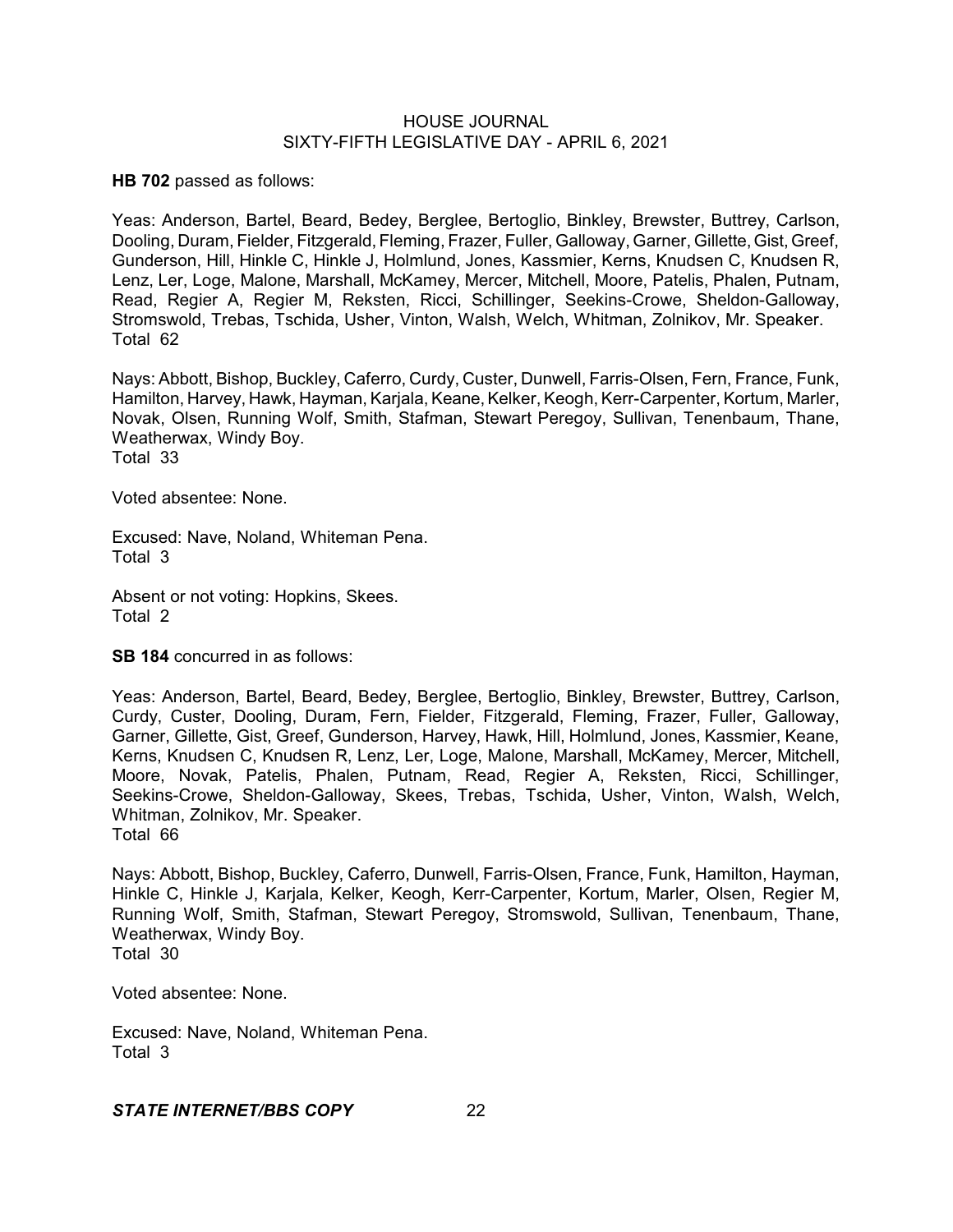Absent or not voting: Hopkins. Total 1

**SB 278** concurred in as follows:

Yeas: Anderson, Bartel, Beard, Bedey, Berglee, Bertoglio, Binkley, Brewster, Buttrey, Carlson, Custer, Dooling, Duram, Fielder, Fitzgerald, Fleming, Frazer, Fuller, Galloway, Garner, Gillette, Gist, Greef, Gunderson, Hill, Hinkle C, Hinkle J, Holmlund, Jones, Kassmier, Kerns, Knudsen C, Knudsen R, Lenz, Ler, Loge, Malone, Marshall, McKamey, Mercer, Mitchell, Moore, Patelis, Phalen, Read, Regier A, Regier M, Reksten, Ricci, Schillinger, Seekins-Crowe, Sheldon-Galloway, Skees, Stromswold, Trebas, Tschida, Usher, Vinton, Walsh, Welch, Whitman, Zolnikov, Mr. Speaker. Total 63

Nays: Abbott, Bishop, Buckley, Caferro, Curdy, Dunwell, Farris-Olsen, Fern, France, Funk, Hamilton, Harvey, Hawk, Hayman, Karjala, Keane, Kelker, Keogh, Kerr-Carpenter, Kortum, Marler, Novak, Olsen, Putnam, Running Wolf, Smith, Stafman, Stewart Peregoy, Sullivan, Tenenbaum, Thane, Weatherwax, Windy Boy. Total 33

Voted absentee: None.

Excused: Nave, Noland, Whiteman Pena. Total 3

Absent or not voting: Hopkins. Total 1

**SB 319** concurred in as follows:

Yeas: Anderson, Bartel, Beard, Bedey, Berglee, Bertoglio, Binkley, Brewster, Buttrey, Carlson, Custer, Dooling, Duram, Fielder, Fitzgerald, Fleming, Frazer, Fuller, Galloway, Garner, Gillette, Gist, Greef, Gunderson, Hill, Hinkle C, Hinkle J, Holmlund, Jones, Kassmier, Kerns, Knudsen C, Knudsen R, Lenz, Ler, Loge, Malone, Marshall, McKamey, Mercer, Mitchell, Moore, Patelis, Phalen, Read, Regier A, Regier M, Reksten, Ricci, Schillinger, Seekins-Crowe, Sheldon-Galloway, Skees, Stromswold, Trebas, Tschida, Usher, Vinton, Walsh, Welch, Whitman, Zolnikov, Mr. Speaker. Total 63

Nays: Abbott, Bishop, Buckley, Caferro, Curdy, Dunwell, Farris-Olsen, Fern, France, Funk, Hamilton, Harvey, Hawk, Hayman, Karjala, Keane, Kelker, Keogh, Kerr-Carpenter, Kortum, Marler, Novak, Olsen, Putnam, Running Wolf, Smith, Stafman, Stewart Peregoy, Sullivan, Tenenbaum, Thane, Weatherwax, Windy Boy. Total 33

Voted absentee: None.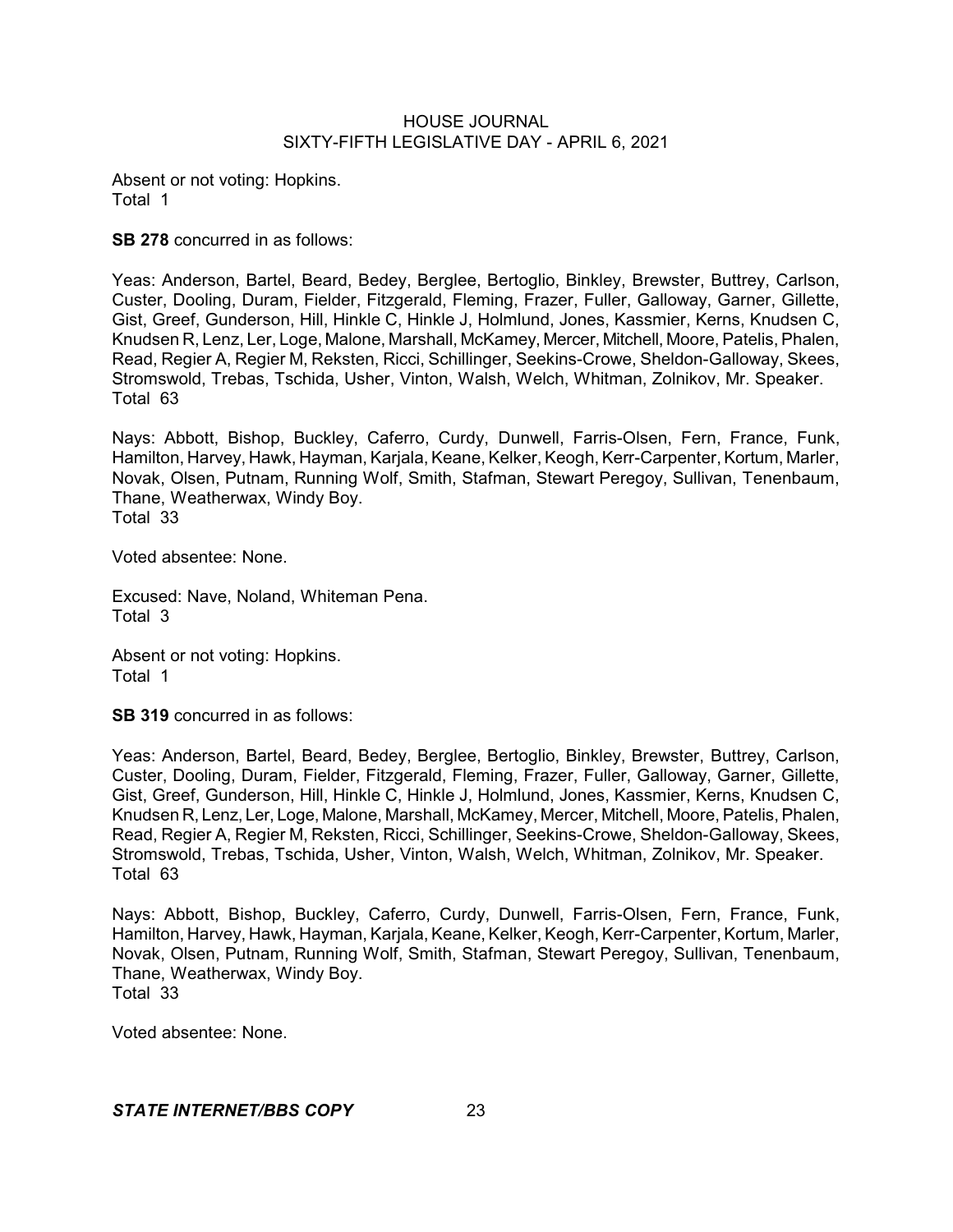Excused: Nave, Noland, Whiteman Pena. Total 3

Absent or not voting: Hopkins. Total 1

# **SECOND READING OF BILLS (COMMITTEE OF THE WHOLE)**

Majority Leader Vinton moved the House resolve itself into a Committee of the Whole for consideration of business on second reading. Motion carried. Representative Hill in the chair.

Mr. Speaker: We, your Committee of the Whole, having had under consideration business on second reading, recommend as follows:

**HB 340** - Speaker Galt moved **HB 340** do pass. Motion carried as follows:

Yeas: Anderson, Bartel, Bedey, Bertoglio, Bishop, Brewster, Buckley, Buttrey, Caferro, Carlson, Curdy, Custer, Dooling, Dunwell, Duram, Farris-Olsen, Fern, Fielder, Fitzgerald, Fleming, France, Frazer, Fuller, Funk, Garner, Gillette, Gist, Greef, Gunderson, Hamilton, Harvey, Hawk, Hayman, Holmlund, Hopkins, Jones, Karjala, Kassmier, Keane, Kelker, Keogh, Kerns, Kerr-Carpenter, Knudsen C, Knudsen R, Kortum, Ler, Loge, Malone, Marler, Marshall, McKamey, Novak, Olsen, Patelis, Phalen, Putnam, Read, Reksten, Ricci, Running Wolf, Schillinger, Seekins-Crowe, Skees, Smith, Stafman, Stewart Peregoy, Stromswold, Sullivan, Tenenbaum, Thane, Trebas, Usher, Vinton, Walsh, Weatherwax, Welch, Whiteman Pena, Whitman, WindyBoy, Zolnikov, Mr.Speaker. Total 82

Nays: Abbott, Beard, Berglee, Binkley, Galloway, Hill, Hinkle C, Hinkle J, Lenz, Mercer, Mitchell, Moore, Regier A, Regier M, Sheldon-Galloway, Tschida. Total 16

Voted absentee: Whiteman Pena, Aye.

Excused: Nave, Noland, Whiteman Pena. Total 3

Absent or not voting: None. Total 0

**HB 661** - Representative Kassmier moved **HB 661** do pass. Motion carried as follows:

Yeas: Anderson, Bartel, Beard, Bedey, Berglee, Bertoglio, Binkley, Brewster, Buttrey, Carlson, Custer, Dooling, Duram, Fielder, Fitzgerald, Fleming, Frazer, Fuller, Galloway, Garner, Gillette, Gist, Greef, Gunderson, Harvey, Hawk, Hill, Hinkle C, Hinkle J, Holmlund, Hopkins, Jones, Kassmier, Keane, Kerns, Knudsen C, Lenz, Ler, Loge, Malone, Marshall, McKamey, Mercer,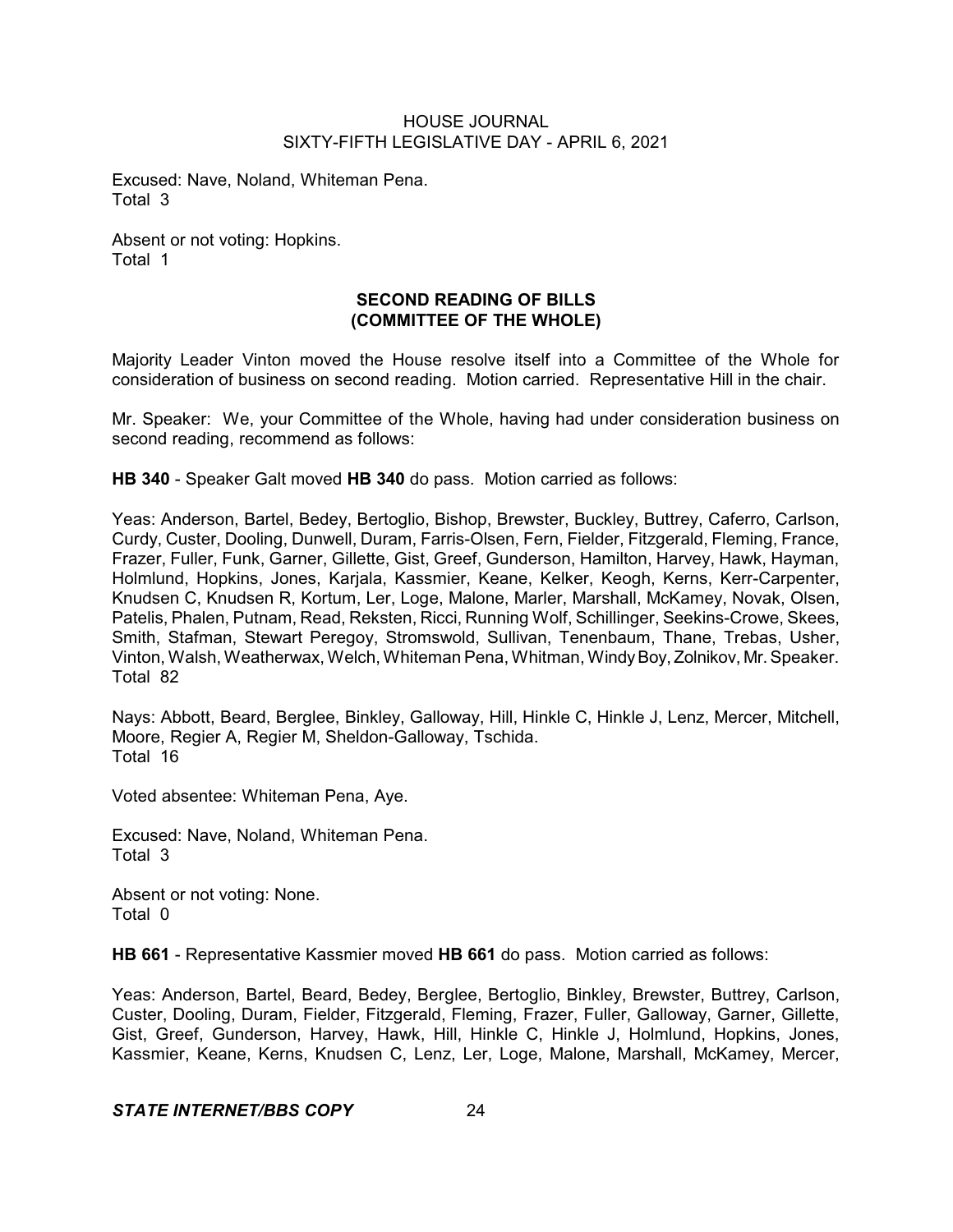Mitchell, Moore, Novak, Patelis, Phalen, Putnam, Read, Regier A, Regier M, Reksten, Ricci, Schillinger, Seekins-Crowe, Sheldon-Galloway, Skees, Stromswold, Trebas, Tschida, Usher, Vinton, Walsh, Welch, Whitman, Zolnikov, Mr. Speaker. Total 68

Nays: Abbott, Bishop, Buckley, Caferro, Curdy, Dunwell, Farris-Olsen, Fern, France, Funk, Hamilton, Hayman, Karjala, Kelker, Keogh, Kerr-Carpenter, Knudsen R, Kortum, Marler, Olsen,

Running Wolf, Smith, Stafman, Stewart Peregoy, Sullivan, Tenenbaum, Thane, Weatherwax, Whiteman Pena, Windy Boy. Total 30

Voted absentee: Whiteman Pena, No.

Excused: Nave, Noland, Whiteman Pena. Total 3

Absent or not voting: None. Total 0

**HB 675** - Representative Buttrey moved **HB 675** do pass. Motion carried as follows:

Yeas: Abbott, Anderson, Bartel, Beard, Bedey, Berglee, Bertoglio, Bishop, Brewster, Buckley, Buttrey, Caferro, Carlson, Curdy, Custer, Dooling, Dunwell, Duram, Farris-Olsen, Fern, Fielder, Fitzgerald, Fleming, France, Frazer, Funk, Garner, Gist, Greef, Gunderson, Hamilton, Harvey, Hawk, Hayman, Hill, Hinkle C, Holmlund, Hopkins, Jones, Karjala, Kassmier, Keane, Kelker, Keogh, Kerns, Kerr-Carpenter, Knudsen C, Knudsen R, Kortum, Ler, Loge, Malone, Marler, McKamey, Novak, Olsen, Patelis, Phalen, Putnam, Read, Reksten, Ricci, Running Wolf, Schillinger, Seekins-Crowe, Smith, Stafman, Stewart Peregoy, Stromswold, Sullivan, Tenenbaum, Thane, Trebas, Vinton, Walsh, Weatherwax, Welch, Whiteman Pena, Whitman, Windy Boy, Zolnikov, Mr. Speaker. Total 82

Nays: Binkley, Fuller, Galloway, Gillette, Hinkle J, Lenz, Marshall, Mercer, Mitchell, Moore, Regier A, Regier M, Sheldon-Galloway, Skees, Tschida, Usher. Total 16

Voted absentee: Sullivan, Whiteman Pena, Aye.

Excused: Nave, Noland, Sullivan, Whiteman Pena. Total 4

Absent or not voting: None. Total 0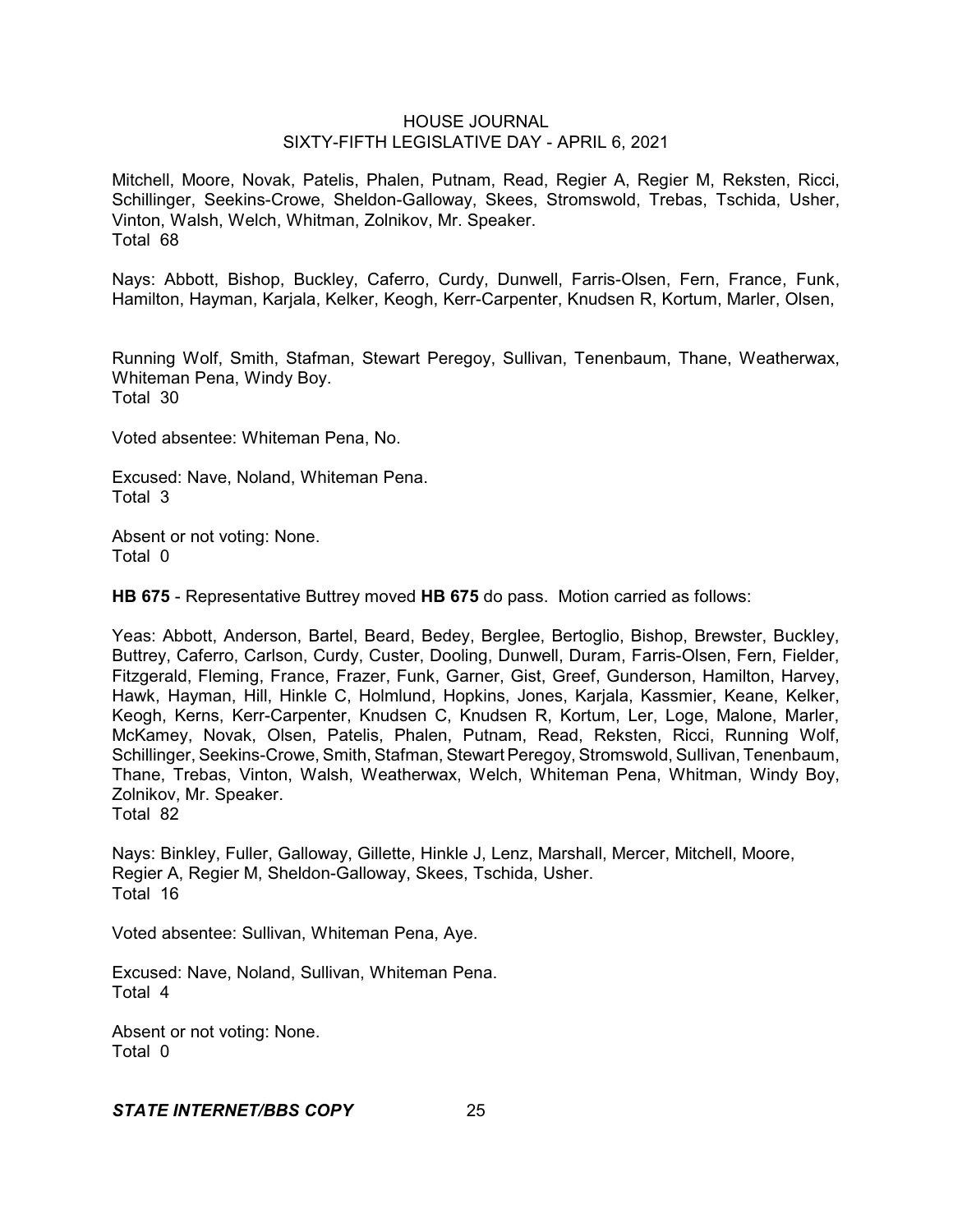**SB 191** - Representative Holmlund moved **SB 191** be concurred in. Motion carried as follows:

Yeas: Abbott, Anderson, Bartel, Beard, Bedey, Berglee, Bertoglio, Binkley, Bishop, Brewster, Buckley, Buttrey, Caferro, Carlson, Curdy, Custer, Dooling, Dunwell, Duram, Farris-Olsen, Fern, Fielder, Fitzgerald, Fleming, France, Frazer, Fuller, Funk, Galloway, Garner, Gillette, Gist, Greef, Gunderson, Hamilton, Harvey, Hawk, Hayman, Hill, Hinkle C, Hinkle J, Holmlund, Hopkins, Jones, Karjala, Kassmier, Keane, Kelker, Keogh, Kerns, Kerr-Carpenter, Knudsen C, Knudsen R, Kortum, Lenz, Ler, Loge, Malone, Marler, Marshall, McKamey, Mercer, Mitchell, Moore, Novak, Olsen, Patelis, Phalen, Putnam, Read, Regier A, Regier M, Reksten, Ricci, Running Wolf, Schillinger, Seekins-Crowe, Sheldon-Galloway, Skees, Smith, Stafman, Stewart Peregoy, Stromswold, Sullivan, Tenenbaum, Thane, Trebas, Tschida, Usher, Vinton, Walsh, Weatherwax, Welch, Whiteman Pena, Whitman, Zolnikov, Mr. Speaker. Total 97

Nays: Windy Boy. Total 1

Voted absentee: Whiteman Pena, Aye.

Excused: Nave, Noland, Whiteman Pena. Total 3

Absent or not voting: None. Total 0

Majority Leader Vinton moved the Committee rise, report progress, and beg leave to sit again. Motion carried. Committee arose. House resumed. Mr. Speaker presiding. Chair Hill moved the Committee of the Whole report be adopted. Report adopted as follows:

Yeas: Abbott, Anderson, Bartel, Beard, Bedey, Berglee, Bertoglio, Binkley, Bishop, Brewster, Buckley, Buttrey, Caferro, Carlson, Curdy, Custer, Dooling, Dunwell, Duram, Farris-Olsen, Fern, Fielder, Fitzgerald, Fleming, France, Frazer, Fuller, Funk, Galloway, Garner, Gillette, Gist, Greef, Gunderson, Hamilton, Hawk, Hayman, Hinkle C, Hinkle J, Holmlund, Hopkins, Karjala, Kassmier, Keane, Kelker, Keogh, Kerns, Kerr-Carpenter, Knudsen C, Knudsen R, Kortum, Lenz, Ler, Loge, Malone, Marler, Marshall, McKamey, Mercer, Mitchell, Moore, Novak, Patelis, Phalen, Putnam, Read, Regier A, Regier M, Reksten, Ricci, Running Wolf, Schillinger, Seekins-Crowe, Sheldon-Galloway, Skees, Smith, Stafman, Stewart Peregoy, Stromswold, Thane, Trebas, Tschida, Usher, Vinton, Walsh, Weatherwax, Whitman, Zolnikov, Mr. Speaker. Total 89

Nays: Harvey, Hill, Olsen, Tenenbaum, Windy Boy. Total 5

Voted absentee: None.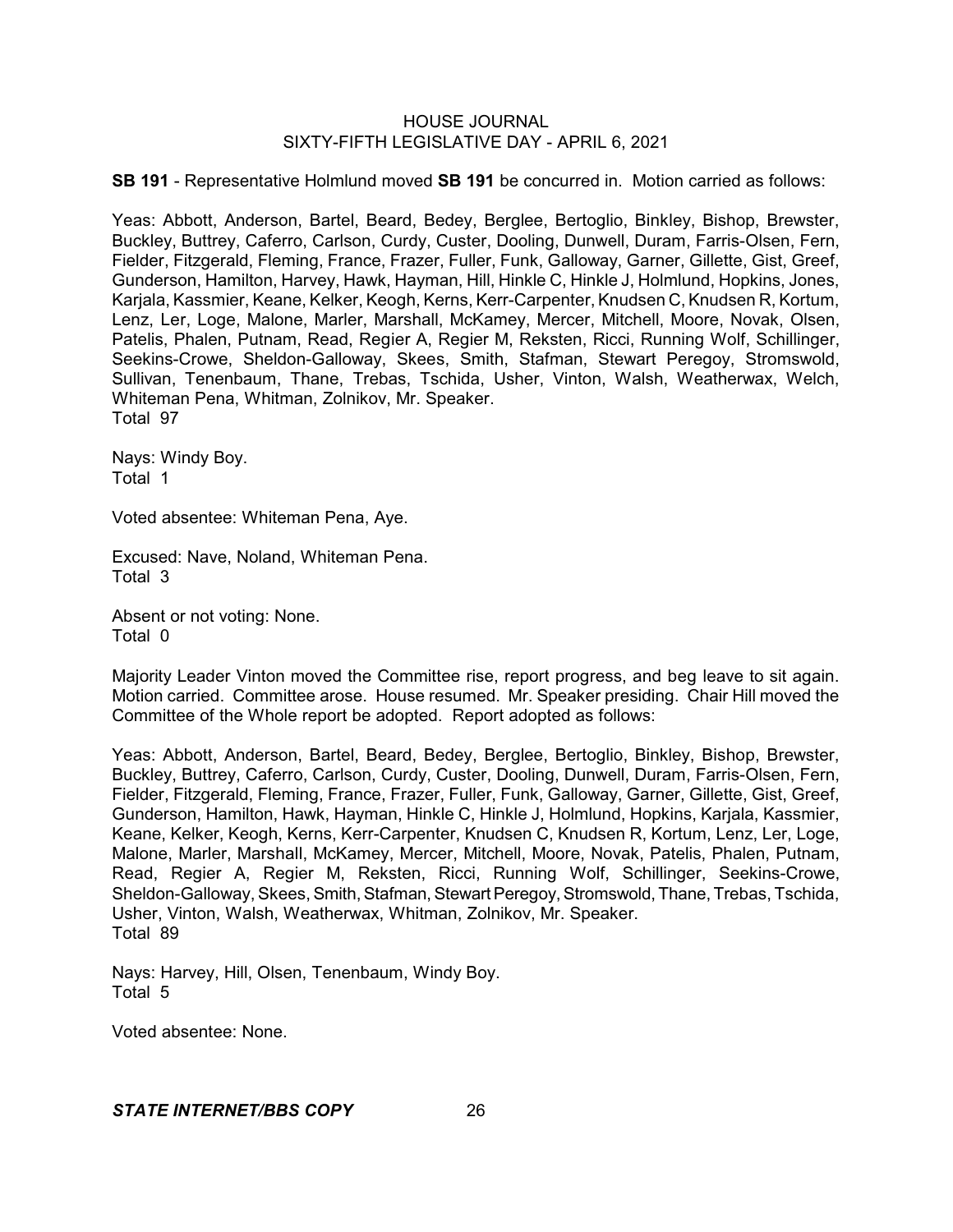Excused: Nave, Noland, Whiteman Pena. Total 3

Absent or not voting: Jones, Sullivan, Welch. Total 3

## **MOTIONS**

Majority Leader Vinton moved to re-refer **HB 340** to the Appropriations Committee. Without objection, do ordered.

Majority Leader Vinton moved to re-refer **HB 661** to the Appropriations Committee. Without objection, do ordered.

Majority Leader Vinton moved to re-refer **HB 675** to the Appropriations Committee. Without objection, do ordered.

House recessed. House reconvened.

## **SECOND READING OF BILLS (COMMITTEE OF THE WHOLE)**

Majority Leader Vinton moved the House resolve itself into a Committee of the Whole for consideration of business on second reading. Motion carried. Representative Stromswold in the chair.

Mr. Speaker: We, your Committee of the Whole, having had under consideration business on second reading, recommend as follows:

**HB 691** - Representative Lenz moved consideration of **HB 691** be placed at the bottom of the second reading board. Without objection, so ordered.

**HB 697** - Majority Leader Vinton moved consideration of **HB 697** be placed at the bottom of the second reading board. Without objection, so ordered.

**HB 704** - Representative Buttrey moved **HB 704** do pass. Motion carried as follows:

Yeas: Abbott, Anderson, Bartel, Beard, Bedey, Berglee, Bertoglio, Binkley, Bishop, Brewster, Buckley, Buttrey, Caferro, Carlson, Curdy, Custer, Dooling, Dunwell, Duram, Farris-Olsen, Fern, Fitzgerald, Fleming, France, Frazer, Funk, Galloway, Garner, Gillette, Gist, Greef, Gunderson, Hamilton, Harvey, Hawk, Hill, Hinkle C, Hinkle J, Holmlund, Hopkins, Jones, Karjala, Kassmier, Keane, Kelker, Keogh, Kerns, Kerr-Carpenter, Knudsen C, Knudsen R, Kortum, Ler, Loge, Malone, Marler, Marshall, McKamey, Mercer, Mitchell, Novak, Olsen, Patelis, Phalen, Putnam, Regier A, Regier M, Reksten, Running Wolf, Schillinger, Seekins-Crowe, Skees, Smith, Stafman,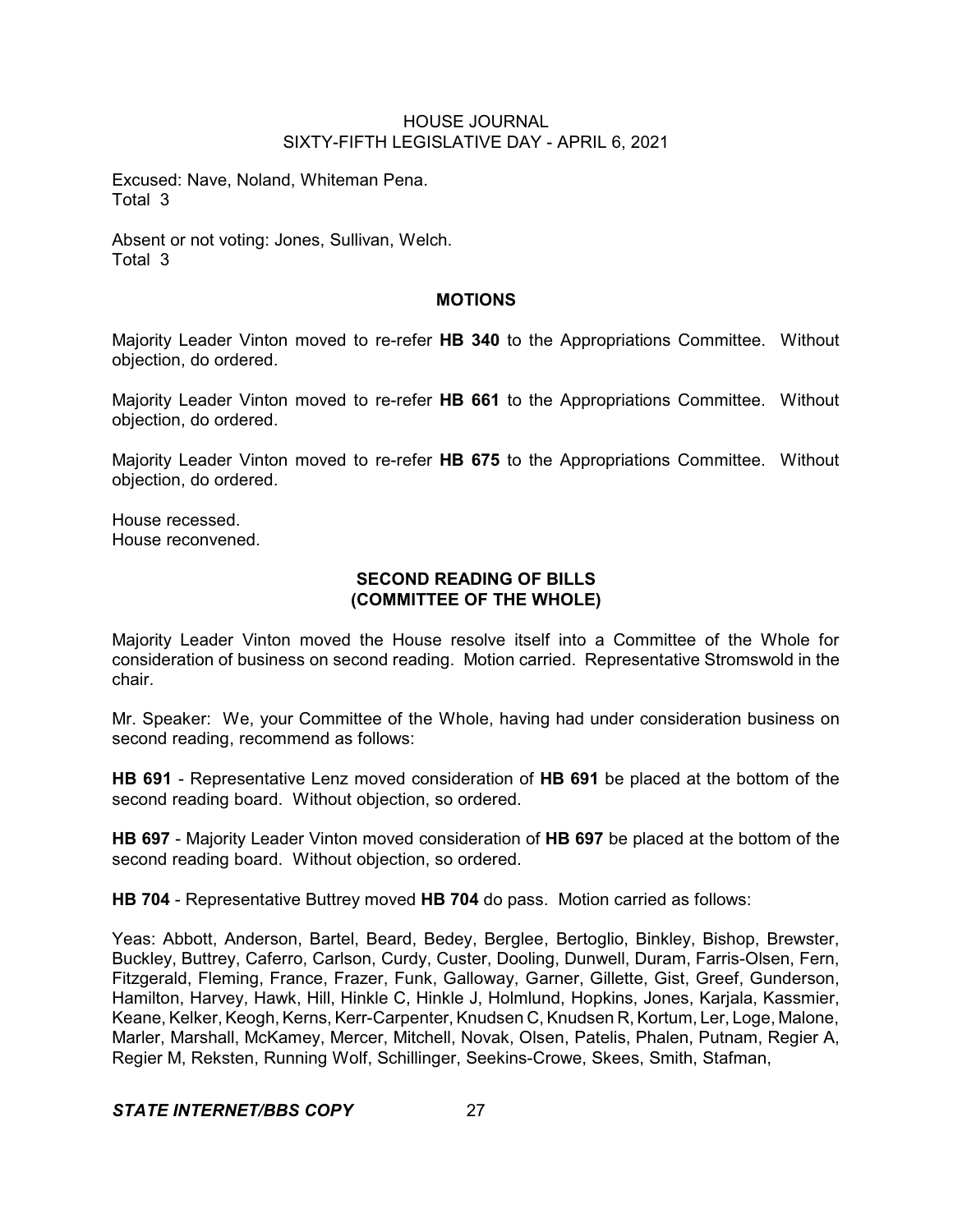Stewart Peregoy, Stromswold, Sullivan, Tenenbaum, Thane, Trebas, Usher, Vinton, Walsh, Weatherwax, Welch, Whiteman Pena, Whitman, Windy Boy, Zolnikov, Mr. Speaker. Total 89

Nays: Fielder, Fuller, Hayman, Lenz, Moore, Read, Ricci, Sheldon-Galloway. Total 8

Voted absentee: Whiteman Pena, Aye.

Excused: Nave, Noland, Whiteman Pena. Total 3

Absent or not voting: Tschida. Total 1

**HB 705** - Representative Buttrey moved **HB 705** do pass. Motion carried as follows:

Yeas: Abbott, Anderson, Bartel, Bedey, Bertoglio, Bishop, Buckley, Buttrey, Carlson, Curdy, Custer, Dooling, Duram, Farris-Olsen, Fern, Fitzgerald, Fleming, France, Frazer, Funk, Garner, Gillette, Gist, Greef, Gunderson, Hamilton, Harvey, Hawk, Holmlund, Hopkins, Jones, Karjala, Kassmier, Keane, Kelker, Keogh, Kerns, Kerr-Carpenter, Knudsen C, Knudsen R, Ler, Loge, Malone, Marshall, McKamey, Mercer, Novak, Patelis, Putnam, Reksten, Ricci, Running Wolf, Schillinger, Seekins-Crowe, Skees, Smith, Stafman, Stewart Peregoy, Stromswold, Sullivan, Tenenbaum, Thane, Trebas, Usher, Vinton, Walsh, Weatherwax, Welch, Whiteman Pena, Whitman, Zolnikov, Mr. Speaker.

Total 72

Nays: Beard, Berglee, Binkley, Brewster, Caferro, Dunwell, Fielder, Fuller, Galloway, Hayman, Hill, Hinkle C, Hinkle J, Kortum, Lenz, Marler, Mitchell, Moore, Olsen, Phalen, Read, Regier A, Regier M, Sheldon-Galloway, Windy Boy. Total 25

Voted absentee: Whiteman Pena, Aye.

Excused: Nave, Noland, Whiteman Pena. Total 3

Absent or not voting: Tschida. Total 1

**HB 691** - Representative Lenz moved **HB 691** do pass.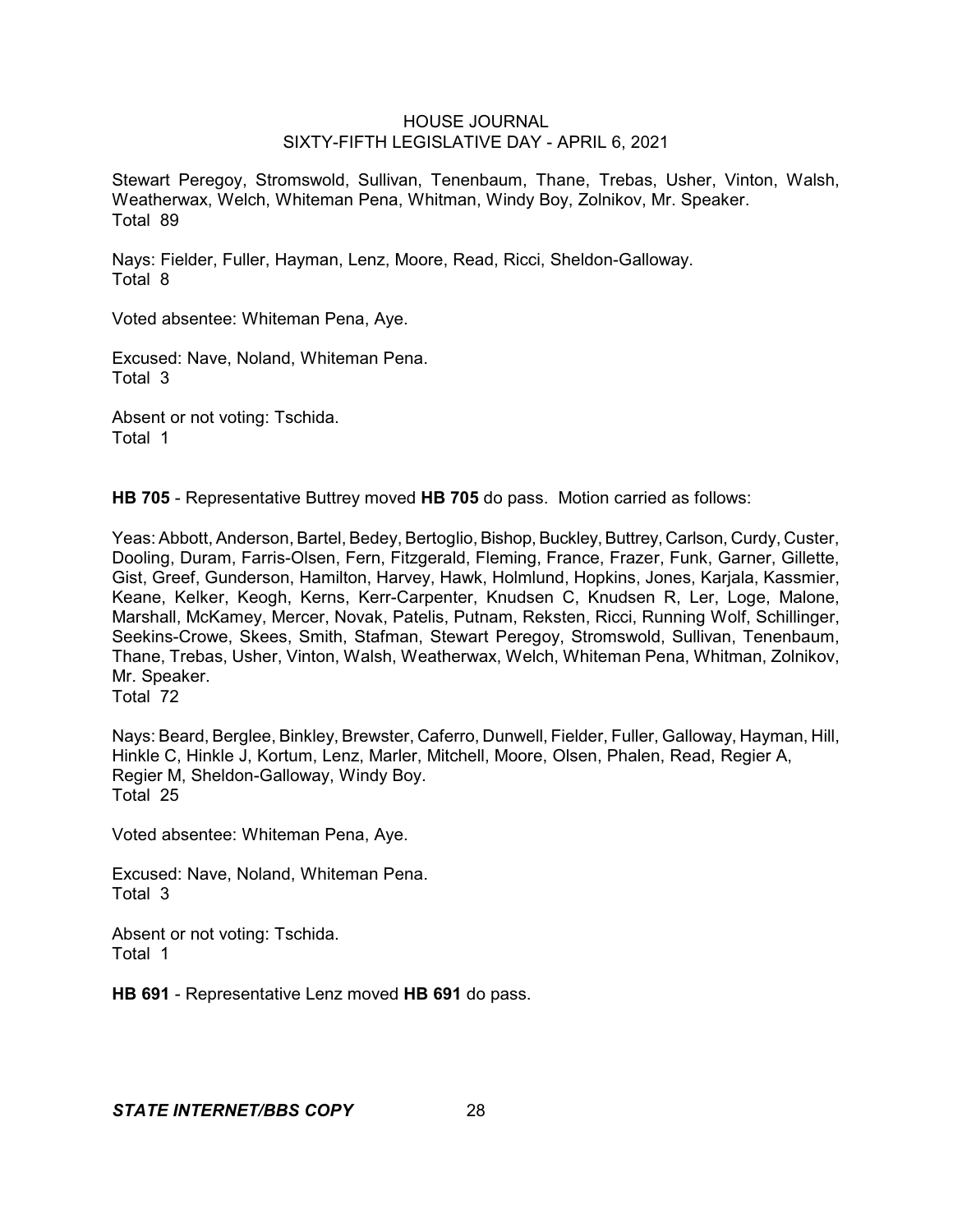**HB 691** - Representative Lenz moved **HB 691**, second reading copy, be amended as follows:

1. Page 3, line 5. **Strike:** "\$476,725" **Insert:** "\$359,000"

2. Page 3, line 6. **Strike:** "\$476,725" **Insert:** "\$359,000"

3. Page 3, line 17 through line 18. **Following:** "of" on line 17 **Strike:** ":" on line 17 through "fund" on line 18

4. Page 3, line 20 through line 22. **Strike:** "; and" on line 20 through "[section 1]" on line 22

5. Page 3, line 24 through line 25. **Strike:** "funding" on line 24 through "funding" on line 25 **Insert:** "federal special revenue and general fund money"

Amendment adopted as follows:

Yeas: Abbott, Anderson, Bartel, Beard, Bedey, Berglee, Bertoglio, Binkley, Bishop, Brewster, Buckley, Buttrey, Caferro, Carlson, Curdy, Custer, Dooling, Dunwell, Duram, Farris-Olsen, Fern, Fielder, Fitzgerald, Fleming, France, Frazer, Fuller, Funk, Galloway, Garner, Gillette, Gist, Greef, Gunderson, Hamilton, Harvey, Hawk, Hayman, Hill, Hinkle C, Hinkle J, Holmlund, Hopkins, Jones, Karjala, Kassmier, Keane, Kelker, Keogh, Kerns, Kerr-Carpenter, Knudsen C, Knudsen R, Lenz, Ler, Loge, Malone, Marler, Marshall, McKamey, Mercer, Mitchell, Moore, Novak, Olsen, Patelis, Phalen, Putnam, Read, Regier A, Regier M, Reksten, Ricci, Running Wolf, Schillinger, Seekins-Crowe, Sheldon-Galloway, Skees, Smith, Stafman, Stewart Peregoy, Stromswold, Sullivan, Tenenbaum, Thane, Trebas, Usher, Vinton, Walsh, Weatherwax, Welch, Whiteman Pena, Whitman, Windy Boy, Zolnikov, Mr. Speaker. Total 96

Nays: None. Total 0

Voted absentee: Whiteman Pena, Aye.

Excused: Nave, Noland, Whiteman Pena. Total 3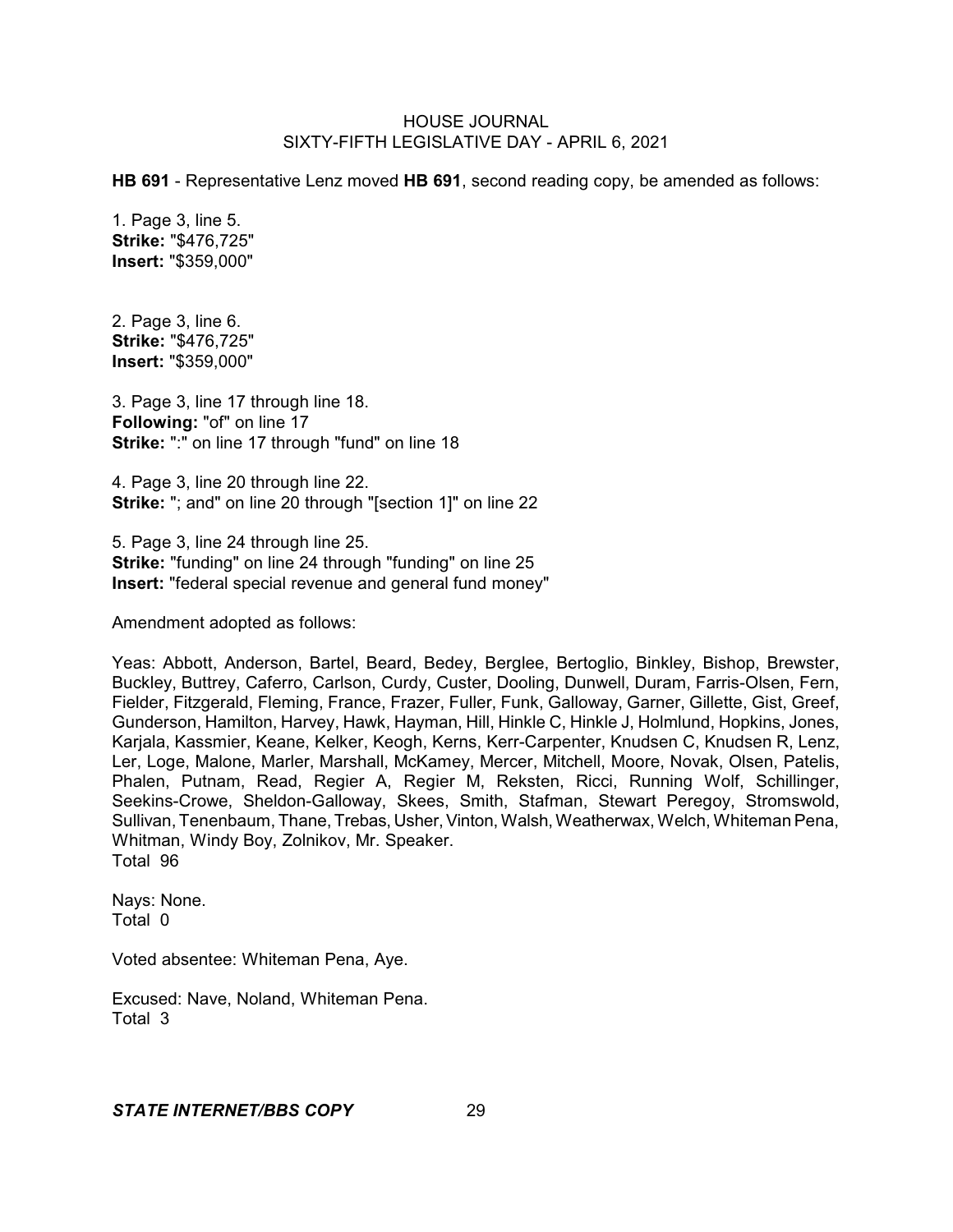Absent or not voting: Kortum, Tschida. Total 2

**HB 691** - Representative Lenz moved **HB 691**, as amended, do pass. Motion carried as follows:

Yeas: Abbott, Anderson, Bartel, Beard, Bedey, Berglee, Bertoglio, Binkley, Bishop, Brewster, Buckley, Buttrey, Caferro, Carlson, Curdy, Custer, Dooling, Dunwell, Duram, Farris-Olsen, Fern, Fielder, Fitzgerald, Fleming, Frazer, Fuller, Funk, Galloway, Garner, Gillette, Gist, Greef, Gunderson, Hamilton, Harvey, Hawk, Hayman, Hill, Hinkle C, Hinkle J, Holmlund, Hopkins, Jones, Karjala, Kassmier, Keane, Kelker, Keogh, Kerns, Kerr-Carpenter, Knudsen C, Knudsen R, Lenz, Ler, Loge, Malone, Marler, Marshall, McKamey, Mercer, Mitchell, Moore, Novak, Olsen, Patelis, Phalen, Putnam, Read, Regier A, Reksten, Ricci, Running Wolf, Schillinger, Seekins-Crowe, Sheldon-Galloway, Skees, Smith, Stafman, Stewart Peregoy, Stromswold, Sullivan, Tenenbaum, Thane, Trebas, Usher, Vinton, Walsh, Weatherwax, Welch, Whiteman Pena, Whitman, Windy Boy, Zolnikov, Mr. Speaker. Total 94

Nays: Regier M. Total 1

Voted absentee: Whiteman Pena, Aye.

Excused: Nave, Noland, Whiteman Pena. Total 3

Absent or not voting: France, Kortum, Tschida. Total 3

**HB 697** - Representative Kassmier moved **HB 697** do pass.

**HB 697** - Representative Kassmier moved **HB 697**, second reading copy, be amended as follows:

1. Title, line 5 through line 7. **Strike:** "PROVIDING" on line 5 through "MCA" on line 7 **Insert:** "LIMITING TOTAL REIMBURSEMENTS PER YEAR TO \$3 MILLION; ALLOWING AUTOMATIC INCREASESIN TOTAL REIMBURSEMENTS; AND REQUIRING PUBLIC HUNTING TO OBTAIN A REIMBURSEMENT"

2. Page 1, line 18. **Strike:** "and"

3. Page 1. **Following:** line 18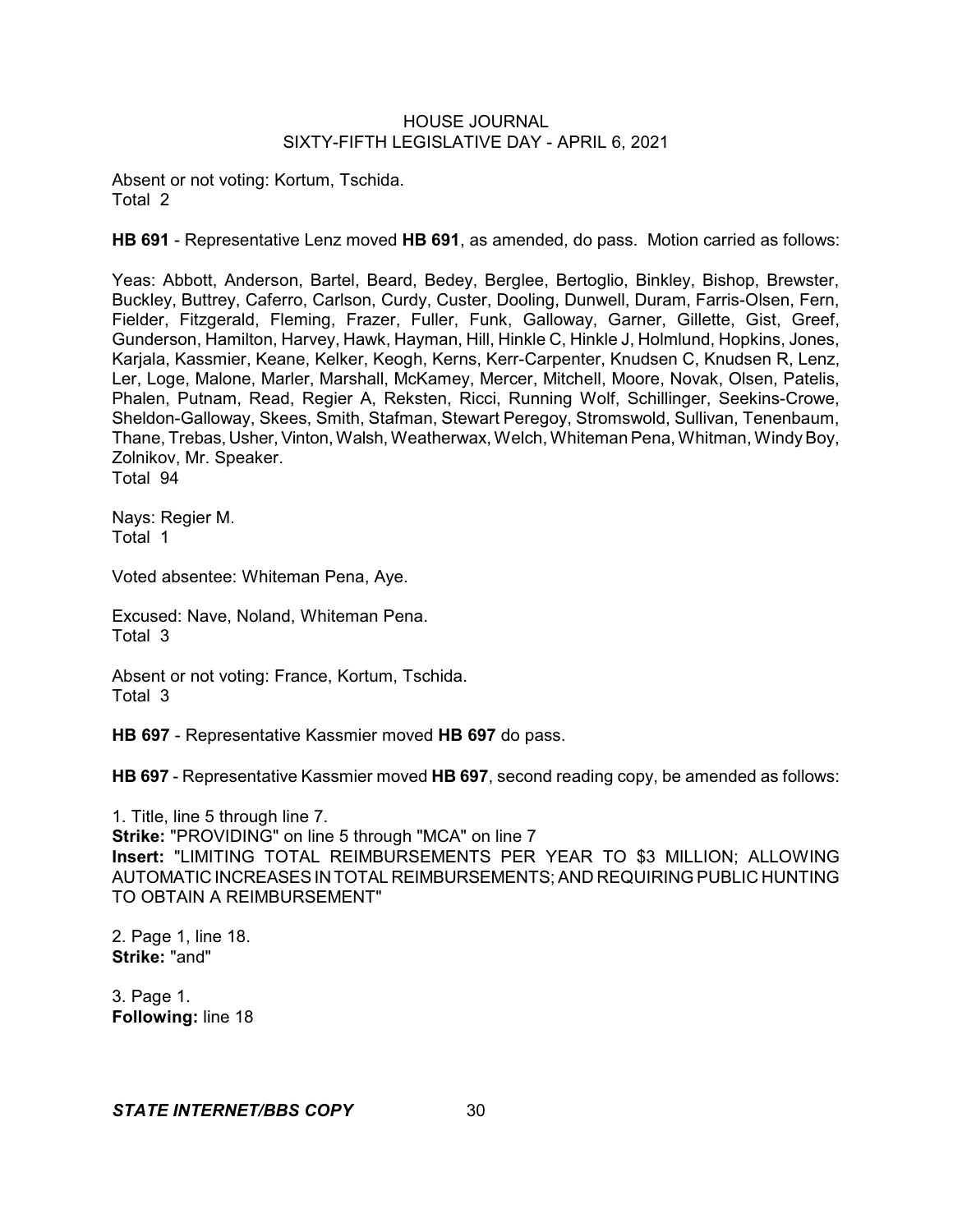**Insert:** "(c) evidence that the landowner allows public hunting of the species for which the damage is being sought; and" **Renumber:** subsequent subsection

4. Page 1, line 23. **Following:** "requests." **Insert:** "Total reimbursements are limited to \$3 million per calendar year. If the limit is reached in a calendar year, the department shall increase total reimbursements the next year by 20%."

5. Page 1, line 24.

**Strike:** subsection (4) in its entirety

**Insert:** "(4) The landowner seeking reimbursement must allow public hunting on the property for which a crop damage claim is made.

(5) For the purposes of this section, "public hunting" means hunting by one or more persons who hold a hunting license issued by the department for the species causing the damage."

6. Page 1, line 26 through page 2, line 23. **Strike:** section 2 in its entirety **Renumber:** subsequent section

Amendment adopted as follows:

Yeas: Anderson, Beard, Bedey, Berglee, Bertoglio, Binkley, Brewster, Buckley, Buttrey, Carlson, Custer, Dooling, Dunwell, Duram, Fielder, Fitzgerald, Fleming, Frazer, Fuller, Galloway, Garner, Gillette, Gist, Greef, Gunderson, Hawk, Hill, Hinkle C, Holmlund, Hopkins, Jones, Karjala, Kassmier, Keogh, Kerns, Kerr-Carpenter, Knudsen C, Knudsen R, Ler, Loge, Malone, Marler, Marshall, McKamey, Mercer, Mitchell, Moore, Olsen, Patelis, Phalen, Putnam, Read, Regier A, Regier M, Reksten, Ricci, Schillinger, Seekins-Crowe, Sheldon-Galloway, Skees, Stromswold, Thane, Trebas, Vinton, Walsh, Welch, Whitman, Zolnikov, Mr. Speaker. Total 69

Nays: Abbott, Bartel, Bishop, Caferro, Curdy, Farris-Olsen, Fern, France, Funk, Hamilton, Harvey, Hayman, Hinkle J, Keane, Kelker, Lenz, Novak, Running Wolf, Smith, Stafman, Stewart Peregoy, Sullivan, Tenenbaum, Usher, Weatherwax, Whiteman Pena, Windy Boy. Total 27

Voted absentee: Whiteman Pena, No.

Excused: Nave, Noland, Whiteman Pena. Total 3

Absent or not voting: Kortum, Tschida. Total 2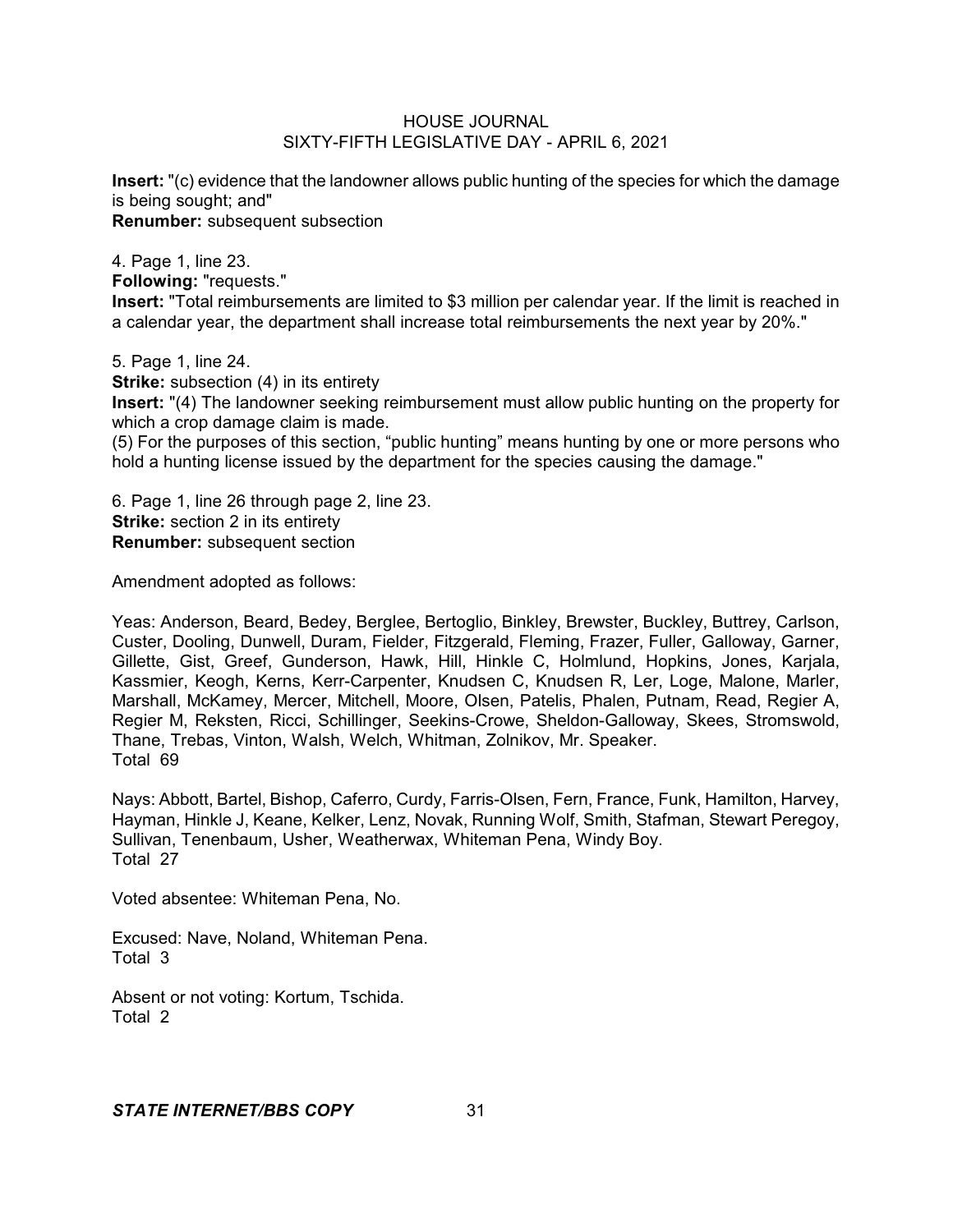**HB 697** - Representative Kassmier moved **HB 697**, as amended, do pass. Motion carried as follows:

Yeas: Anderson, Bartel, Beard, Bedey, Berglee, Bertoglio, Binkley, Brewster, Buckley, Buttrey, Carlson, Custer, Dooling, Fielder, Fitzgerald, Fleming, Frazer, Fuller, Garner, Gillette, Gist, Greef, Gunderson, Hill, Hinkle C, Hinkle J, Holmlund, Hopkins, Jones, Kassmier, Kerns, Kerr-Carpenter, Knudsen C, Knudsen R, Lenz, Ler, Loge, Malone, Marshall, McKamey, Mitchell, Patelis, Phalen, Putnam, Read, Reksten, Ricci, Schillinger, Seekins-Crowe, Sheldon-Galloway, Skees, Stromswold, Trebas, Tschida, Usher, Vinton, Walsh, Welch, Whitman, Zolnikov, Mr. Speaker. Total 61

Nays: Abbott, Bishop, Caferro, Curdy, Dunwell, Duram, Farris-Olsen, Fern, France, Funk, Galloway, Hamilton, Harvey, Hawk, Hayman, Karjala, Keane, Kelker, Keogh, Marler, Mercer, Moore, Novak, Olsen, Regier A, Regier M, Running Wolf, Smith, Stafman, Stewart Peregoy, Sullivan, Tenenbaum, Thane, Weatherwax, Whiteman Pena, Windy Boy. Total 36

Voted absentee: Whiteman Pena, No.

Excused: Nave, Noland, Whiteman Pena. Total 3

Absent or not voting: Kortum. Total 1

Majority Leader Vinton moved the Committee rise, report progress, and beg leave to sit again. Motion carried. Committee arose. House resumed. Mr. Speaker presiding. Chair Stromswold moved the Committee of the Whole report be adopted. Report adopted as follows:

Yeas: Abbott, Beard, Bedey, Berglee, Bertoglio, Binkley, Bishop, Brewster, Buckley, Buttrey, Caferro, Carlson, Curdy, Custer, Dooling, Dunwell, Duram, Farris-Olsen, Fern, Fielder, Fitzgerald, Fleming, France, Frazer, Fuller, Funk, Galloway, Garner, Gillette, Gist, Greef, Gunderson, Hamilton, Harvey, Hayman, Hill, Hinkle C, Hinkle J, Holmlund, Hopkins, Jones, Kelker, Keogh, Kerns, Kerr-Carpenter, Knudsen C, Knudsen R, Lenz, Ler, Loge, Marler, Marshall, McKamey, Mitchell, Moore, Novak, Patelis, Phalen, Putnam, Read, Regier A, Regier M, Reksten, Ricci, Running Wolf, Schillinger, Seekins-Crowe, Sheldon-Galloway, Skees, Stafman, Stewart Peregoy, Thane, Trebas, Tschida, Walsh, Weatherwax, Welch, Whitman, Zolnikov, Mr. Speaker. Total 80

Nays: Hawk, Karjala, Keane, Olsen, Smith, Tenenbaum, Windy Boy. Total 7

Voted absentee: None.

Excused: Nave, Noland, Whiteman Pena. Total 3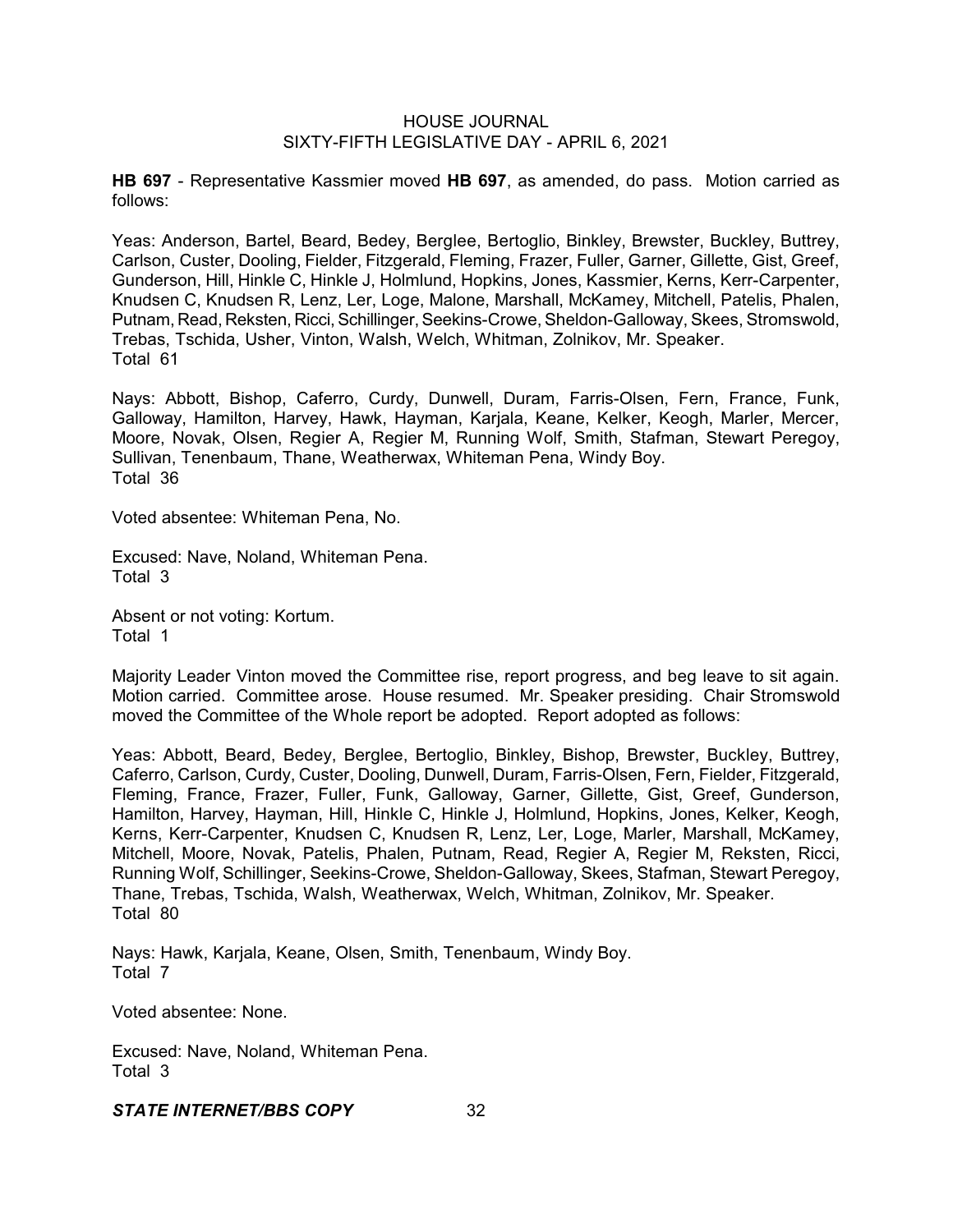Absent or not voting: Anderson, Bartel, Kassmier, Kortum, Malone, Mercer, Stromswold, Sullivan, Usher, Vinton. Total 10

#### **MOTIONS**

Majority Leader Vinton moved to re-refer **HB 697** to the Appropriations Committee. Without objection, do ordered.

Majority Leader Vinton moved to re-refer **HB 704** to the Appropriations Committee. Without objection, do ordered.

Representative Carlson arose for the purpose of an invitation to visit the display in the rotunda. The display, "Empty Place at the Table" a memorial for victims of crime, sponsored by the Montana Department of Corrections, victim services program.

House recessed. House reconvened.

Majority Leader Vinton announced House Republicans would caucus. Minority Leader Abbott announced House Democrats would caucus.

House reconvened.

# **REPORTS OF STANDING COMMITTEES**

**APPROPRIATIONS** (Jones, Chair): 4/6/2021 **HB 340**, do pass. Report adopted. **HB 661**, do pass. Report adopted. **HB 663**, do pass. Report adopted. **HB 681**, do pass. Report adopted. **HB 683**, do pass. Report adopted.

# **SECOND READING OF BILLS (COMMITTEE OF THE WHOLE)**

Majority Leader Vinton moved the House resolve itself into a Committee of the Whole for consideration of business on second reading. Motion carried. Representative Ler in the chair.

Mr. Speaker: We, your Committee of the Whole, having had under consideration business on second reading, recommend as follows:

**HB 701** - Representative Hopkins moved **HB 701** do pass.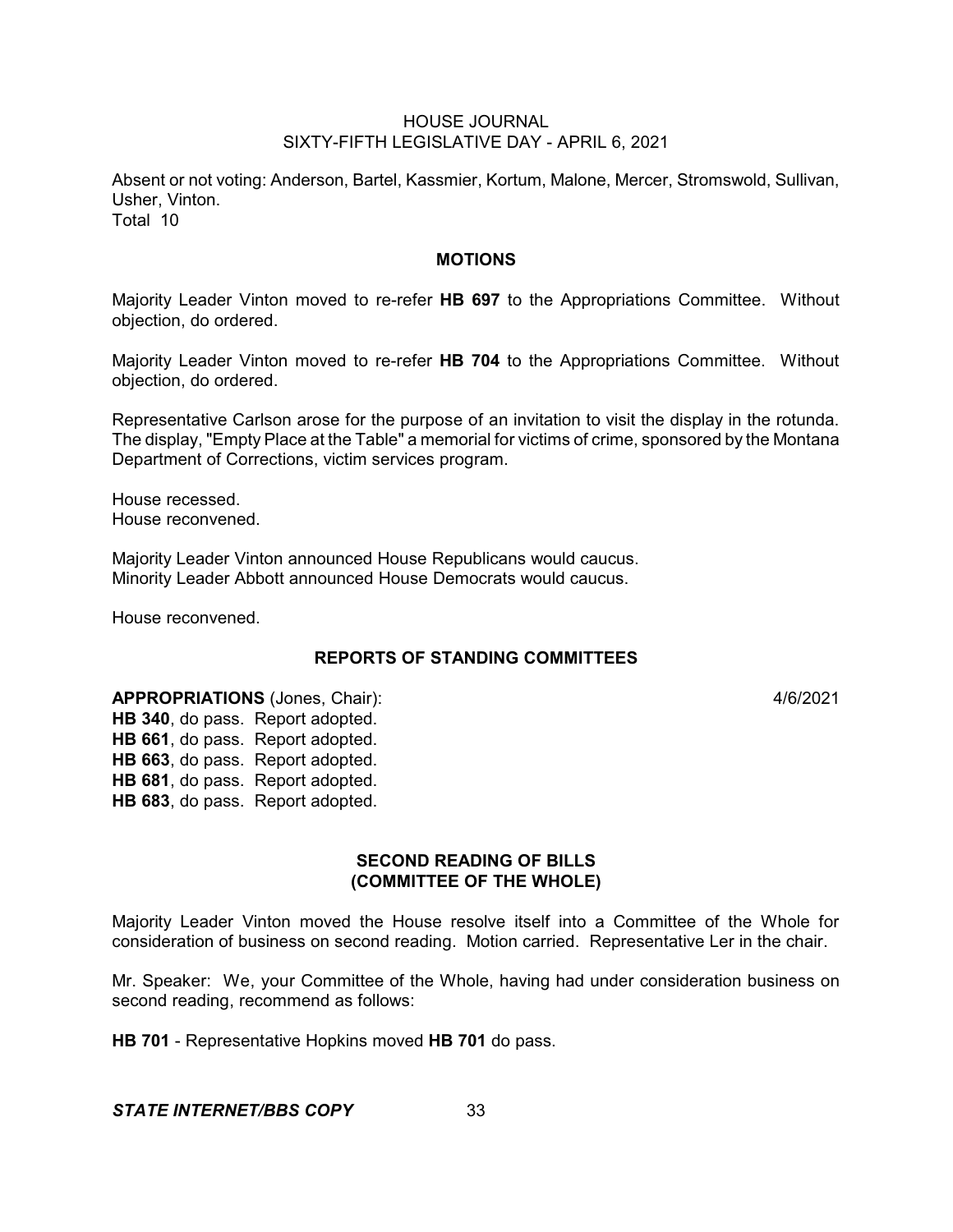**HB 701** - Representative Hopkins moved **HB 701**, second reading copy, be amended as follows:

1. Page 38, line 6.

**Following:** "industry."

**Insert:** "(3) Marijuana and marijuana products are not agricultural products, and the cultivation, processing, manufacturing, or selling of marijuana or marijuana products is not considered agriculture subject to regulation by the department of agriculture unless expressly provided."

2. Page 40, line 25. **Strike:** "is not exposed to natural sunlight and" **Insert:** "protects the plants from"

3. Page 40, line 25. **Following: "conditions" Insert:** "," **Following:** "including" **Strike:** ","

Amendment adopted as follows:

Yeas: Abbott, Anderson, Bartel, Beard, Bedey, Berglee, Bertoglio, Binkley, Bishop, Brewster, Buckley, Buttrey, Caferro, Carlson, Curdy, Custer, Dooling, Dunwell, Duram, Farris-Olsen, Fern, Fielder, Fitzgerald, Fleming, France, Frazer, Fuller, Funk, Galloway, Garner, Gillette, Gist, Greef, Gunderson, Hamilton, Harvey, Hawk, Hayman, Hill, Hinkle C, Hinkle J, Holmlund, Hopkins, Jones, Karjala, Kassmier, Keane, Kelker, Keogh, Kerns, Kerr-Carpenter, Knudsen C, Knudsen R, Kortum, Lenz, Ler, Loge, Malone, Marler, Marshall, McKamey, Mercer, Mitchell, Moore, Nave, Noland, Novak, Olsen, Patelis, Phalen, Putnam, Read, Regier A, Regier M, Reksten, Ricci, Running Wolf, Schillinger, Seekins-Crowe, Sheldon-Galloway, Skees, Smith, Stafman, Stewart Peregoy, Stromswold, Sullivan, Tenenbaum, Thane, Trebas, Tschida, Usher, Vinton, Walsh, Weatherwax, Welch, Whitman, Windy Boy, Zolnikov, Mr. Speaker. Total 99

Nays: None. Total 0

Voted absentee: None.

Excused: Whiteman Pena. Total 1

Absent or not voting: None. Total 0

**HB 701** - Representative Hopkins moved **HB 701**, second reading copy, be further amended as follows: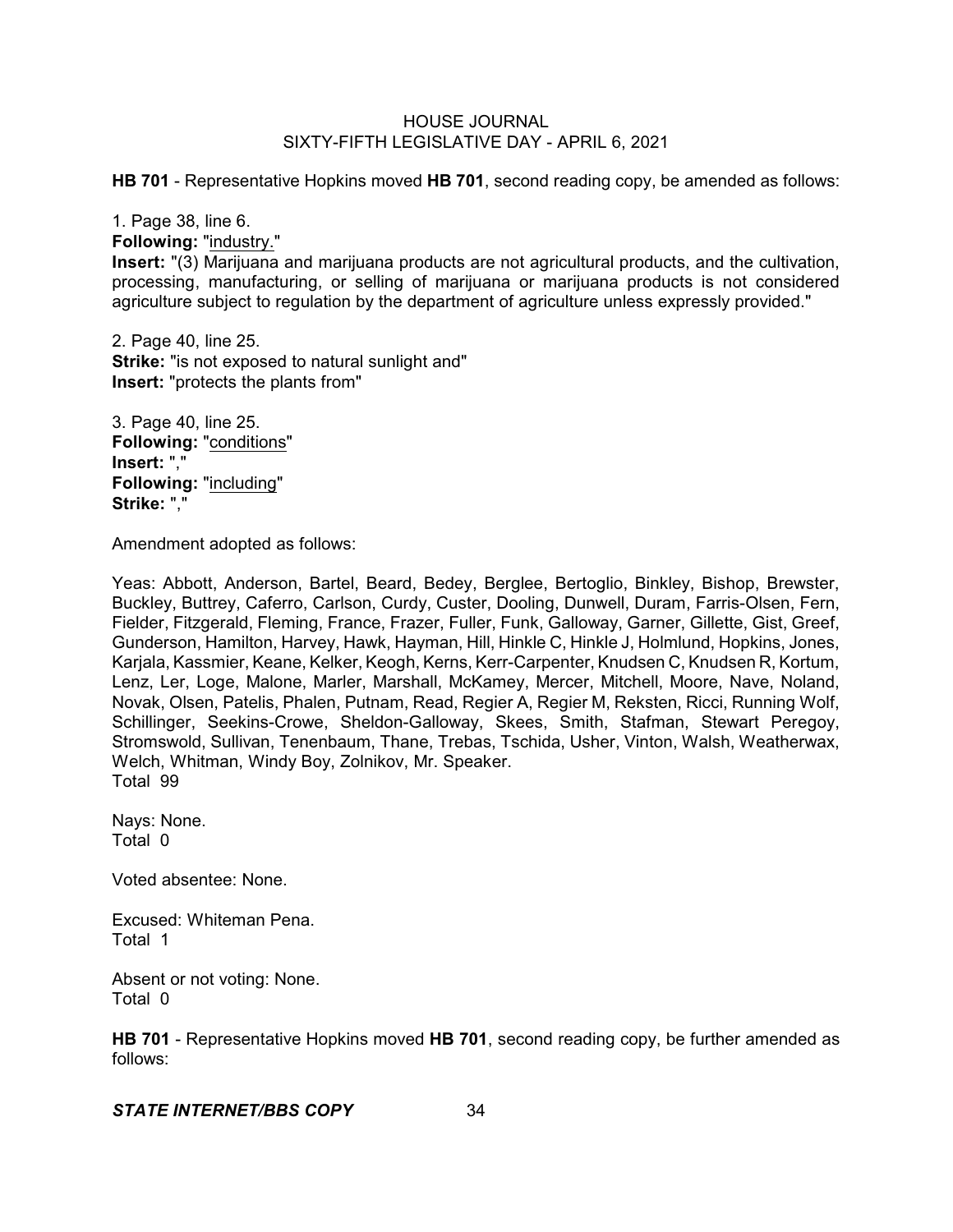1. Title, line 12. **Following:** "SECTIONS" **Insert:** "5-5-223,"

2. Page 7, line 11. **Strike:** "adult-dispensary" **Insert:** "adult-use dispensary"

3. Page 7, line 11. **Following:** "sell marijuana" **Insert: "," Strike:** "or"

4. Page 7, line 11. **Following:** "products" **Insert:** ", and live marijuana plants"

5. Page 28. **Following:** line 5

**Insert:** "**Section 29.** Section 5-5-223, MCA, is amended to read:

"5-5-223. Economic affairs interim committee. (1) The economic affairs interim committee has administrative rule review, draft legislation review, program evaluation, and monitoring functions for the following executive branch agencies and the entities attached to agencies for administrative purposes:

(a) department of agriculture;

(b) department of commerce;

(c) department of labor and industry;

(d) department of livestock;

(e) office of the state auditor and insurance commissioner;

(f) office of economic development;

(g) the state compensation insurance fund provided for in 39-71-2313, including the board of directors of the state compensation insurance fund established in 2-15-1019;

(h) the division of banking and financial institutions provided for in 32-1-211; and

(i) the division of the department of revenue that administers the Montana Alcoholic Beverage Code and the Montana Marijuana Regulation and Taxation Act.

(2) The state compensation insurance fund shall annually provide to the committee a report on its budget as approved by the state compensation insurance fund board of directors.""

**Renumber:** subsequent sections

6. Page 58, line 21. **Following:** "(d)" **Insert:** "who"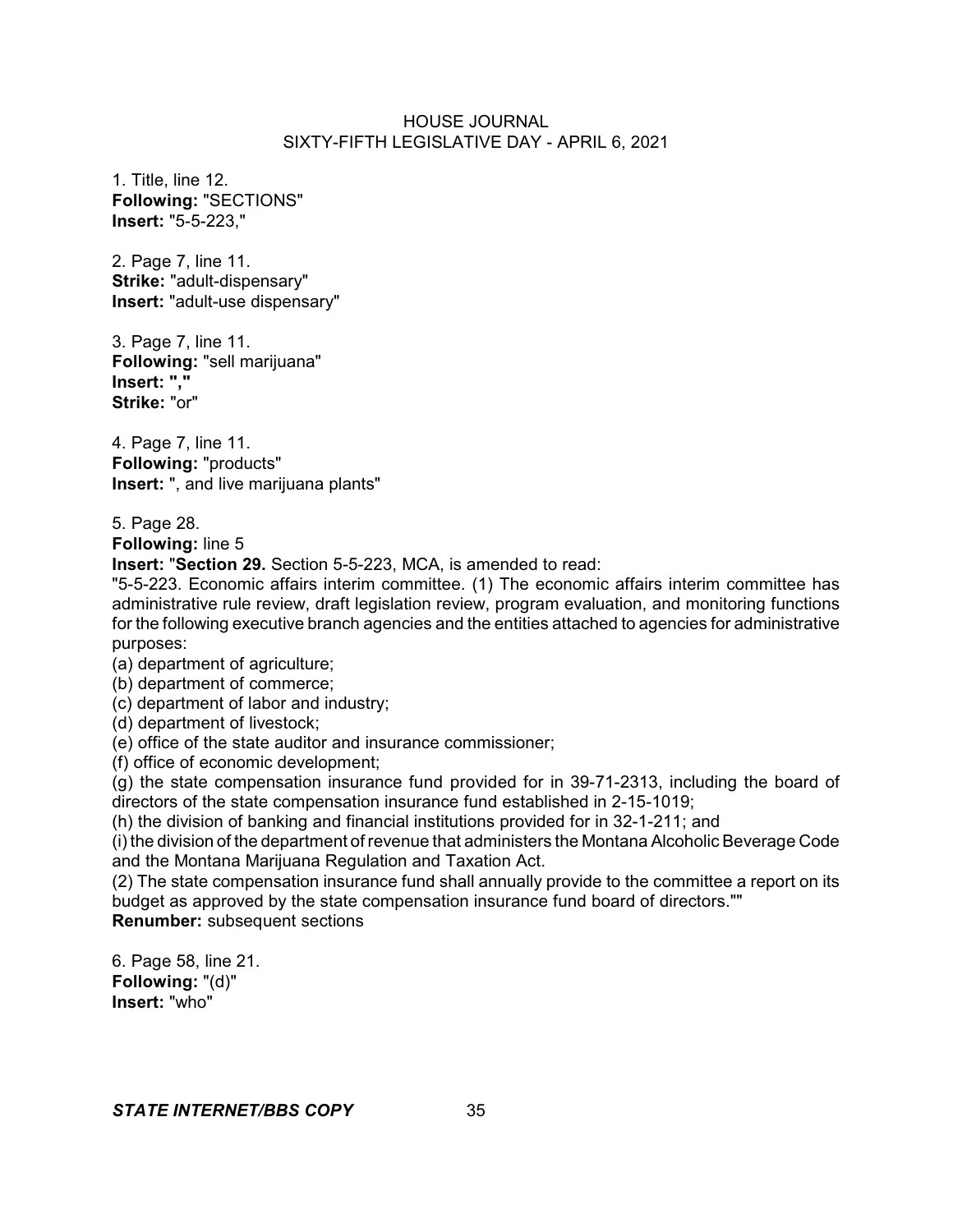7. Page 58, line 23. **Following:** "(e)" **Insert:** "who"

8. Page 58, line 24. **Following:** "(f)" **Insert:** "who"

9. Page 86, line 2. **Following:** "marijuana" **Insert:** "business"

10. Page 88, line 6. **Following:** "dispensaries" **Insert:** "prohibit"

11. Page 89, line 19 through line 20. **Strike:** "and Title" on line 19 through "part 4," on line 20

12. Page 100, line 13. **Strike:** "[section 15]" **Insert:** "16-12-102"

13. Page 100, line 16. **Strike:** "[section 15]" **Insert:** "16-12-102"

14. Page 100, line 19. **Strike:** "[section 15]" **Insert:** "16-12-102"

15. Page 103, line 23. **Strike:** "[section 15]" **Insert:** "16-12-102"

16. Page 103, line 26. **Strike:** "[section 15]" **Insert:** "16-12-102"

17. Page 104, line 1. **Strike:** "[section 15]" **Insert:** "16-12-102"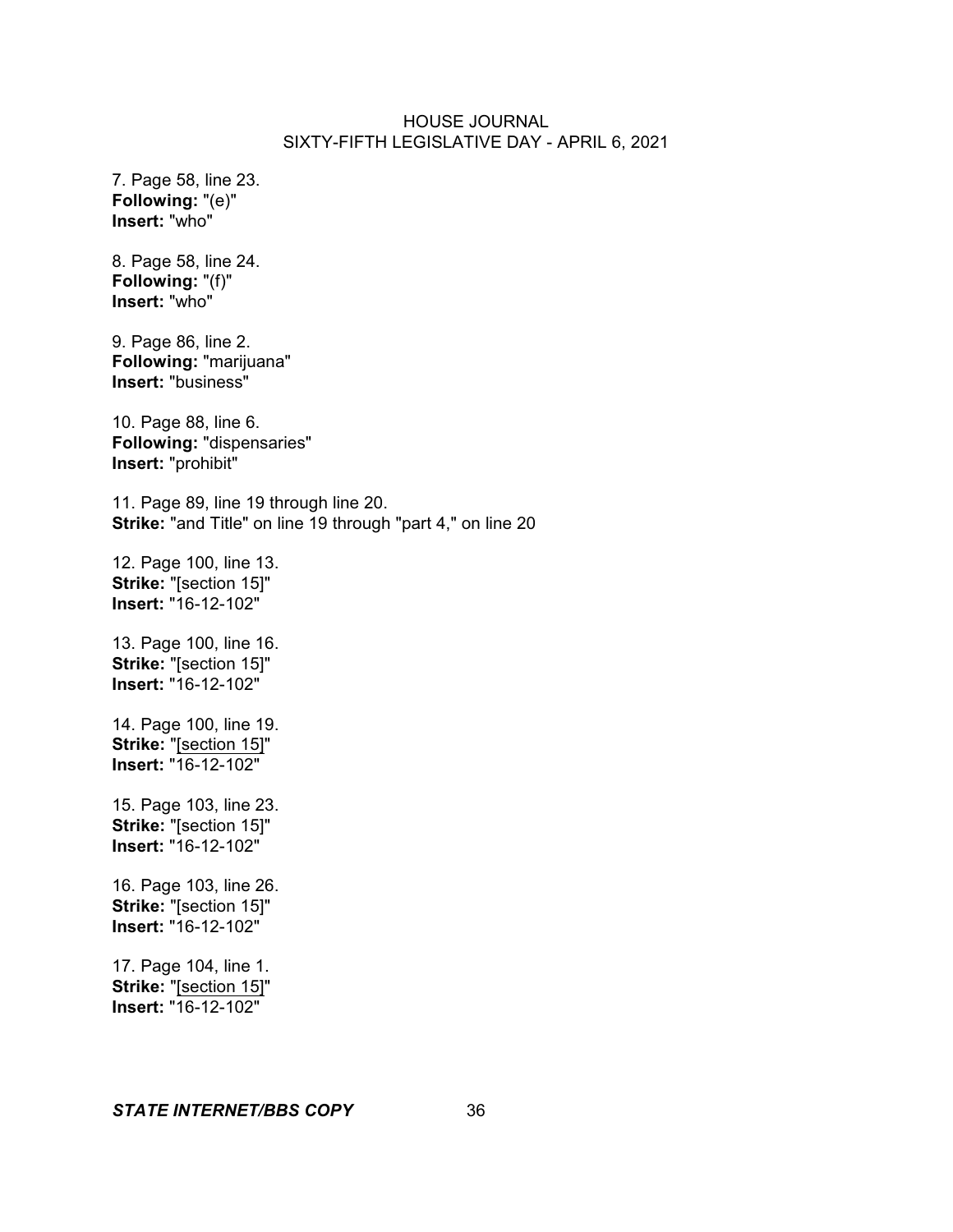18. Page 143, line 23. **Strike:** "[section 60]" **Insert:** "16-12-301"

19. Page 144, line 13. **Strike:** "83(2) and (8)(b), 84, 85, 101, 104," **Insert:** "84(2) and (8)(b), 85, 86, 102, 105,"

20. Page 144, line 15. **Strike:** "48, 60, 82, 83(11), 86 through 88, 99, 100, and 102" **Insert:** "49, 61, 83, 84(11), 87 through 89, 100, 101, and 103"

21. Page 144, line 18. **Strike:** "[Section 40(14)(b)(ii)]" **Insert:** "Section 16-12-102(15)(b)(ii)"

Amendment adopted as follows:

Yeas: Abbott, Anderson, Bartel, Beard, Bedey, Berglee, Bertoglio, Binkley, Bishop, Brewster, Buckley, Buttrey, Caferro, Carlson, Curdy, Custer, Dooling, Dunwell, Duram, Farris-Olsen, Fern, Fielder, Fitzgerald, Fleming, France, Frazer, Fuller, Funk, Garner, Gillette, Gist, Gunderson, Hamilton, Harvey, Hawk, Hayman, Hill, Hinkle C, Hinkle J, Holmlund, Hopkins, Jones, Karjala, Kassmier, Keane, Kelker, Keogh, Kerns, Kerr-Carpenter, Knudsen C, Knudsen R, Kortum, Lenz, Ler, Loge, Malone, Marler, Marshall, McKamey, Mercer, Mitchell, Moore, Nave, Noland, Novak, Olsen, Patelis, Phalen, Putnam, Read, Regier A, Regier M, Reksten, Ricci, Running Wolf, Schillinger, Seekins-Crowe, Skees, Smith, Stafman, Stewart Peregoy, Stromswold, Sullivan, Tenenbaum, Thane, Trebas, Tschida, Usher, Vinton, Walsh, Weatherwax, Welch,Whitman, Windy Boy, Zolnikov, Mr. Speaker. Total 96

Nays: Galloway, Sheldon-Galloway. Total 2

Voted absentee: None.

Excused: Whiteman Pena. Total 1

Absent or not voting: Greef. Total 1

**HB 701** - Representative Dunwell moved **HB 701**, second reading copy, be further amended as follows:

1. Title, line 10.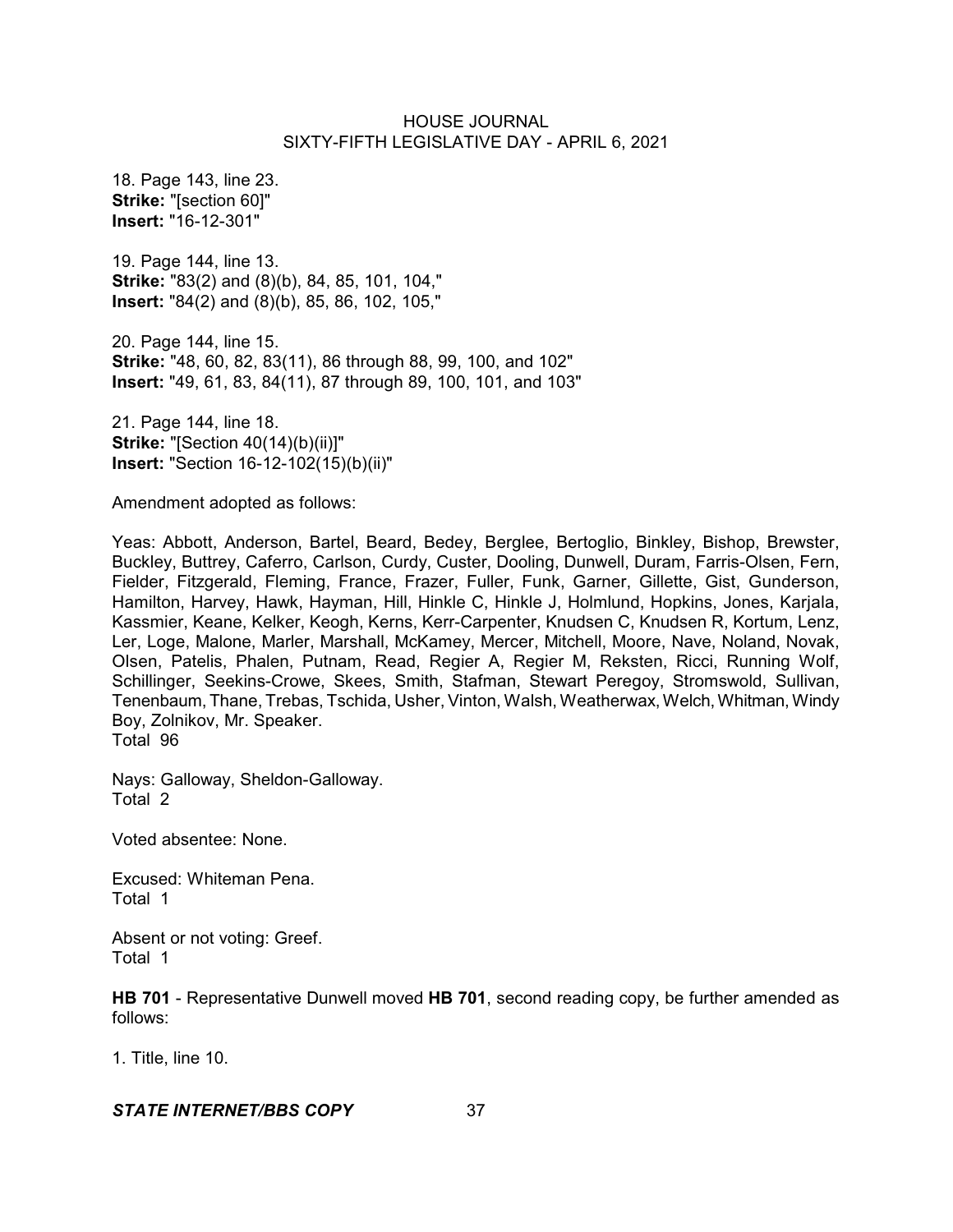**Following:** "TAX" **Insert:** "ON ADULT-USE DISPENSARIES"

2. Title, line 11. **Following:** "JURISDICTION;" **Insert:** "REPEALING THE TAX ON MEDICAL MARIJUANA;"

3. Page 10, line 27. **Following:** the first "dispensary" **Strike:** "or medical marijuana dispensary"

4. Page 11, line 12. **Following:** the first "dispensary" **Strike:** "or medical marijuana dispensary"

5. Page 11, line 21. **Following:** the first "dispensary" **Strike:** "or medical marijuana dispensary"

6. Page 12, line 27. **Following:** the first "license" **Strike:** "or medical marijuana dispensary license"

7. Page 14, line 20. **Following:** "products" **Strike:** "at the tax rate specified in 15-64-102"

8. Page 30, line 12. **Strike:** subsection (5) in its entirety **Renumber:** subsequent subsections

9. Page 30, line 17. **Following:** the first "dispensary" **Strike:** "or medical marijuana dispensary"

10. Page 30, line 23 through line 27. **Following: "There" on line 23 Strike:** remainder of line 23 through line 27 in their entirety

11. Page 31, line 4. **Strike:** "(2) (a)"

12. Page 31, line 5. **Strike:** "(2)(b)" **Insert:** "(1)(b)"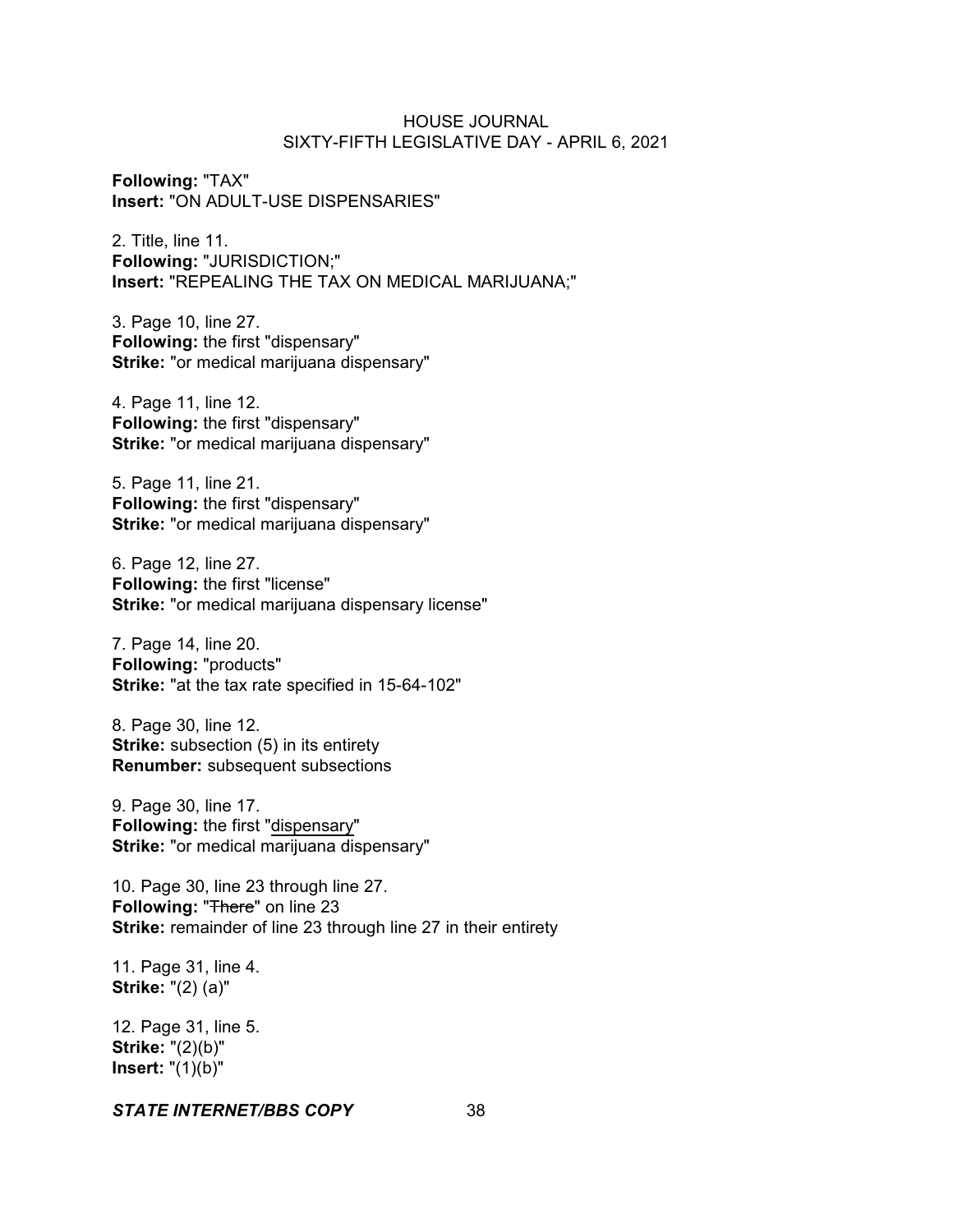13. Page 31, line 6. **Following: "subsection" Strike:** "(2)" **Insert:** "(1)" 14. Page 31, line 7. **Strike:** "(3)" **Insert:** "(2)" **Renumber:** subsequent subsections 15. Page 31, line 7. **Strike:** "taxes" **Insert:** "tax" 16. Page 31, line 7. **Strike:** "subsections" **Insert:** "subsection" 17. Page 31, line 7. **Strike:** "and (2) are" **Insert:** "is" 18. Page 31, line 10. **Strike:** "A" **Insert:** "An adult-use" 19. Page 31, line 15. **Following:** "filed, the" **Insert:** "adult-use" 20. Page 31, line 16. **Following:** "subsection (1)(b)" **Strike:** "or (2)(b)" 21. Page 32, line 18. **Strike:** "(8)(a)" **Insert:** "(7)(a)" 22. Page 33, line 2. **Strike:** "marijuana" **Insert:** "adult-use" 23. Page 34, line 13. **Strike:** "a marijuana" **Insert:** "an adult-use"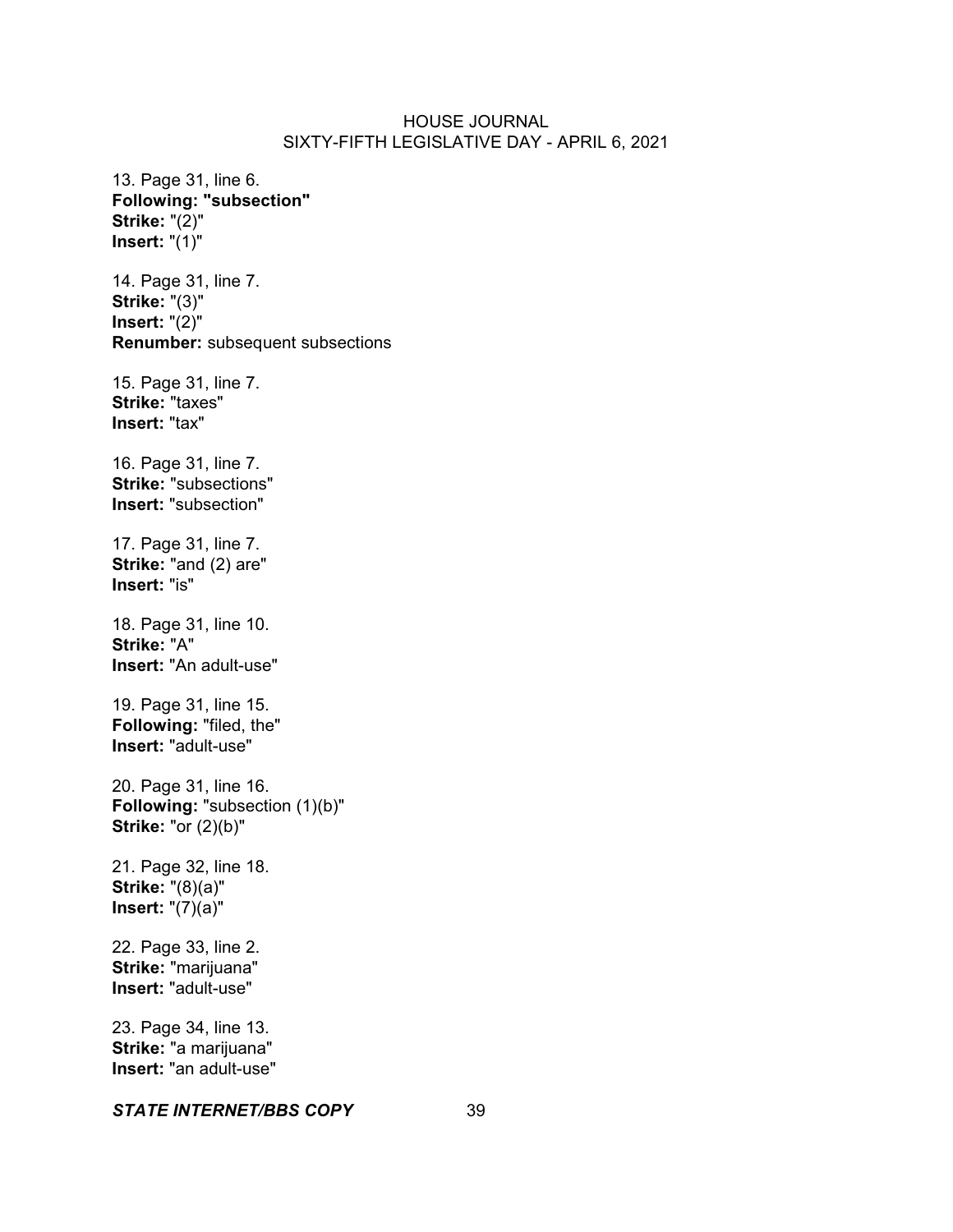24. Page 36, line 22. **Strike:** "gross sales on"

25. Page 36, line 23. **Strike:** "medical marijuana dispensaries and"

Amendment **not** adopted as follows:

Yeas: Abbott, Bishop, Caferro, Carlson, Curdy, Dunwell, Farris-Olsen, Fern, France, Funk, Hamilton, Harvey, Hawk, Hayman, Karjala, Keane, Kelker, Keogh, Kerr-Carpenter, Kortum, Marler, Novak, Olsen, Running Wolf, Smith, Stafman, Stewart Peregoy, Sullivan, Tenenbaum, Thane, Weatherwax, Whiteman Pena, Windy Boy. Total 33

Nays: Anderson, Bartel, Beard, Bedey, Berglee, Bertoglio, Binkley, Brewster, Buckley, Buttrey, Custer, Dooling, Duram, Fielder, Fitzgerald, Fleming, Frazer, Fuller, Galloway, Garner, Gillette, Gist, Greef, Gunderson, Hill, Hinkle C, Hinkle J, Holmlund, Hopkins, Jones, Kassmier, Kerns, Knudsen C, Knudsen R, Lenz, Ler, Loge, Malone, Marshall, McKamey, Mercer, Mitchell, Moore, Nave, Noland, Patelis, Phalen, Putnam, Read, Regier A, Regier M, Reksten, Ricci, Schillinger, Seekins-Crowe, Sheldon-Galloway, Skees, Stromswold, Trebas, Tschida, Usher, Vinton, Walsh, Welch, Whitman, Zolnikov, Mr. Speaker. Total 67

Voted absentee: None.

Excused: None. Total 0

Absent or not voting: None. Total 0

**HB 701** - Representative Tschida moved **HB 701**, second reading copy, be further amended as follows:

1. Page 2.

# **Following: line 3**

**Insert:** "(2) An individual making a complaint must be a resident and shall provide the individual's name, street address, and phone number.

(3) (a) The department shall provide a copy of the complaint to the person or licensee that is the subject of the complaint.

(b) The department may not redact the individual's name or city of residence from the complaint copy."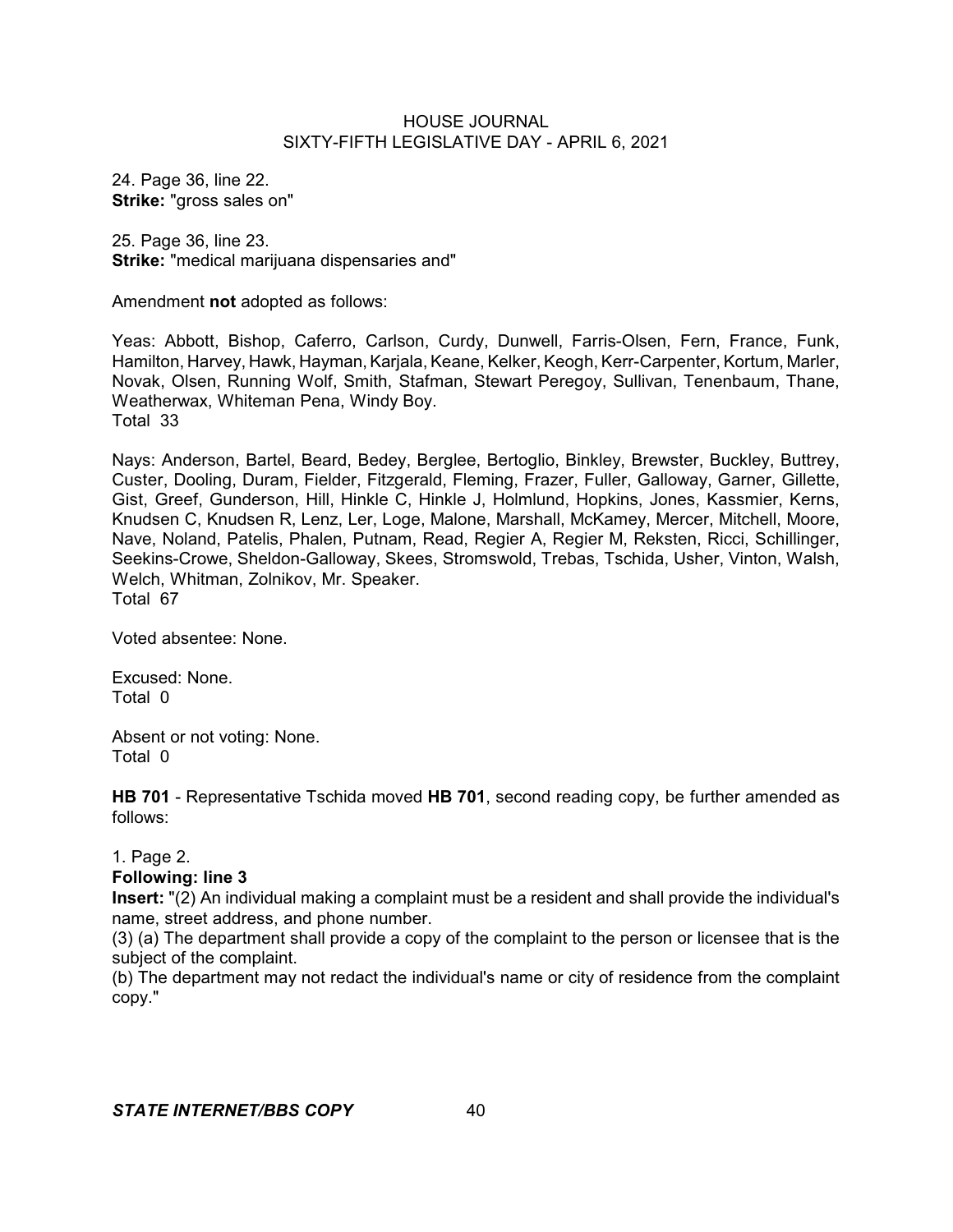2. Page 2, line 4. **Strike:** "(2)" **Insert:** "(4)"

3. Page 84, line 8 through line 10. **Strike:** subsection (5) in its entirety **Renumber:** subsequent subsections

4. Page 85, line 4. **Strike:** "(9)(b)" **Insert:** "(8)(b)"

Amendment adopted as follows:

Yeas: Anderson, Bartel, Beard, Bedey, Berglee, Bertoglio, Binkley, Brewster, Buttrey, Carlson, Custer, Dooling, Duram, Fielder, Fitzgerald, Fleming, Frazer, Fuller, Galloway, Garner, Gillette, Gist, Greef, Gunderson, Hill, Hinkle C, Hinkle J, Holmlund, Hopkins, Jones, Kassmier, Kerns, Knudsen C, Knudsen R, Lenz, Ler, Loge, Malone, Marshall, McKamey, Mercer, Mitchell, Moore, Nave, Noland, Patelis, Phalen, Putnam, Read, Regier A, Regier M, Reksten, Ricci, Schillinger, Seekins-Crowe, Sheldon-Galloway, Skees, Stromswold, Trebas, Tschida, Usher, Vinton, Walsh, Welch, Whitman, Zolnikov, Mr. Speaker. Total 67

Nays: Abbott, Bishop, Buckley, Caferro, Curdy, Dunwell, Farris-Olsen, Fern, France, Funk, Hamilton, Harvey, Hawk, Hayman, Karjala, Keane, Kelker, Keogh, Kerr-Carpenter, Kortum, Marler, Novak, Olsen, Running Wolf, Smith, Stafman, Stewart Peregoy, Sullivan, Tenenbaum, Thane, Weatherwax, Whiteman Pena, Windy Boy. Total 33

Voted absentee: None.

Excused: None. Total 0

Absent or not voting: None. Total 0

**HB 701** - Representative Harvey moved **HB 701**, second reading copy, be further amended as follows:

1. Title, line 10 through line 11. **Strike:** "REQUIRING" on line 10 through "JURISDICTION;" on line 11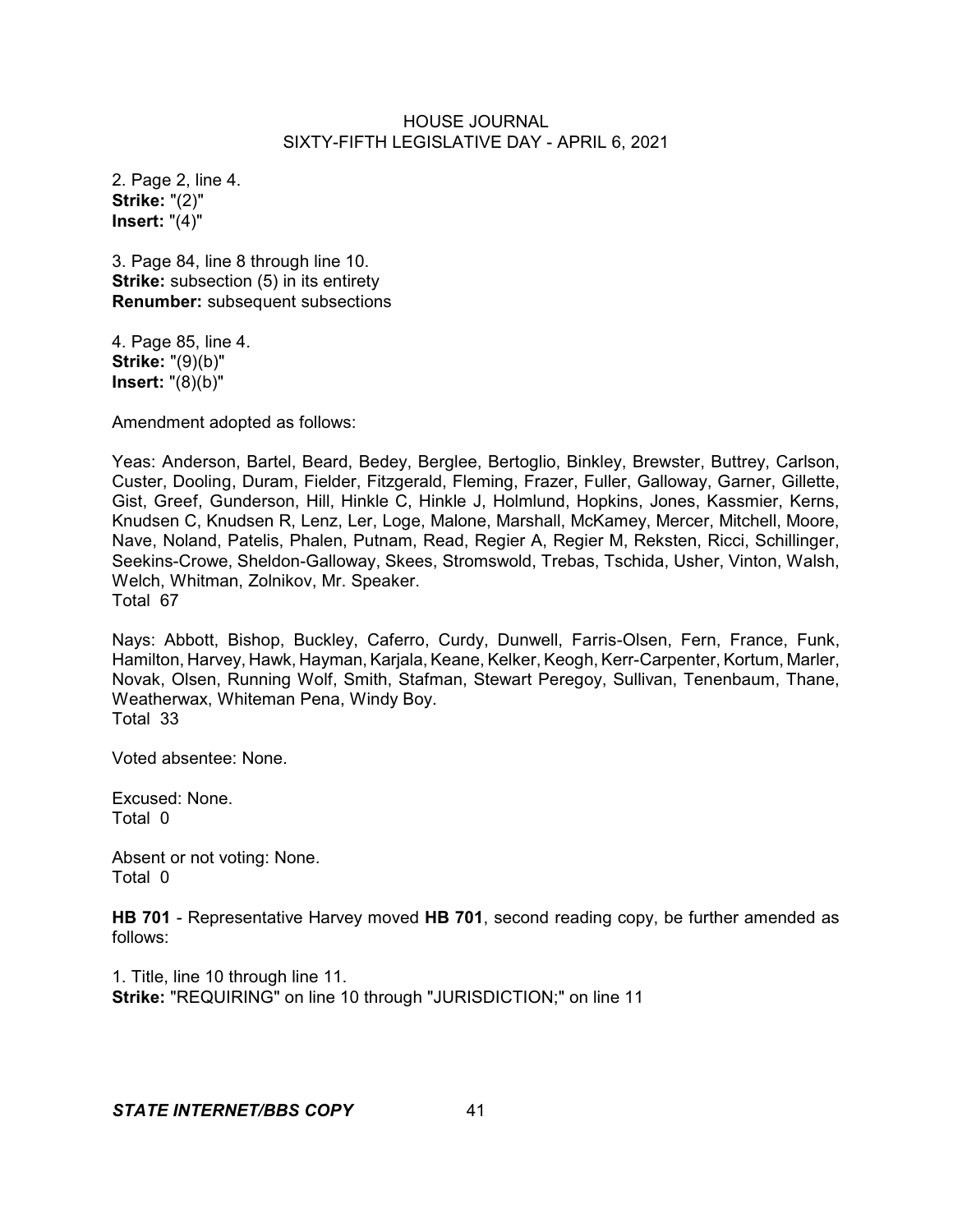2. Page 5, line 28 through page 6, line 1. **Strike:** subsection (c) in its entirety **Renumber:** subsequent subsections

3. Page 6, line 4 through line 7. **Strike:** subsection (e) in its entirety

4. Page 7, line 2 through line 4. **Strike:** subsection (1) in its entirety **Renumber:** subsequent subsections

5. Page 7, line 23. **Strike:** "(8)(c)" **Insert:** "(7)(c)"

6. Page 8, line 10. **Strike:** "(8)" **Insert:** "(7)"

7. Page 8, line 23 through line 24. **Following: "located" on line 23 Strike:** ":" on line 23 through "(a)" on line 24

8. Page 8, line 24 through line 25. **Following: "reservation" on line 24 Strike:** "; and" on line 24 through "16-12-301" on line 25

9. Page 11, line 12 through line 13. **Strike:** "that" on line 12 through "borders" on line 13

10. Page 37, line 16 through line 17. **Strike:** "authority" on line 16 through "standards for" on line 17 **Insert:** "a role in establishing standards for"

11. Page 75, line 12 through line 14. **Strike:** subsection (3) in its entirety **Renumber:** subsequent subsections

12. Page 76, line 1 through line 4. **Strike:** subsection (c) in its entirety

13. Page 85, line 26 through line 27. **Strike:** "**-- opt-in**" on line 26 through "**licensees**" on line 27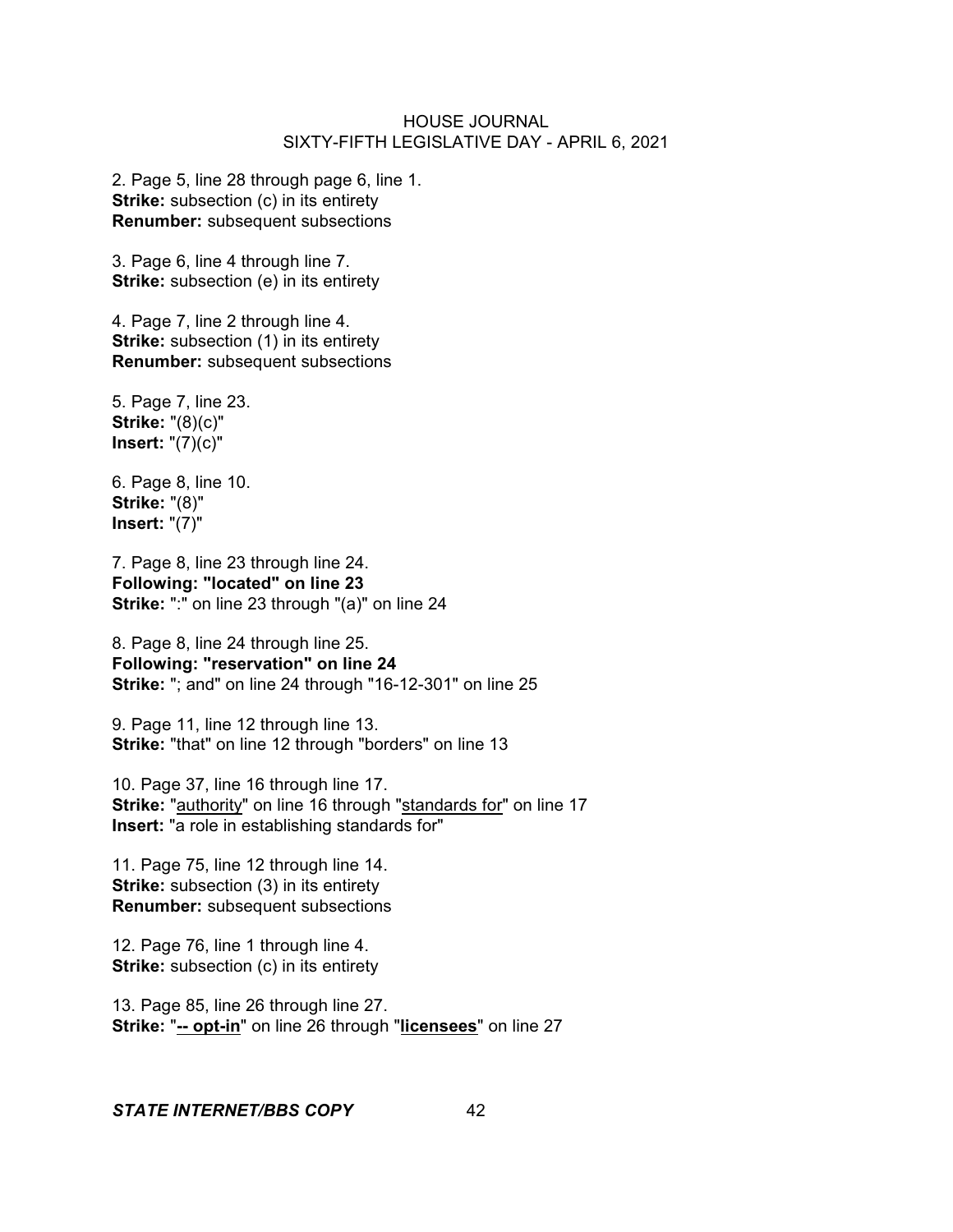14. Page 85, line 27 through page 86, line 8. **Following:** "(1)" on page 85, line 27 **Strike:** "(a) Except" on page 85, line 27 through "(c)" on page 86, line 8

15. Page 86, line 8. **Strike:** "that must be approved by a" **Insert:** "subject to regulation by a"

16. Page 86, line 9. **Strike:** "subsections (3) or (4) before a business may operate are" **Insert:** "this section are"

17. Page 86, line 10. **Strike:** "(i)" **Insert:** "(a)" **Renumber:** subsequent subsections

18. Page 86, line 12. **Following:** "dispensary" **Strike:** ", except as provided in subsection (1)(b)"

19. Page 86, line 24 through line 25. **Strike:** subsection (b) in its entirety **Insert:** "(b) A local government may not adopt ordinances or regulations that are unduly burdensome."

20. Page 86, line 27. **Following:** "subsection" **Insert:** "(2)"

21. Page 87, line 2 through line 12. **Strike:** subsection (3) in its entirety

22. Page 87.

**Following:** line 15

**Insert:** "(3) The qualified electors of an incorporated municipality, county, or consolidated citycounty may request an election on whether to prohibit by ordinance a marijuana business from being located within the jurisdiction of the local government by filing a petition in accordance with 7-5-131 through 7-5-135 and 7-5-137." **Renumber:** subsequent subsections

23. Page 87, line 16 through line 20. **Strike:** subsection (4) in its entirety **Renumber:** subsequent subsections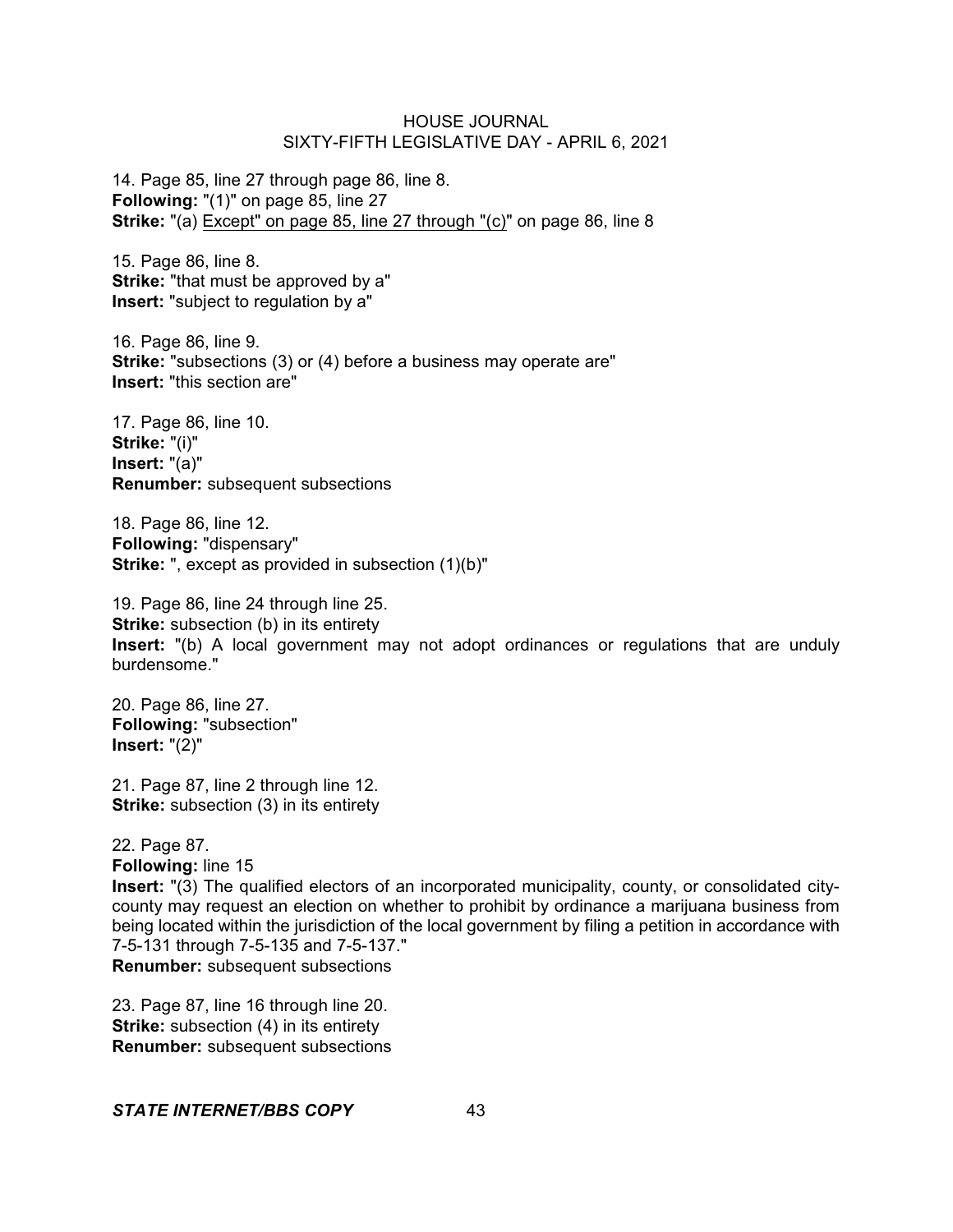24. Page 87. **Following:** line 24 **Insert:** "(b) An election held pursuant to this section may not be held within 70 days before or after a primary, general, or regular local election." **Renumber:** subsequent subsections

25. Page 87, line 28. **Strike:** "approve" **Insert:** "prohibit"

26. Page 88, line 1. **Strike:** "approval" **Insert:** "prohibition"

27. Page 88, line 6. **Strike:** "a" **Insert:** "prohibit a"

28. Page 88, line 11. **Strike:** "approve" **Insert:** "prohibit"

29. Page 88, line 14 through line 17. **Following: "(c)" on line 14 Strike:** "(i) If" on line 14 through "If a" on line 17 **Insert:** "A"

30. Page 88, line 20. **Following:** "subsection" **Strike:** "(7)" **Insert:** "(6)"

31. Page 88, line 23. **Strike:** "approve" **Insert:** "disapprove"

32. Page 88, line 24. **Strike:** "prohibit the" **Insert:** "discontinue the prohibition and to allow the"

33. Page 88, line 25. **Strike:** "approved" **Insert:** "prohibited"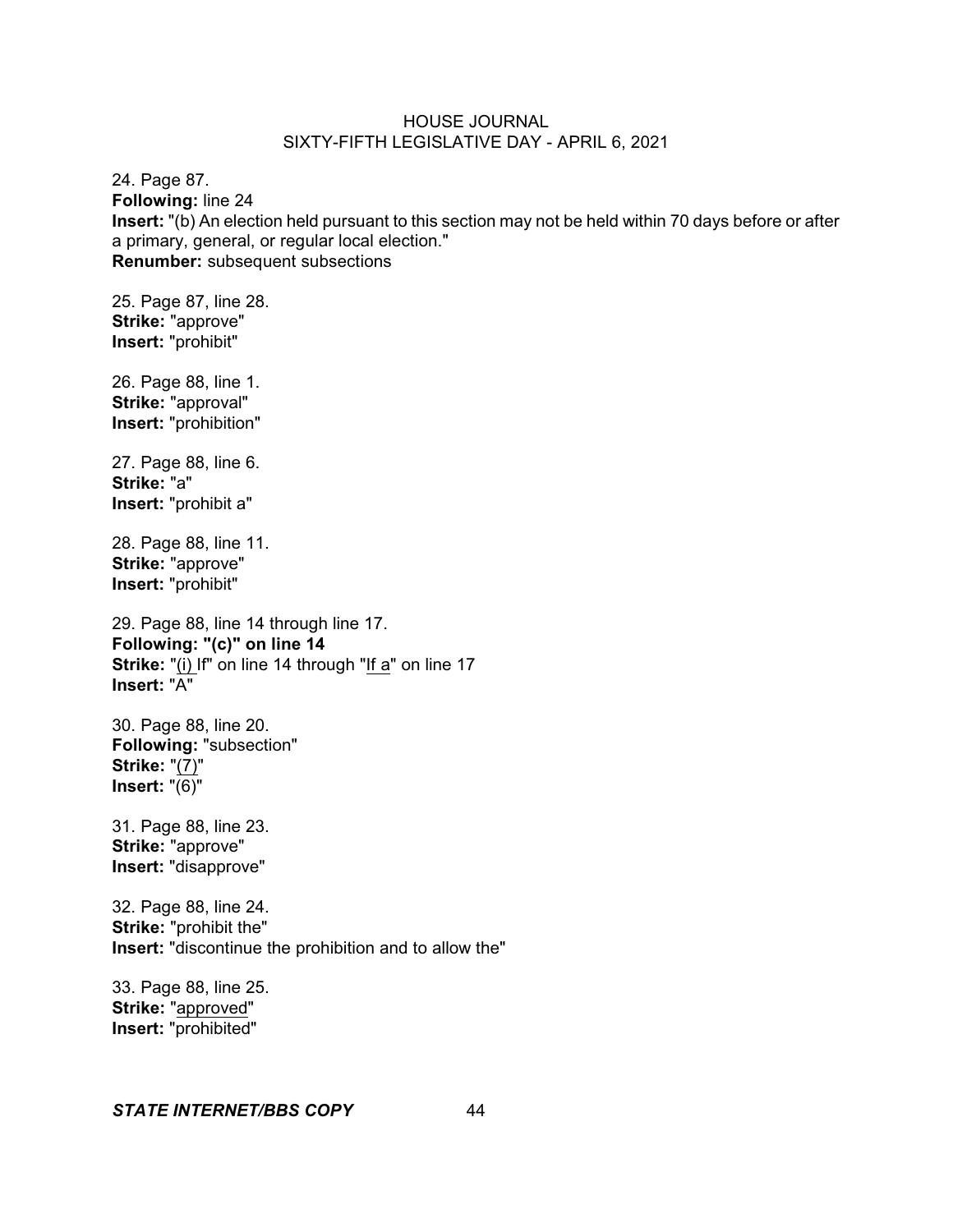34. Page 88, line 27. **Strike:** "the approval" **Insert:** "a prohibition on operation"

35. Page 143, line 22 through line 23. **Strike:** "begin" on line 22 through "60]," on line 23

Amendment **not** adopted as follows:

Yeas: Abbott, Bishop, Buckley, Caferro, Curdy, Dunwell, Farris-Olsen, Fern, France, Frazer, Funk, Hamilton, Harvey, Hawk, Hayman, Karjala, Keane, Kelker, Keogh, Kerr-Carpenter, Kortum, Marler, Novak, Olsen, Patelis, Running Wolf, Stafman, Stewart Peregoy, Stromswold, Sullivan, Tenenbaum, Thane, Trebas, Weatherwax, Whiteman Pena, Windy Boy, Zolnikov. Total 37

Nays: Anderson, Bartel, Beard, Bedey, Berglee, Bertoglio, Binkley, Brewster, Buttrey, Carlson, Custer, Dooling, Duram, Fielder, Fitzgerald, Fleming, Fuller,Galloway, Garner, Gillette, Gist, Greef, Gunderson, Hill, Hinkle C, Hinkle J, Holmlund, Hopkins, Jones, Kassmier, Kerns, Knudsen C, Knudsen R, Lenz, Ler, Loge, Malone, Marshall, McKamey, Mercer, Mitchell, Moore, Nave, Noland, Phalen, Putnam, Read, Regier A, Regier M, Reksten, Ricci, Schillinger, Seekins-Crowe, Sheldon-Galloway, Skees, Smith, Tschida, Usher, Vinton, Walsh, Welch, Whitman, Mr. Speaker. Total 63

Voted absentee: None.

Excused: None. Total 0

Absent or not voting: None. Total 0

**HB 701** - Representative Mercer moved **HB 701**, second reading copy, be further amended as follows:

1. Title, line 11. **Following:** "APPROPRIATION;" **Insert:** "PROVIDING A STATUTORY APPROPRIATION;"

2. Title, line 15 through line 16. **Strike:** "17-6-" on line 15 through "17-6-610," on line 16 **Insert:** "17-7-502,"

3. Page 37, line 20. **Strike:** "provide compensation for the economic and social costs of" **Insert:** "generate revenue for the state"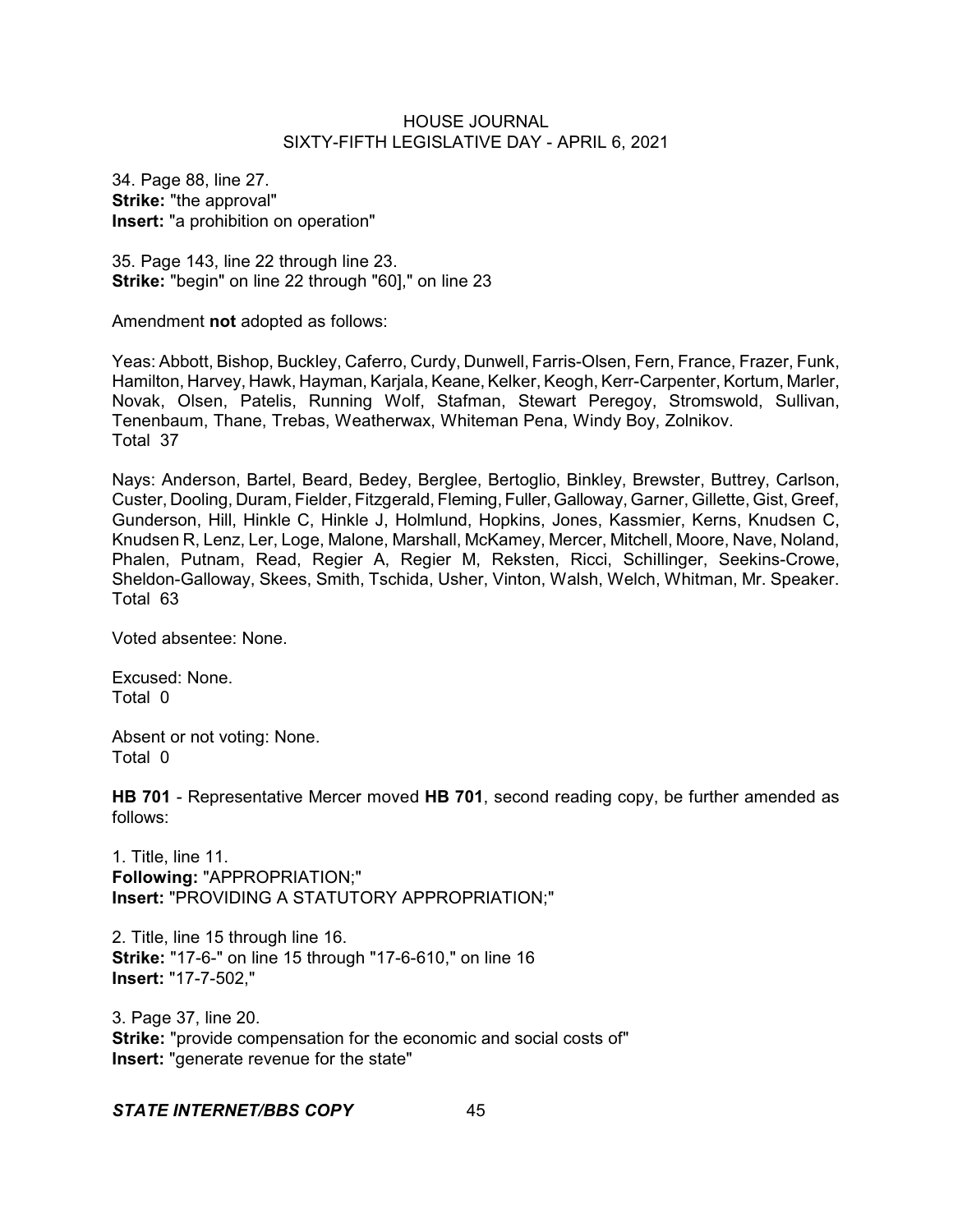4. Page 37, line 20. **Following:** "current" **Strike:** "marijuana"

5. Page 61, line 19. **Following:** "transfer" **Insert:** ", in accordance with the provisions of 17-2-124,"

6. Page 61, line 20 through line 21.

**Strike:** "in" on line 20 through "order" on line 21

**Insert:** "to the following state pension trust funds for the purpose of reducing unfunded pension liabilities"

7. Page 61, line 22 through page 62, line 4.

**Strike:** subsections (a) through (b) in their entirety

**Insert:** "(a) 2.5% to be deposited to the credit of the firefighters' unified retirement system;

(b) 0.9% to be deposited to the credit of the Montana state game wardens' and peace officers' retirement system;

(c) 4.2% to be deposited to the credit of the municipal police officers' retirement system;

(d) 46.95% to be deposited to the credit of the public employees' retirement system defined benefit trust fund;

(e) 2% to be deposited to the credit of the sheriffs' retirement system;

(f) 43.35% to be deposited to the credit of the teachers' retirement system of the state of Montana; and

(g) 0.1% to be deposited to the credit of the volunteer firefighters' pension trust fund.

(5) Money in the account is statutorily appropriated, as provided in 17-7-502, for the purposes described in subsection (3)."

8. Page 89, line 16 through page 92, line 10. **Strike:** sections 62 and 63 in their entirety

9. Page 92.

**Following:** line 11

**Insert:** "Section 62. Section 17-7-502, MCA, is amended to read:

"17-7-502.Statutory appropriations -- definition -- requisites for validity.(1) A statutory appropriation is an appropriation made by permanent law that authorizes spending by a state agency without the need for a biennial legislative appropriation or budget amendment.

(2) Except as provided in subsection (4), to be effective, a statutory appropriation must comply with both of the following provisions:

(a) The law containing the statutory authority must be listed in subsection (3).

(b) The law or portion of the law making a statutory appropriation must specifically state that a statutory appropriation is made as provided in this section.

(3) The following laws are the only laws containing statutory appropriations: 2-17-105; 5-11-120; 5-11-407; 5-13-403; 5-13-404; 7-4-2502; 10-1-108; 10-1-1202; 10-1-1303; 10-2-603; 10-2-807; 10- 3-203; 10-3-310; 10-3-312; 10-3-314; 10-3-802; 10-3-1304; 10-4-304; 15-1-121; 15-1-218; 15-31-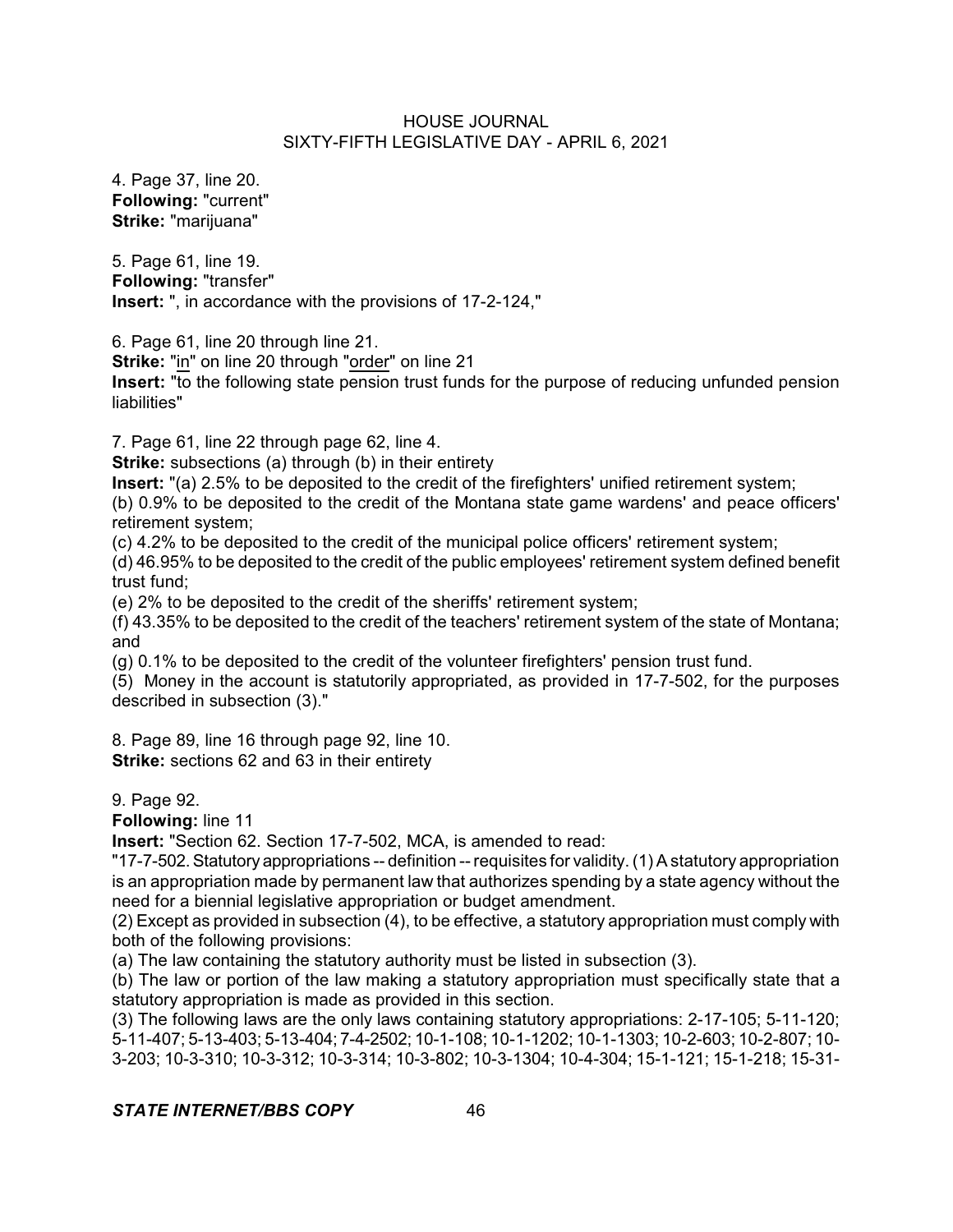1004; 15-31-1005; 15-35-108; 15-36-332; 15-37-117; 15-39-110; 15-65-121; 15-70-101; 15-70-130; 15-70-433; 16-11-119; 16-11-509; 16-12-111; 17-3-106; 17-3-212; 17-3-222; 17-3-241; 17-6-101; 17-7-215; 18-11-112; 19-3-319; 19-3-320; 19-6-404; 19-6-410; 19-9-702; 19-13-604; 19-17-301; 19-18-512; 19-19-305; 19-19-506; 19-20-604; 19-20-607; 19-21-203; 20-8-107; 20-9-534; 20-9- 622; 20-9-905; 20-26-617; 20-26-1503; 22-1-327; 22-3-116; 22-3-117; 22-3-1004; 23-4-105; 23-5- 306; 23-5-409; 23-5-612; 23-7-301; 23-7-402; 30-10-1004; 37-43-204; 37-50-209; 37-54-113; 39- 71-503; 41-5-2011; 42-2-105; 44-4-1101; 44-12-213; 44-13-102; 50-1-115; 53-1-109; 53-6-148; 53-9-113; 53-24-108; 53-24-206; 60-11-115; 61-3-321; 61-3-415; 67-1-309; 69-3-870; 69-4-527; 75-1-1101; 75-5-1108; 75-6-214; 75-11-313; 75-26-308; 76-13-151; 76-13-150; 76-17-103; 76-22- 109; 77-1-108; 77-2-362; 80-2-222; 80-4-416; 80-11-518; 80-11-1006; 81-1-112; 81-1-113; 81-7- 106; 81-7-123; 81-10-103; 82-11-161; 85-2-526; 85-20-1504; 85-20-1505; [ 85-25-102]; 87-1-603; 90-1-115; 90-1-205; 90-1-504; 90-6-331; and 90-9-306.

(4) There is a statutory appropriation to pay the principal, interest, premiums, and costs of issuing, paying, and securing all bonds, notes, or other obligations, as due, that have been authorized and issued pursuant to the laws of Montana. Agencies that have entered into agreements authorized by the laws of Montana to pay the state treasurer, for deposit in accordance with 17-2-101 through 17-2-107, as determined by the state treasurer, an amount sufficient to pay the principal and interest as due on the bonds or notes have statutory appropriation authority for the payments. (In subsection (3): pursuant to sec. 10, Ch. 360, L. 1999, the inclusion of 19-20-604 terminates contingently when the amortization period for the teachers' retirement system's unfunded liability is 10 years or less; pursuant to sec. 73, Ch. 44, L. 2007, the inclusion of 19-6-410 terminates contingently upon the death of the last recipient eligible under 19-6-709(2) for the supplemental benefit provided by 19-6-709; pursuant to sec. 27, Ch. 285, L. 2015, and sec. 1, Ch. 292, L. 2015, the inclusion of 53-9-113 terminates June 30, 2021; pursuant to sec. 6, Ch. 291, L. 2015, the inclusion of 50-1-115 terminates June 30, 2021; pursuant to sec. 5, Ch. 383, L. 2015, the inclusion of 85-25-102 is effective on occurrence of contingency; pursuant to sec. 6, Ch. 423, L. 2015, the inclusion of 22-3-116 and 22-3-117 terminates June 30, 2025; pursuant to sec. 33, Ch. 457, L. 2015, the inclusion of 20-9-905 terminates December 31, 2023; pursuant to sec. 12, Ch. 55, L. 2017, the inclusion of 37-54-113 terminates June 30, 2023; pursuant to sec. 4, Ch. 122, L. 2017, the inclusion of 10-3-1304 terminates September 30, 2025; pursuant to sec. 55, Ch. 151, L. 2017, the inclusion of 30-10-1004 terminates June 30, 2021; pursuant to sec. 1, Ch. 213, L. 2017, the inclusion of 90-6-331 terminates June 30, 2027; pursuant to secs. 5, 8, Ch. 284, L. 2017, the inclusion of 81-1-112, 81-1-113, and 81-7-106 terminates June 30, 2023; pursuant to sec. 1, Ch. 340, L. 2017, the inclusion of 22-1-327 terminates July 1, 2023; pursuant to sec. 10, Ch. 374, L. 2017, the inclusion of 76-17-103 terminates June 30, 2027; pursuant to sec. 5, Ch, 50, L. 2019, the inclusion of 37-50-209 terminates September 30, 2023; pursuant to sec. 1, Ch. 408, L. 2019, the inclusion of 17-7-215 terminates June 30, 2029; pursuant to secs. 11, 12, and 14, Ch. 343, L. 2019, the inclusion of 15-35-108 terminates June 30, 2027; pursuant to sec. 7, Ch. 465, L. 2019, the inclusion of 85-2-526 terminates July 1, 2023; and pursuant to sec. 5, Ch. 477, L. 2019, the inclusion of 10-3-802 terminates June 30, 2023.)"" **Renumber:** subsequent sections

10. Page 141, line 17. **Following: "37"**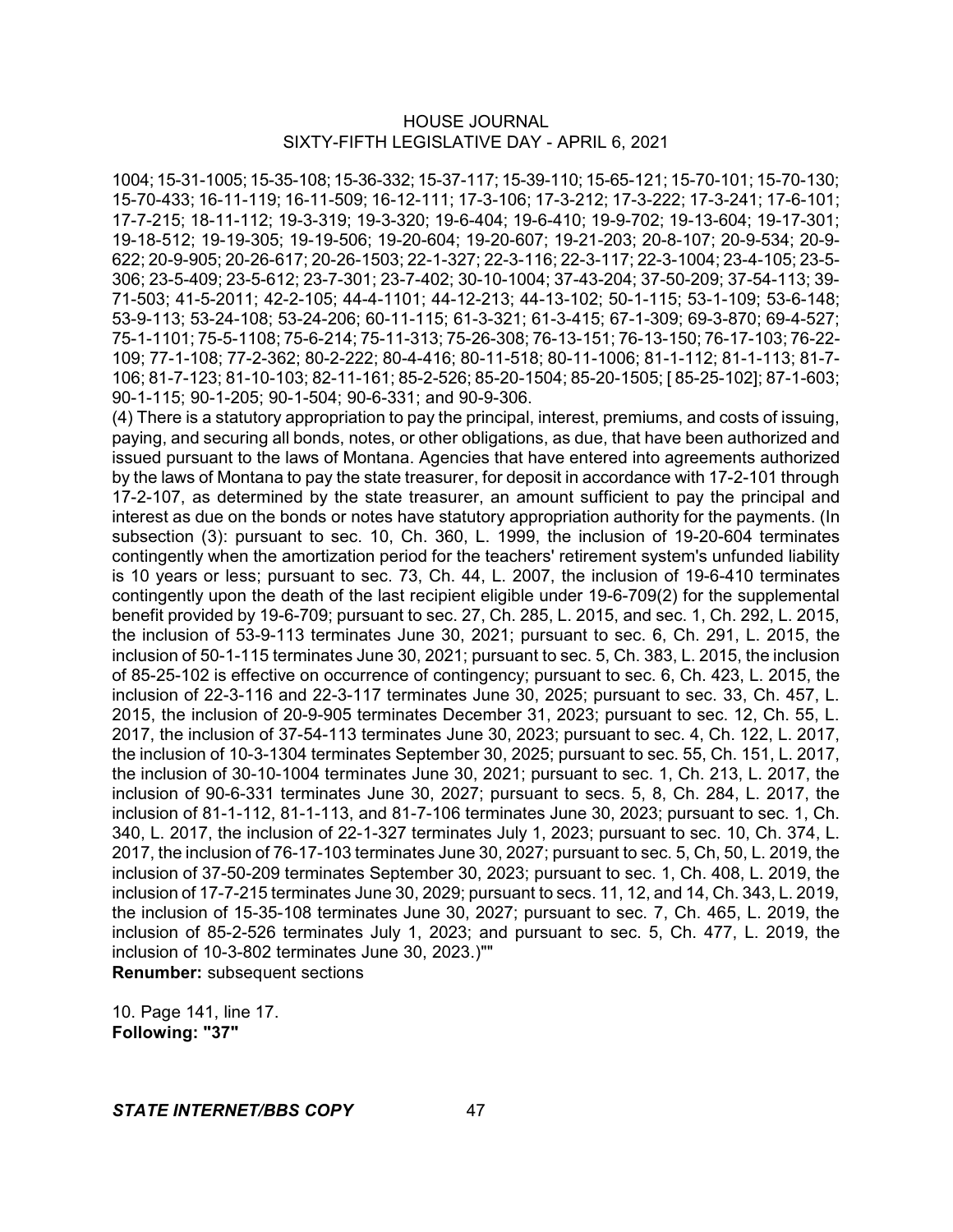**Insert:** ", 38, 39, 50," **Strike:** "and" 11. Page 141, line 17. **Following:** "52," **Insert:** "and 53," 12. Page 142, line 5. **Strike:** "(c)" **Insert:** "(2)" 13. Page 142, line 7. **Strike:** "(d)" **Insert:** "(3)" 14. Page 142, line 7. **Following:** "in" **Strike:** "this" 15. Page 142, line 9 through line 22. **Strike:** subsections (2) and (3) in their entirety 16. Page 144, line 13. **Strike:** "83" **Insert:** "82" 17. Page 144, line 13. **Strike:** "84, 85, 101, 104," **Insert:** "83, 84, 100, 103," 18. Page 144, line 15.

**Strike:** "82, 83(11), 86 through 88, 99, 100, and 102" **Insert:** "81, 82(11), 85 through 87, 98, 99, and 101"

Amendment **not** adopted as follows:

Yeas: Anderson, Bartel, Beard, Berglee, Binkley, Brewster, Carlson, Fielder, Fuller, Gillette, Greef, Hinkle J, Kassmier, Knudsen R, Lenz, Ler, Malone, McKamey, Mercer, Mitchell, Moore, Nave, Noland, Patelis, Phalen, Read, Regier A, Regier M, Reksten, Ricci, Schillinger, Seekins-Crowe, Sheldon-Galloway, Tschida, Vinton. Total 35

Nays:Abbott, Bedey, Bertoglio, Bishop, Buckley, Buttrey, Caferro, Curdy, Custer, Dooling, Dunwell, Duram, Farris-Olsen, Fern, Fitzgerald, Fleming, France, Frazer, Funk, Galloway, Garner, Gist, Gunderson, Hamilton, Harvey, Hawk, Hayman, Hill, Hinkle C, Holmlund, Hopkins, Jones, Karjala,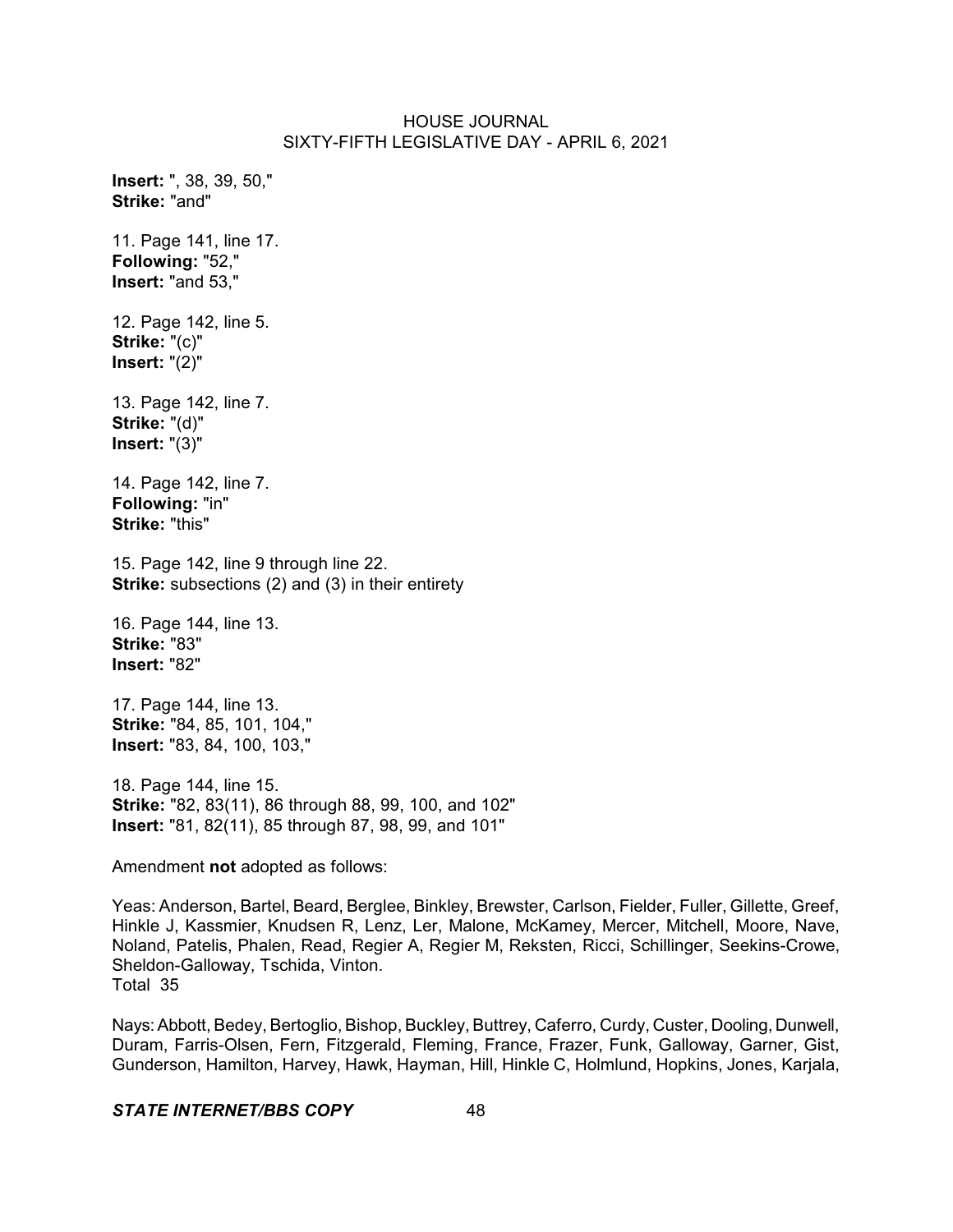Keane, Kelker, Keogh, Kerns, Kerr-Carpenter, Knudsen C, Kortum, Loge, Marler, Marshall, Novak, Olsen, Putnam, Running Wolf, Skees, Smith, Stafman, Stewart Peregoy, Stromswold, Sullivan, Tenenbaum, Thane, Trebas, Usher, Walsh, Weatherwax, Welch, Whiteman Pena, Whitman, Windy Boy, Zolnikov, Mr. Speaker. Total 65

Voted absentee: None.

Excused: None. Total 0

Absent or not voting: None. Total 0

**HB 701** - Representative Tschida moved **HB 701**, second reading copy, be further amended as follows:

1. Page 2, line 14. **Strike:** "3" **Insert:** "5"

2. Page 19, line 5. **Strike:** "3" **Insert:** "5"

3. Page 123, line 14. **Strike:** "3" **Insert:** "5"

Amendment adopted as follows:

Yeas: Abbott, Anderson, Bartel, Beard, Bedey, Berglee, Bertoglio, Binkley, Bishop, Brewster, Buckley, Buttrey, Carlson, Curdy, Custer, Dooling, Dunwell, Duram, Farris-Olsen, Fern, Fielder, Fitzgerald, Fleming, France, Frazer, Fuller, Funk, Galloway, Garner, Gillette, Gist, Greef, Gunderson, Hayman, Hill, Hinkle C, Hinkle J, Holmlund, Hopkins, Jones, Kassmier, Keane, Kelker, Keogh, Kerns, Kerr-Carpenter, Knudsen C, Knudsen R, Kortum, Lenz, Ler, Loge, Malone, Marler, Marshall, McKamey, Mercer, Mitchell, Moore, Nave, Noland, Novak, Patelis, Phalen, Putnam, Read, Regier A, Regier M, Reksten, Ricci, Running Wolf, Schillinger, Seekins-Crowe, Sheldon-Galloway, Skees, Smith, Stafman, Stewart Peregoy, Stromswold, Sullivan, Tenenbaum, Thane, Trebas, Tschida, Usher, Vinton, Walsh, Welch, Whiteman Pena, Whitman, Zolnikov, Mr. Speaker. Total 92

Nays: Caferro, Hamilton, Harvey, Hawk, Karjala, Olsen, Weatherwax, Windy Boy. Total 8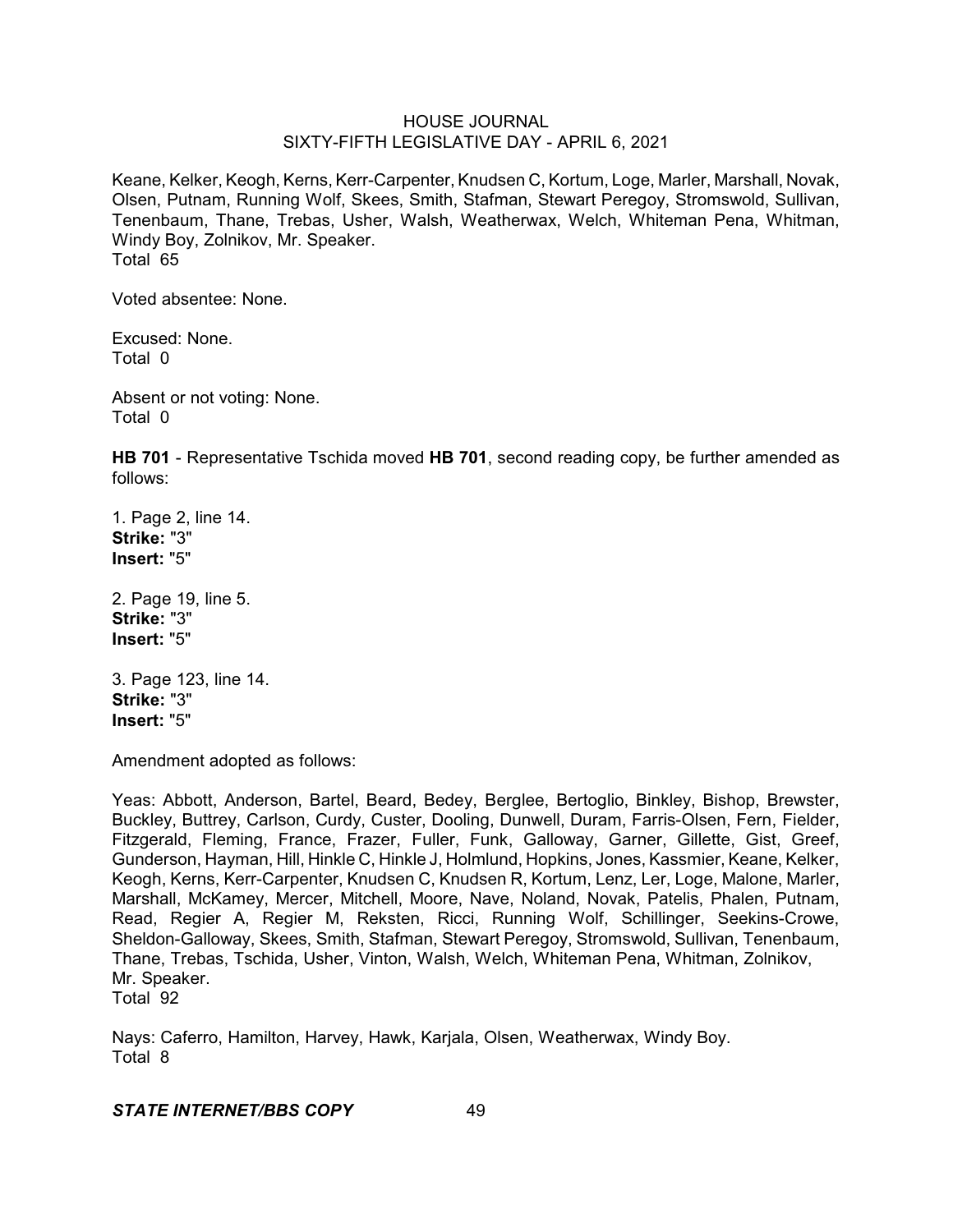Voted absentee: None.

Excused: None. Total 0

Absent or not voting: None. Total 0

**HB 701** - Representative Novak moved **HB 701**, second reading copy, be further amended as follows:

1. Page 10, line 4. **Strike:** "18" **Insert:** "21"

2. Page 52, line 22. **Strike:** "18" **Insert:** "21"

3. Page 53, line 8. **Strike:** "18" **Insert:** "21"

4. Page 55, line 18. **Strike:** "18" **Insert:** "21"

5. Page 80, line 21. **Strike:** "18" **Insert:** "21"

Amendment **not** adopted as follows:

Yeas: Berglee, Brewster, Buckley, Carlson, Curdy, Dunwell, Duram, Fitzgerald, France, Fuller, Funk, Gillette, Gist, Greef, Hamilton, Harvey, Hawk, Hayman, Karjala, Keane, Kelker, Keogh, Kerr-Carpenter, Marler, Marshall, Mitchell, Nave, Novak, Putnam, Read, Reksten, Running Wolf, Seekins-Crowe, Smith, Stafman, Stewart Peregoy, Thane, Usher, Vinton, Weatherwax, Whiteman Pena, Windy Boy. Total 42

Nays: Abbott, Anderson, Bartel, Beard, Bedey, Bertoglio, Binkley, Bishop, Buttrey, Caferro, Custer, Dooling, Farris-Olsen, Fern, Fielder, Fleming, Frazer, Galloway, Garner, Gunderson, Hill, Hinkle C, Hinkle J, Holmlund, Hopkins, Jones, Kassmier, Kerns, Knudsen C, Knudsen R, Kortum, Lenz, Ler, Loge, Malone, McKamey, Mercer, Moore, Noland, Olsen, Patelis, Phalen, Regier A,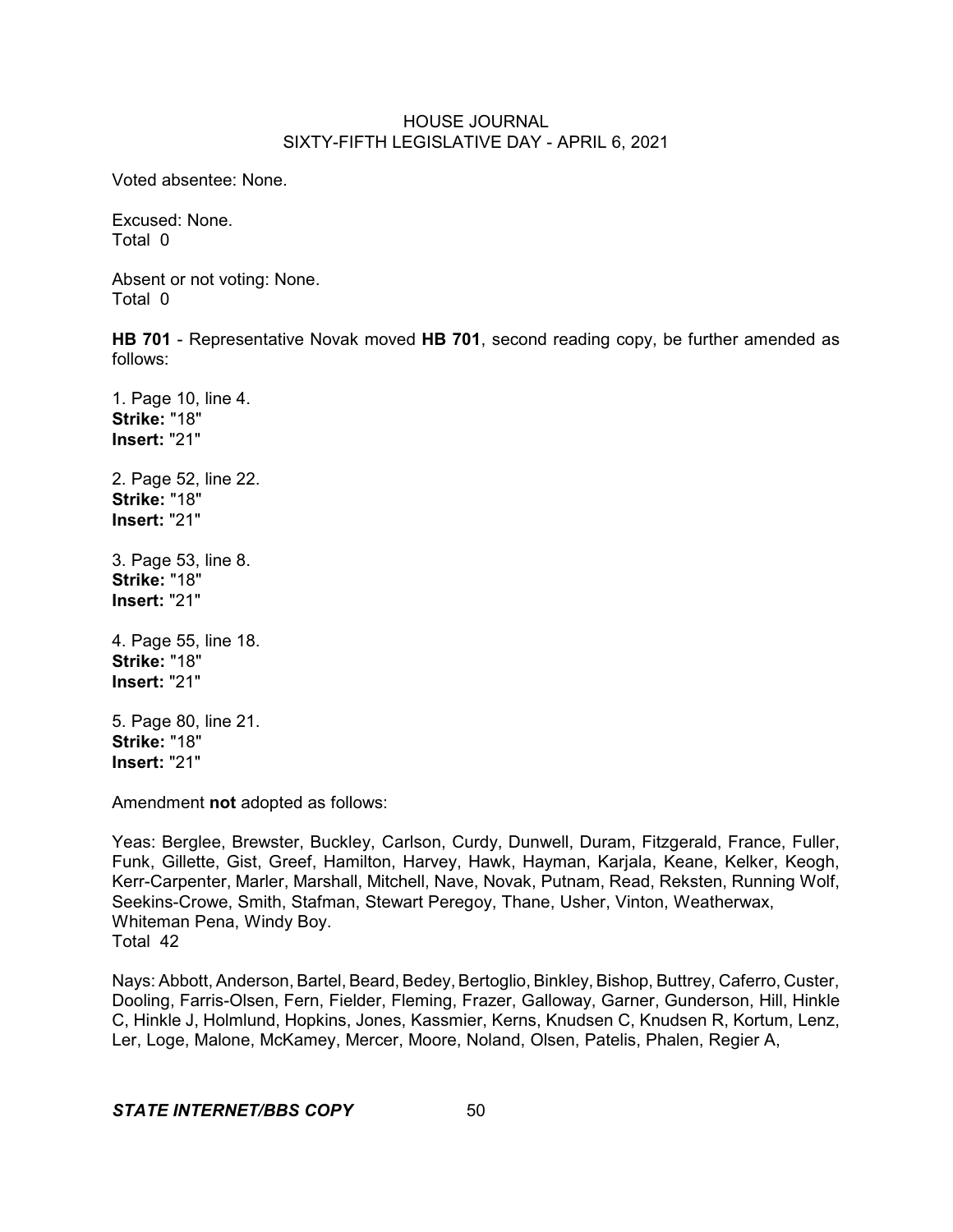Regier M, Ricci, Schillinger, Sheldon-Galloway, Skees, Stromswold, Sullivan, Tenenbaum, Trebas, Tschida, Walsh, Welch, Whitman, Zolnikov, Mr. Speaker. Total 58

Voted absentee: None.

Excused: None. Total 0

Absent or not voting: None. Total 0

**HB 701** - Representative Sullivan moved **HB 701**, second reading copy, be further amended as follows:

1. Page 81, line 3 through line 8.

**Strike:** subsection (b) in its entirety

**Insert:** "(b) (i) Packaging and outward labeling may contain only the following design elements and language on a white label:

- (A) the seller's business name and any accompanying logo or design mark;
- (B) the name of the product; and
- (C) the THC content or CBD content, health warning messages, and ingredients.

(ii) All packaging and outward labeling, including business logos and design marks, must also comply with any standards or criteria established by the department, including but not limited to allowable symbols and imagery."

Amendment **not** adopted as follows:

Yeas: Abbott, Bishop, Buckley, Caferro, Carlson, Curdy, Dunwell, Farris-Olsen, Fern, France, Fuller, Funk, Galloway, Hamilton, Harvey, Hawk, Hayman, Karjala, Keane, Kelker, Keogh, Kerr-Carpenter, Kortum, Marler, Novak, Olsen, Running Wolf, Seekins-Crowe, Sheldon-Galloway, Smith, Stafman, Stewart Peregoy, Sullivan, Tenenbaum, Thane, Trebas, Weatherwax, Whiteman Pena, Windy Boy. Total 39

Nays: Anderson, Bartel, Beard, Bedey, Berglee, Bertoglio, Binkley, Brewster, Buttrey, Custer, Dooling, Duram, Fielder, Fitzgerald, Fleming, Frazer, Garner, Gillette, Gist, Greef, Gunderson, Hill, Hinkle C, Hinkle J, Holmlund, Hopkins, Jones, Kassmier, Kerns, Knudsen C, Knudsen R, Lenz, Ler, Loge, Malone, Marshall, McKamey, Mercer, Mitchell, Moore, Nave, Noland, Patelis, Phalen, Putnam, Read, Regier A, Regier M, Reksten, Ricci, Schillinger, Skees, Stromswold, Tschida, Usher, Vinton, Walsh, Welch, Whitman, Zolnikov, Mr. Speaker. Total 61

Voted absentee: None.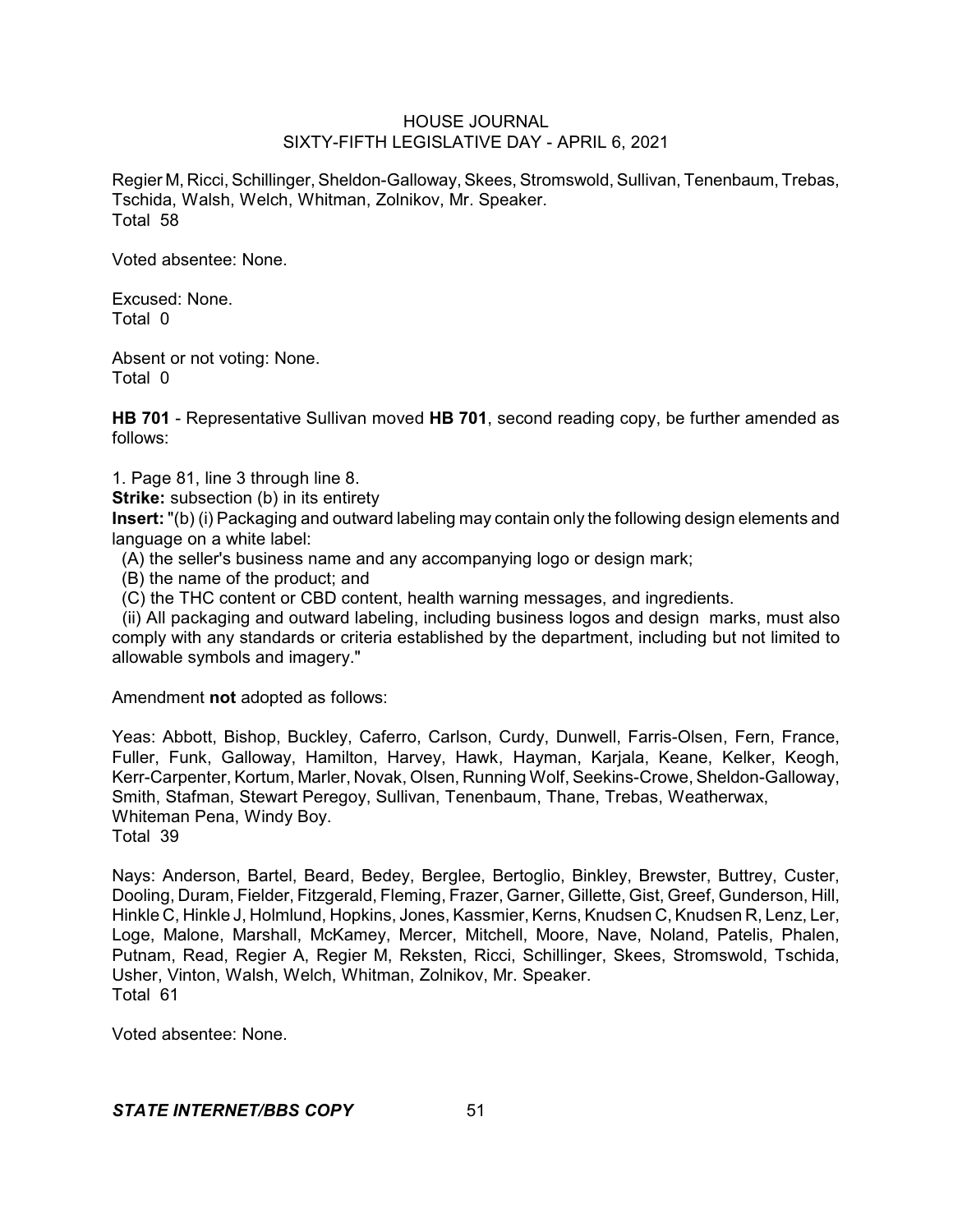Excused: None. Total 0

Absent or not voting: None. Total 0

**HB 701** - Representative Kerns moved **HB 701**, second reading copy, be further amended as follows:

1. Page 61, line 26. **Strike:** "88%" **Insert:** "83%"

2. Page 61, line 26.

**Following:** "fund"

# **Insert:** ";

(ii) 5% to the veterans and surviving spouses state special revenue account provided for in [section 98]"

**Renumber:** subsequent subsections

3. Page 139.

**Following:** line 20

**Insert:** "NEW SECTION. **Section 98. Veterans and surviving spouses state special revenue** account. (1) There is a veterans and surviving spouses account in the state special revenue fund to be administered by the veterans' affairs division of the department of military affairs. The account consists of revenue deposited pursuant to [section 48].

(2) The account must be used to provide services and assistance for all Montana veterans and surviving spouses and dependents."

**Renumber:** subsequent sections

4. Page 144.

**Following:** line 9

**Insert:** "(6) [Section 98] is intended to be codified as an integral part of Title 10, chapter 2, and the provisions of Title 10, chapter 2, apply to [section 98]."

5. Page 144, line 13. **Strike:** "101, 104," **Insert:** "102, 105,"

6. Page 144, line 15. **Strike:** "99, 100, and 102" **Insert:** "100, 101, and 103"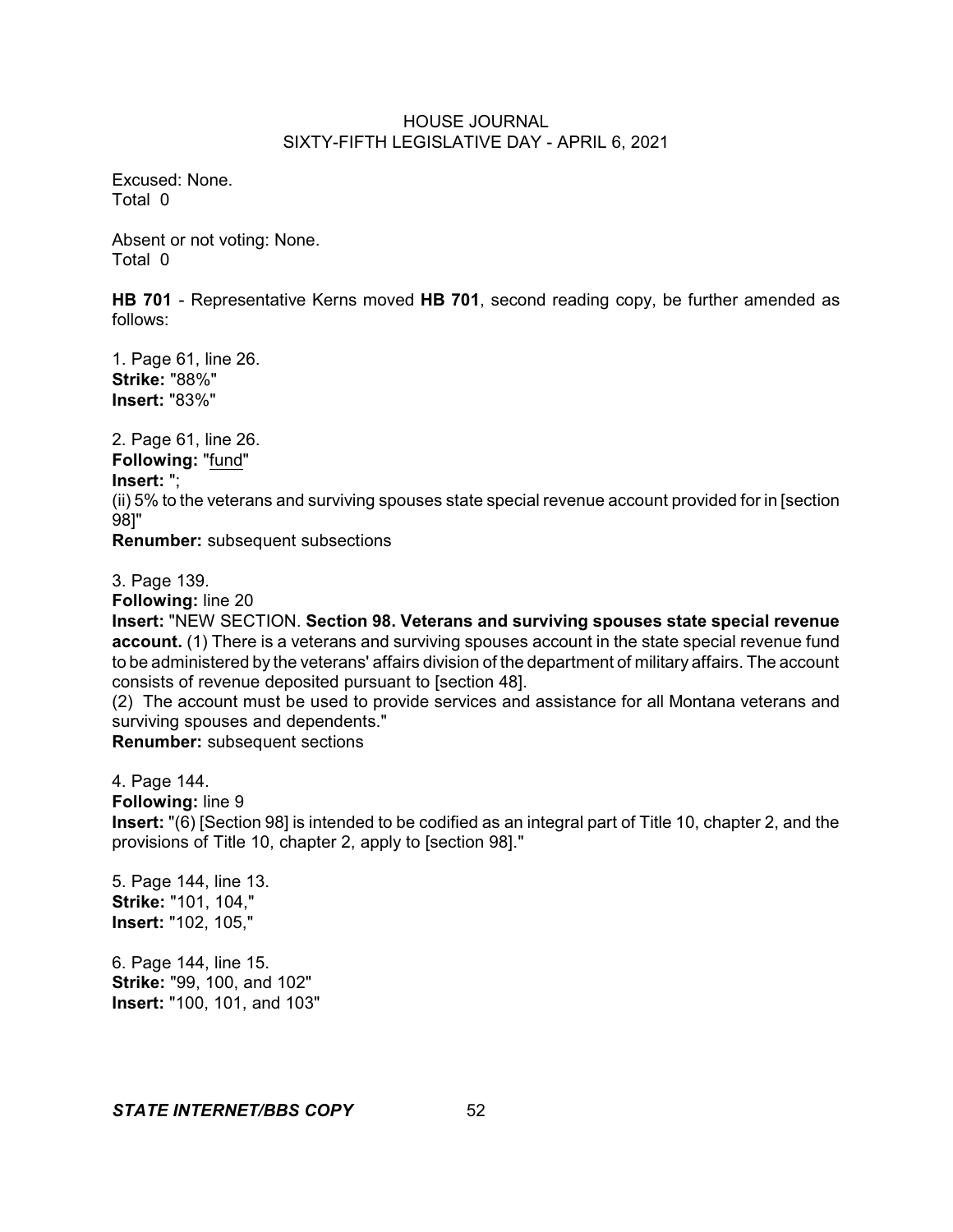Amendment **not** adopted as follows:

Yeas: Bedey, Buttrey, Dooling, Duram, Fielder, Garner, Gillette, Gist, Greef, Hawk, Hill, Hinkle J, Hopkins, Kerns, Lenz, Ler, Malone, Marshall, McKamey, Mitchell, Nave, Noland, Putnam, Read, Reksten, Schillinger, Sheldon-Galloway, Skees, Smith, Trebas, Tschida, Usher, Walsh, Welch, Whitman, Zolnikov. Total 36

Nays: Abbott, Anderson, Bartel, Beard, Berglee, Bertoglio, Binkley, Bishop, Brewster, Buckley, Caferro, Carlson, Curdy, Custer, Dunwell, Farris-Olsen, Fern, Fitzgerald, Fleming, France, Frazer, Fuller, Funk, Galloway, Gunderson, Hamilton, Harvey, Hayman, Hinkle C, Holmlund, Jones, Karjala, Kassmier, Keane, Kelker, Keogh, Kerr-Carpenter, Knudsen C, Knudsen R, Kortum, Loge, Marler, Mercer, Moore, Novak, Olsen, Patelis, Phalen, Regier A, Regier M, Ricci, Running Wolf, Seekins-Crowe, Stafman, Stewart Peregoy, Stromswold, Sullivan, Tenenbaum, Thane, Vinton, Weatherwax, Whiteman Pena, Windy Boy, Mr. Speaker. Total 64

Voted absentee: None.

Excused: None. Total 0

Absent or not voting: None. Total 0

**HB 701** - Representative Bartel moved **HB 701**, second reading copy, be further amended as follows:

1. Page 142, line 1. **Strike:** "\$6,176,726" **Insert:** "\$4,114,000"

2. Page 142, line 1. **Strike:** "51" in two places **Insert:** "34" in two places

3. Page 142, line 3. **Strike:** "\$7,715,437" **Insert:** "\$4,114,000"

4. Page 142, line 3. **Strike:** "68" in two places **Insert:** "34" in two places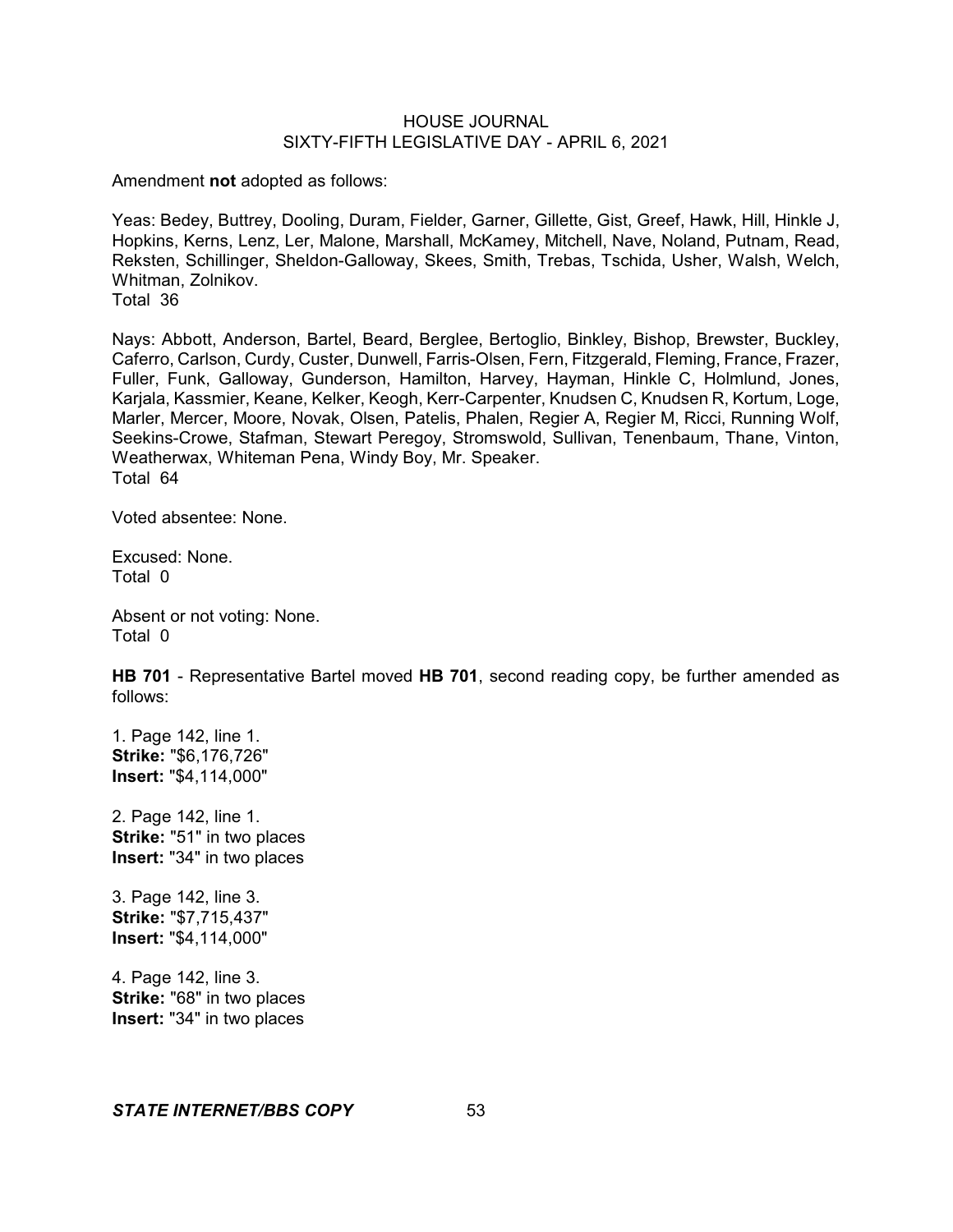Amendment adopted as follows:

Yeas: Anderson, Bartel, Beard, Bedey, Berglee, Bertoglio, Binkley, Brewster, Buttrey, Carlson, Custer, Dooling, Duram, Fielder, Fitzgerald, Fleming, Frazer, Fuller, Galloway, Garner, Gillette, Gist, Greef, Gunderson, Hill, Hinkle C, Hinkle J, Holmlund, Hopkins, Jones, Kassmier, Kerns, Knudsen C, Knudsen R, Lenz, Ler, Loge, Malone, McKamey, Mercer, Mitchell, Moore, Nave, Noland, Patelis, Phalen, Putnam, Read, Regier A, Regier M, Reksten, Ricci, Schillinger, Seekins-Crowe, Sheldon-Galloway, Skees, Stromswold, Trebas, Tschida, Usher, Vinton, Walsh, Welch, Whitman, Zolnikov, Mr. Speaker. Total 66

Nays: Abbott, Bishop, Buckley, Caferro, Curdy, Dunwell, Farris-Olsen, Fern, France, Funk, Hamilton, Harvey, Hawk, Hayman, Karjala, Keane, Kelker, Keogh, Kerr-Carpenter, Kortum, Marler, Novak, Olsen, Running Wolf, Smith, Stafman, Stewart Peregoy, Sullivan, Tenenbaum, Thane, Weatherwax, Whiteman Pena, Windy Boy. Total 33

Voted absentee: None.

Excused: None. Total 0

Absent or not voting: Marshall. Total 1

**HB 701** - Representative Abbott moved **HB 701**, second reading copy, be further amended as follows:

1. Page 61, line 8. **Strike:** "**-- operating**" through "**funds**"

2. Page 61, line 17 through page 62, line 4.

**Strike:** subsections (3) through (4) in their entirety

**Insert:** "(3) Funds deposited into the account must be transferred in the following amounts to provide funding as set out below:

(a) 4.125% of the funds to be deposited into the nongame wildlife account established in 87-5- 121;

(b) 4.125% of the funds to be deposited into the state park account established in 23-1-105(1);

(c) 4.125% of the funds to be deposited into the trails and recreational facilities account established in 23-2-108;

(d) 37.125% of the funds to be deposited to the credit of the department of fish, wildlife, and parks to be used solely as funding for wildlife habitat in the same manner as funding generated under 87- 1-242(3) and used pursuant to 87-1-209;

(e) 10.5% to the state general fund; and

(f) the remainder in the subaccounts provided for in this subsection (3)(f). There are subaccounts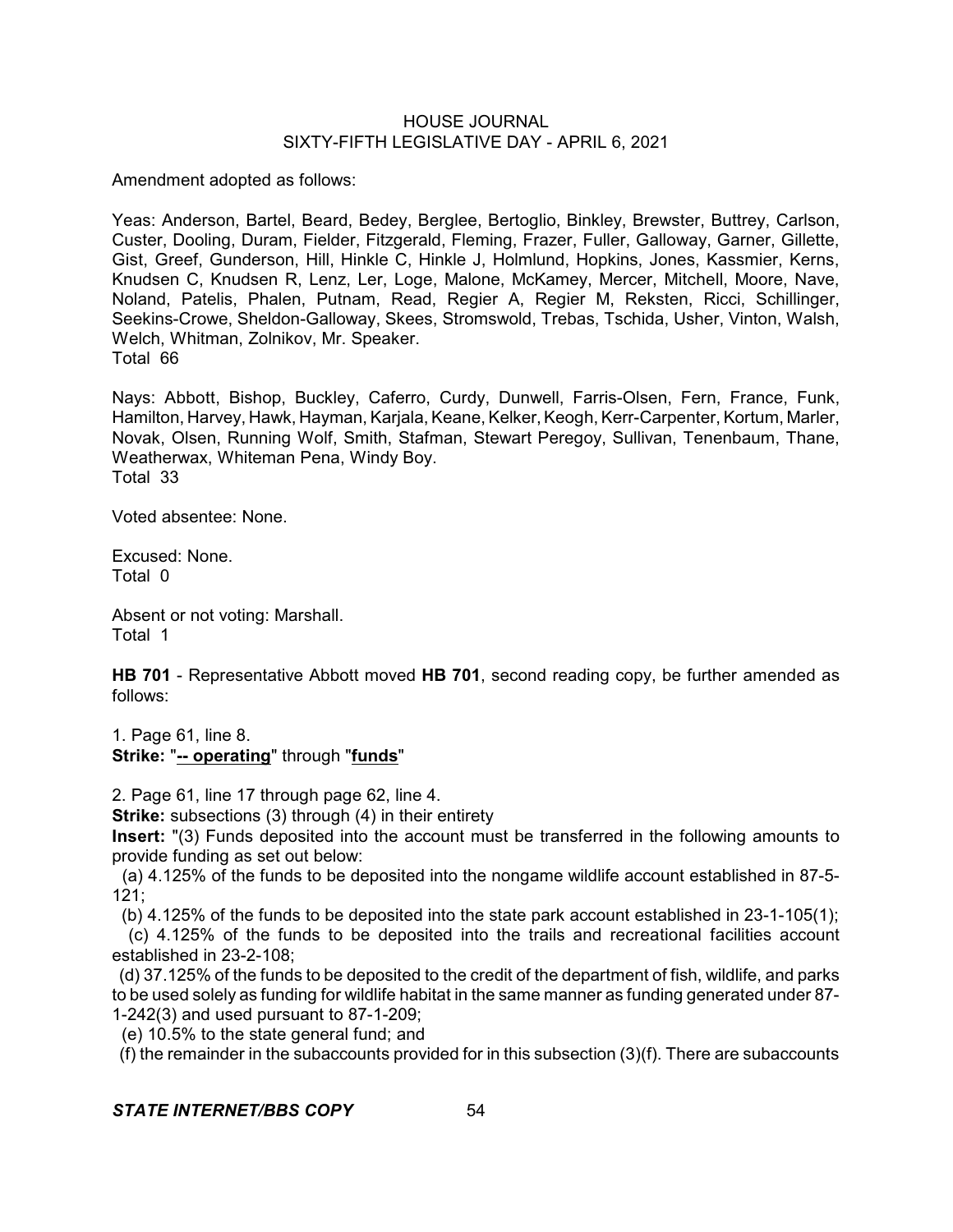in the marijuana state special revenue account established by subsection (1). Funding deposited into this account under subsection (2) is further deposited into subaccounts to be used only as follows:

(i) 10% of the funds to be deposited into a subaccount to be administered by the department of public health and human services to provide grants to existing agencies and not-for-profit organizations, whether government or community-based, to increase access to evidence-based low-barrier drug addiction treatment, prioritizing medically proven treatment and overdose prevention and reversal methods and public or private treatment options with an emphasis on reintegrating recipients into their local communities, to support overdose prevention education, and to support job placement, housing, and counseling for those with substance use disorders;

(ii) 10% of the funds to be deposited into a subaccount to be administered by the department of commerce for distribution to the local government representing the locality where the retail sales occurred;

(iii) 10% of the funds to be deposited into a subaccount to be administered by the veterans' affairs division of the department of military affairs to provide services and assistance for all Montana veterans and surviving spouses and dependents; and

(iv) 10% of the funds to be deposited into a subaccount to be administered by the Montana department of public health and human services to administer medicaid rate increases that provide for a wage increase to health care workers who provide direct medicaid-funded home and community health services for elderly and disabled persons.

(4) (a) Funds transferred from the accounts and subaccounts provided in subsection (3) may be used only to increase revenue for the purposes specified and may not be used to supplant other sources of revenue used for these purposes.

(b) Funds deposited into the account provided in subsection (1) may be used only to increase revenue to each special revenue account or subaccount set forth in subsection (3) and may not be used to supplant other sources of revenue for these purposes."

3. Page 141, line 27 through page 142, line 17. **Strike:** subsections (1) and (2) in their entirety

4. Page 142, line 18. **Strike:** "(3) If the funds are available, the" **Insert:** "The"

5. Page 142, line 20. **Strike:** "(a)" **Insert:** "(1)" **Renumber:** subsequent subsections

6. Page 142, line 20. **Strike:** "Up to \$650,000" **Insert:** "\$1,604,301"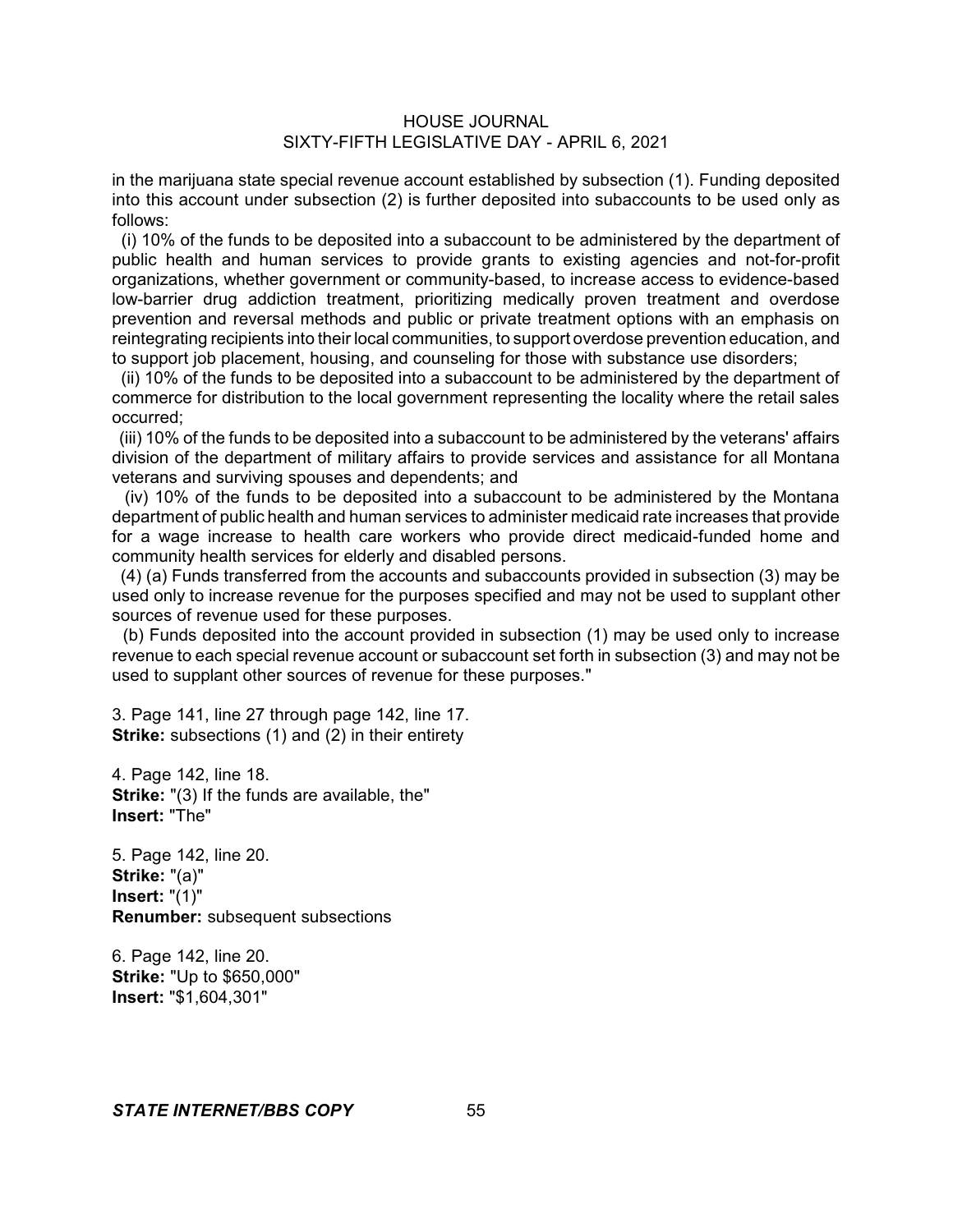7. Page 142, line 21. **Strike:** "Up to \$650,000" **Insert:** "\$1,604,301"

8. Page 142, line 21. **Following:** "23-2-108;" **Strike:** "and"

9. Page 142, line 22. **Strike:** "(c)" **Insert:** "(3)"

10. Page 142, line 22. **Strike:** "Up to \$650,000" **Insert:** "\$1,604,301" **Following:** "87-5-121" **Insert:** ";

 (4) \$14,438,715 to be used solely as funding for wildlife habitat in the same manner as funding generated under 87-1-242(3) and used pursuant to 87-1-209;

(5) \$1,555,687 to the department of public health and human services to provide grants to existing agencies and not-for-profit organizations, whether government or community-based, to increase access to evidence-based low-barrier drug addiction treatment, prioritizing medically proven treatment and overdose prevention and reversal methods and public or private treatment options with an emphasis on reintegrating recipients into their local communities, to support overdose prevention education, and to support job placement, housing, and counseling for those with substance use disorders;

(6) \$1,555,687 to the department of commerce for distribution to the local government representing the locality where the retail sales occurred;

(7) \$1,555,687 to the veterans' affairs division of the department of military affairs to provide services and assistance for all Montana veterans and surviving spouses and dependents; and

(8) \$1,555,687 to the Montana department of public health and human services to administer medicaid rate increases that provide for a wage increase to health care workers who provide direct medicaid-funded home and community health services for elderly and disabled persons"

#### Amendment **not** adopted as follows:

Yeas: Abbott, Bishop, Buckley, Caferro, Curdy, Dunwell, Farris-Olsen, Fern, France, Funk, Hamilton, Harvey, Hawk, Hayman, Karjala, Keane, Kelker, Keogh, Kerr-Carpenter, Kortum, Marler, Novak, Olsen, Running Wolf, Smith, Stafman, Stewart Peregoy, Sullivan, Tenenbaum, Thane, Weatherwax, Whiteman Pena, Windy Boy. Total 33

Nays: Anderson, Bartel, Beard, Bedey, Berglee, Bertoglio, Binkley, Brewster, Buttrey, Carlson, Custer, Dooling, Duram, Fielder, Fitzgerald, Fleming, Frazer, Fuller, Galloway, Garner, Gillette, Gist, Greef, Gunderson, Hill, Hinkle C, Hinkle J, Holmlund, Hopkins, Jones, Kassmier, Kerns,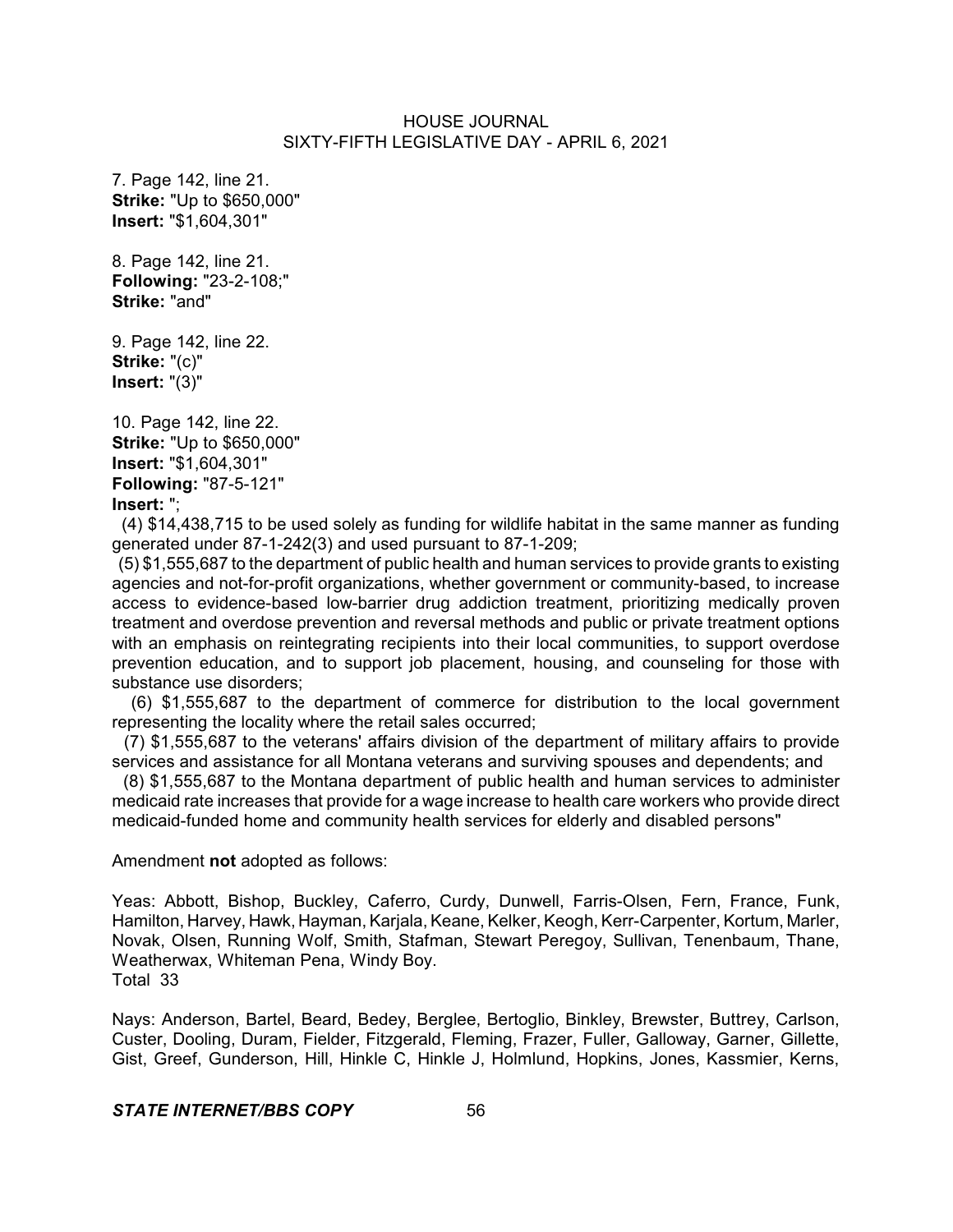Knudsen C, Knudsen R, Lenz, Ler, Loge, Malone, Marshall, McKamey, Mercer, Mitchell, Moore, Nave, Noland, Patelis, Phalen, Putnam, Read, Regier A, Regier M, Reksten, Ricci, Schillinger, Seekins-Crowe, Sheldon-Galloway, Skees, Stromswold, Trebas, Tschida, Usher, Vinton, Walsh, Welch, Whitman, Zolnikov, Mr. Speaker. Total 67

Voted absentee: None.

Excused: None. Total 0

Absent or not voting: None. Total 0

**HB 701** - Representative Usher moved **HB 701**, second reading copy, be further amended as follows:

1. Title, line 26. **Following:** "DATES AND" **Strike:** "A"

2. Title, line 26. **Strike:** "DATE" **Insert:** "DATES"

3. Page 61. **Following: line 23**

**Insert:** "(b) for the biennium beginning July 1, 2023, \$300,000 must be distributed to the department of justice to administer grant funding to local and state law enforcement agencies for the purpose of purchasing and training drug-detection canines and canine handlers, including canines owned by local law enforcement agencies to replace canines who were trained to detect marijuana; and"

**Renumber:** subsequent subsections

4. Page 61, line 24. **Strike:** "distribution to the marijuana HEART fund" **Insert:** "the distributions made under subsections (4)(a) and (4)(b)"

5. Page 61, line 26. **Following:** "fund;" **Strike:** "and"

6. Page 62, line 2. **Following: "87-5-121"**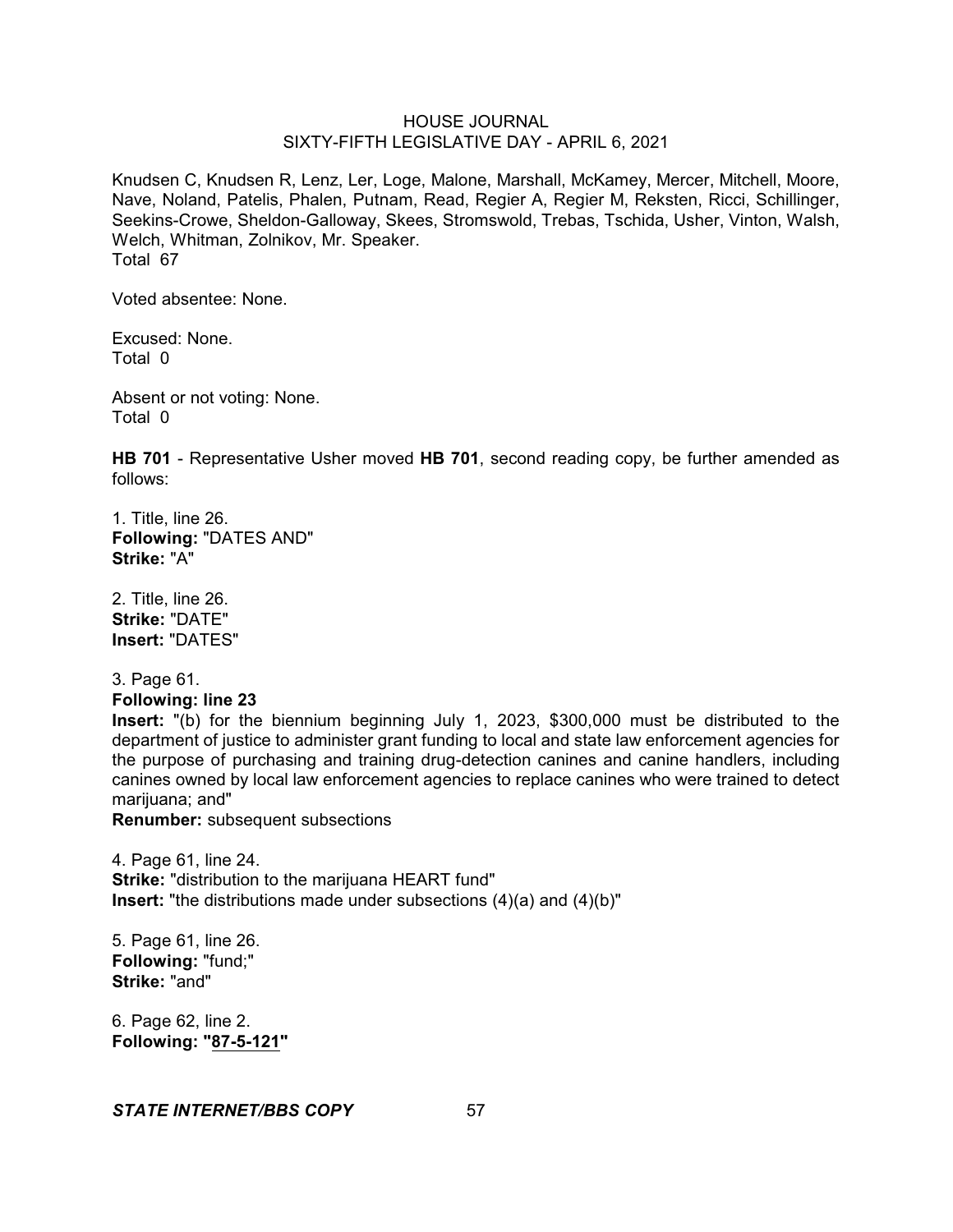**Strike:** "." **Insert:** "; and"

7. Page 62, line 3. **Strike:** "If" **Insert:** "if"

8. Page 142, line 9. **Following:** "(2) " **Insert:** "(a) (i)"

9. Page 142, line 12. **Strike:** "(a)" **Insert:** "(A)" **Renumber:** subsequent subsections

10. Page 142, line 16. **Strike:** "(c)" **Insert:** "(ii)"

11. Page 142. **Following:** line 17 **Insert:** "(b) For the 2023 biennium, \$300,000 is appropriated to the department of justice for the purposes described in [section 48(4)(b)]."

12. Page 144, line 18. **Following:** "**Termination.**" **Insert:** "(1)"

13. Page 144. **Following:** line 19 **Insert:** "(2) [Section 48(4)(b)] terminates June 30, 2025."

Amendment adopted as follows:

Yeas: Anderson, Bartel, Beard, Bedey, Berglee, Bertoglio, Binkley, Brewster, Buttrey, Carlson, Custer, Dooling, Duram, Fielder, Fitzgerald, Fleming, Frazer, Fuller, Galloway, Garner, Gillette, Gist, Greef, Gunderson, Hill, Hinkle C, Hinkle J, Holmlund, Hopkins, Jones, Kassmier, Kerns, Kerr-Carpenter, Knudsen C, Knudsen R, Lenz, Ler, Loge, Malone, Marshall, McKamey, Mercer, Mitchell, Moore, Nave, Noland, Patelis, Phalen, Putnam, Read, Regier A, Regier M, Reksten, Ricci, Schillinger, Seekins-Crowe, Sheldon-Galloway, Skees, Smith, Stromswold, Trebas, Tschida, Usher, Vinton, Walsh, Welch, Whitman, Zolnikov, Mr. Speaker. Total 69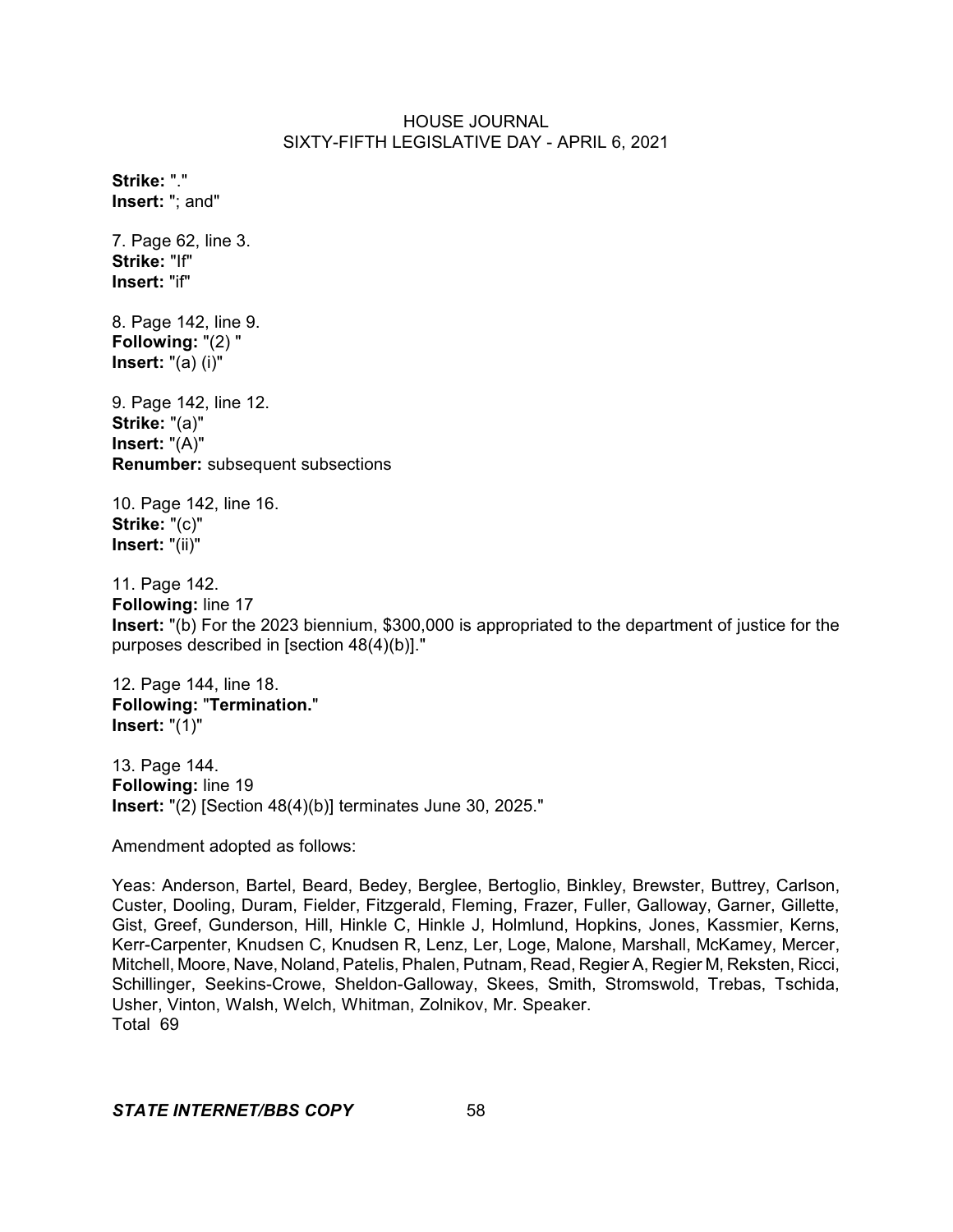Nays: Abbott, Bishop, Buckley, Caferro, Curdy, Dunwell, Farris-Olsen, Fern, France, Funk, Hamilton, Harvey, Hawk, Hayman, Karjala, Keane, Kelker, Keogh, Kortum, Marler, Novak, Olsen, Running Wolf, Stafman, Stewart Peregoy, Sullivan, Tenenbaum, Thane, Weatherwax, Whiteman Pena, Windy Boy. Total 31

Voted absentee: None.

Excused: None. Total 0

Absent or not voting: None. Total 0

**HB 701** - Representative Beard moved **HB 701**, second reading copy, be further amended as follows:

1. Page 61, line 26. **Strike:** "88%" **Insert:** "44%"

2. Page 61, line 27 through page 62, line 4. **Following:** "(ii)" on page 61, line 27 **Strike:** "12%," on page 61, line 27 through "fund" on page 62, line 4 **Insert:** "56% to the marijuana trust fund provided for in [section 98]"

3. Page 139.

**Following:** line 20

**Insert:** "NEW SECTION. **Section 98. Marijuana revenue trust fund -- interest retention.** (1) There is a marijuana revenue trust fund within the permanent fund type. The trust fund is subject to legislative transfer and appropriation as provided in this section.

(2) Revenue received pursuant to 16-12-111 is deposited in the trust fund.

(3) Interest and income earned on money in the trust fund must be retained within the trust fund except as provided in this section. Until the year 2023, if assets in the trust fund reach the following amounts, money may be appropriated by the legislature and used in the following amounts:

(a) When the fund balance reaches \$20 million, 50% of the interest earned may be appropriated. (b) When the fund balance reaches \$50 million, 60% of the interest earned may be appropriated. (c) When the fund balance reaches \$100 million, 80% of the interest earned may be appropriated.

(d) When the fund balance reaches \$150 million, 90% of the interest earned may be appropriated.

(4) Appropriation of the principal balance of the fund may be authorized by a two-thirds vote of the members of each house of the legislature."

**Renumber:** subsequent sections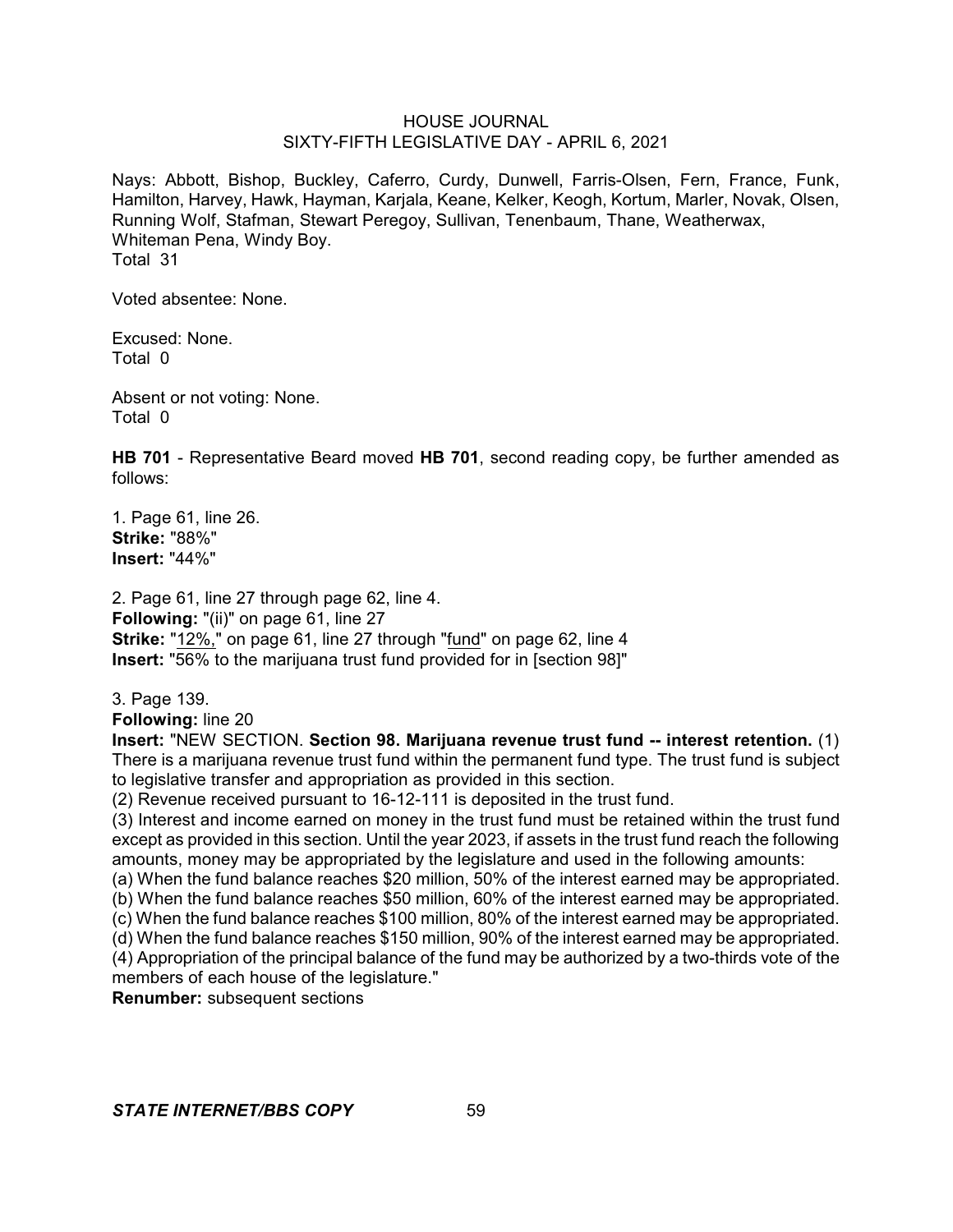4. Page 143, line 27. **Following:** "through 2" **Insert:** "and 98"

5. Page 144, line 1. **Following:** "through 2" **Insert:** "and 98"

6. Page 144, line 13. **Strike:** "101, 104," **Insert:** "102, 105,"

7. Page 144, line 15. **Strike:** "99, 100, and 102" **Insert:** "98, 100, 101, and 103"

Amendment **not** adopted as follows:

Yeas: Beard, Berglee, Binkley, Brewster, Carlson, Duram, Fielder, Galloway, Gillette, Gist, Hill, Hinkle C, Hinkle J, Kerns, Knudsen R, Lenz, McKamey, Mercer, Mitchell, Noland, Read, Regier A, Regier M, Schillinger, Seekins-Crowe, Sheldon-Galloway, Skees, Tschida, Usher, Vinton, Welch. Total 31

Nays: Abbott, Anderson, Bartel, Bedey, Bertoglio, Bishop, Buckley, Buttrey, Caferro, Curdy, Custer, Dooling, Dunwell, Farris-Olsen, Fern, Fitzgerald, Fleming, France, Frazer, Fuller, Funk, Garner, Greef, Gunderson, Hamilton, Harvey, Hawk, Hayman, Holmlund, Hopkins, Jones, Karjala, Kassmier, Keane, Kelker, Keogh, Kerr-Carpenter, Knudsen C, Kortum, Ler, Loge, Malone, Marler, Marshall, Moore, Nave, Novak, Olsen, Patelis, Phalen, Putnam, Reksten, Ricci, Running Wolf, Smith, Stafman, Stewart Peregoy, Stromswold, Sullivan, Tenenbaum, Thane, Trebas, Walsh, Weatherwax, Whiteman Pena, Whitman, Windy Boy, Zolnikov, Mr. Speaker. Total 69

Voted absentee: None.

Excused: None. Total 0

Absent or not voting: None. Total 0

**HB 701** - Representative Tschida moved **HB 701**, second reading copy, be further amended as follows:

1. Page 5, line 8 through line 9.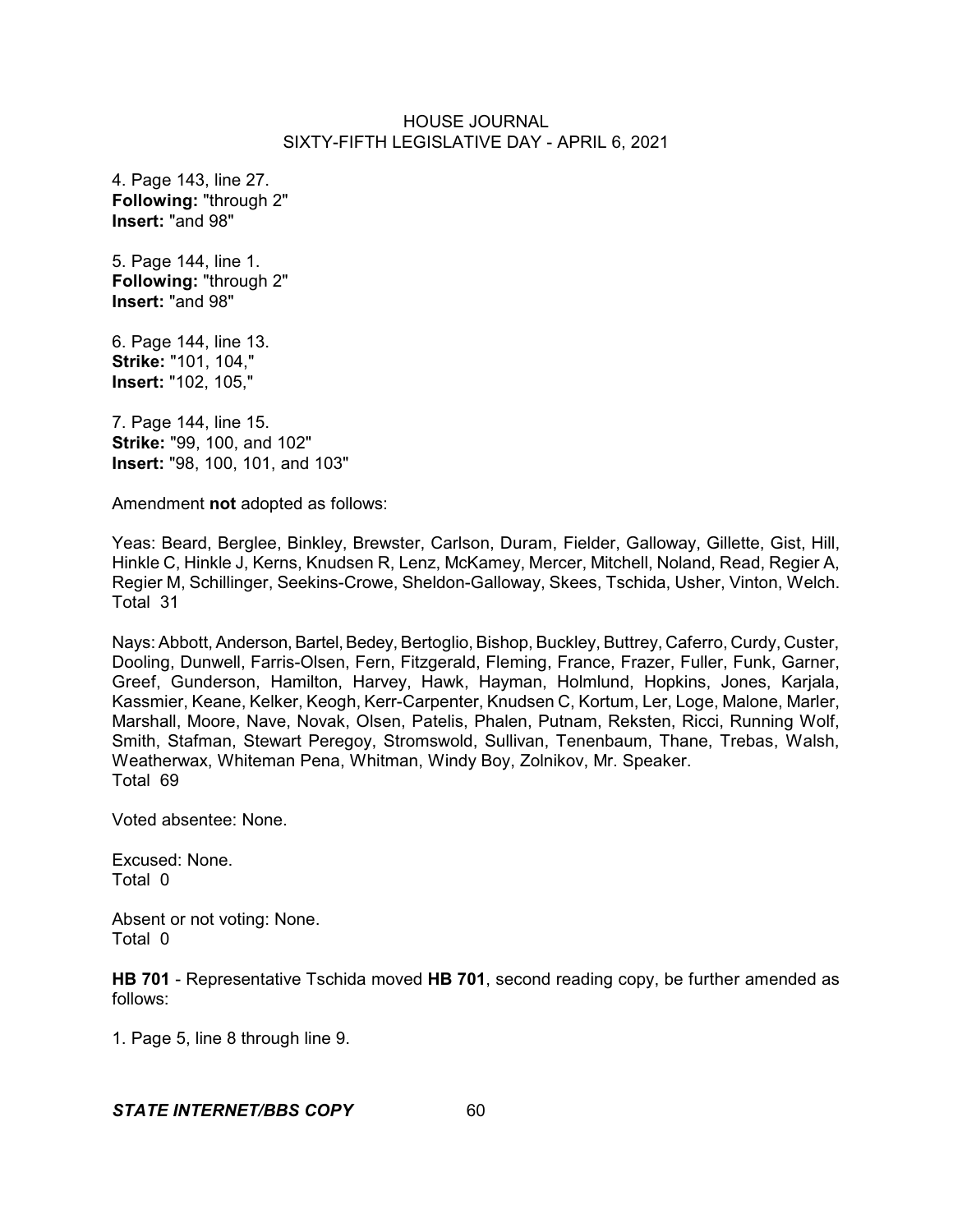**Strike:** subsection (ii) in its entirety **Renumber:** subsequent subsections

2. Page 5, line 10. **Following: "tier" Strike:** "2" **Insert:** "1"

3. Page 5, line 12 through line 15. **Strike:** subsections (iv) and (v) in their entirety **Renumber:** subsequent subsections

4. Page 5, line 16. **Following: "tier" Strike:** "5" **Insert:** "2"

5. Page 5, line 18 through line 21. **Strike:** subsections (vii) and (viii) in their entirety **Renumber:** subsequent subsections

6. Page 5, line 22. **Following: "tier" Strike:** "8" **Insert:** "3"

7. Page 5, line 24 through line 25. **Strike:** subsection (x) in its entirety **Renumber:** subsequent subsections

8. Page 5, line 26. **Following: "tier" Strike:** "10" **Insert:** "4"

9. Page 6, line 17. **Strike:** subsection (b) in its entirety **Renumber:** subsequent subsections

10. Page 6, line 18. **Following: "tier" Strike:** "2" **Insert:** "1"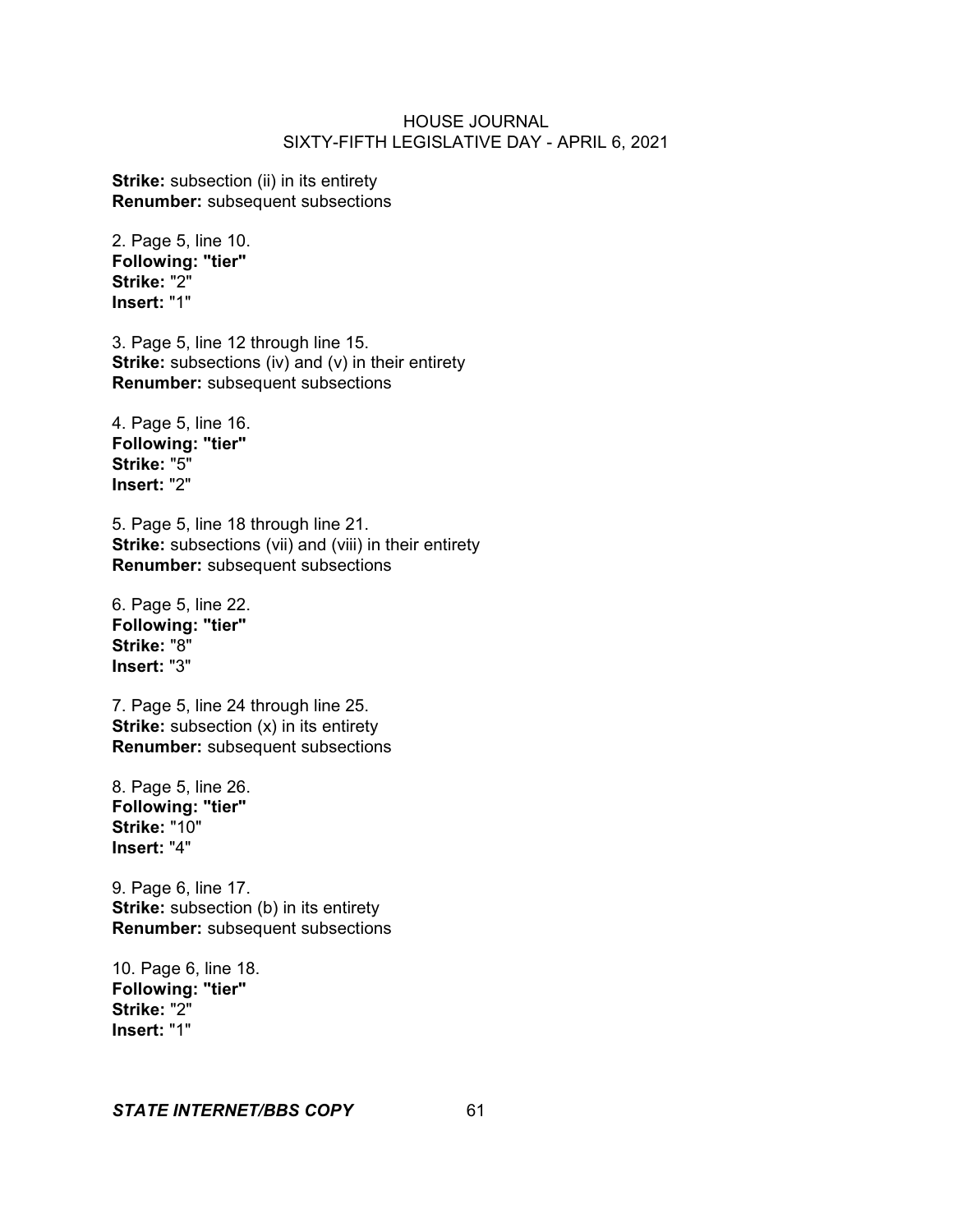11. Page 6, line 19 through line 20. **Strike:** subsections (d) and (e) in their entirety **Renumber:** subsequent subsections

12. Page 6, line 21. **Following: "tier" Strike:** "5" **Insert:** "2"

13. Page 6, line 22 through line 23. **Strike:** subsections (g) and (h) in their entirety **Renumber:** subsequent subsections

14. Page 6, line 24. **Following: "tier" Strike:** "8" **Insert:** "3"

15. Page 6, line 25. **Strike:** subsection (j) in its entirety **Renumber:** subsequent subsections

16. Page 6, line 26. **Following: "tier" Strike:** "10" **Insert:** "4"

Amendment **not** adopted as follows:

Yeas: Berglee, Binkley, Brewster, Carlson, Fielder, Fleming, Fuller, Gillette, Hinkle C, Hinkle J, Kerns, Knudsen C, Knudsen R, Lenz, Ler, Marshall, Mercer, Mitchell, Moore, Nave, Noland, Patelis, Phalen, Read, Regier A, Regier M, Reksten, Schillinger, Seekins-Crowe, Skees, Trebas, Tschida, Usher, Vinton, Mr. Speaker. Total 35

Nays: Abbott, Anderson, Bartel, Beard, Bedey, Bertoglio, Bishop, Buckley, Buttrey, Caferro, Curdy, Custer, Dooling, Dunwell, Duram, Farris-Olsen, Fern, Fitzgerald, France, Frazer, Funk, Galloway, Garner, Gist, Greef, Gunderson, Hamilton, Harvey, Hawk, Hayman, Hill, Holmlund, Hopkins, Jones, Karjala, Kassmier, Keane, Kelker, Keogh, Kerr-Carpenter, Kortum, Loge, Malone, Marler, McKamey, Novak, Olsen, Putnam, Ricci, Running Wolf, Sheldon-Galloway, Smith, Stafman, Stewart Peregoy, Stromswold, Sullivan, Tenenbaum, Thane, Walsh, Weatherwax, Welch, Whiteman Pena, Whitman, Windy Boy, Zolnikov. Total 65

Voted absentee: None.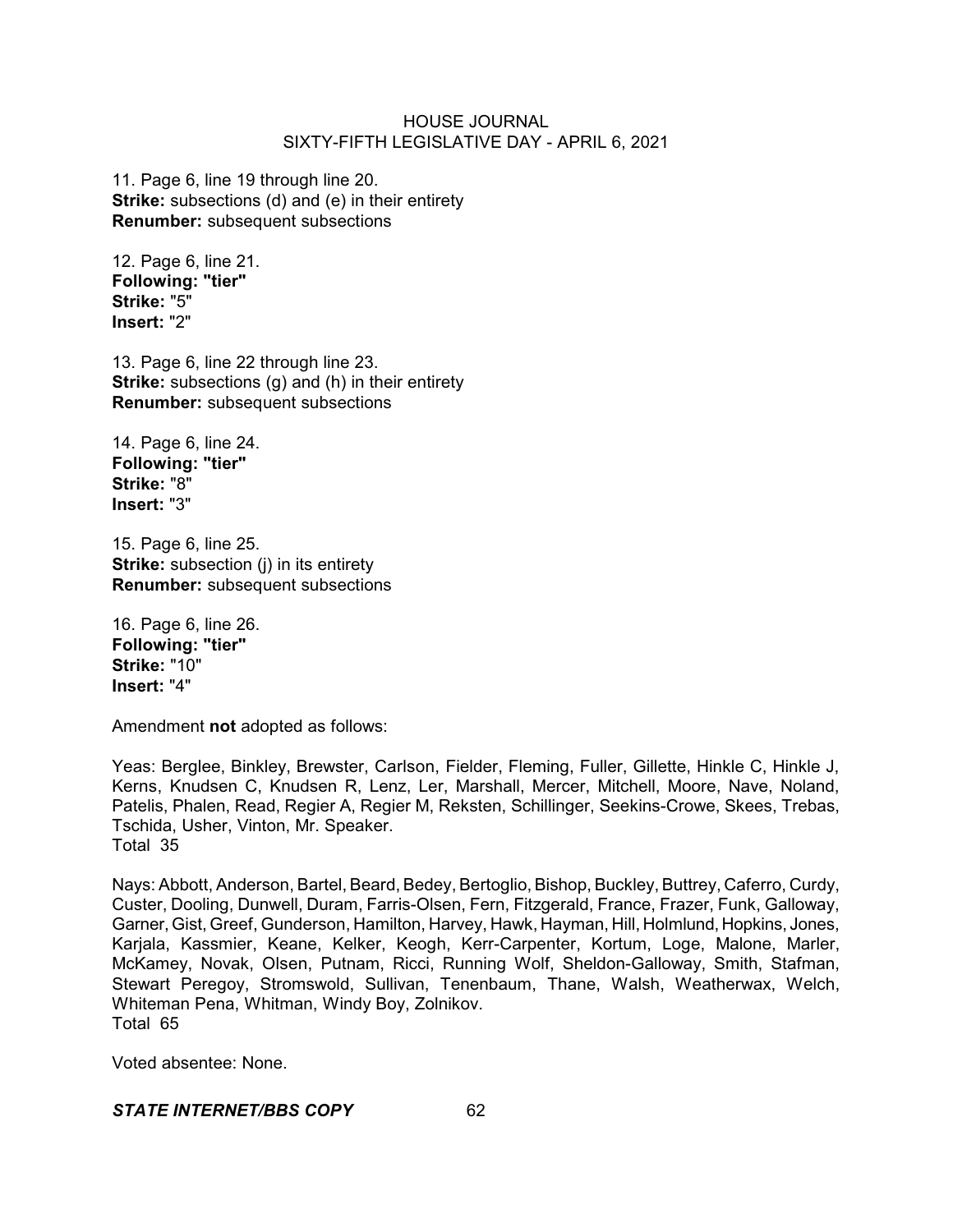Excused: None. Total 0

Absent or not voting: None. Total 0

**HB 701** - Representative Noland moved **HB 701**, second reading copy, be further amended as follows:

1. Page 64, line 13. **Following:** "labels" **Insert:** "as set forth in [section 103]"

2. Page 142.

**Following:** line 22

**Insert:** "NEW SECTION. Section 103. Required warning labels. A person may not manufacture package, sell, or transfer any marijuana or marijuana product unless the package containing the marijuana or marijuana product bears the following statements in a form required by the department:

(1) "WARNING: Consumption of marijuana may cause anxiety, agitation, paranoia, psychosis, and cannabinoid hyperemesis."

(2) "WARNING: Consumption of marijuana by pregnant women may result in fetal injury and low birth weight."

(3) "WARNING: Consumption of marijuana by nursing mothers may result in infant hyperactivity and poor cognitive function.""

**Renumber:** subsequent sections

3. Page 144, line 2. **Following:** "7" **Insert:** "and 103"

4. Page 144, line 3. **Following:** "7" **Insert:** "and 103"

5. Page 144, line 13. **Strike:** "104" **Insert:** "105"

Amendment adopted as follows:

Yeas: Anderson, Bartel, Beard, Bedey, Berglee, Bertoglio, Binkley, Brewster, Buttrey, Caferro, Carlson, Custer, Dooling, Duram, Fielder, Fitzgerald, Fleming, Frazer, Fuller, Galloway, Garner, Gillette, Gist, Greef, Gunderson, Hamilton, Hill, Hinkle C, Hinkle J, Holmlund, Hopkins, Jones, Kassmier, Kerns, Knudsen C, Knudsen R, Lenz, Ler, Loge, Malone, McKamey, Mercer, Mitchell,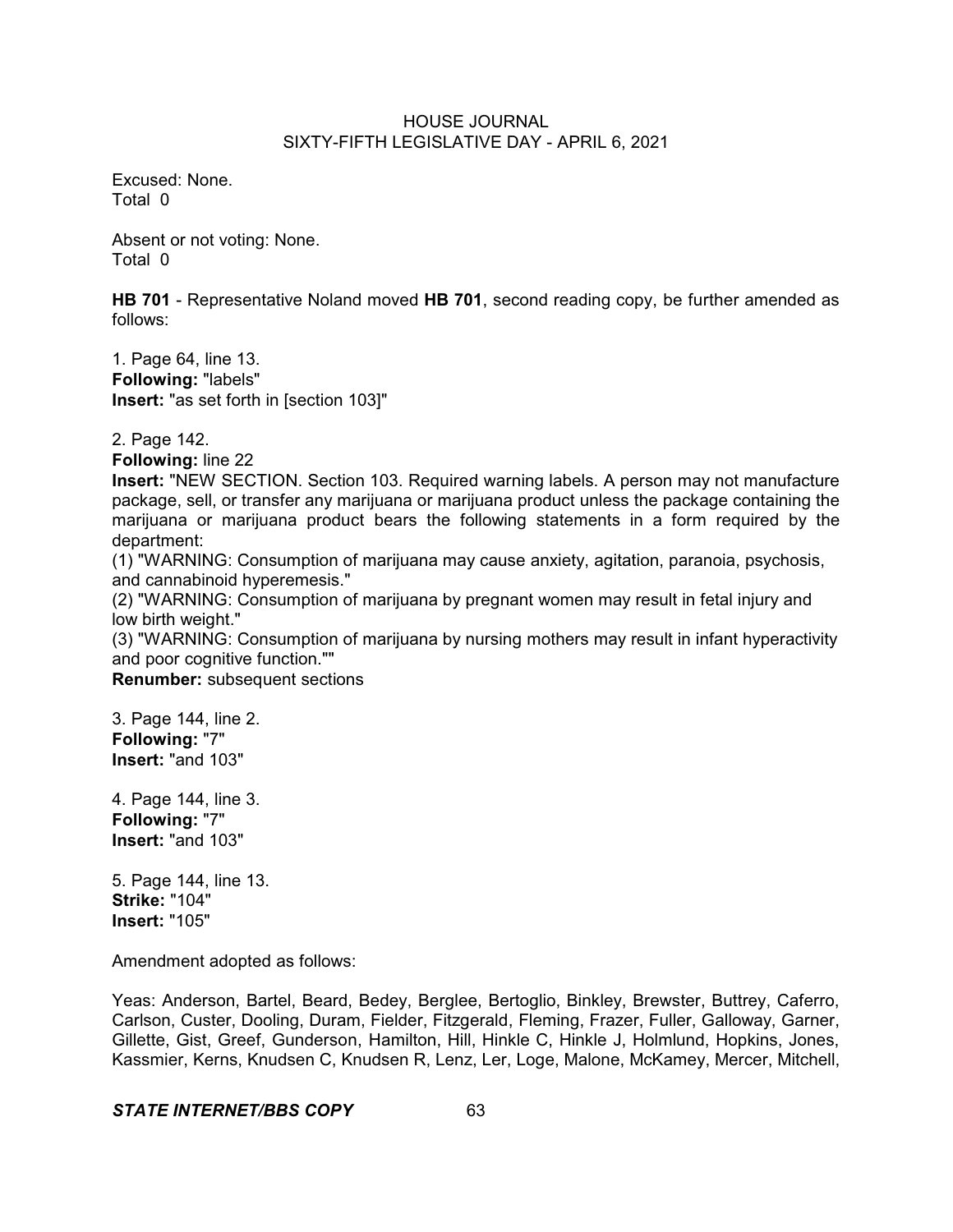Moore, Nave, Noland, Patelis, Phalen, Putnam, Read, Regier A, Regier M, Reksten, Ricci, Schillinger, Seekins-Crowe, Sheldon-Galloway, Skees, Stromswold, Tschida, Usher, Vinton, Walsh, Welch, Whitman, Zolnikov, Mr. Speaker. Total 67

Nays: Abbott, Bishop, Buckley, Curdy, Dunwell, Farris-Olsen, Fern, France, Funk, Harvey, Hawk, Hayman, Karjala, Keane, Kelker, Keogh, Kerr-Carpenter, Kortum, Marler, Marshall, Novak, Olsen, Running Wolf, Smith, Stafman, Stewart Peregoy, Sullivan, Tenenbaum, Thane, Trebas, Weatherwax, Whiteman Pena, Windy Boy. Total 33

Voted absentee: None.

Excused: None. Total 0

Absent or not voting: None. Total 0

**HB 701** - Representative Noland moved **HB 701**, second reading copy, be further amended as follows:

1. Page 7, line 10. **Following:** "products" **Insert:** "including edibles"

2. Page 7, line 11. **Following:** "(5)" **Insert:** "(a)"

3. Page 7, line 11. **Strike:** "An adult-dispensary" **Insert:** "Except as provided in subsection (5)(b), an adult-use dispensary"

4. Page 7, line 11. **Following: the first "marijuana" Insert:** "," **Strike:** "or"

5. Page 7, line 11. **Following:** "products" **Insert:** ", and live marijuana plants"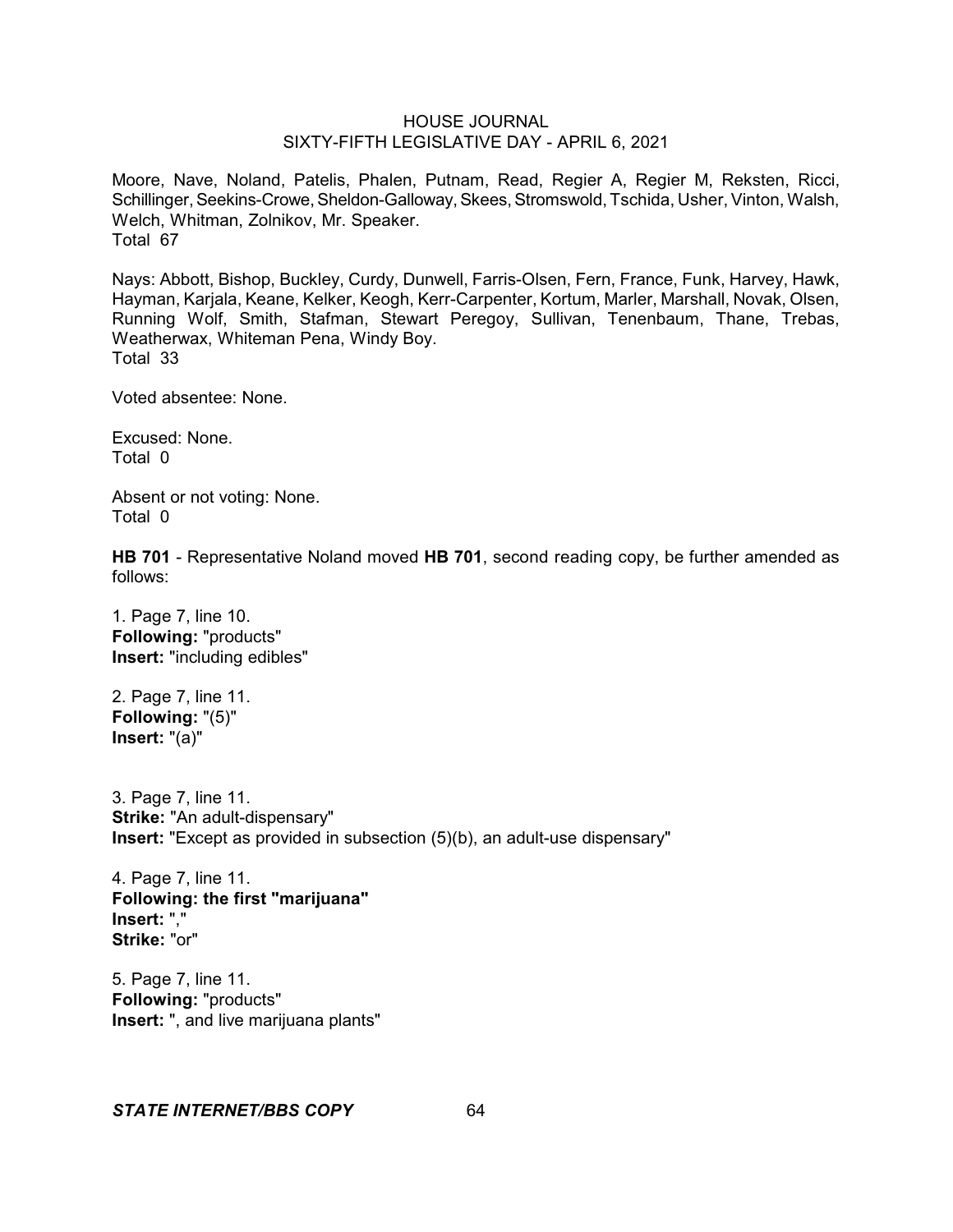6. Page 7. **Following:** line 12 **Insert:** "(b) An adult-use dispensary may not sell edibles to consumers."

7. Page 8, line 2 through line 4. **Strike:** subsection (iv) in its entirety **Renumber:** subsequent subsections

8. Page 40. **Following:** line 10 **Insert:** "(12) (a) "Edibles" means food or drink items infused with marijuana that can be eaten as an alternative to smoking or vaporizing marijuana. (b) The term includes but is not limited to brownies, cookies, candies, and drinks." **Renumber:** subsequent subsections

9. Page 42, line 2 through line 3. **Strike:** "edible" on line 2 through "products," on line 3 **Insert:** "edibles for use by registered cardholders only,"

10. Page 51, line 26 through line 27. **Strike:** "and" on line 26 through "form" on line 27

11. Page 52, line 2 through line 3. **Strike:** "and" on line 2 through "form" on line 3

12. Page 53, line 16. **Following:** "form" **Insert:** "or edibles containing less than 800 milligrams of THC except by a registered cardholder"

13. Page 80, line 22. **Strike: "Edible marijuana-infused marijuana products" Insert:** "Edibles"

14. Page 80, line 22. **Following:** "candy" **Insert:** "for use by registered cardholders"

Amendment **not** adopted as follows:

Yeas: Bartel, Beard, Berglee, Binkley, Brewster, Duram, Fielder, Fuller, Galloway, Gillette, Gist, Hinkle J, Kassmier, Kerns, Lenz, Ler, Loge, Marshall, Mercer, Mitchell, Moore, Nave, Noland, Patelis, Phalen, Read, Regier A, Regier M, Reksten, Schillinger, Seekins-Crowe, Sheldon-Galloway, Skees, Tschida, Usher, Whiteman Pena. Total 36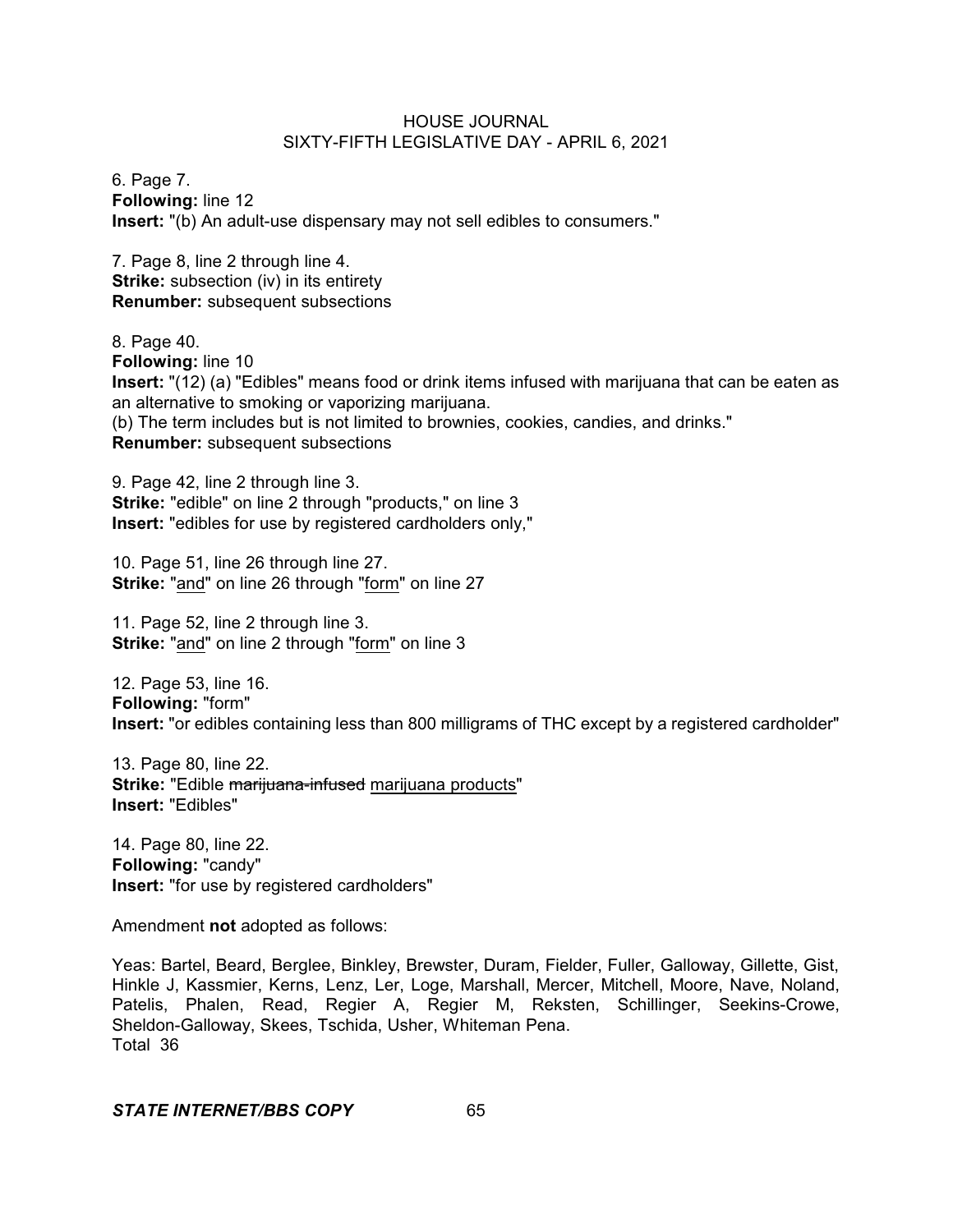Nays: Abbott, Anderson, Bedey, Bertoglio, Bishop, Buckley, Buttrey, Caferro, Carlson, Curdy, Custer, Dooling, Dunwell, Farris-Olsen, Fern, Fitzgerald, Fleming, France, Frazer, Funk, Garner, Greef, Gunderson, Hamilton, Harvey, Hawk, Hayman, Hill, Hinkle C, Holmlund, Hopkins, Jones, Karjala, Keane, Kelker, Keogh, Kerr-Carpenter, Knudsen C, Knudsen R, Kortum, Malone, Marler, McKamey, Novak, Olsen, Putnam, Ricci, Running Wolf, Smith, Stafman, Stewart Peregoy, Stromswold, Sullivan, Tenenbaum, Thane, Trebas, Vinton, Walsh, Weatherwax, Welch, Whitman, Windy Boy, Zolnikov, Mr. Speaker. Total 64

Voted absentee: None.

Excused: None. Total 0

Absent or not voting: None. Total 0

**HB 701** - Representative Tschida moved **HB 701**, second reading copy, be further amended as follows:

1. Title, line 9 through line 10. **Strike:** "PROVIDING" on line 9 through "TAX;" on line 10

2. Page 8, line 13. **Strike:** "21" **Insert:** "16"

3. Page 10, line 18 through page 13, line 17. **Strike:** sections 8 through 12 in their entirety **Renumber:** subsequent sections 4. Page 14, line 11. **Strike:** "14 through 28" **Insert:** "9 through 23"

5. Page 14, line 23. **Strike:** "14 through 28" **Insert:** "9 through 23"

6. Page 15, line 18. **Strike:** "18" **Insert:** "13"

7. Page 15, line 22. **Strike:** "14 through 28" **Insert:** "9 through 23"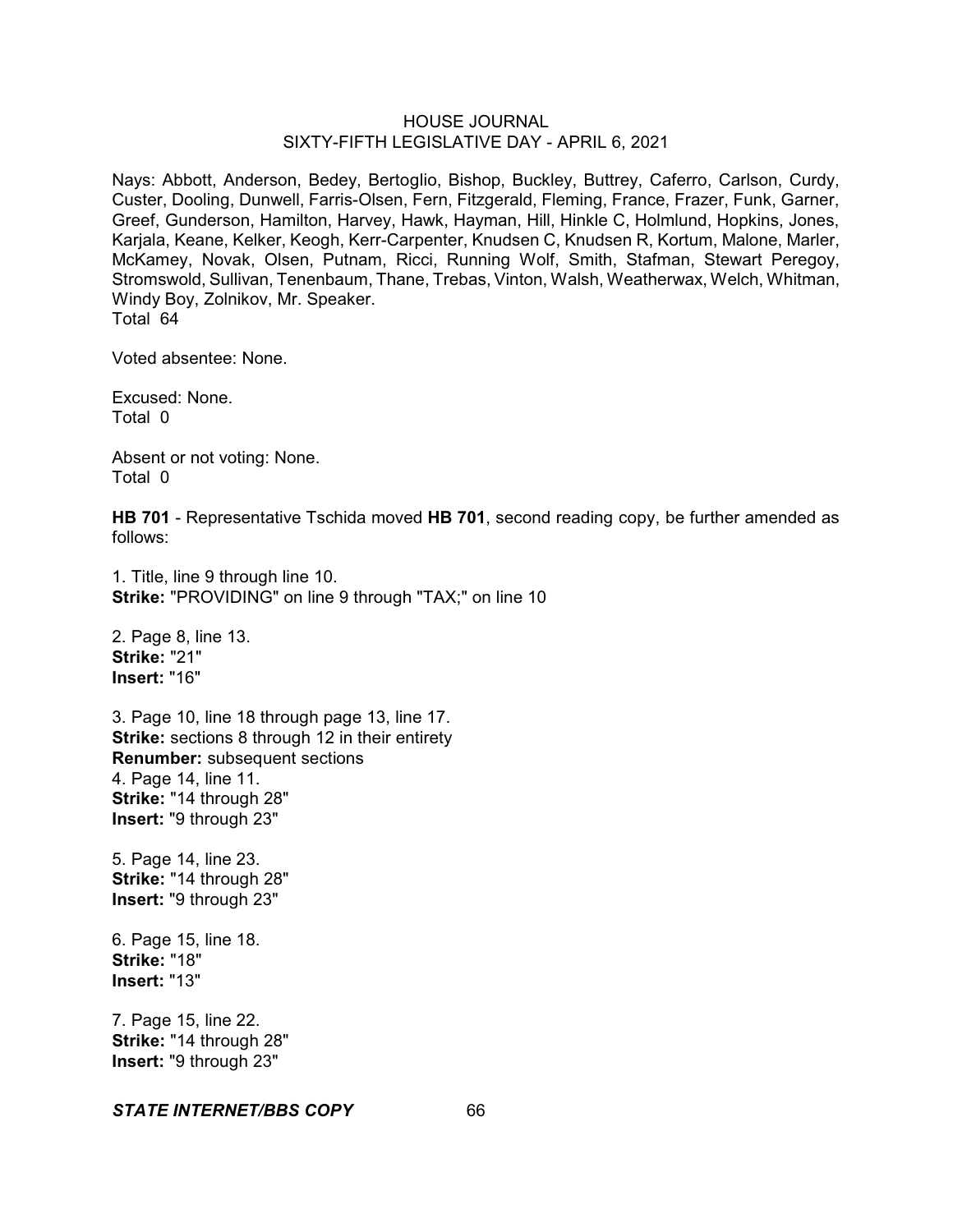8. Page 15, line 24. **Strike:** "14 through 28" **Insert:** "9 through 23" 9. Page 15, line 25. **Strike:** "14 through 28" **Insert:** "9 through 23" 10. Page 18, line 8. **Strike:** "18" **Insert:** "13" 11. Page 19, line 8. **Strike:** "18" **Insert:** "13" 12. Page 21, line 16. **Strike:** "14 through 28" **Insert:** "9 through 23" 13. Page 22, line 28. **Strike:** "14 through 28" **Insert:** "9 through 23" 14. Page 23, line 14. **Strike:** "14 through 28" **Insert:** "9 through 23" 15. Page 23, line 17. **Strike:** "14 through 28" **Insert:** "9 through 23" 16. Page 24, line 2. **Strike:** "14 through 28" **Insert:** "9 through 23" 17. Page 24, line 5. **Strike:** "14 through 28" **Insert:** "9 through 23" 18. Page 24, line 8. **Strike:** "14 through 28" **Insert:** "9 through 23"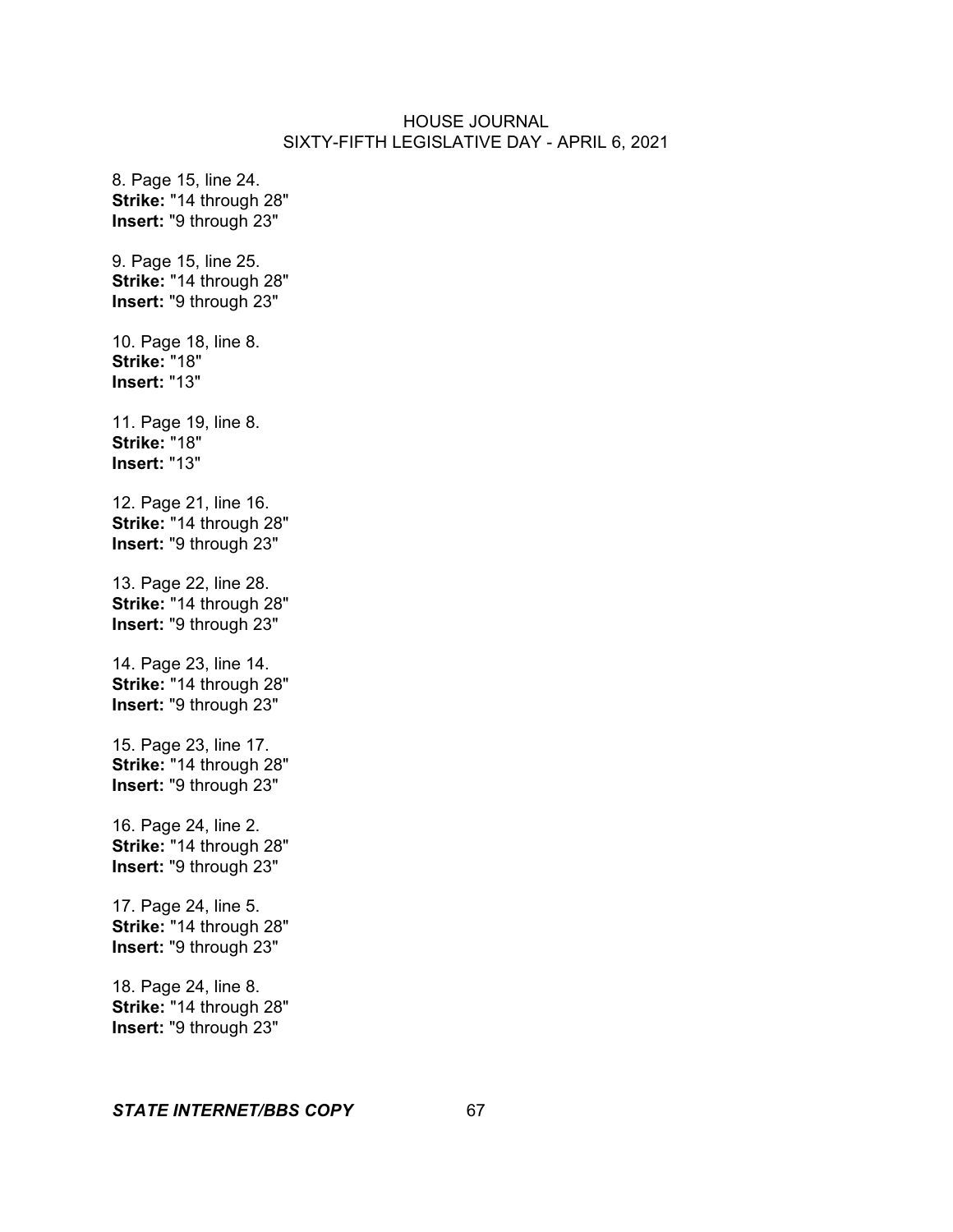19. Page 24, line 23. **Strike:** "14 through 28" **Insert:** "9 through 23" 20. Page 24, line 27. **Strike:** "14 through 28" **Insert:** "9 through 23" 21. Page 24, line 28. **Strike:** "14 through 28" **Insert:** "9 through 23" 22. Page 25, line 24. **Strike:** "19" **Insert:** "14" 23. Page 25, line 26. **Strike:** "14 through 28" **Insert:** "9 through 23" 24. Page 25, line 27. **Strike:** "14 through 28" **Insert:** "9 through 23" 25. Page 25, line 28. **Strike:** "14 through 28" **Insert:** "9 through 23" 26. Page 26, line 11. **Strike:** "18" **Insert:** "13" 27. Page 26, line 17. **Strike:** "14 through 28" **Insert:** "9 through 23" 28. Page 26, line 26. **Strike:** "14 through 28" **Insert:** "9 through 23" 29. Page 27, line 7. **Strike:** "14 through 28" **Insert:** "9 through 23"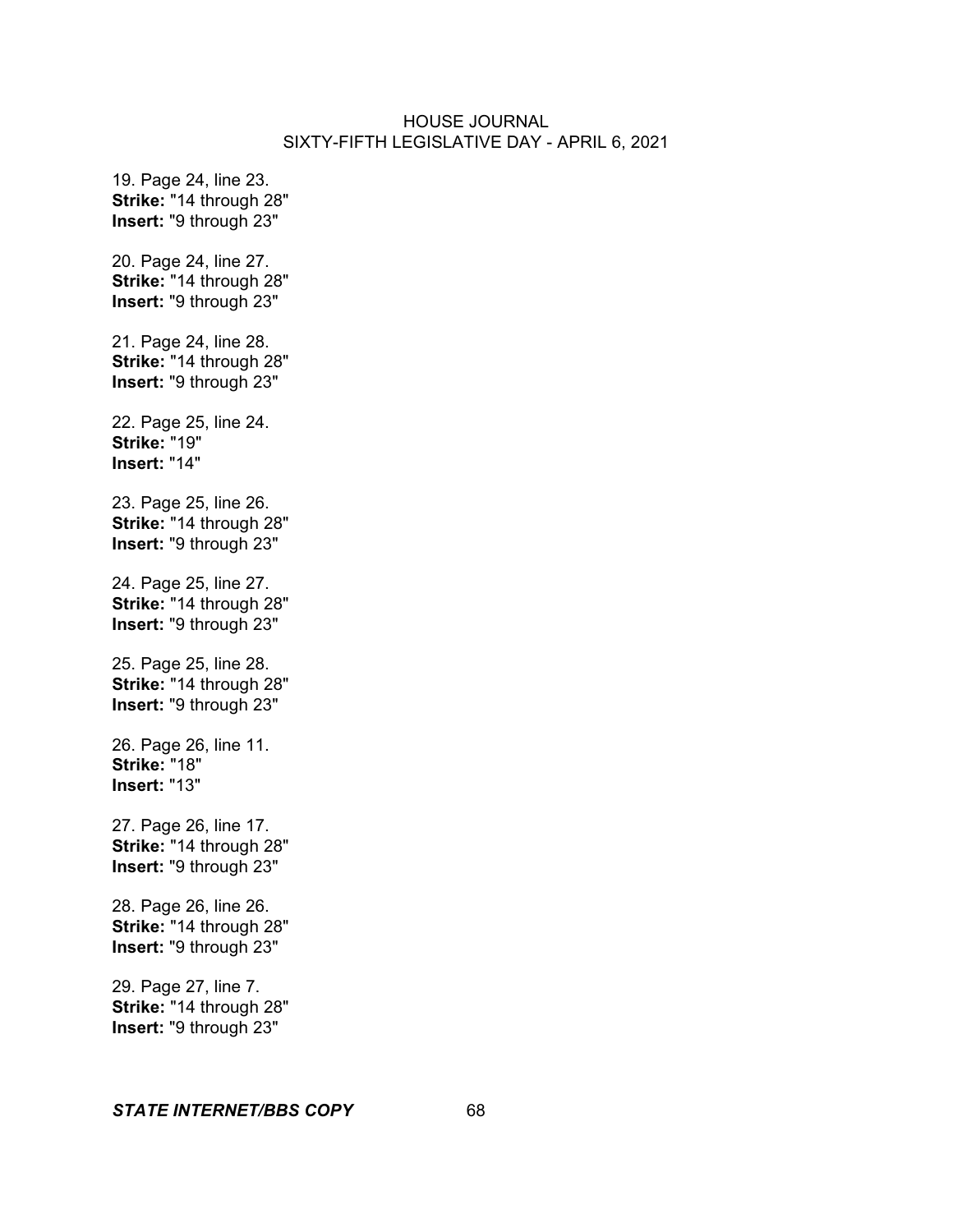30. Page 27, line 22. **Strike:** "14 through 28" **Insert:** "9 through 23"

31. Page 28, line 1. **Strike:** "17" **Insert:** "12"

32. Page 42, line 10. **Strike:** "14 through 28" **Insert:** "9 through 23"

33. Page 43, line 24. **Strike:** "16" **Insert:** "11"

34. Page 53, line 13 through line 14. **Strike:** "14" on line 13 through "28" on line 14 **Insert:** "9 through 23"

35. Page 61, line 14. **Following: "chapter;" Insert:** "and"

36. Page 61, line 15. **Strike:** subsection (d) in its entirety **Renumber:** subsequent subsections

37. Page 72, line 10. **Strike:** "24" **Insert:** "19"

38. Page 92, line 14. **Strike:** "16" **Insert:** "11"

39. Page 93, line 14. **Strike:** "14 through 28" **Insert:** "9 through 23"

40. Page 95, line 15. **Strike:** "14 through 28" **Insert:** "9 through 23"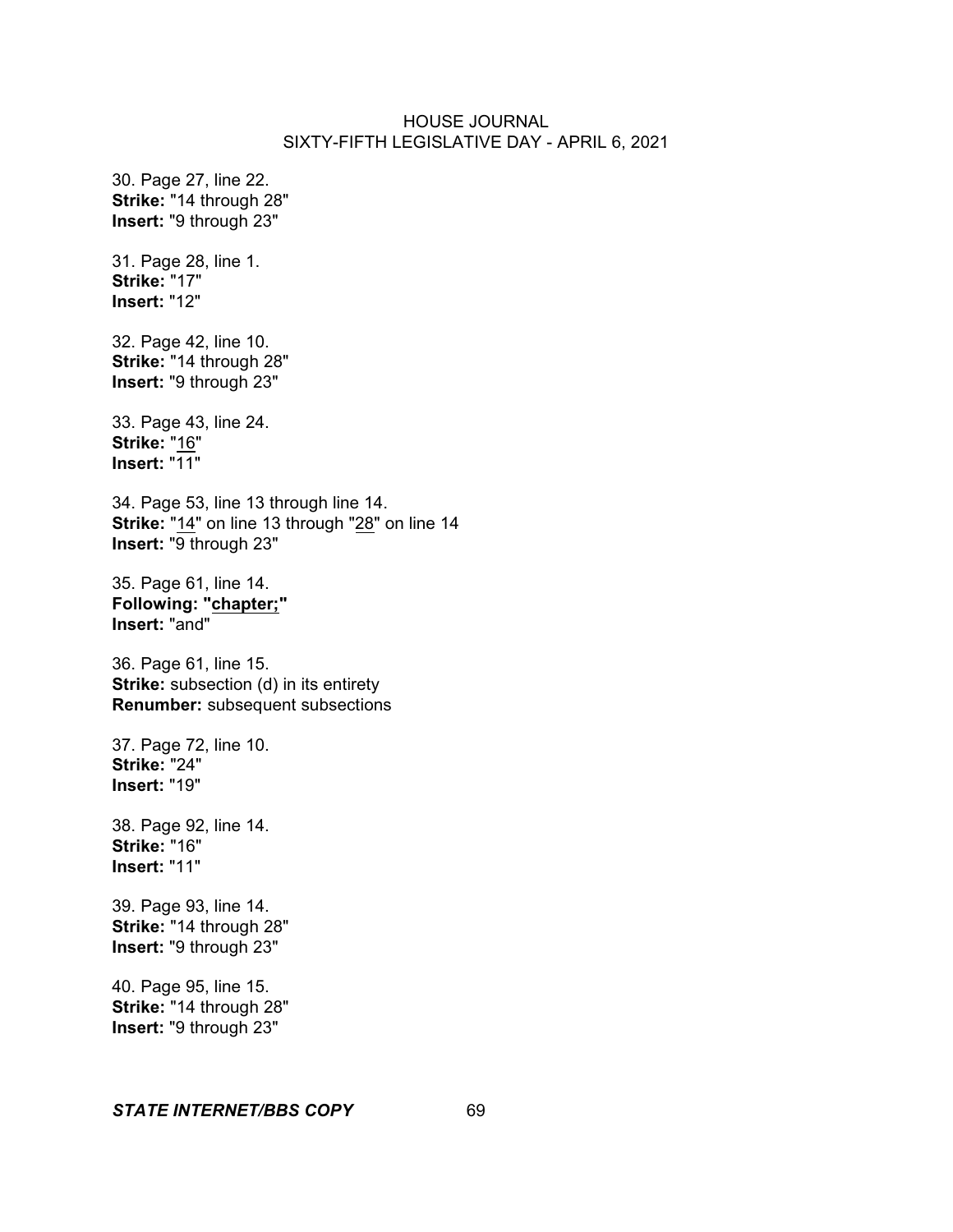41. Page 96, line 17. **Strike:** "15" **Insert:** "10" 42. Page 96, line 18. **Strike:** "14 through 28" **Insert:** "9 through 23" 43. Page 100, line 9. **Strike:** "15" **Insert:** "35" 44. Page 100, line 13. **Strike:** "15" **Insert:** "35" 45. Page 100, line 16. **Strike:** "15" **Insert:** "35" 46. Page 100, line 19. **Strike:** "15" **Insert:** "35" 47. Page 103, line 19. **Strike:** "15" **Insert:** "35" 48. Page 103, line 23. **Strike:** "15" **Insert:** "35" 49. Page 103, line 26. **Strike:** "15" **Insert:** "35" 50. Page 104, line 1. **Strike:** "15" **Insert:** "35" 51. Page 107, line 23. **Strike:** "16" **Insert:** "11"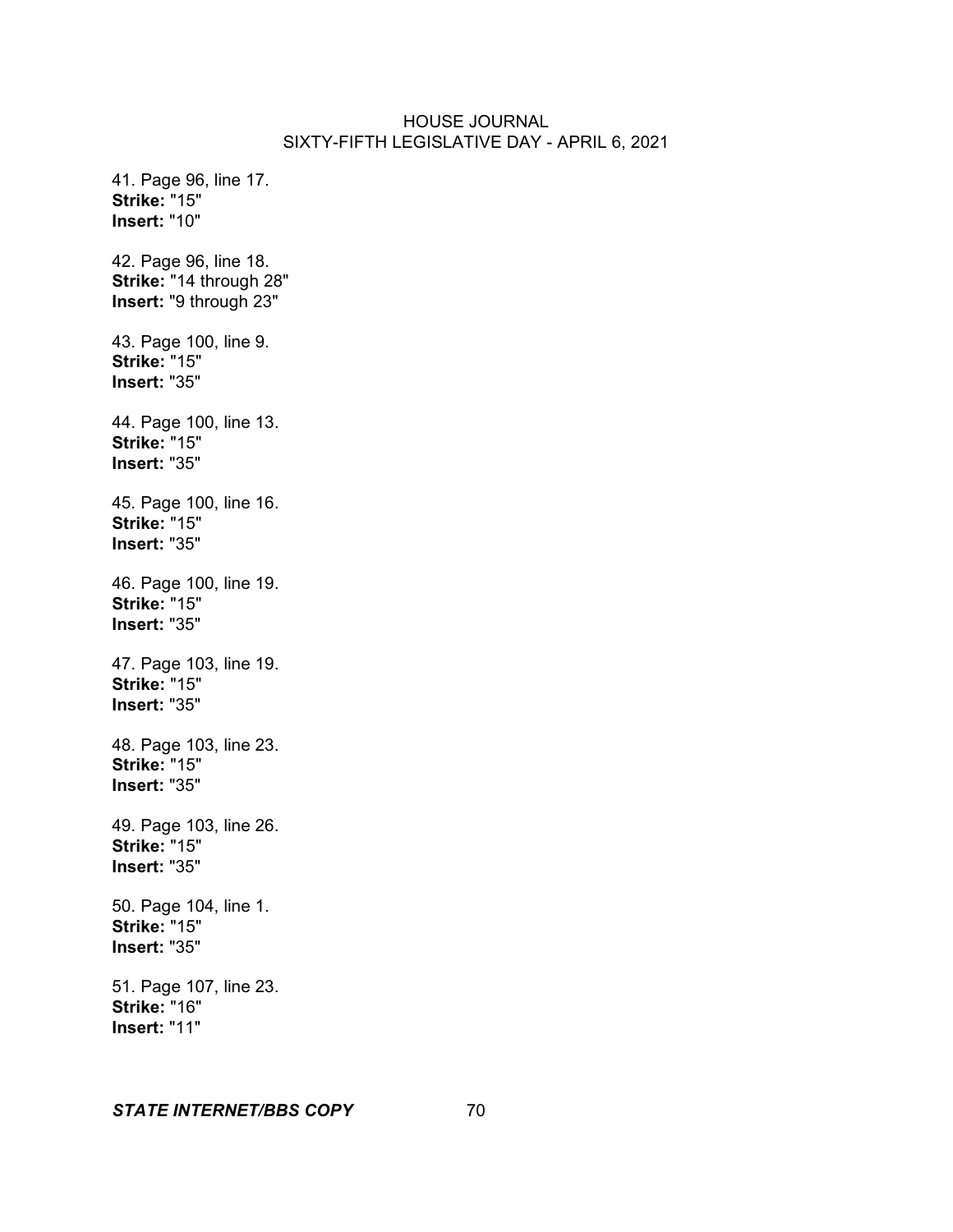52. Page 112, line 11. **Strike:** "16" **Insert:** "11" 53. Page 112, line 15. **Strike:** "23" **Insert:** "18" 54. Page 113, line 19. **Strike:** "16" **Insert:** "11" 55. Page 114, line 2. **Strike:** "16" **Insert:** "11" 56. Page 138, line 22. **Strike:** "17" **Insert:** "12" 57. Page 143, line 23. **Strike:** "60" **Insert:** "55" 58. Page 143, line 23 through line 24. **Following: "60]" Strike:** ", implement" on line 23 through "both" on line 24 59. Page 144, line 4 through line 5. **Strike:** subsection (3) in its entirety **Renumber:** subsequent subsections 60. Page 144, line 6. **Strike:** "13" **Insert:** "8" 61. Page 144, line 7. **Strike:** "13" **Insert:** "8"

62. Page 144, line 8. **Strike:** "14 through 28" **Insert:** "9 through 23"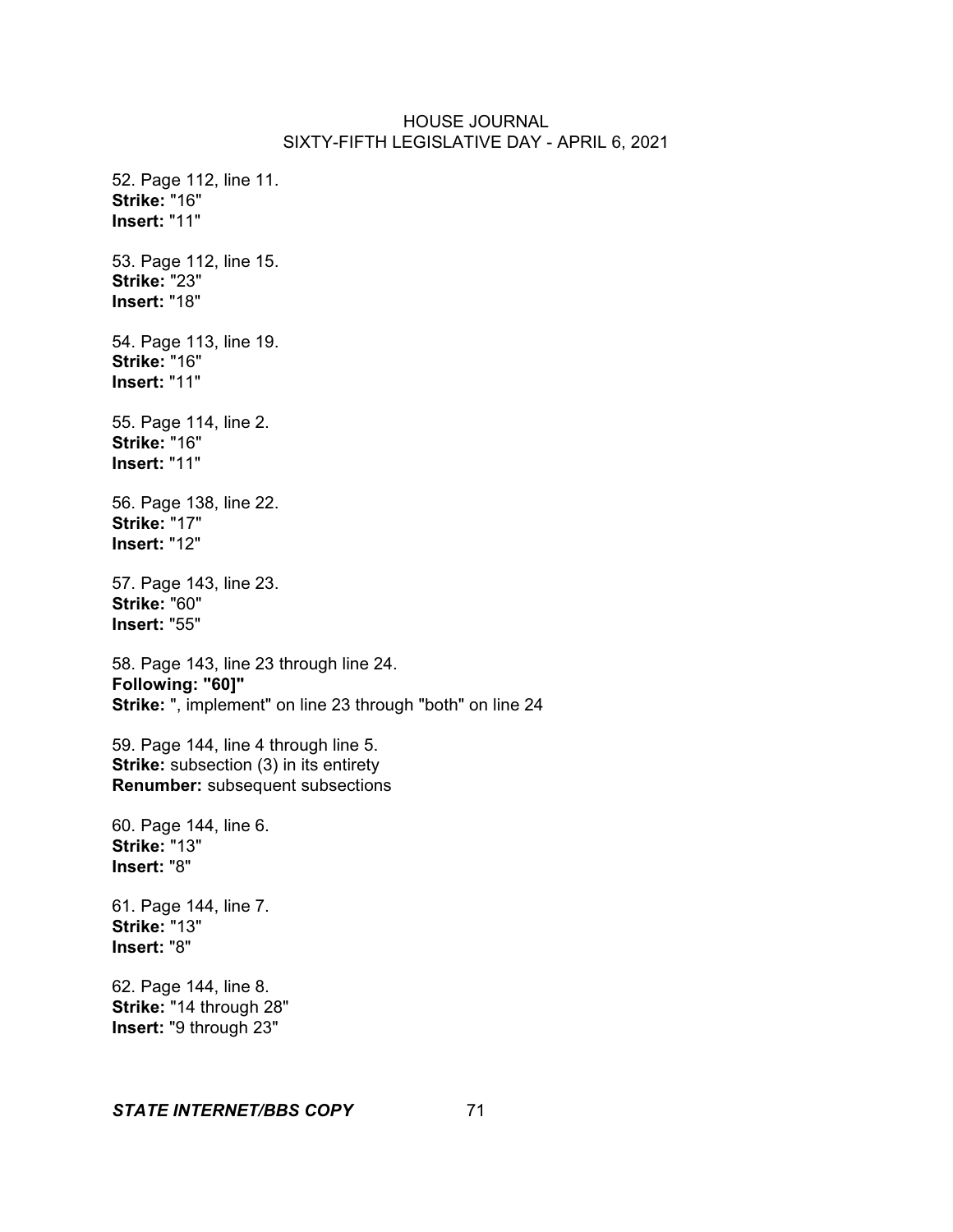63. Page 144, line 9. **Strike:** "14 through 28" **Insert:** "9 through 23" 64. Page 144, line 13. **Following:** "[Sections" **Strike:** "43(1)(a)" **Insert:** "38(1)(a)" **Following:** "(12);" **Strike:** "83(2)" **Insert:** "78(2)" **Following:** "(8)(b)," **Strike:** "84, 85, 101, 104," **Insert:** "79, 80, 96, 99," 65. Page 144, line 15. **Strike:** "8 through 12, 48, 60, 82, 83(11), 86 through 88, 99, 100, and 102" **Insert:** "43, 55, 77, 78(11), 81 through 83, 94, 95, and 97" 66. Page 144, line 18.

**Following:** "[Section" **Strike:** "40(14)(b)(ii)" **Insert:** "35(14)(b)(ii)"

Amendment adopted as follows:

Yeas: Anderson, Bartel, Beard, Bedey, Berglee, Bertoglio, Binkley, Brewster, Buttrey, Carlson, Custer, Dooling, Fielder, Fitzgerald, Fleming, Frazer, Fuller, Galloway, Garner, Gillette, Gist, Greef, Gunderson, Hill, Hinkle C, Hinkle J, Holmlund, Hopkins, Jones, Kassmier, Kerns, Knudsen C, Knudsen R, Lenz, Ler, Loge, Malone, Marshall, McKamey, Mercer, Mitchell, Moore, Nave, Noland, Patelis, Phalen, Read, Regier A, Regier M, Reksten, Ricci, Schillinger, Seekins-Crowe, Sheldon-Galloway, Skees, Stromswold, Tschida, Usher, Vinton, Walsh, Welch, Whitman, Zolnikov, Mr. Speaker. Total 64

Nays: Abbott, Bishop, Buckley, Caferro, Curdy, Dunwell, Duram, Farris-Olsen, Fern, France, Funk, Hamilton, Harvey, Hawk, Hayman, Karjala, Keane, Kelker, Keogh, Kerr-Carpenter, Kortum, Marler, Novak, Olsen, Putnam, Running Wolf, Smith, Stafman, Stewart Peregoy, Sullivan, Tenenbaum, Thane, Trebas, Weatherwax, Whiteman Pena, Windy Boy. Total 36

Voted absentee: None.

Excused: None. Total 0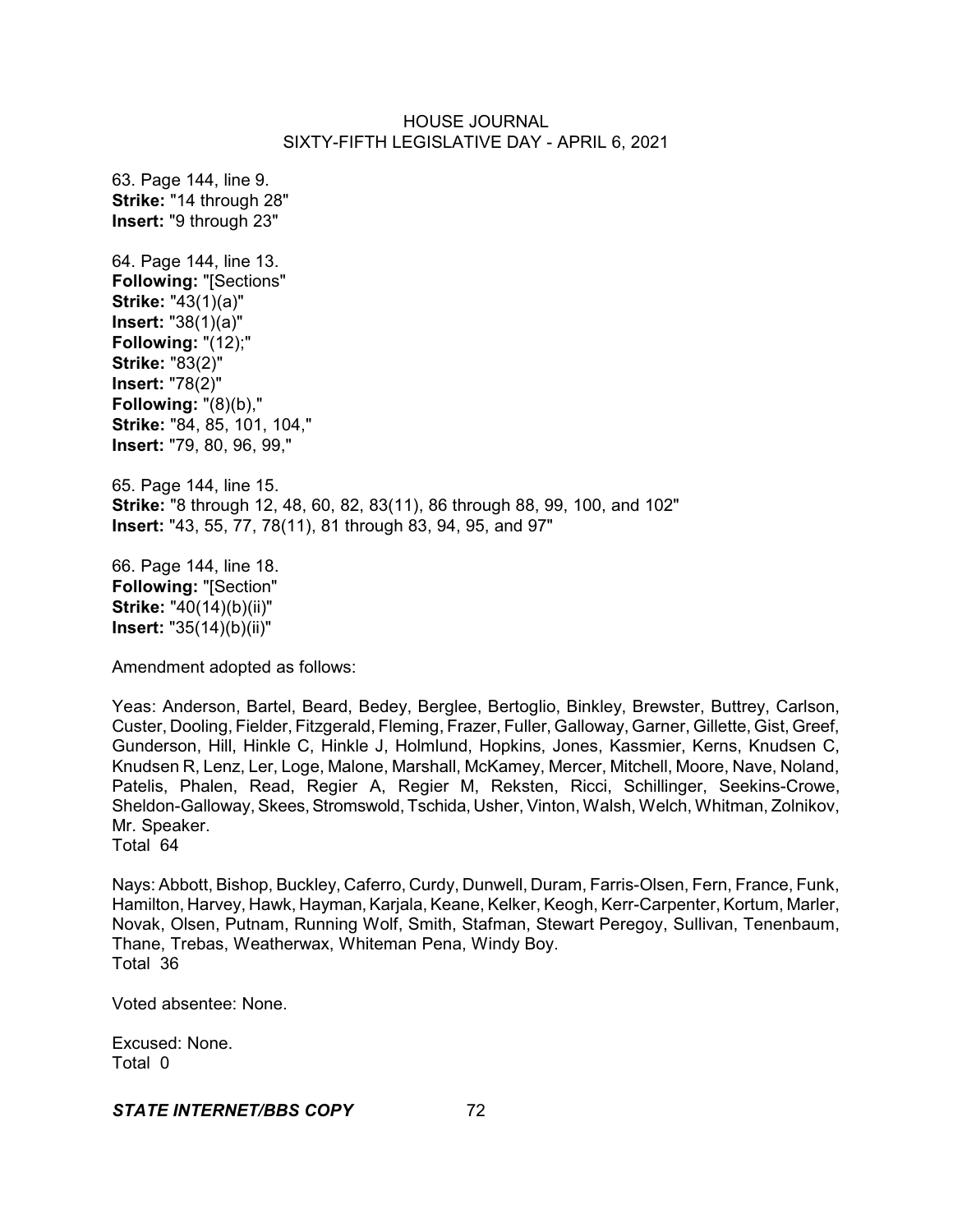Absent or not voting: None. Total 0

**HB 701** - Representative Usher moved **HB 701**, second reading copy, be further amended as follows:

1. Page 61. **Following: line 23 Insert:** "(b) \$150,000 must be distributed to the board of crime control to fund crisis intervention team training as provided in 44-7-110; and" **Renumber:** subsequent subsections

2. Page 61, line 24. **Strike:** "distribution to the marijuana HEART fund" **Insert:** "the distributions made under subsections (4)(a) and (4)(b)"

3. Page 61, line 26. **Following:** "fund;" **Strike:** "and"

4. Page 62, line 2. **Following: "87-5-121" Strike:** "." **Insert:** "; and"

5. Page 62, line 3. **Strike:** "If" **Insert:** "if"

6. Page 62, line 4. **Following:** "million" **Strike:** "dollars shall be distributed"

7. Page 142, line 9. **Following:** "(2) " **Insert:** "(a) (i)"

8. Page 142, line 12. **Strike:** "(a)" **Insert:** "(A)" **Renumber:** subsequent subsections

9. Page 142, line 16. **Strike:** "(c)" **Insert:** "(ii)"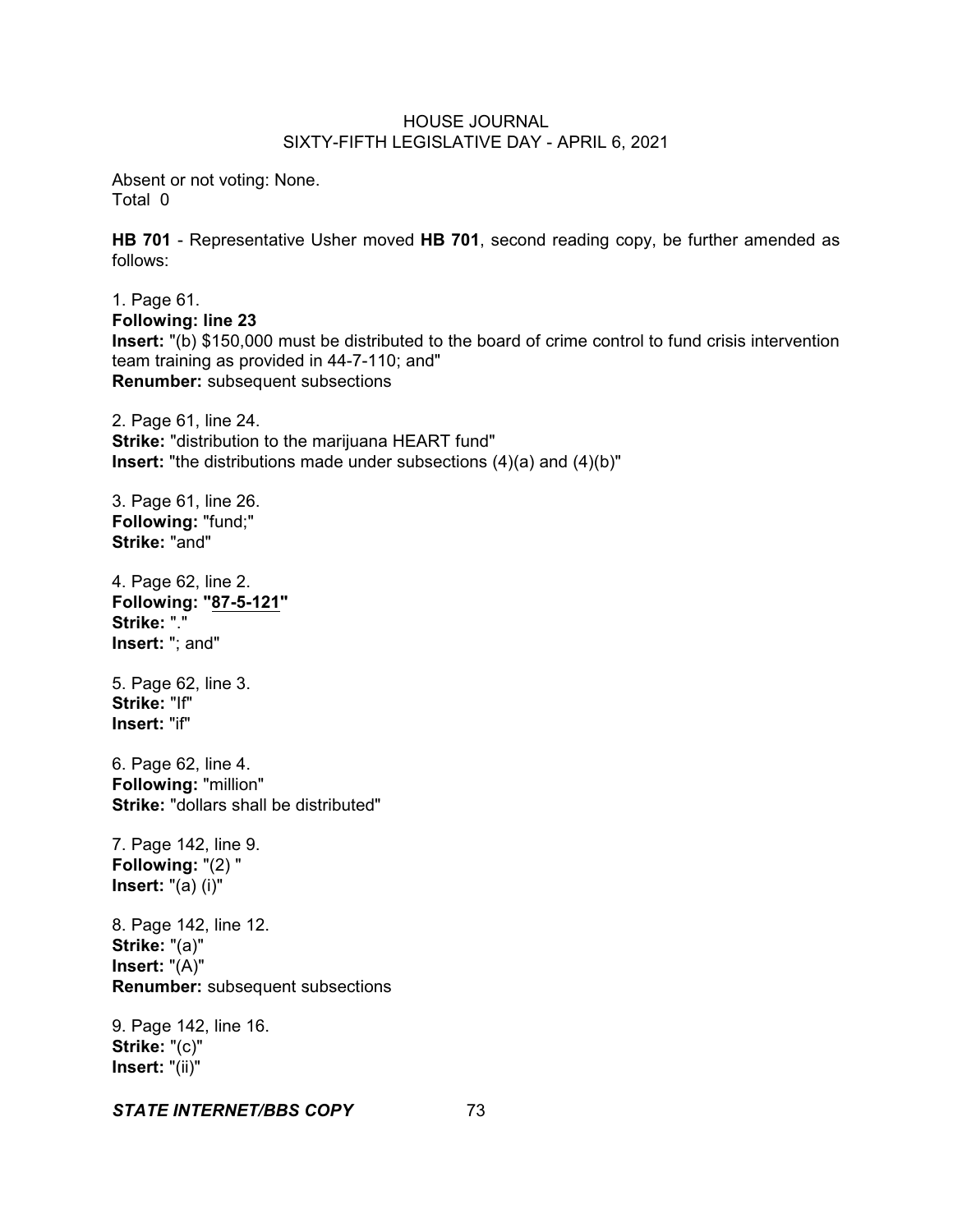10. Page 142.

**Following:** line 17

**Insert:** "(b) (i) For each year of the 2023 biennium, \$150,000 is appropriated to the board of crime control for the purposes described in 44-7-110.

(ii) It is the intent of the legislature that this appropriation amount be included as part of the base budget for the board of crime control for the biennium beginning July 1, 2023."

Amendment adopted as follows:

Yeas: Anderson, Bartel, Beard, Bedey, Berglee, Bertoglio, Binkley, Brewster, Buckley, Buttrey, Carlson, Custer, Dooling, Duram, Fern, Fielder, Fitzgerald, Fleming, Frazer, Fuller, Galloway, Garner, Gillette, Gist, Greef, Gunderson, Hamilton, Hawk, Hill, Hinkle J, Holmlund, Hopkins, Jones, Karjala, Kassmier, Kerns, Knudsen C, Knudsen R, Lenz, Ler, Loge, Malone, Marshall, McKamey, Mitchell, Nave, Noland, Patelis, Phalen, Putnam, Read, Regier A, Regier M, Reksten, Ricci, Schillinger, Seekins-Crowe, Sheldon-Galloway, Skees, Stromswold, Trebas, Tschida, Usher, Vinton, Walsh, Welch, Whitman, Zolnikov, Mr. Speaker. Total 69

Nays: Abbott, Bishop, Caferro, Curdy, Dunwell, Farris-Olsen, France, Funk, Harvey, Hayman, Hinkle C, Keane, Kelker, Keogh, Kerr-Carpenter, Kortum, Marler, Mercer, Moore, Novak, Olsen, Running Wolf, Smith, Stafman, Stewart Peregoy, Sullivan, Tenenbaum, Thane, Weatherwax, Whiteman Pena, Windy Boy. Total 31

Voted absentee: None.

Excused: None. Total 0

Absent or not voting: None. Total 0

**HB 701** - Representative Sullivan moved **HB 701**, second reading copy, be further amended as follows:

1. Page 54, line 7.

**Following:** "enforceable."

**Insert:** "(8) A person may not be denied adoption, custody, or visitation rights relative to a minor solely for conduct that is permitted by this chapter.

(9) A person may not be denied access to or priority for an organ transplant or denied access to health care solely for conduct that is permitted by this chapter."

Amendment adopted as follows:

Yeas: Abbott, Anderson, Bartel, Beard, Bedey, Bishop, Buckley, Buttrey, Caferro, Carlson, Curdy,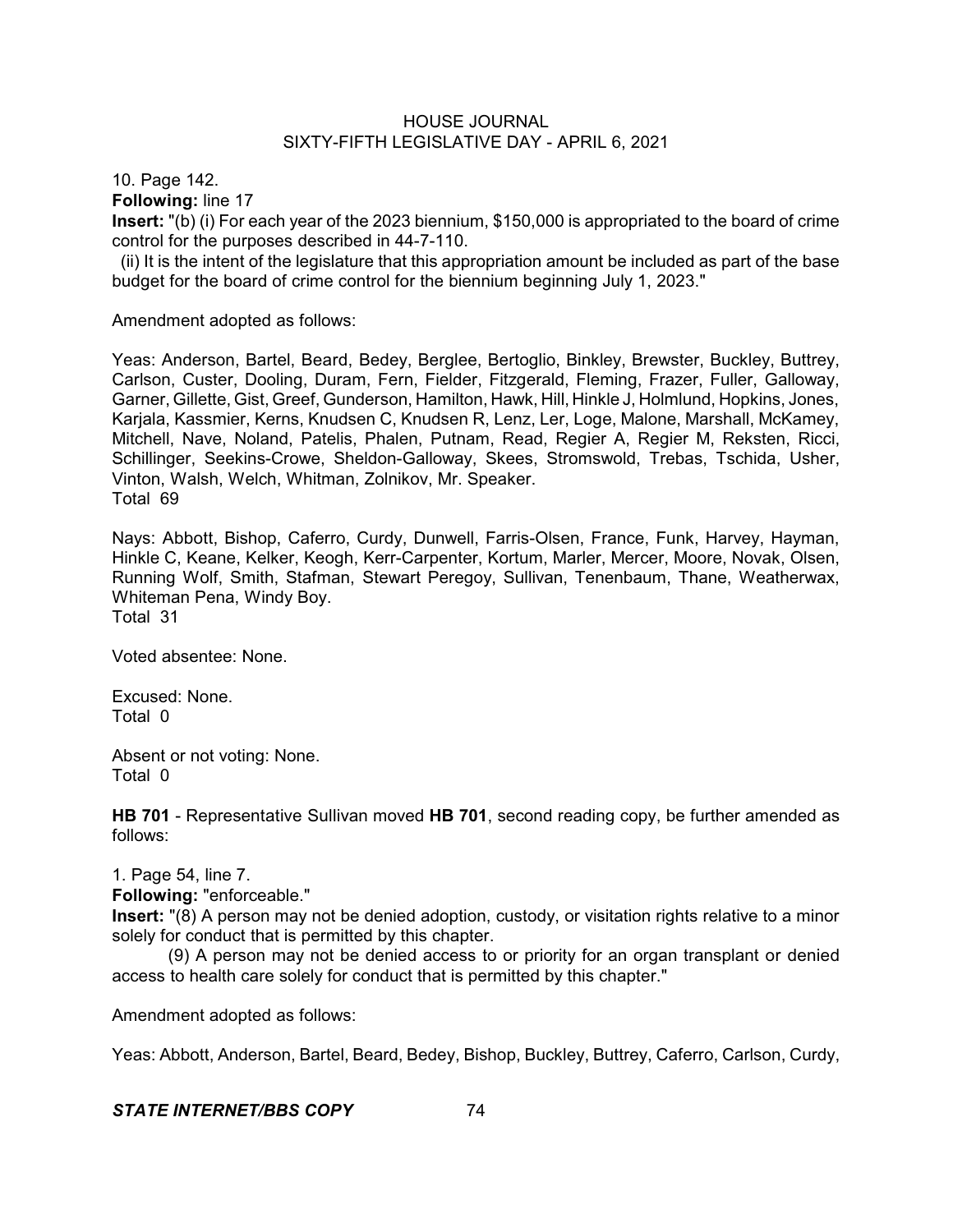Custer, Dooling, Dunwell, Farris-Olsen, Fern, Fitzgerald, Fleming, France, Frazer, Funk, Gist, Gunderson, Hamilton, Harvey, Hawk, Hayman, Hill, Hinkle C, Hinkle J, Holmlund, Hopkins, Jones, Karjala, Keane, Kelker, Keogh, Kerns, Kerr-Carpenter, Knudsen C, Knudsen R, Kortum, Ler, Loge, Malone, Marler, McKamey, Novak, Olsen, Patelis, Putnam, Ricci, Running Wolf, Schillinger, Seekins-Crowe, Smith, Stafman, Stewart Peregoy, Stromswold, Sullivan, Tenenbaum, Thane, Trebas, Usher, Walsh, Weatherwax, Welch, Whiteman Pena, Whitman, Windy Boy, Zolnikov. Total 71

Nays: Berglee, Bertoglio, Binkley, Brewster, Duram, Fielder, Fuller, Galloway, Garner, Gillette, Greef, Kassmier, Lenz, Marshall, Mercer, Mitchell, Moore, Nave, Noland, Phalen, Read, Regier A, Regier M, Reksten, Sheldon-Galloway, Skees, Tschida, Vinton, Mr. Speaker. Total 29

Voted absentee: None.

Excused: None. Total 0

Absent or not voting: None. Total 0

**HB 701** - Representative Tschida moved **HB 701**, second reading copy, be further amended as follows:

1. Page 19, line 9. **Following:** the second "physician" **Insert:** ", unless the minor's treating physician or referral physician is an oncologist, neurologist, or epileptologist"

2. Page 20, line 7. **Strike:** subsection (f) in its entirety **Renumber:** subsequent subsections

Amendment adopted as follows:

Yeas: Abbott, Anderson, Bartel, Beard, Bedey, Berglee, Bertoglio, Binkley, Bishop, Brewster, Buckley, Buttrey, Caferro, Carlson, Curdy, Custer, Dooling, Dunwell, Duram, Farris-Olsen, Fern, Fielder, Fitzgerald, Fleming, France, Frazer, Fuller, Funk, Galloway, Garner, Gillette, Gist, Greef, Gunderson, Harvey, Hawk, Hayman, Hill, Hinkle C, Hinkle J, Holmlund, Hopkins, Jones, Kassmier, Keane, Kelker, Keogh, Kerns, Kerr-Carpenter, Knudsen C, Knudsen R, Kortum, Lenz, Ler, Loge, Malone, Marler, Marshall, McKamey, Mercer, Mitchell, Moore, Nave, Noland, Novak, Olsen, Patelis,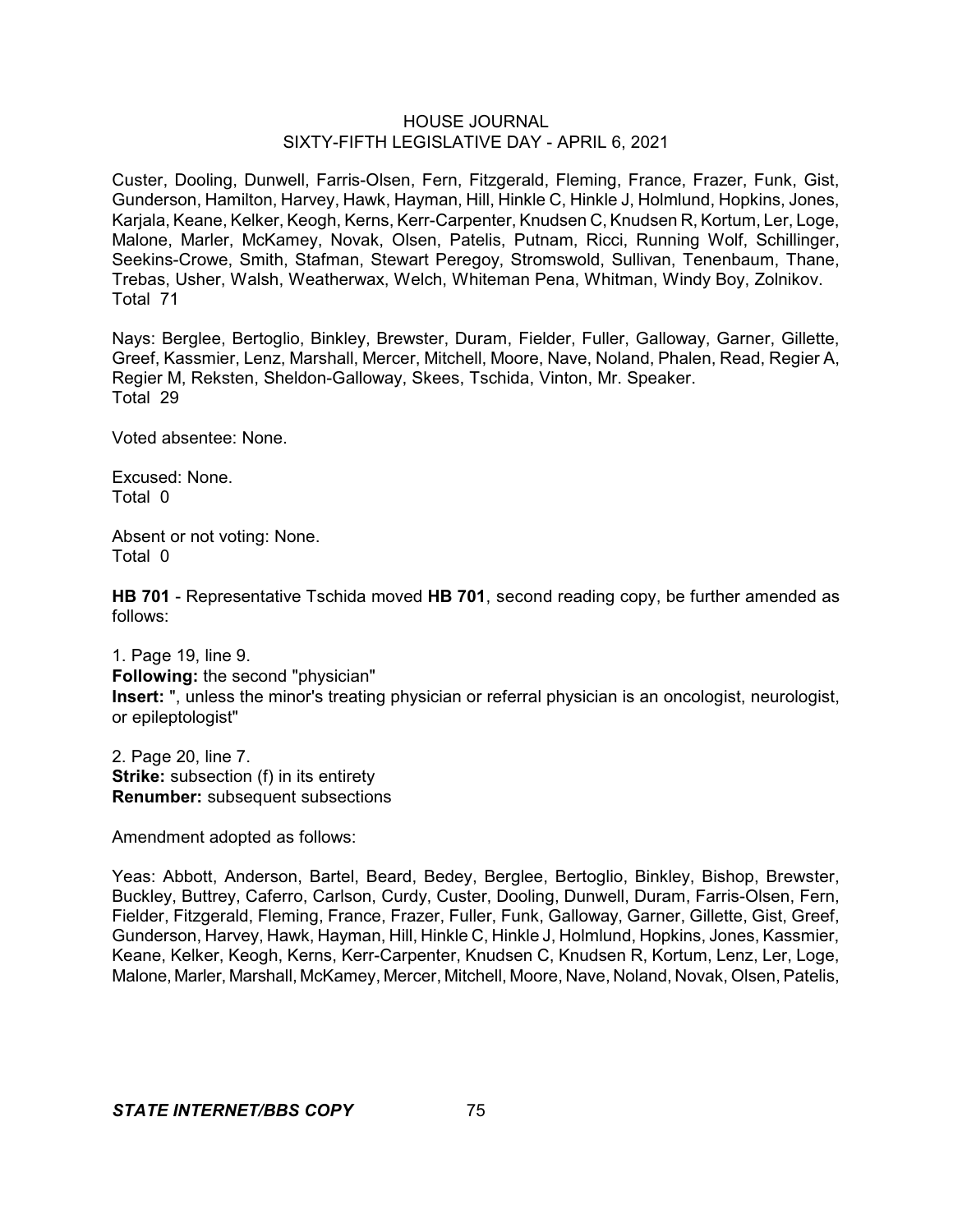Phalen, Putnam, Read, Regier A, Regier M, Reksten, Ricci, Running Wolf, Schillinger, Seekins-Crowe, Sheldon-Galloway, Skees, Stafman, Stewart Peregoy, Stromswold, Sullivan, Tenenbaum, Thane, Trebas, Tschida, Usher, Vinton, Walsh, Welch, Whitman, Zolnikov, Mr. Speaker. Total 94

Nays: Hamilton, Karjala, Smith, Weatherwax, Whiteman Pena, Windy Boy. Total 6

Voted absentee: None.

Excused: None. Total 0

Absent or not voting: None. Total 0

**HB 701** - Representative Zolnikov moved **HB 701**, second reading copy, be further amended as follows:

1. Title, line 12. **Following:** "AUTHORITY;" **Insert:** "PROVIDING FOR CRIMINAL CONVICTIONS RELATED TO MARIJUANA;" **Following:** "SECTIONS" **Insert:** "3-5-113, 3-5-115,"

2. Title, line 14. **Following:** "16-12-112," **Insert:** "16-12-113,"

3. Page 28.

**Following:** line 5

**Insert:** "**Section 29.** Section 3-5-113, MCA, is amended to read:

"3-5-113. Judges pro tempore -- special masters -- scope of authority in criminal and civil cases. (1) (a) A civil action in the district court may be tried by a judge pro tempore or special master, who must be a member of the bar of the state, agreed upon in writing by the parties litigant or their attorneys of record, appointed by the court as provided in 3-5-115, or 3-20-102, or [section 102], and sworn to try the cause before entering upon the duties in trying the cause.

(b) The judge pro tempore or special master has the authority and power of an elected district court judge in the particular civil action tried in the manner provided for in this subsection (1). All proceedings before a judge pro tempore or special master must be conducted in accordance with the rules of evidence and procedure governing district courts.

(c) Any order, judgment, or decree made or rendered in a civil case by the judge pro tempore or special master has the same force and effect as if made or rendered by the district court with the regular judge presiding.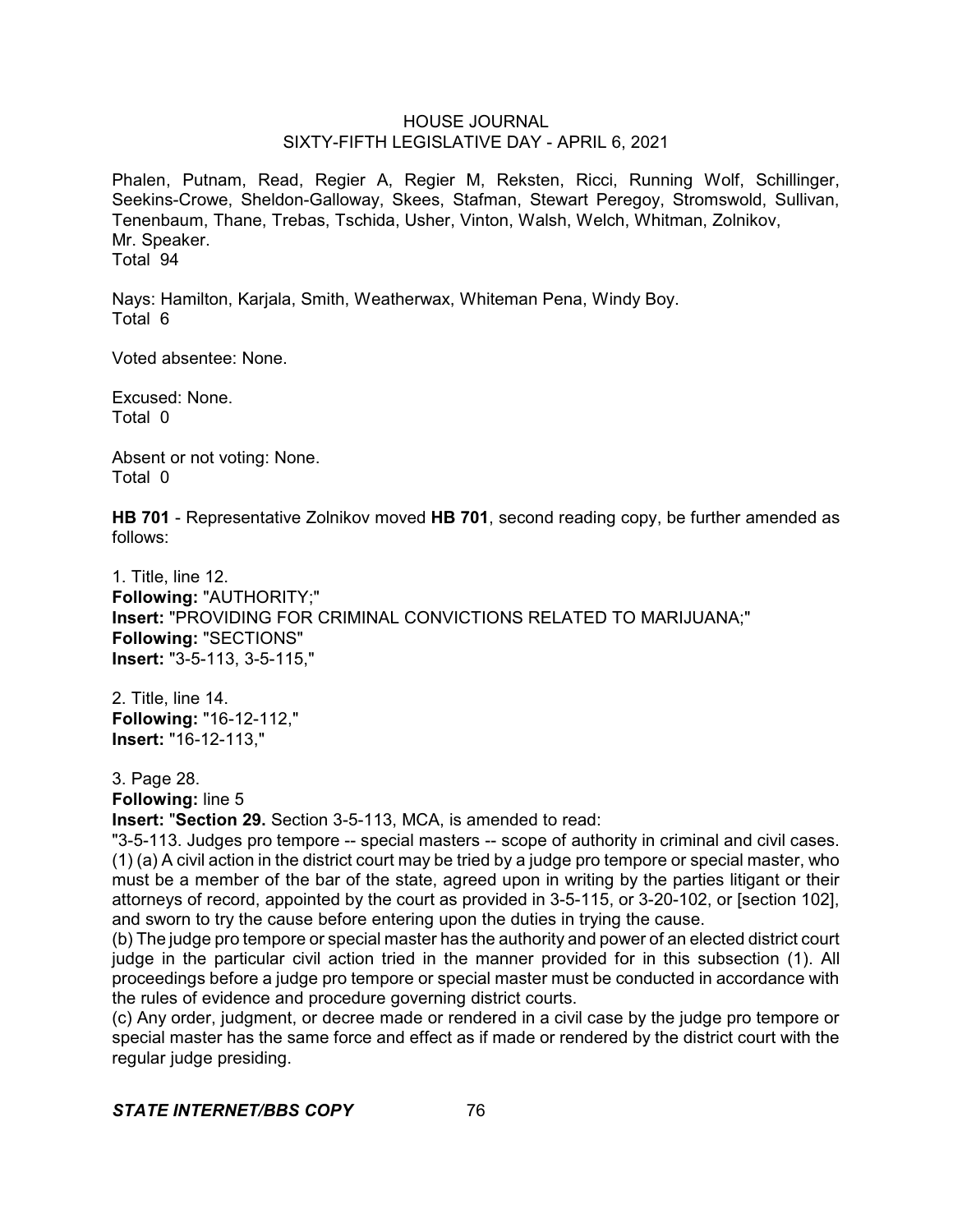(2) (a) Preliminary, nondispositive proceedings in criminal actions in a district court may be conducted by a judge pro tempore or special master. The judge pro tempore or special master in a criminal case must be appointed by a district court judge or judges as provided in 3-5-122.

(b) All proceedings before a judge pro tempore or special master in a criminal case must be conducted in accordance with the rules of evidence and procedure governing district courts.

(c) The judge pro tempore or special master in a criminal case has the authority and power of a district court judge to issue orders pursuant to Title 46, chapter 9, concerning bail and conditions of release or detention of persons pending trial, and to conduct arraignments, initial appearances on warrants, and initial appearances on probation revocations. An order made by the judge pro tempore or special master in a criminal case has the same force and effect as if made by a district court judge.

(d) Within 10 days after issuance of an order by a judge pro tempore or special master in a criminal case, a party may object to the order as provided by rules of court and a district court judge shall make a de novo determination of that portion of the order to which objection is made. The district court judge may accept, reject, or modify the order in whole or in part. The district court judge may also receive further evidence or recommit the matter to the judge pro tempore or special master with instructions.

(e) All proceedings before a judge pro tempore or special master in a criminal case must be conducted in a suitable room in the courthouse, subject to the provisions of Title 46 relating to the use of two-way electronic audio-video communication. All records must be filed and kept in accordance with the rules governing the district court." "

**Insert:** "**Section 30.** Section 3-5-115, MCA, is amended to read:

"3-5-115. Agreement, petition, and appointment of judge pro tempore -- waiver of jury trial. (1) Prior to trial and upon written agreement of all the parties to a civil action, the parties may petition for the appointment of a judge pro tempore. Except as provided in 3-20-102, if the district court judge having jurisdiction over the case where the action was filed finds that the appointment is in the best interest of the parties and serves justice, the district court judge may appoint the judge pro tempore nominated by the parties to preside over the whole action or any aspect of the action as if the regular district court judge were presiding.

(2) Except as provided in 3-20-102, an appointment of a judge pro tempore constitutes a waiver of the right to trial by jury by any party having the right.

(3) The supreme court shall appoint the asbestos claims judge as provided in 3-20-102.

(4) The supreme court shall appoint a judge to determine the expungement or resentencing of marijuana convictions as provided in [section 102].""

**Renumber:** subsequent sections

4. Page 65.

**Following:** line 10

**Insert:** "**Section 52.** Section 16-12-113, MCA, is amended to read:

"16-12-113. Decriminalized acts -- petition for expungement or resentencing -- retroactive application. (1) A person currently serving a sentence for an act that is permitted under this chapter or is punishable by a lesser sentence under this chapter than the person was awarded may petition for an expungement of the conviction or resentencing.

(2) Upon receiving a petition under subsection (1), the expungement or resentencing of marijuana conviction court, as provided in [sections 101 through 103], shall presume the petitioner satisfies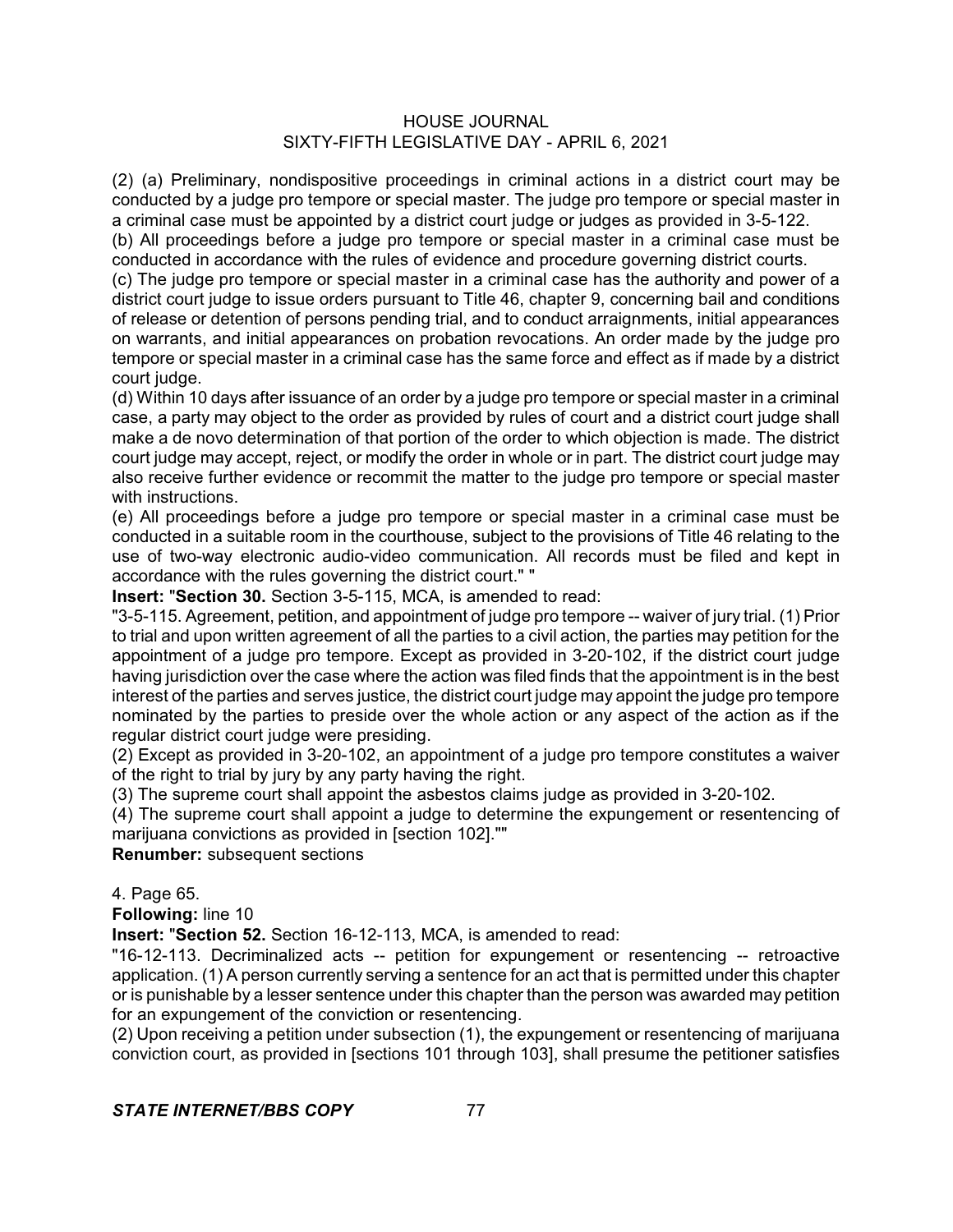the criteria in subsection (1) unless the county attorney proves by clear and convincing evidence that the petitioner does not satisfy the criteria. If the petitioner satisfies the criteria in subsection (1), the court shall grant the petition unless the court determines that granting the petition would pose an unreasonable risk of danger to public safety.

(3) A person who is serving a sentence and is resentenced pursuant to subsection (1) must be given credit for any time already served and may not be subject to supervision.

(4) Resentencing under this section may not result in the imposition of a term longer than the original sentence or the reinstatement of charges dismissed pursuant to a negotiated plea agreement.

(5) (a) A person who has completed a sentence for an act that is permitted under this chapter or is punishable by a lesser sentence under this chapter than the person was awarded may petition the sentencing court to:

(i) expunge the conviction; or

(ii) redesignate the conviction as a misdemeanor or civil infraction in accordance with this chapter.

(b) The petition must be served on the county attorney for the county where the petition is filed.

(6) Upon receiving a petition under subsection (5), the court shall presume the petitioner satisfies the criteria in subsection (5) unless the county attorney proves by clear and convincing evidence that the petitioner does not satisfy the criteria. Once the applicant satisfies the criteria in subsection (5), the court shall redesignate the conviction as a misdemeanor or civil infraction or expunge the conviction as legally invalid pursuant to this chapter.

(7) Unless requested by the applicant, no hearing is necessary to grant or deny an application filed under subsection (5).

(8) Any felony conviction that is recalled under subsection (1) or designated as a misdemeanor or civil infraction under subsection (5) must be considered a misdemeanor or civil infraction for all purposes. Any misdemeanor conviction that is recalled and resentenced under subsection (1) or designated as a civil infraction under subsection (5) must be considered a civil infraction for all purposes.

(9) Nothing in this section constitutes a waiver of any right or remedy otherwise available to the petitioner or applicant.

(10) Nothing in this chapter is intended to impact the finality of judgment in any case not falling within the purview of this chapter.

(11) The provisions of this section apply equally to juvenile cases if the juvenile would not have been guilty of an offense or would have been guilty of a lesser offense under this chapter.""

**Renumber:** subsequent sections

5. Page 139.

**Following:** line 20

**Insert:** "NEW SECTION. **Section 101. Definitions.** As used in [sections 101 through 103], unless the context clearly indicates otherwise, the following definitions apply:

(1) "Decriminalized or resentenced marijuana conviction" means a marijuana conviction described in 16-12-113 that no longer constitutes a criminal act, or a marijuana conviction that must be resentenced.

(2) "Expungement or resentencing of marijuana conviction court" means the court that is responsible for determining petitions for expungement and resentencing as provided in 16-12-113. (3) "Petition for expungement or resentencing" means a petition filed pursuant to 16-12-113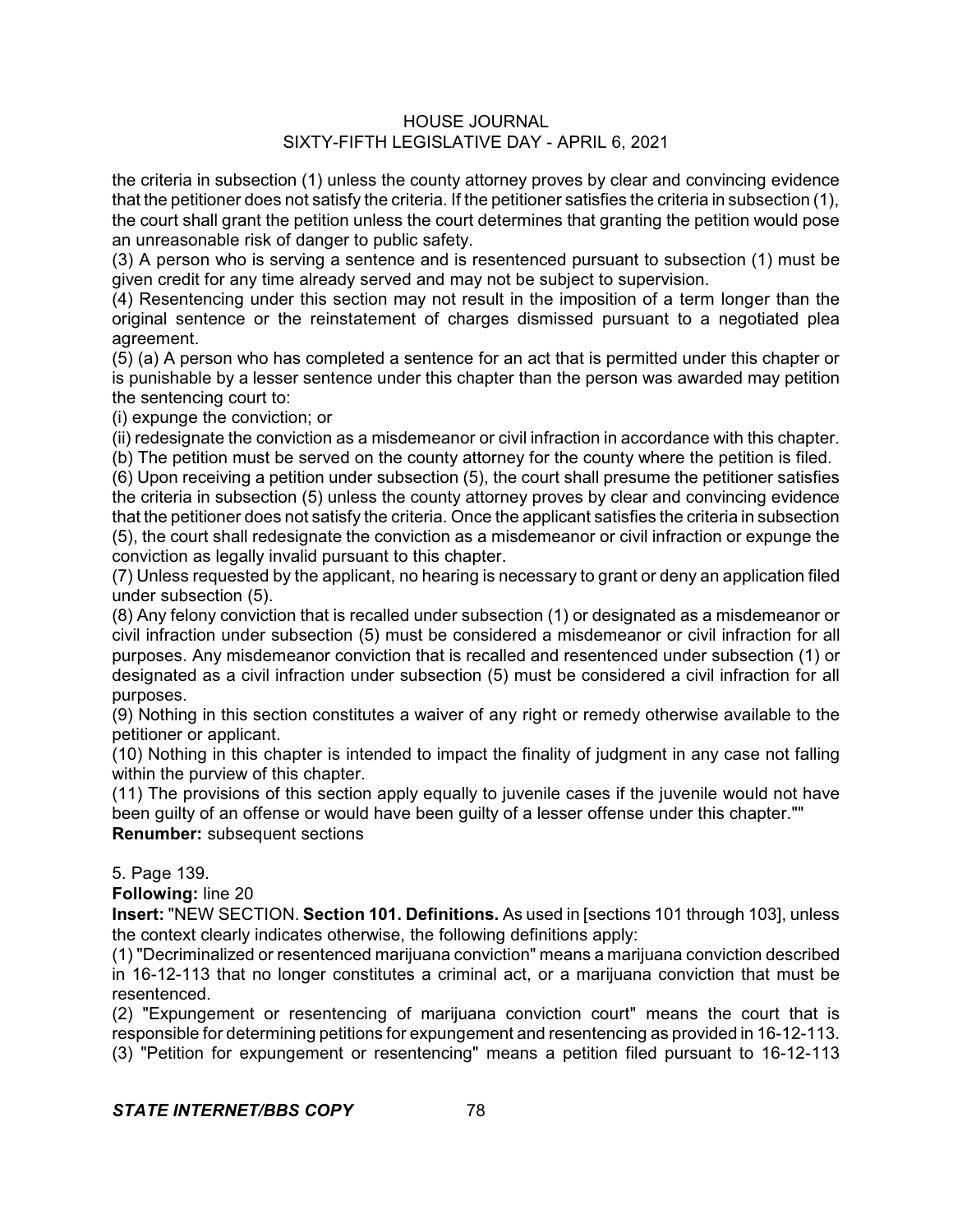seeking expungement or resentencing of a marijuana conviction."

**Insert:** "NEW SECTION. **Section 102. Appointment of judge.** (1) A petition for expungement or resentencing of a marijuana conviction filed as provided in 16-12-113 may be determined by a judge pro tempore or special master, who must be a member of the bar of the state, agreed on in writing by the petitioner and the county attorney, appointed by the supreme court as provided in 3-5-115, and sworn to determine whether the petitioner meets the criteria for expungement or resentencing as provided in 16-12-113. On appointment, the individual must be designated as the decriminalized marijuana conviction expungement judge.

(2) A judge appointed under subsection (1) has the authority and power of an elected district court judge in the civil action involving petitions filed as provided in 16-12-113. All proceedings must be conducted in accordance with the rules of evidence and procedure governing district courts.

(3) Any determination rendered in a petition by the judge has the same force and effect as if determined by the district court with the regular judge presiding.

(4) A party stipulating to have a petition determined by the judge appointed under subsection (1) may not file a motion for substitution of the judge pursuant to 3-1-804.

(5) All filings relating to a petition filed as provided in 16-12-113 must be filed with the clerk of court in the judicial district in which the marijuana conviction took place. The applicant and the county attorney shall provide a copy of each filing to the judge appointed as provided in subsection (1)." **Insert:** "NEW SECTION. **Section 103. Petition for expungement -- venue.** When the applicant requests a hearing, as provided in 16-12-113, the judge appointed as provided in [section 102] may hear the petition in any venue stipulated by the petitioner and the county attorney, as provided in 25-2-202, or in any venue otherwise determined by the judge in accordance with a stipulation of the petitioner and the county attorney. In stipulating venue, the petitioner and the county attorney shall take into consideration the availability of courtroom facilities. The judge may prepare a list of available courtroom facilities for consideration." **Renumber:** subsequent sections

6. Page 143, line 23. **Following:** "[section" **Strike:** "60" **Insert:** "63"

7. Page 143, line 27. **Following:** "[Sections 1" **Insert: "," Strike:** "through" **Following:** "2" **Insert:** ", and 101 through 103"

8. Page 144, line 1. **Following:** "[sections 1" **Insert: "," Strike:** "through" **Following:** "2" **Insert:** ", and 101 through 103"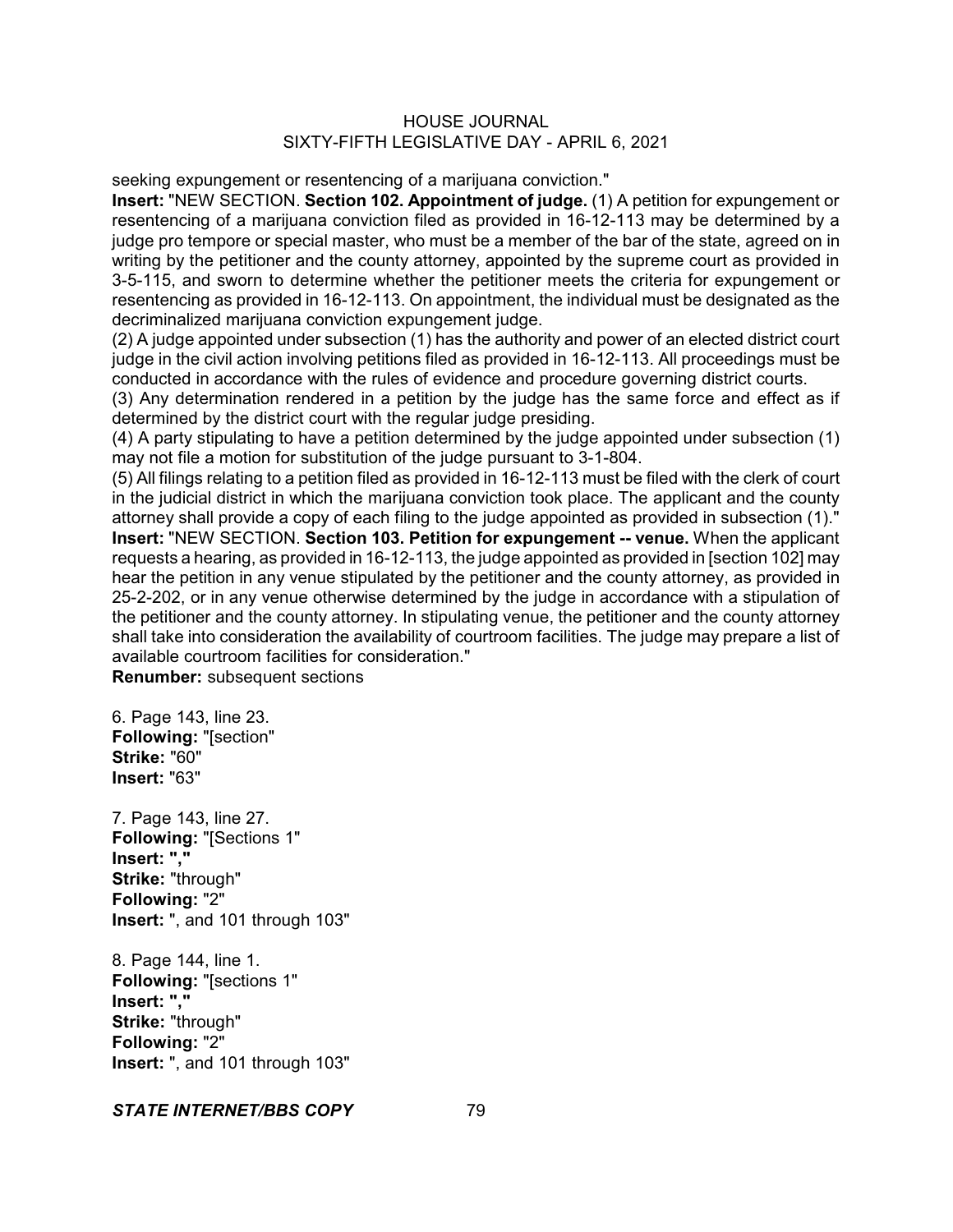9. Page 144, line 13. **Strike:** "43(1)(a)" **Insert:** "45(1)(a)" 10. Page 144, line 13. **Following:** "(12);" **Strike:** "83(2)" **Insert:** "86(2)" 11. Page 144, line 13. **Strike:** "84, 85, 101, 104" **Insert:** "87, 88, 107, 110" 12. Page 144, line 15. **Strike:** "48, 60, 82, 83(11), 86 through 88, 99, 100, and 102" **Insert:** "50, 63, 85, 86(11), 89 through 91, 105, 106, and 108" 13. Page 144, line 18. **Following:** "[Section" **Strike:** "40(14)(b)(ii)" **Insert:** "42(15)(b)(ii)"

Amendment **not** adopted as follows:

Yeas: Abbott, Bishop, Buckley, Caferro, Curdy, Dunwell, Farris-Olsen, Fern, France, Frazer, Funk, Hamilton, Harvey, Hawk, Hayman, Hinkle C, Karjala, Kelker, Keogh, Kerr-Carpenter, Knudsen R, Kortum, Marler, Marshall, McKamey, Noland, Novak, Olsen, Running Wolf, Smith, Stafman, Stewart Peregoy, Stromswold, Sullivan, Tenenbaum, Thane, Trebas, Vinton, Weatherwax, Whiteman Pena, Windy Boy, Zolnikov, Mr. Speaker. Total 43

Nays: Anderson, Bartel, Beard, Bedey, Berglee, Bertoglio, Binkley, Brewster, Buttrey, Carlson, Custer, Dooling, Duram, Fielder, Fitzgerald, Fleming, Fuller,Galloway, Garner, Gillette, Gist, Greef, Gunderson, Hill, Hinkle J, Holmlund, Hopkins, Jones, Kassmier, Keane, Kerns, Knudsen C, Lenz, Ler, Loge, Malone, Mercer, Mitchell, Moore, Nave, Patelis, Phalen, Putnam, Read, Regier A, Regier M, Reksten, Ricci, Schillinger, Seekins-Crowe, Sheldon-Galloway, Skees, Tschida, Usher, Walsh, Welch, Whitman. Total 57

Voted absentee: None.

Excused: None. Total 0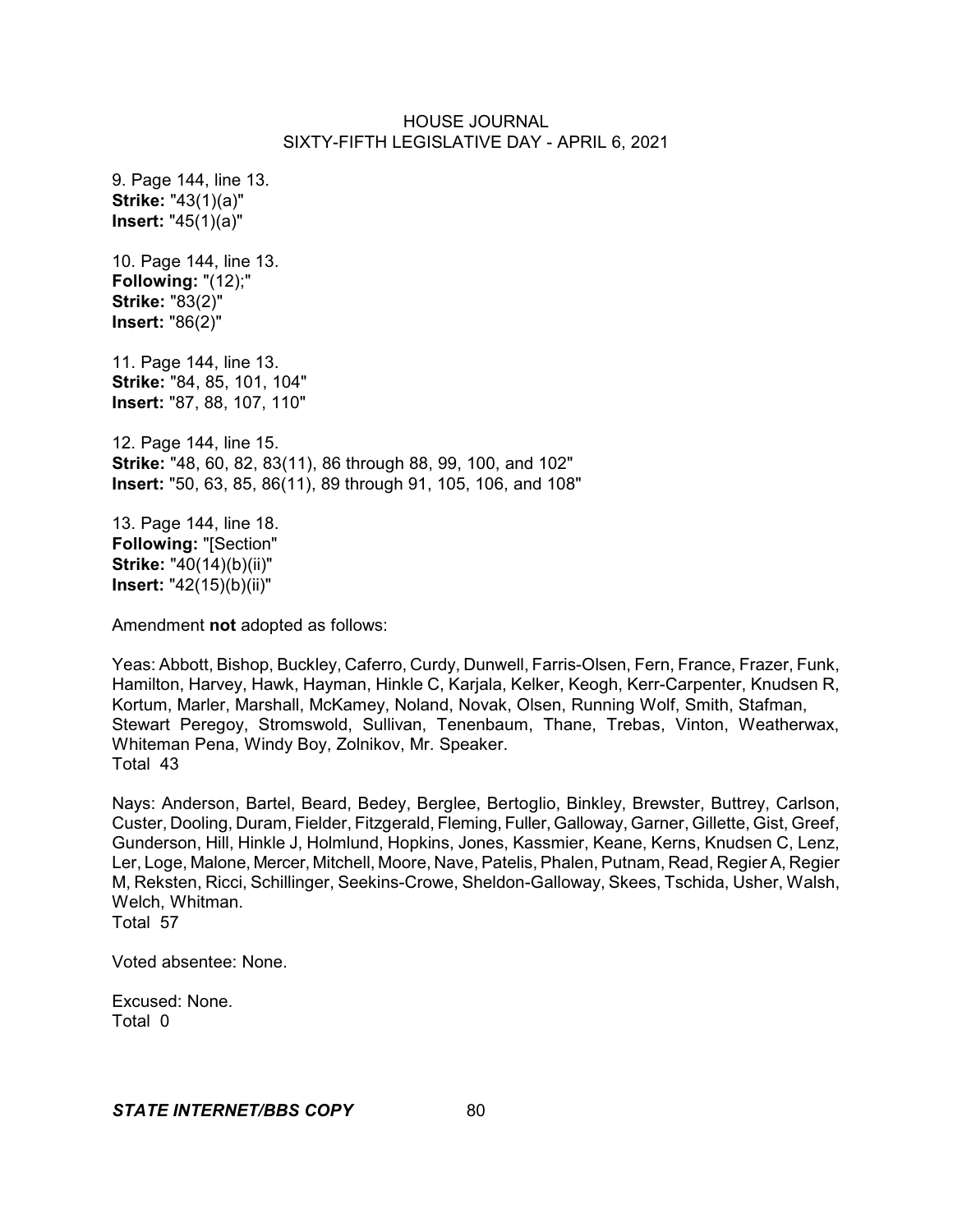Absent or not voting: None. Total 0

**HB 701** - Representative Tschida moved **HB 701**, second reading copy, be further amended as follows:

1. Page 53, line 4 through line 6. **Strike:** "the underage" on line 4 through "(a)" on line 6

2. Page 53, line 6 through line 7. **Following: "\$100" on line 6 Strike:** "; or" on line 6 through "fine" on line 7

3. Page 53, line 10 through line 11. **Strike:** "the underage" on line 10 through "(a)" on line 11

4. Page 53, line 11 through line 12. **Following: "\$100" Strike:** "; or" on line 11 through "fine" on line 12

5. Page 53, line 17. **Following:** "violation," **Strike:** "the person's choice between"

6. Page 53, line 17 through line 18. **Strike:** "or" on line 17 through "fine" on line 18

7. Page 53, line 19. **Following:** "violation," **Strike:** "the person's choice between"

8. Page 53, line 19 through line 20. **Strike:** "or" on line 19 through "fine" on line 20

9. Page 53, line 21. **Following:** "violation," **Strike:** "the person's choice between"

10. Page 53, line 21 through line 22. **Following: "\$500" on line 21 Strike:** "or" on line 21 through "fine" on line 22

11. Page 53, line 23. **Following:** "age," **Strike:** "the person's choice between"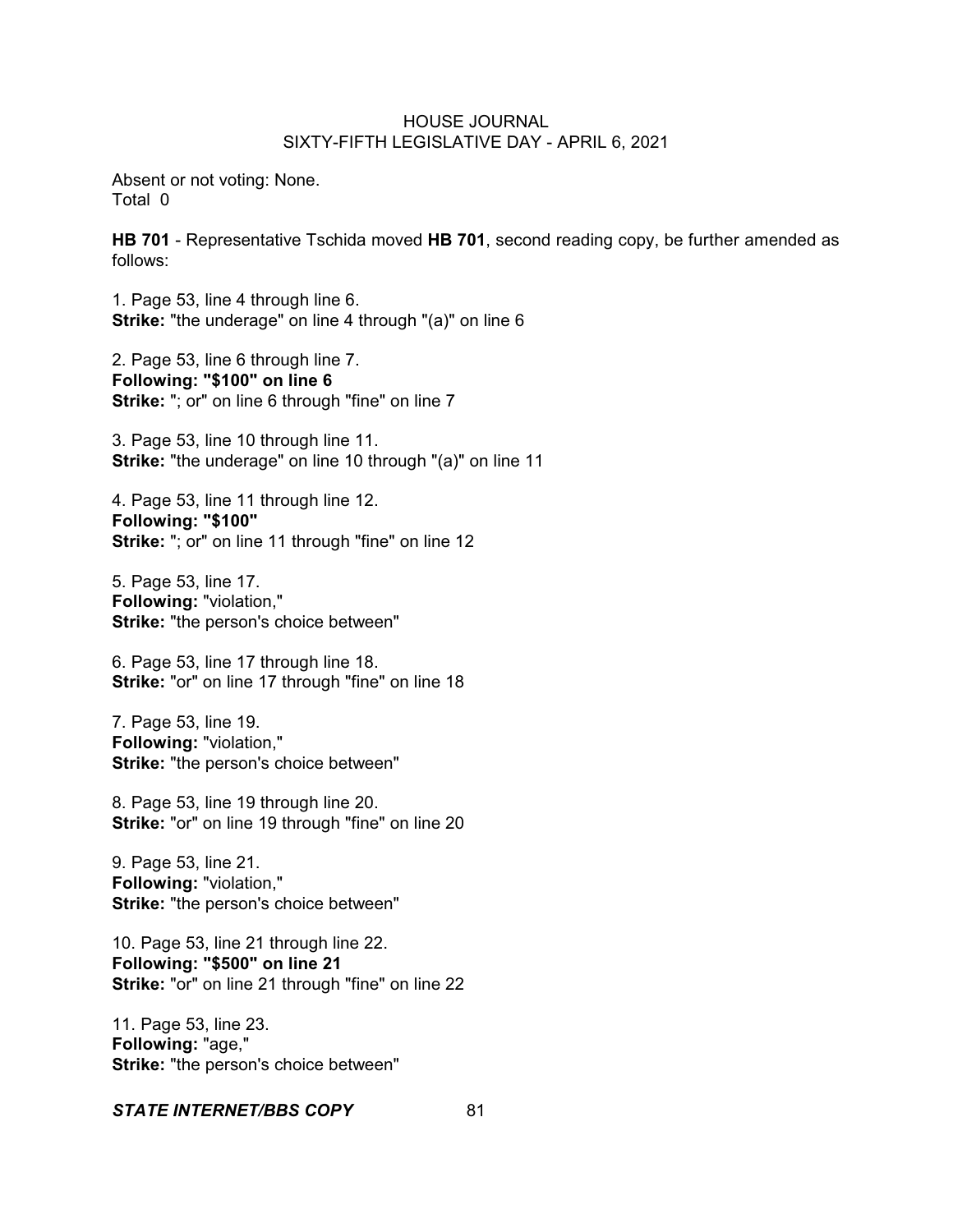12. Page 53, line 23 through line 24. **Strike:** "or" on line 23 through "fine" on line 24

13. Page 64, line 22 through line 24. **Following:** "16-12-211;" on line 22 **Insert:** "and"

14. Page 64, line 23 through line 24 **Strike:** subsection (o) in its entirety **Renumber:** subsequent subsections

15. Page 79, line 5. **Following:** "may" **Strike:** "not"

16. Page 79, line 6. **Following:** "window" **Insert: "." Strike:** ", except that a" **Insert:** "A"

17. Page 85, line 19 through line 21. **Following:** "not" on line 19 **Strike:** ":" on line 19 through "(b)" on line 21

Amendment **not** adopted as follows:

Yeas: Anderson, Bartel, Beard, Berglee, Bertoglio, Binkley, Brewster, Carlson, Duram, Fielder, Fuller, Galloway, Gillette, Gist, Gunderson, Hill, Hinkle C, Hinkle J, Kerns, Knudsen R, Lenz, Ler, Marshall, Mitchell, Moore, Nave, Noland, Patelis, Phalen, Read, Regier A, Regier M, Schillinger, Seekins-Crowe, Sheldon-Galloway, Skees, Tschida, Usher, Vinton, Zolnikov, Mr. Speaker. Total 41

Nays: Abbott, Bedey, Bishop, Buckley, Buttrey, Caferro, Curdy, Custer, Dooling, Dunwell, Farris-Olsen, Fern, Fitzgerald, Fleming, France, Frazer, Funk, Garner, Greef, Hamilton, Harvey, Hawk, Hayman, Holmlund, Hopkins, Jones, Karjala, Kassmier, Keane, Kelker, Keogh, Kerr-Carpenter, Knudsen C, Kortum, Loge, Malone, Marler, McKamey, Mercer, Novak, Olsen, Putnam, Ricci, Running Wolf, Smith, Stafman, Stewart Peregoy, Stromswold, Sullivan, Tenenbaum, Thane, Trebas, Walsh, Weatherwax, Welch, Whiteman Pena, Whitman, Windy Boy. Total 58

Voted absentee: None.

Excused: None. Total 0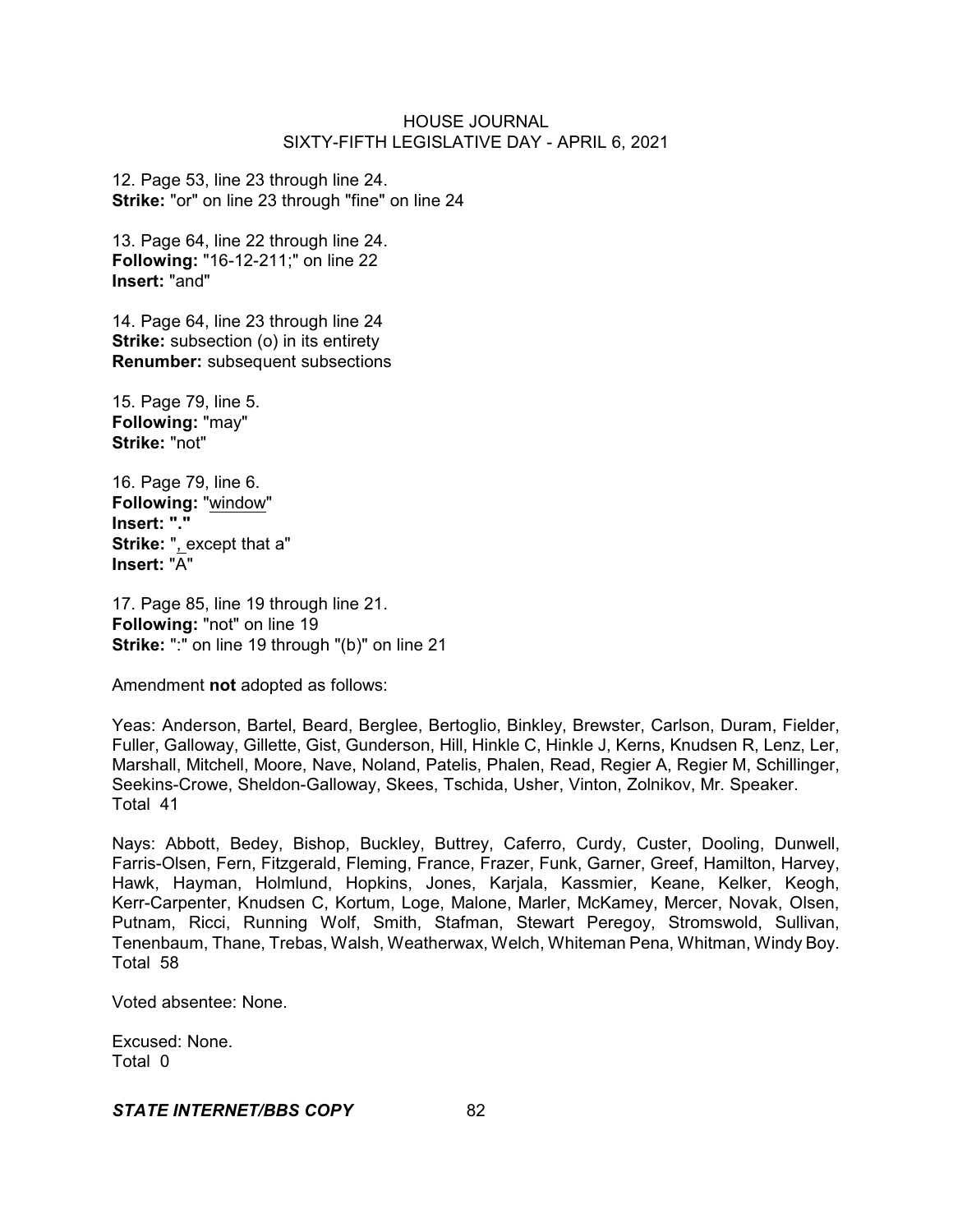Absent or not voting: Reksten. Total 1

**HB 701** - Representative Tschida moved **HB 701**, second reading copy, be further amended as follows:

1. Page 83, line 10. **Following:** "(1)" **Insert:** "(a)"

2. Page 83.

**Following:** line 11

**Insert:**"(b) The department may not conduct more than two unannounced inspections of a licensed premises a year unless a citation has been issued to a licensee at the premises within the last 2 years or there is other just and reasonable cause."

Amendment adopted as follows:

Yeas: Anderson, Bartel, Beard, Bedey, Berglee, Bertoglio, Binkley, Brewster, Buckley, Buttrey, Carlson, Custer, Dooling, Duram, Fern, Fielder, Fitzgerald, Fleming, Frazer, Fuller, Galloway, Garner, Gillette, Gist, Greef, Gunderson, Hamilton, Hawk, Hinkle C, Hinkle J, Holmlund, Hopkins, Jones, Kassmier, Kerns, Kerr-Carpenter, Knudsen C, Knudsen R, Kortum, Lenz, Ler, Loge, Malone, Marler, Mitchell, Moore, Noland, Patelis, Phalen, Putnam, Read, Regier A, Regier M, Ricci, Schillinger, Seekins-Crowe, Sheldon-Galloway, Skees, Stromswold, Tenenbaum, Trebas, Tschida, Usher, Vinton, Walsh, Welch, Whitman, Zolnikov, Mr. Speaker. Total 69

Nays: Abbott, Bishop, Caferro, Curdy, Dunwell, Farris-Olsen, France, Funk, Harvey, Hayman, Hill, Karjala, Keane, Kelker, Keogh, Marshall, McKamey, Mercer, Nave, Novak, Olsen, Running Wolf, Smith, Stafman, Stewart Peregoy, Sullivan, Thane, Weatherwax, Whiteman Pena, Windy Boy. Total 30

Voted absentee: None.

Excused: None. Total 0

Absent or not voting: Reksten. Total 1

**HB 701** - Representative Beard moved **HB 701**, second reading copy, be further amended as follows:

1. Title, line 15 through line 16. **Strike:** "17-6-" on line 15 through "17-6-610," on line 16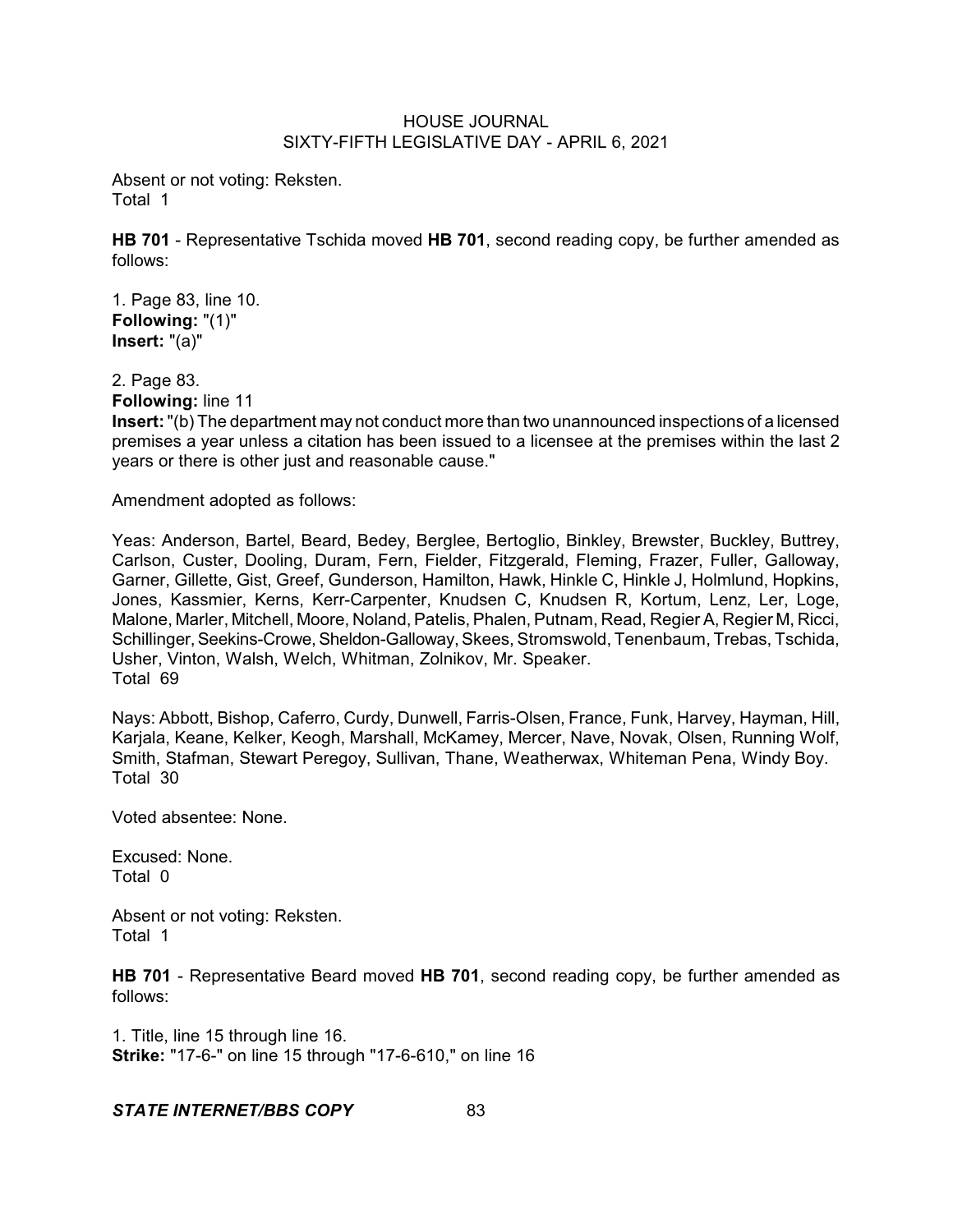2. Page 61, line 23. **Strike:** "17-6-606" **Insert:** "[section 96]"

3. Page 89, line 16 through page 92, line 10. **Strike:** sections 62 and 63 in their entirety **Renumber:** subsequent sections

4. Page 139.

**Following:** line 20

**Insert:** "NEW SECTION. **Section 96. Healing and ending addiction through recovery and treatment account.** (1) There is a healing and ending addiction through recovery and treatment account in the state special revenue fund. The account consists of money transferred to the account pursuant to 16-12-111.

(2) Revenue in the account must be used to provide statewide programs for:

(a) substance use disorder prevention;

(b) mental health promotion; and

(c) crisis, treatment, and recovery services for substance use and mental health disorders.

(3) The programs must be designed to:

(a) increase the number of individuals choosing treatment over incarceration;

(b) improve access to, utilization of, and engagement and retention in prevention, treatment, and recovery support services;

(c) expand the availability of community-based services that reflect best practices or are evidencebased;

(d) leverage additional federal funds when available for the healthy Montana kids plan provided for in Title 53, chapter 4, part 11, and the medicaid program provided for in Title 53, chapter 6, for the purposes of this section;

(e) provide funding for programs and services that are described in subsections (2)(a) through (2)(c) and provided on an Indian reservation located in this state; and

(f) provide funding for grants and services to tribes for use in accordance with this section.

(4) (a) An amount not to exceed \$500,000, including eligible federal matching sources when applicable, must be used to provide funding for grants and services to tribes for tobacco prevention and cessation, substance use disorder prevention, mental health promotion, and substance use disorder and mental health crisis, treatment, and recovery services.

(b) The department of public health and human services shall manage the programs funded by the special revenue account and shall adopt rules to implement the programs.

(5) The legislature shall appropriate money from the state special revenue account provided for in this section for the programs referred to in this section.

(6) Programs funded under this section that are private in nature may be funded through contracted services."

**Renumber:** subsequent sections

5. Page 142, line 9. **Following:** "(2)" **Insert:** "(a)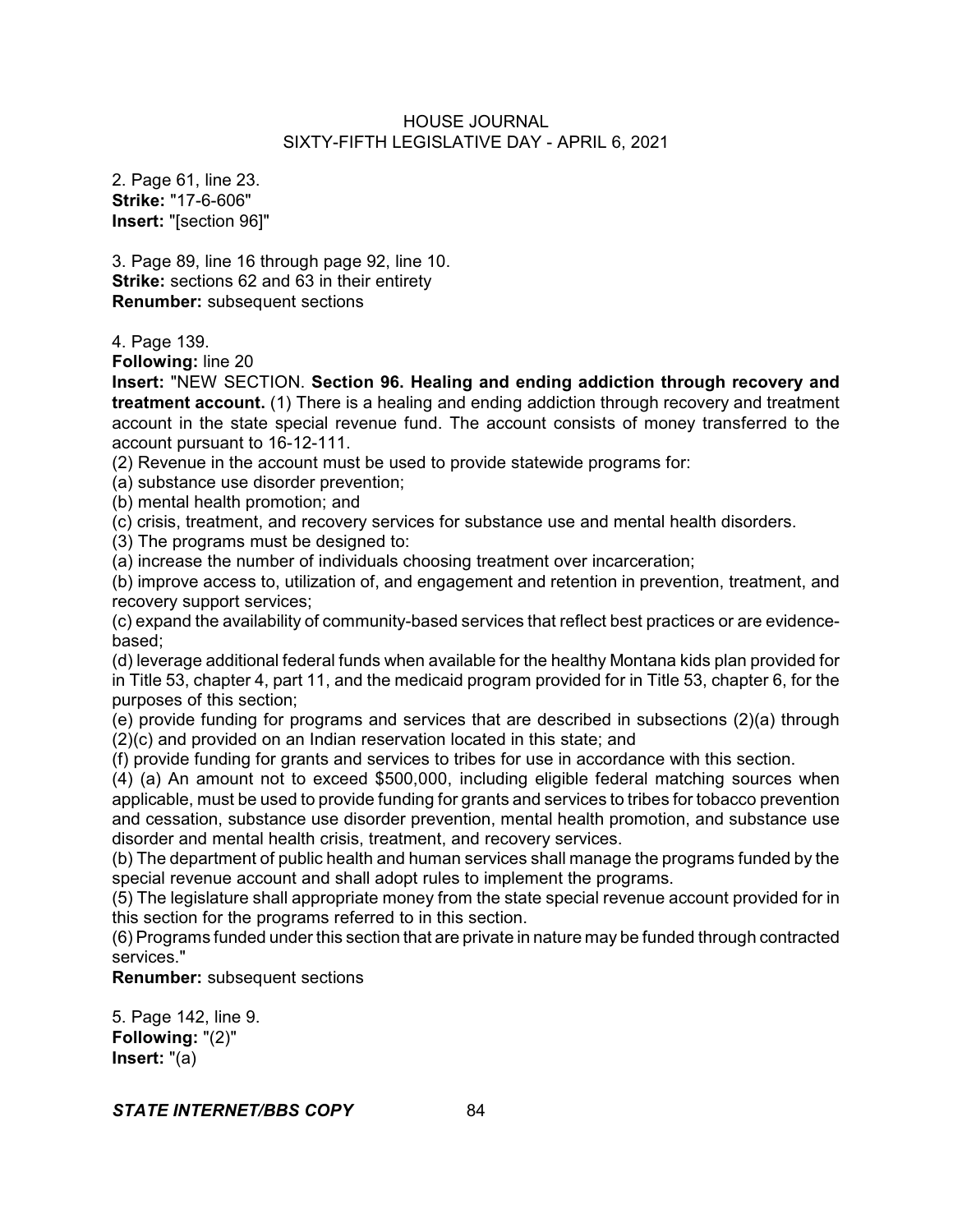**Strike:** "The following amounts are" **Insert:** "There is" **Following:** "appropriated" **Insert:** "\$6 million in state special revenue funds"

6. Page 142, line 11. **Strike:** "17-6-606:" **Insert:** "[section 96]."

7. Page 142, line 12 through line 15. **Strike:** subsections (a) through (b) in their entirety

8. Page 142, line 16. **Strike:** "(c)" **Insert:** "(b)"

9. Page 144, line 8. **Following:** "through 28" **Insert:** "and 96"

10. Page 144, line 9. **Following:** "through 28" **Insert:** "and 96"

11. Page 144, line 13. **Strike:** "83(2) and (8)(b), 84, 85, 101, 104," **Insert:** "81(2) and (8)(b), 82, 83, 100, 103,"

12. Page 144, line 15. **Strike:** "82, 83(11), 86 through 88, 99, 100, and 102" **Insert:** "80, 81(11), 84 through 86, 96, 98, 99, and 101"

Amendment adopted as follows:

Yeas: Abbott, Beard, Berglee, Bertoglio, Binkley, Bishop, Brewster, Caferro, Carlson, Dooling, Dunwell, Duram, Fielder, Fleming, France, Fuller, Funk, Gillette, Gist, Gunderson, Hamilton, Harvey, Hawk, Hayman, Hill, Hinkle J, Karjala, Kassmier, Keogh, Kerns, Kerr-Carpenter, Knudsen C, Knudsen R, Lenz, Ler, Loge, Marler, McKamey, Mercer, Mitchell, Moore, Nave, Noland, Novak, Olsen, Patelis, Phalen, Putnam, Read, Regier A, Regier M, Ricci, Schillinger, Seekins-Crowe, Sheldon-Galloway, Skees, Stafman, Stromswold, Sullivan, Tenenbaum, Thane, Trebas, Tschida, Usher, Vinton, Zolnikov, Mr. Speaker. Total 67

Nays: Anderson, Bartel, Bedey, Buckley, Buttrey, Curdy, Custer, Farris-Olsen, Fern, Fitzgerald, Frazer, Galloway, Garner, Greef, Hinkle C, Holmlund, Hopkins, Jones, Keane, Kelker, Kortum,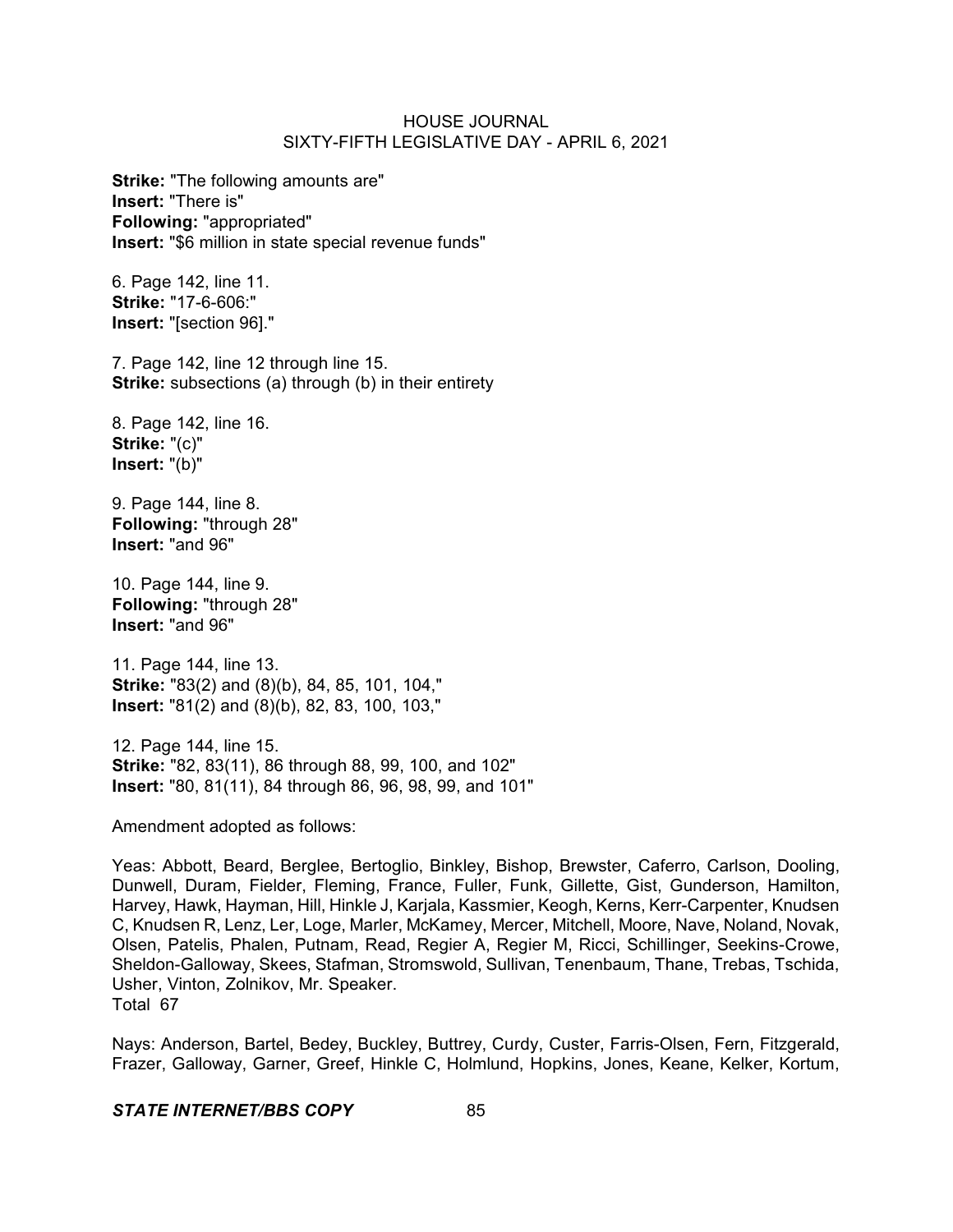Malone, Marshall, Reksten, Running Wolf, Smith, Stewart Peregoy, Walsh, Weatherwax, Welch, Whiteman Pena, Whitman, Windy Boy. Total 33

Voted absentee: None.

Excused: None. Total 0

Absent or not voting: None. Total 0

**HB 701** - Representative Mercer moved **HB 701**, second reading copy, be further amended as follows:

1. Page 47, line 5 through line 6.

**Strike:** "of the first" on line 5 through "district" on line 6

**Insert:** "in the county in which the person operates or proposes to operate. If a person operates or seeks to operate in more than one county, the person may seek judicial review in the district court with jurisdiction over actions arising in any of the counties where it operates or seeks to operate"

2. Page 59, line 24.

**Strike:** "of the first judicial district"

**Insert:** "in the county in which the person operates or proposes to operate. If a person operates or seeks to operate in more than one county, the person may seek judicial review in the district court with jurisdiction over actions arising in any of the counties where it operates or seeks to operate"

3. Page 85, line 2 through line 3.

**Strike:** "of the first" on line 2 through "district" on line 3

**Insert:** "in the county in which the person operates or proposes to operate. If a person operates or seeks to operate in more than one county, the person may seek judicial review in the district court with jurisdiction over actions arising in any of the counties where it operates or seeks to operate"

Amendment adopted as follows:

Yeas: Abbott, Anderson, Bartel, Beard, Bedey, Berglee, Bertoglio, Binkley, Bishop, Brewster, Buckley, Buttrey, Caferro, Carlson, Curdy, Custer, Dooling, Dunwell, Duram, Farris-Olsen, Fern, Fielder, Fitzgerald, Fleming, France, Frazer, Fuller, Funk, Galloway, Garner, Gillette, Gist, Greef, Gunderson, Hamilton, Harvey, Hawk, Hayman, Hill, Hinkle C, Hinkle J, Holmlund, Hopkins, Jones, Karjala, Kassmier, Keane, Kelker, Keogh, Kerns, Kerr-Carpenter, Knudsen C, Knudsen R, Kortum, Lenz, Ler, Loge, Malone, Marshall, McKamey, Mercer, Mitchell, Moore, Nave, Noland, Novak, Patelis, Phalen, Putnam, Read, Regier A, Regier M, Reksten, Ricci, Schillinger, Seekins-Crowe,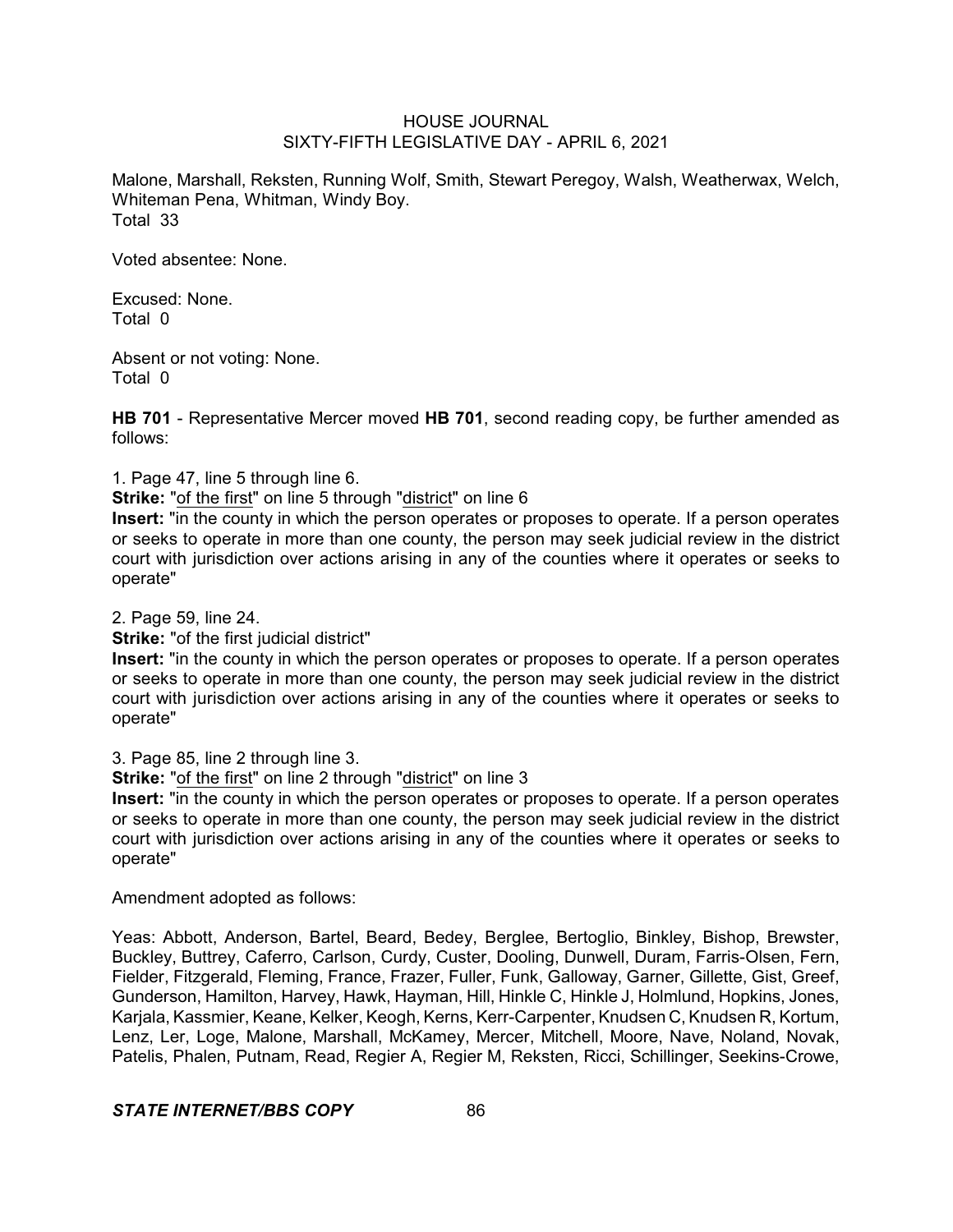Sheldon-Galloway, Skees, Smith, Stafman, Stewart Peregoy, Stromswold, Sullivan, Thane, Trebas, Tschida, Usher, Vinton, Walsh, Welch, Whitman, Zolnikov, Mr. Speaker. Total 93

Nays: Marler, Olsen, Running Wolf, Tenenbaum, Weatherwax, Whiteman Pena, Windy Boy. Total 7

Voted absentee: None.

Excused: None. Total 0

Absent or not voting: None. Total 0

**HB 701** - Representative Mercer moved **HB 701**, second reading copy, be further amended as follows:

1. Page 55, line 26. **Following:** "50-5-101;" **Strike:** "or"

2. Page 55, line 27. **Following:** "facility;" **Insert:** "or (v) in a hotel or motel room;"

Amendment adopted as follows:

Yeas: Anderson, Bartel, Beard, Bedey, Berglee, Bertoglio, Binkley, Brewster, Caferro, Carlson, Curdy, Custer, Duram, Fern, Fielder, Fleming, Frazer, Fuller, Galloway, Gillette, Gist, Greef, Gunderson, Hinkle J, Jones, Kassmier, Kerns, Lenz, Ler, Loge, Malone, Marshall, McKamey, Mercer, Mitchell, Moore, Nave, Noland, Patelis, Phalen, Putnam, Read, Regier A, Regier M, Reksten, Ricci, Schillinger, Seekins-Crowe, Sheldon-Galloway, Skees, Stromswold, Tschida, Usher, Vinton, Walsh, Whitman, Zolnikov, Mr. Speaker. Total 58

Nays: Abbott, Bishop, Buckley, Buttrey, Dooling, Dunwell, Farris-Olsen, Fitzgerald, France, Funk, Garner, Hamilton, Harvey, Hawk, Hayman, Hill, Hinkle C, Holmlund, Hopkins, Karjala, Keane, Kelker, Keogh, Kerr-Carpenter, Knudsen C, Knudsen R, Kortum, Marler, Novak, Olsen, Running Wolf, Smith, Stafman, Stewart Peregoy, Sullivan, Tenenbaum, Thane, Trebas, Weatherwax, Welch, Whiteman Pena, Windy Boy. Total 42

Voted absentee: None.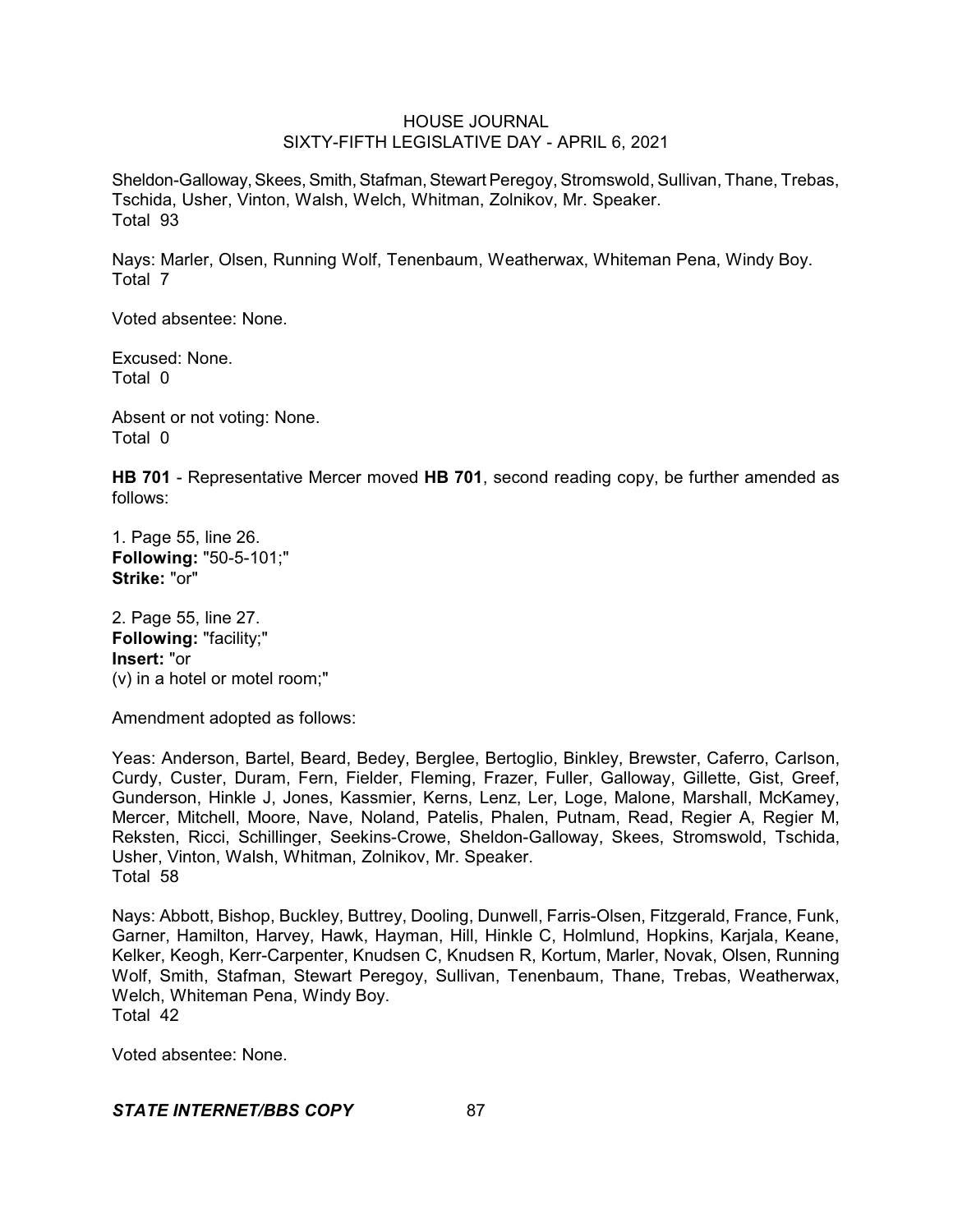Excused: None. Total 0

Absent or not voting: None. Total 0

**HB 701** - Representative Tschida moved **HB 701**, second reading copy, be further amended as follows:

1. Page 90, line 7. **Following:** "11," **Strike:** "and the medicaid program provided for in Title 53, chapter 6,"

2. Page 129, line 22 through line 24. **Strike:** subsection (c) in its entirety **Renumber:** subsequent subsections

3. Page 130, line 5. **Strike:** "(3)(d)" **Insert:** "(3)(c)"

4. Page 130, line 6. **Strike:** "subsections" **Insert:** "subsection"

5. Page 130, line 6. **Following:** "(3)(a)" **Strike:** "and (3)(c)"

6. Page 130, line 7 through line 9. **Strike:** subsection (5) in its entirety **Renumber:** subsequent subsections

Amendment adopted as follows:

Yeas: Anderson, Bartel, Beard, Bedey, Berglee, Bertoglio, Binkley, Brewster, Buttrey, Carlson, Custer, Dooling, Duram, Fielder, Fitzgerald, Fleming, Frazer, Fuller, Galloway, Garner, Gillette, Gist, Greef, Gunderson, Hill, Hinkle C, Hinkle J, Holmlund, Hopkins, Jones, Kassmier, Kerns, Knudsen C, Knudsen R, Lenz, Ler, Loge, Malone, Marshall, McKamey, Mercer, Mitchell, Moore, Nave, Noland, Patelis, Phalen, Putnam, Read, Regier A, Regier M, Reksten, Ricci, Schillinger, Seekins-Crowe, Sheldon-Galloway, Skees, Stromswold, Trebas, Tschida, Usher, Vinton, Walsh, Welch, Whitman, Zolnikov, Mr. Speaker. Total 67

Nays: Abbott, Bishop, Buckley, Caferro, Curdy, Dunwell, Farris-Olsen, Fern, France, Funk,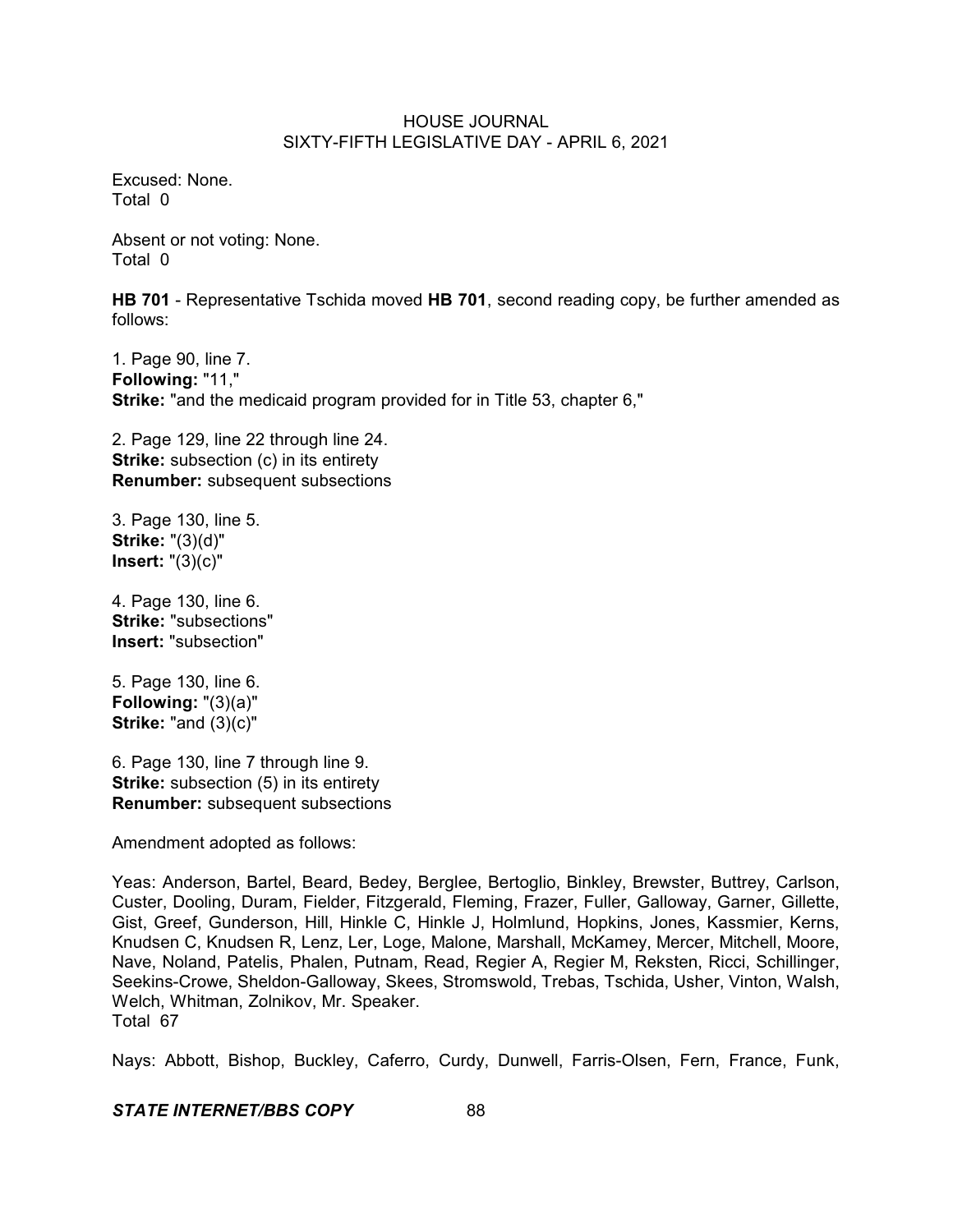Hamilton, Harvey, Hawk, Hayman, Karjala, Keane, Kelker, Keogh, Kerr-Carpenter, Kortum, Marler, Novak, Olsen, Running Wolf, Smith, Stafman, Stewart Peregoy, Sullivan, Tenenbaum, Thane, Weatherwax, Whiteman Pena, Windy Boy. Total 33

Voted absentee: None.

Excused: None. Total 0

Absent or not voting: None. Total 0

**HB 701** - Representative Mercer moved **HB 701**, second reading copy, be further amended as follows:

1. Page 58, line 21. **Following:** "(d)" **Insert:** "who"

2. Page 58, line 23. **Following:** "(e)" **Insert:** "who" **Following:** "chapter;" **Strike:** "or"

3. Page 58, line 24. **Following:** "(f)" **Insert:** "who"

4. Page 58, line 25. **Following:** "age" **Insert:** "; or

(g) who sells, distributes, or transfers marijuana or marijuana products to a person the licensee knows or should know will sell, distribute, or transfer the marijuana or marijuana products to a person who is under 21 years of age"

Amendment **not** adopted as follows:

Yeas: Bartel, Bedey, Berglee, Bertoglio, Binkley, Brewster, Carlson, Custer, Duram, Fielder, Fuller, Galloway, Gillette, Gist, Greef, Gunderson, Hamilton, Hill, Hinkle C, Hinkle J, Kassmier, Kerns, Lenz, Ler, Loge, Malone, Marshall, Mercer, Mitchell, Moore, Nave, Noland, Novak, Phalen, Putnam, Read, Regier A, Regier M, Reksten, Ricci, Schillinger, Seekins-Crowe, Skees, Trebas, Tschida, Usher, Vinton, Walsh, Whitman. Total 49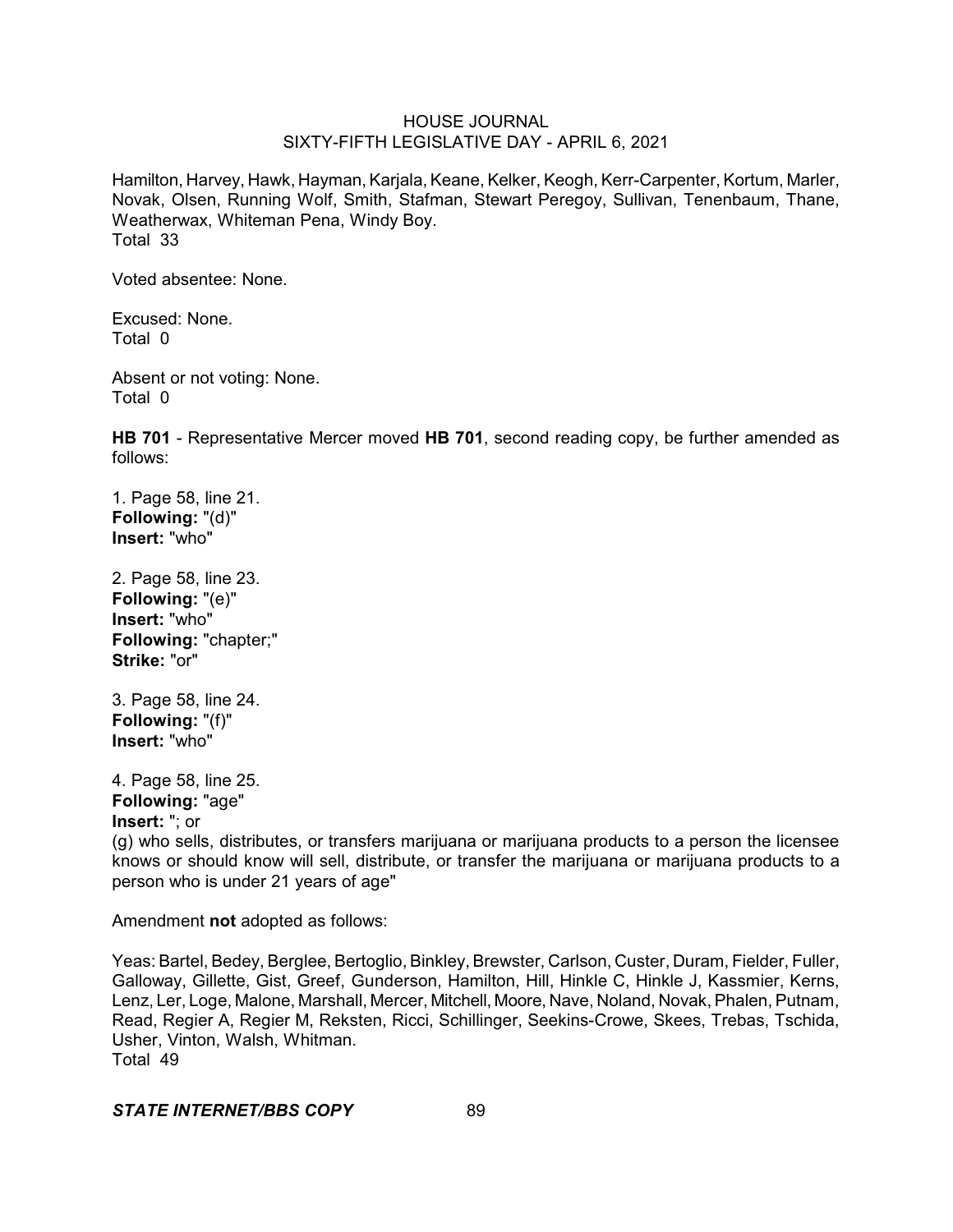Nays: Abbott, Anderson, Beard, Bishop, Buckley, Buttrey, Caferro, Curdy, Dooling, Dunwell, Farris-Olsen, Fern, Fitzgerald, Fleming, France, Frazer, Funk, Garner, Harvey, Hawk, Hayman, Holmlund, Hopkins, Jones, Karjala, Keane, Kelker, Keogh, Kerr-Carpenter, Knudsen C, Knudsen R, Kortum, Marler, McKamey, Olsen, Patelis, Running Wolf, Sheldon-Galloway, Smith, Stafman, Stewart Peregoy, Stromswold, Sullivan, Tenenbaum, Thane, Weatherwax, Welch, Whiteman Pena, Windy Boy, Zolnikov, Mr. Speaker. Total 51

Voted absentee: None.

Excused: None. Total 0

Absent or not voting: None. Total 0

**HB 701** - Representative R. Knudsen moved **HB 701**, second reading copy, be further amended as follows:

1. Page 31, line 6. **Strike:** "20%" **Insert:** "15%"

Amendment **not** adopted as follows:

Yeas: Beard, Berglee, Binkley, Brewster, Carlson, Duram, Fern, Fielder, Galloway, Gillette, Gist, Gunderson, Hinkle C, Hinkle J, Knudsen C, Knudsen R, Ler, Marshall, Mercer, Nave, Noland, Patelis, Phalen, Read, Regier A, Regier M, Schillinger, Seekins-Crowe, Sheldon-Galloway, Skees, Stewart Peregoy, Sullivan, Trebas, Tschida, Usher, Vinton, Zolnikov, Mr. Speaker. Total 38

Nays: Abbott, Anderson, Bartel, Bedey, Bertoglio, Bishop, Buckley, Buttrey, Caferro, Curdy, Custer, Dooling, Dunwell, Farris-Olsen, Fitzgerald, Fleming, France, Frazer, Fuller, Funk, Garner, Greef, Hamilton, Harvey, Hawk, Hayman, Hill, Holmlund, Hopkins, Jones, Karjala, Kassmier, Keane, Kelker, Keogh, Kerns, Kerr-Carpenter, Kortum, Lenz, Loge, Malone, Marler, McKamey, Mitchell, Moore, Novak, Olsen, Putnam, Reksten, Ricci, Running Wolf, Smith, Stafman, Stromswold, Tenenbaum, Thane, Walsh, Weatherwax, Welch, Whiteman Pena, Whitman, Windy Boy. Total 62

Voted absentee: None.

Excused: None. Total 0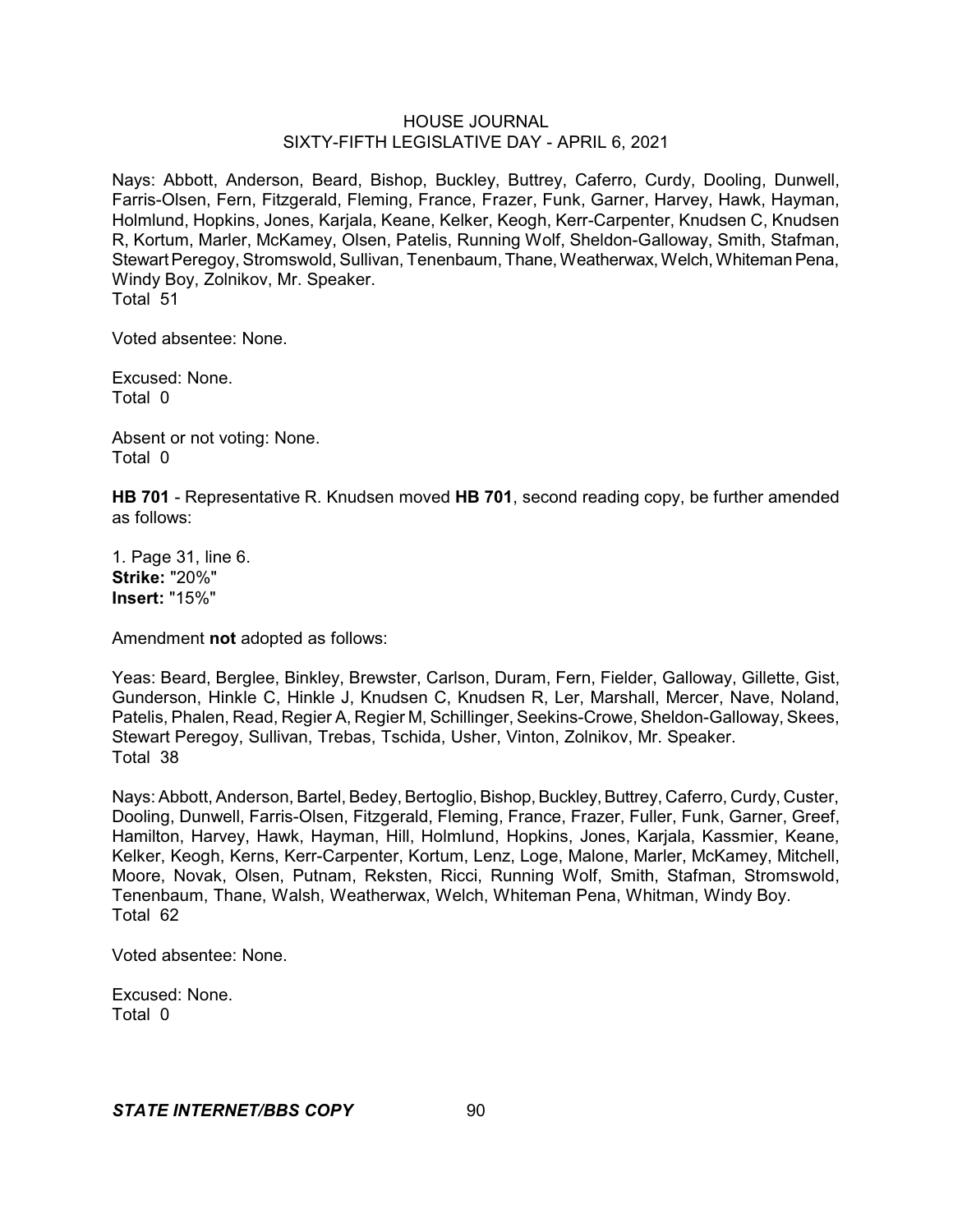Absent or not voting: None. Total 0

**HB 701** - Representative Hopkins moved **HB 701**, as amended, do pass. Motion carried as follows:

Yeas: Anderson, Bartel, Beard, Bedey, Berglee, Bertoglio, Brewster, Buttrey, Custer, Dooling, Fielder, Fitzgerald, Fleming, Frazer, Fuller, Galloway, Garner, Gillette, Gist, Greef, Gunderson, Hinkle J, Holmlund, Hopkins, Jones, Kassmier, Kerns, Knudsen C, Knudsen R, Lenz, Ler, Loge, Malone, McKamey, Mitchell, Nave, Noland, Patelis, Phalen, Putnam, Read, Regier A, Reksten, Ricci, Schillinger, Seekins-Crowe, Sheldon-Galloway, Skees, Stromswold, Trebas, Tschida, Usher, Vinton, Walsh, Welch, Whitman, Windy Boy, Zolnikov, Mr. Speaker. Total 59

Nays: Abbott, Binkley, Bishop, Buckley, Caferro, Carlson, Curdy, Dunwell, Duram, Farris-Olsen, Fern, France, Funk, Hamilton, Harvey, Hawk, Hayman, Hill, Hinkle C, Karjala, Keane, Kelker, Keogh, Kerr-Carpenter, Kortum, Marler, Marshall, Mercer, Moore, Novak, Olsen, Regier M, Running Wolf, Smith, Stafman, Stewart Peregoy, Sullivan, Tenenbaum, Thane, Weatherwax, Whiteman Pena. Total 41

Voted absentee: None.

Excused: None. Total 0

Absent or not voting: None. Total 0

**HB 670** - Representative Skees moved **HB 670** do pass.

**HB 670** - Representative Skees moved **HB 670**, second reading copy, be amended as follows:

1. Page 6, line 24. **Following:** "card" **Strike:** "or license"

2. Page 15, line 27. **Following:** "of" **Strike:** "licenses, endorsements, and"

Amendment adopted as follows:

Yeas: Abbott, Anderson, Bartel, Beard, Bedey, Berglee, Bertoglio, Binkley, Bishop, Brewster, Buckley, Buttrey, Caferro, Carlson, Custer, Dooling, Dunwell, Duram, Farris-Olsen, Fern, Fielder,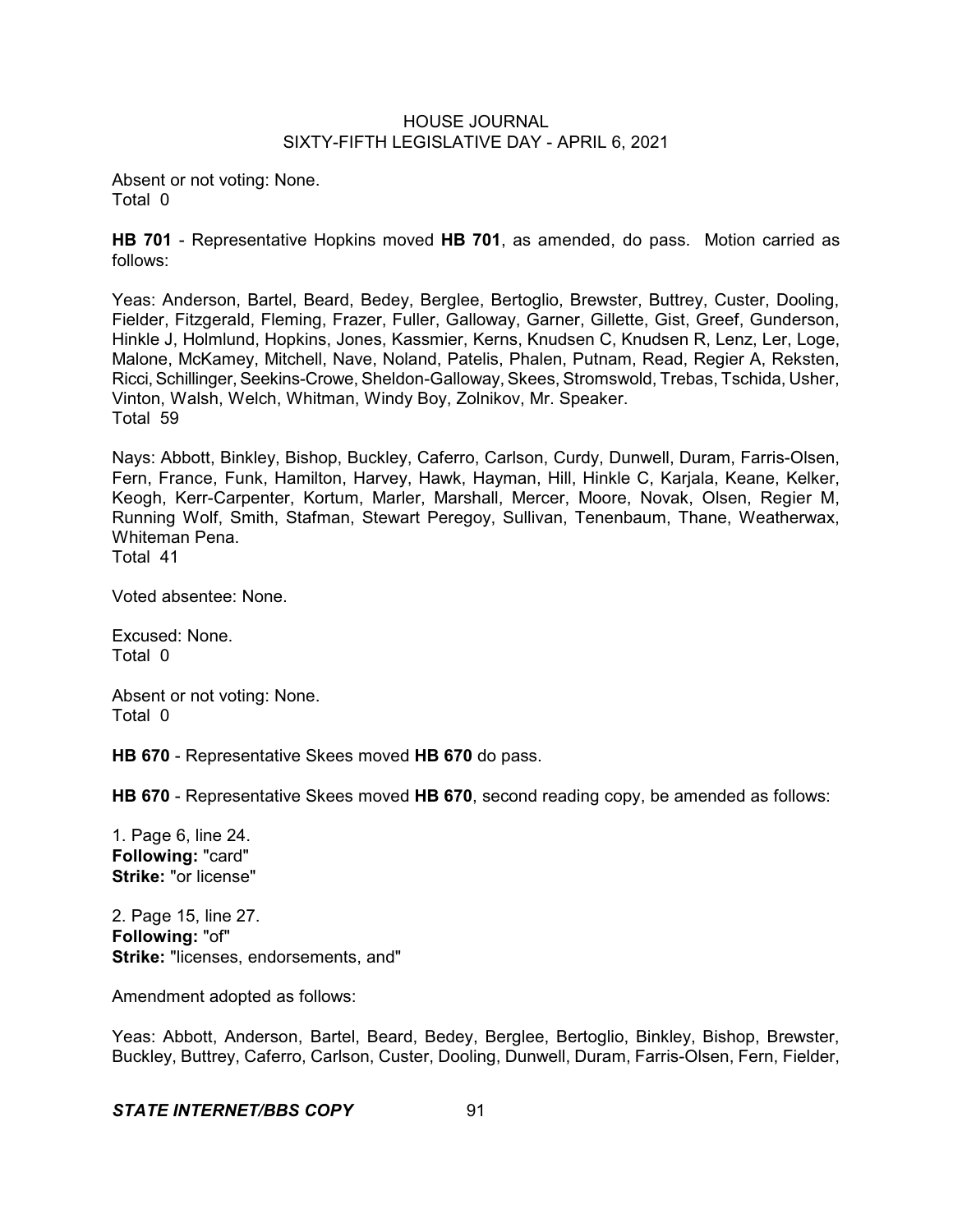Fitzgerald, Fleming, Frazer, Fuller, Funk, Galloway, Garner, Gillette, Gist, Greef, Gunderson, Hamilton, Harvey, Hawk, Hill, Hinkle C, Hinkle J, Holmlund, Hopkins, Jones, Kassmier, Keane, Kelker, Keogh, Kerns, Kerr-Carpenter, Knudsen C, Knudsen R, Kortum, Lenz, Ler, Loge, Malone, Marshall, McKamey, Mercer, Mitchell, Moore, Nave, Noland, Novak, Olsen, Patelis, Phalen, Putnam, Read, Regier A, Regier M, Reksten, Ricci, Running Wolf, Schillinger, Seekins-Crowe, Sheldon-Galloway, Skees, Smith, Stafman, Stewart Peregoy, Stromswold, Sullivan, Thane, Trebas, Tschida, Usher, Vinton, Walsh, Welch, Whiteman Pena, Whitman, Windy Boy, Zolnikov, Mr. Speaker.

Total 93

Nays: Curdy, France, Hayman, Karjala, Marler, Tenenbaum, Weatherwax. Total 7

Voted absentee: None.

Excused: None. Total 0

Absent or not voting: None. Total 0

**HB 670** - Representative M. Regier moved **HB 670**, second reading copy, be further amended as follows:

1. Page 23.

**Following:** line 19

**Insert:** "(9) "Indoor cultivation" means live plants growing in an enclosed area that is:

(a) within a permanent structure using artificial light exclusively or to supplement natural sunlight; or

(b) a greenhouse, hoop house, or similar structure that protects the plants from variable temperature, precipitation, and wind."

**Renumber:** subsequent subsections

2. Page 24. **Following:** line 16 **Insert:** "(20) "Outdoor cultivation" means live plants growing in an area exposed to natural sunlight and environmental conditions including variable temperature, precipitation, and wind."

3. Page 24, line 24 through line 25. **Strike:** ":" on line 24 through "(a)" on line 25

4. Page 24, line 26 through page 25, line 2. **Following:** "storerooms" on line 26 **Strike:** remainder of line 26 through "occupy" on page 25, line 2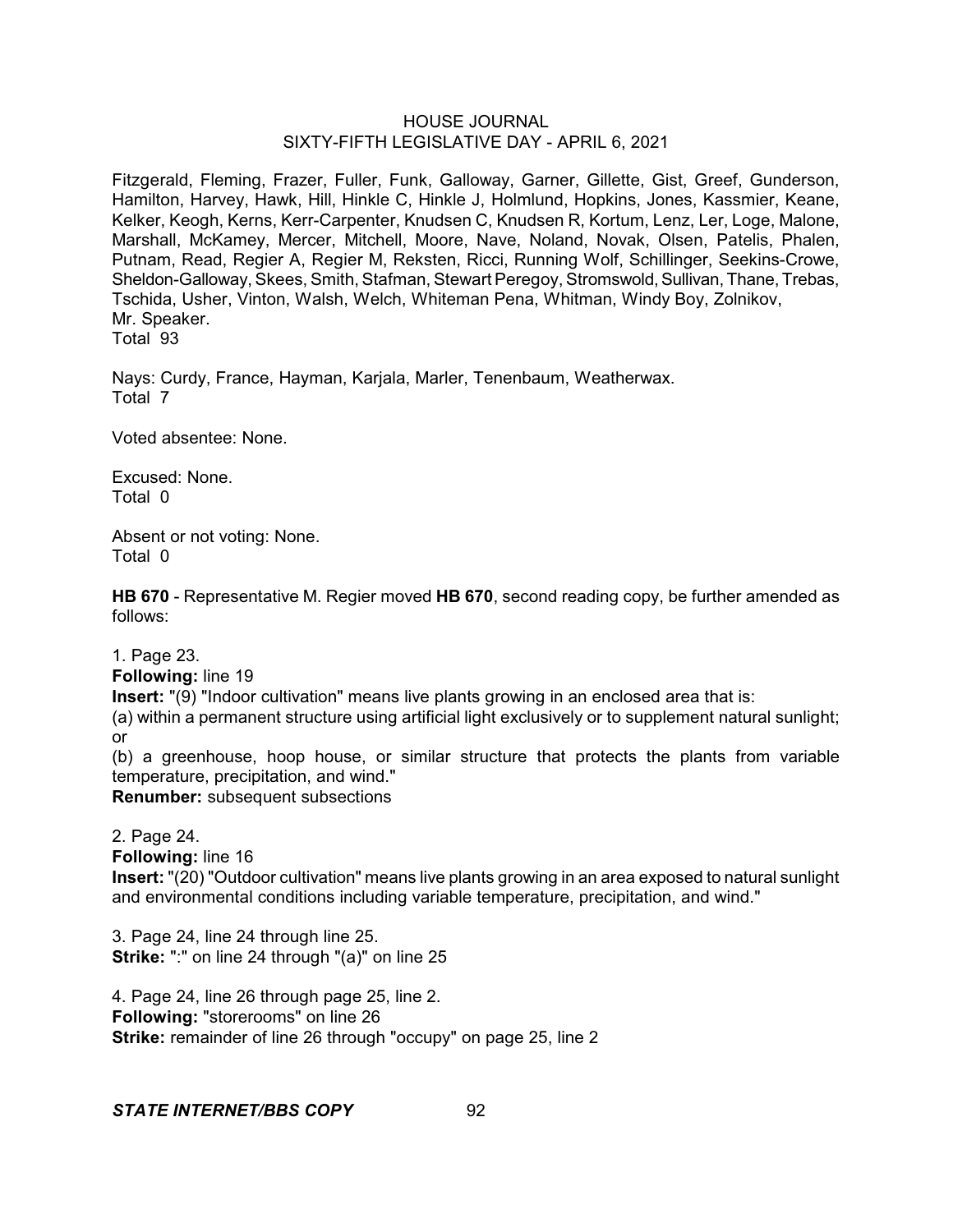5. Page 29, line 11. **Following:** the second "the" **Insert:** "registered premises or"

6. Page 29, line 12 through line 13. **Strike:** "and" on line 12 through "used" on line 13

7. Page 29, line 18. **Strike:** "shall" **Insert:** "must"

8. Page 29, line 18. **Following:** "types" **Insert:** ", all restricted to indoor cultivation"

9. Page 31, line 5 through line 6. **Strike:** "," on line 5 through "cultivation" on line 6

10. Page 46, line 17. **Following:** the second "provider" **Strike:** "may"

11. Page 46, line 18. **Following:** "(a)" **Insert:** "may,"

12. Page 46, line 21. **Following:** "(b)" **Insert:** "may"

13. Page 46, line 23. **Following:** "(c)" **Insert:** "may"

14. Page 46, line 26. **Following:** "(d)" **Insert:** "may"

15. Page 46, line 27. **Following:** "department;" **Strike:** "and"

16. Page 47, line 2. **Following:** "(e)" **Insert:** "may"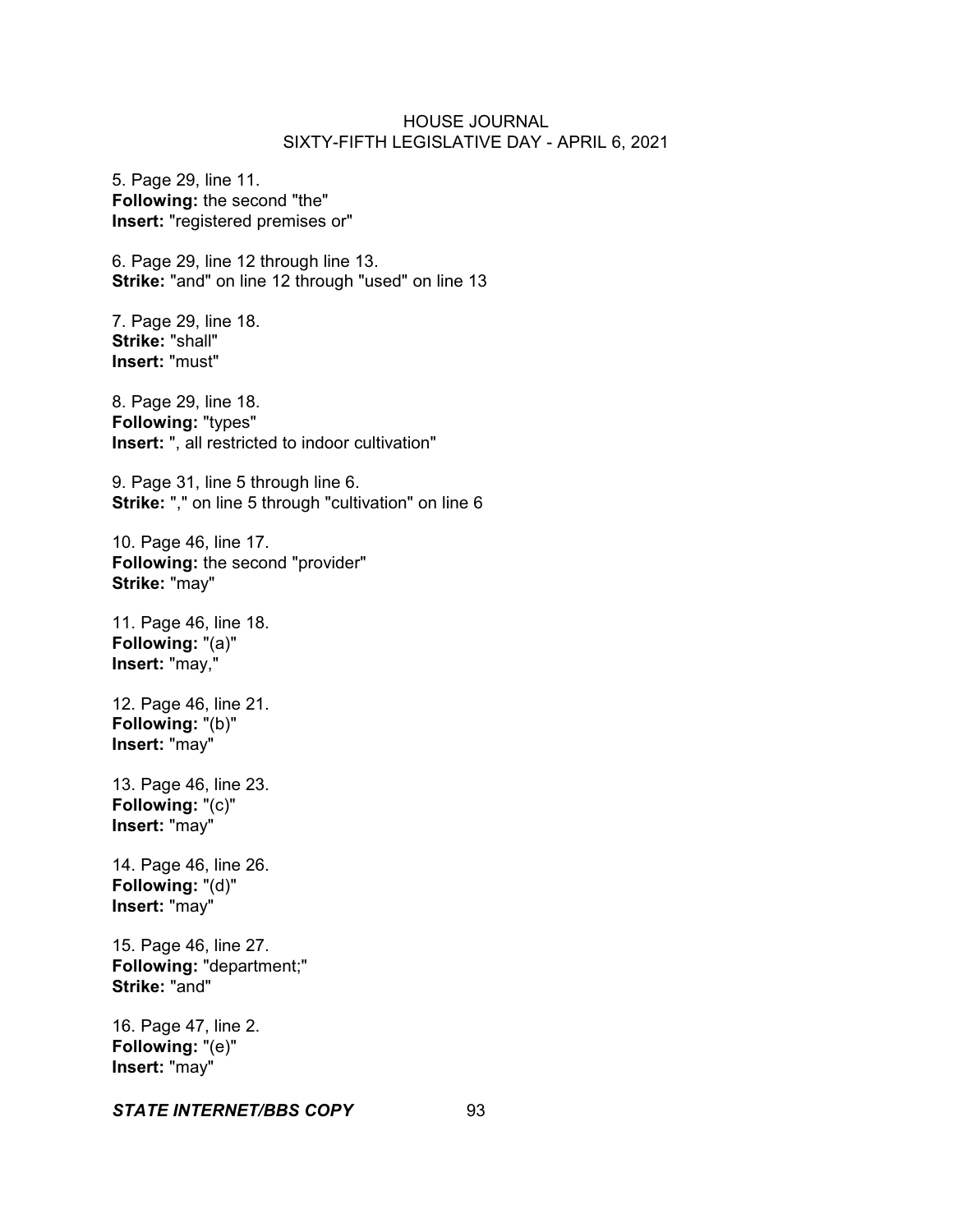17. Page 47, line 3. **Following:** "15-64-102(1)(b)(ii)" **Insert:** "; and (f) may not engage in outdoor cultivation of marijuana"

Amendment adopted as follows:

Yeas: Anderson, Bartel, Beard, Bedey, Berglee, Bertoglio, Binkley, Brewster, Buttrey, Carlson, Curdy, Custer, Dooling, Duram, Fern, Fielder, Fitzgerald, Fleming, Frazer, Fuller, Galloway, Garner, Gillette, Gist, Greef, Gunderson, Hill, Hinkle C, Hinkle J, Holmlund, Hopkins, Jones, Kassmier, Kerns, Knudsen R, Lenz, Ler, Loge, Malone, Marshall, McKamey, Mercer, Mitchell, Moore, Nave, Noland, Patelis, Phalen, Putnam, Read, Regier A, Regier M, Reksten, Ricci, Schillinger, Seekins-Crowe, Sheldon-Galloway, Skees, Stromswold, Tschida, Usher, Vinton, Walsh, Welch, Whitman, Mr. Speaker. Total 66

Nays: Abbott, Bishop, Buckley, Caferro, Dunwell, Farris-Olsen, France, Funk, Hamilton, Harvey, Hawk, Hayman, Karjala, Keane, Kelker, Keogh, Kerr-Carpenter, Knudsen C, Kortum, Marler, Novak, Olsen, Running Wolf, Smith, Stafman, Stewart Peregoy, Sullivan, Tenenbaum, Thane, Trebas, Weatherwax, Whiteman Pena, Windy Boy, Zolnikov. Total 34

Voted absentee: None.

Excused: None. Total 0

Absent or not voting: None. Total 0

**HB 670** - Representative Olsen moved **HB 670**, second reading copy, be further amended as follows:

1. Title, line 10. **Strike:** "INCREASING THE MEDICAL MARIJUANA TAX RATE TO 5%" **Insert:** "ELIMINATING THE TAX ON MEDICAL MARIJUANA"

2. Title, page 2, line 2 through line 3. **Strike:** "REPEALING" on line 2 through "2020;" on line 3

3. Page 2, line 10. **Following:** "15-64-102(1)(b)" **Strike:** "(i)"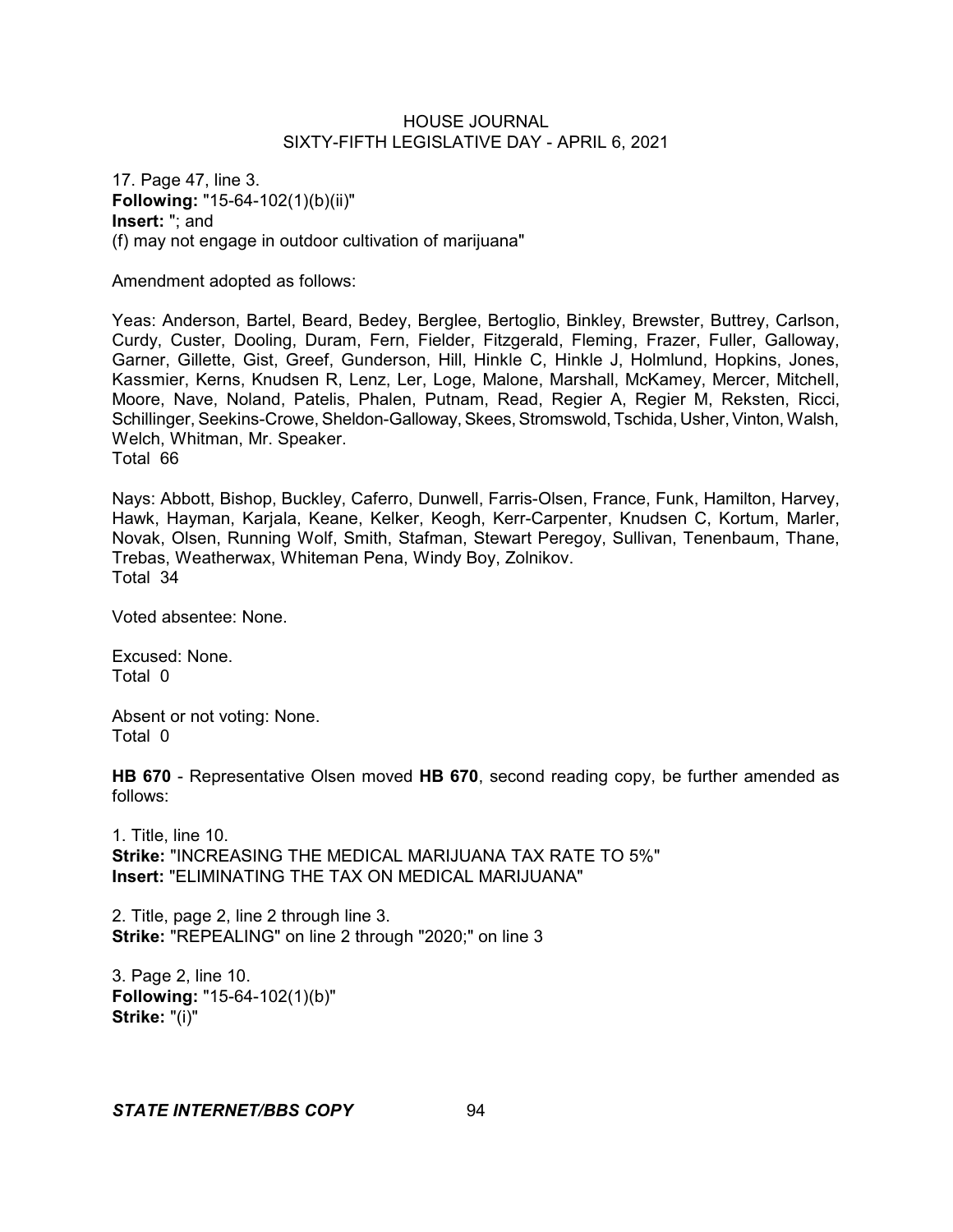4. Page 2, line 13. **Following:** "legislature" **Insert:** ", and as provided in subsection (6)"

5. Page 2.

**Following:** line 23

**Insert:** "(6) Funds deposited into the account must be transferred in the following amounts to provide funding as set out below:

(a) 4.125% of the funds to be deposited into the nongame wildlife account established in 87-5-121;

(b) 4.125% of the funds to be deposited into the state park account established in 23-1-105(1);

(c) 4.125% of the funds to be deposited into the trails and recreational facilities account established in 23-2-108;

(d) 37.125% of the funds to be deposited to the credit of the department of fish, wildlife, and parks to be used solely as funding for wildlife habitat in the same manner as funding generated under 87- 1-242(3) and used pursuant to 87-1-209;

(e) 10.5% to the state general fund; and

(f) the remainder in the subaccounts provided for in this subsection (6)(f). There are subaccounts in the marijuana revenue trust fund established by subsection (1). Funding deposited into this account under this subsection (6) is further deposited into subaccounts to be used only as follows: (i) 10% of the funds to be deposited into a subaccount to be administered by the department of public health and human services to provide grants to existing agencies and not-for-profit organizations, whether government or community-based, to increase access to evidence-based low-barrier drug addiction treatment, prioritizing medically proven treatment and overdose prevention and reversal methods and public or private treatment options with an emphasis on reintegrating recipients into their local communities, to support overdose prevention education, and to support job placement, housing, and counseling for those with substance use disorders;

(ii) 10% of the funds to be deposited into a subaccount to be administered by the department of commerce for distribution to the local government representing the locality where the retail sales occurred;

(iii) 10% of the funds to be deposited into a subaccount to be administered by the veterans' affairs division of the department of military affairs to provide services and assistance for all Montana veterans and surviving spouses and dependents; and

(iv) 10% of the funds to be deposited into a subaccount to be administered by the Montana department of public health and human services to administer medicaid rate increases that provide for a wage increase to health care workers who provide direct medicaid-funded home and community health services for elderly and disabled persons."

6. Page 2, line 26. **Following:** "15-64-102(1)(b)" **Strike:** "(i)"

7. Page 3, line 7. **Strike:** "(b) the medical marijuana tax collected pursuant to Title 15, chapter 64, part 1;"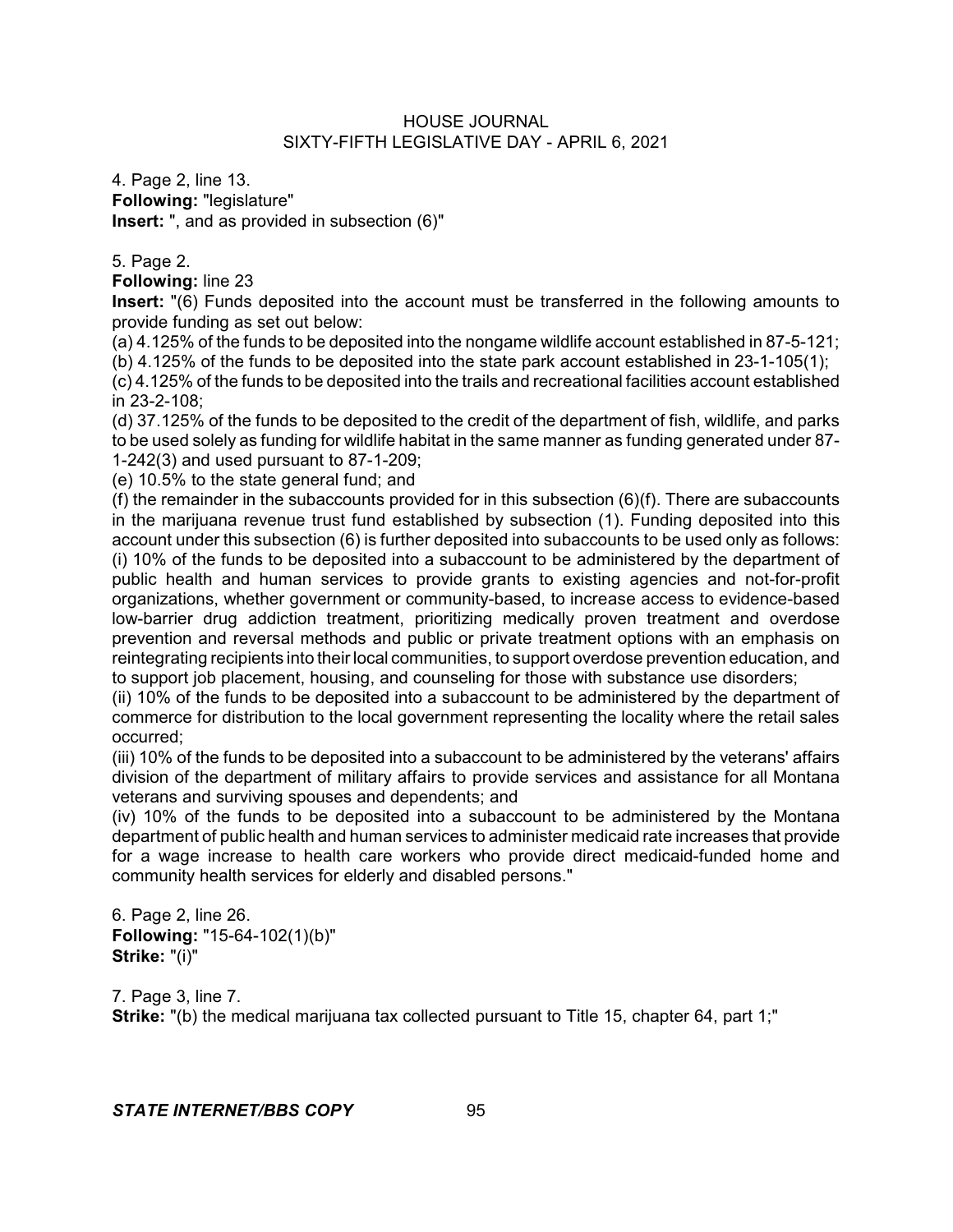8. Page 3, line 8. **Strike:** "(c)" **Insert:** "(b)"

9. Page 4, line 2 through line 3. **Strike:** "at" on line 2 through "15-64-102(1)(b)(ii)" on line 3 **Insert:** "with no tax"

10. Page 4, line 5. **Strike:** "at the tax rate specified in 15-64-102(1)(b)(ii)" **Insert:** "with no tax"

11. Page 6, line 20 through line 21. **Strike:** "at" on line 20 through "15-64-102(1)(b)(ii)" on line 21

12. Page 12, line 4 through line 6. **Strike:** ":" on line 4 through "(b)" on line 6

13. Page 12, line 10 through line 11. **Strike:** "at" on line 10 through "15-64-102(1)(b)(ii)" on line 11

14. Page 17, line 17. **Following:** "--" **Strike:** "medical and"

15. Page 17, line 26. **Strike:** "(i) Except as provided in subsection (1)(b)(ii), the" **Insert:** "The"

16. Page 17, line 27. **Strike:** "15%" **Insert:** "20%"

17. Page 17, line 28. **Strike:** "(A)" **Insert:** "(i)"

18. Page 17, line 28. **Following:** "under" **Insert:** "this" **Following:** "(1)(b)" **Strike:** "(i)"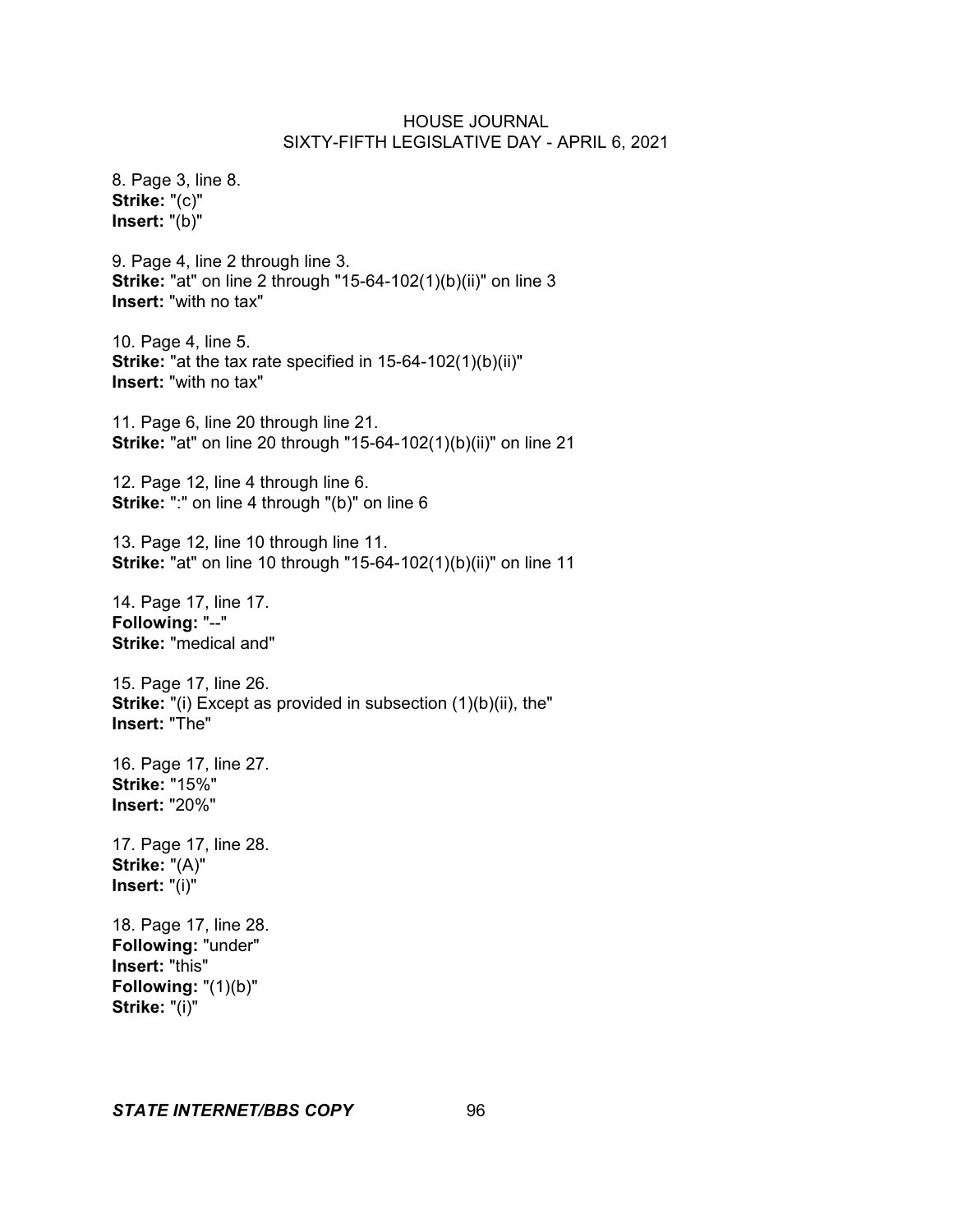19. Page 18, line 3. **Strike:** "(B)" **Insert:** "(ii)"

20. Page 18, line 3. **Following:** "under" **Insert:** "this" **Following:** "(1)(b)" **Strike:** "(i)"

21. Page 18, line 5 through line 8. **Strike:** subsection (ii) in its entirety

22. Page 18, line 15 through line 16. **Strike:** ":" on line 15 through "(a)" on line 16

23. Page 18, line 16. **Following:** "(1)(b)" **Strike:** "(i)"

24. Page 18, line 17 through line 19. **Strike:** ";" on line 17 through "sales" on line 19

25. Page 28, line 9 through line 10. **Strike:** "(i)" on line 9 through "15-64-102(1)(b)(ii)" on line 10

26. Page 28, line 17 through line 18. **Strike:** "at" on line 17 through "15-64-102(1)(b)(ii)" on line 18

27. Page 42, line 7. **Following:** "15-64-102(1)(b)" **Strike:** "(i)"

28. Page 42, line 11. **Following:** "15-64-102(1)(b)" **Strike:** "(i)"

29. Page 47, line 2. **Following:** "15-64-102(1)(b)" **Strike:** "(i)"

30. Page 47, line 3. **Following:** "cardholders" **Strike:** "at the tax rate in 15-64-102(1)(b)(ii)"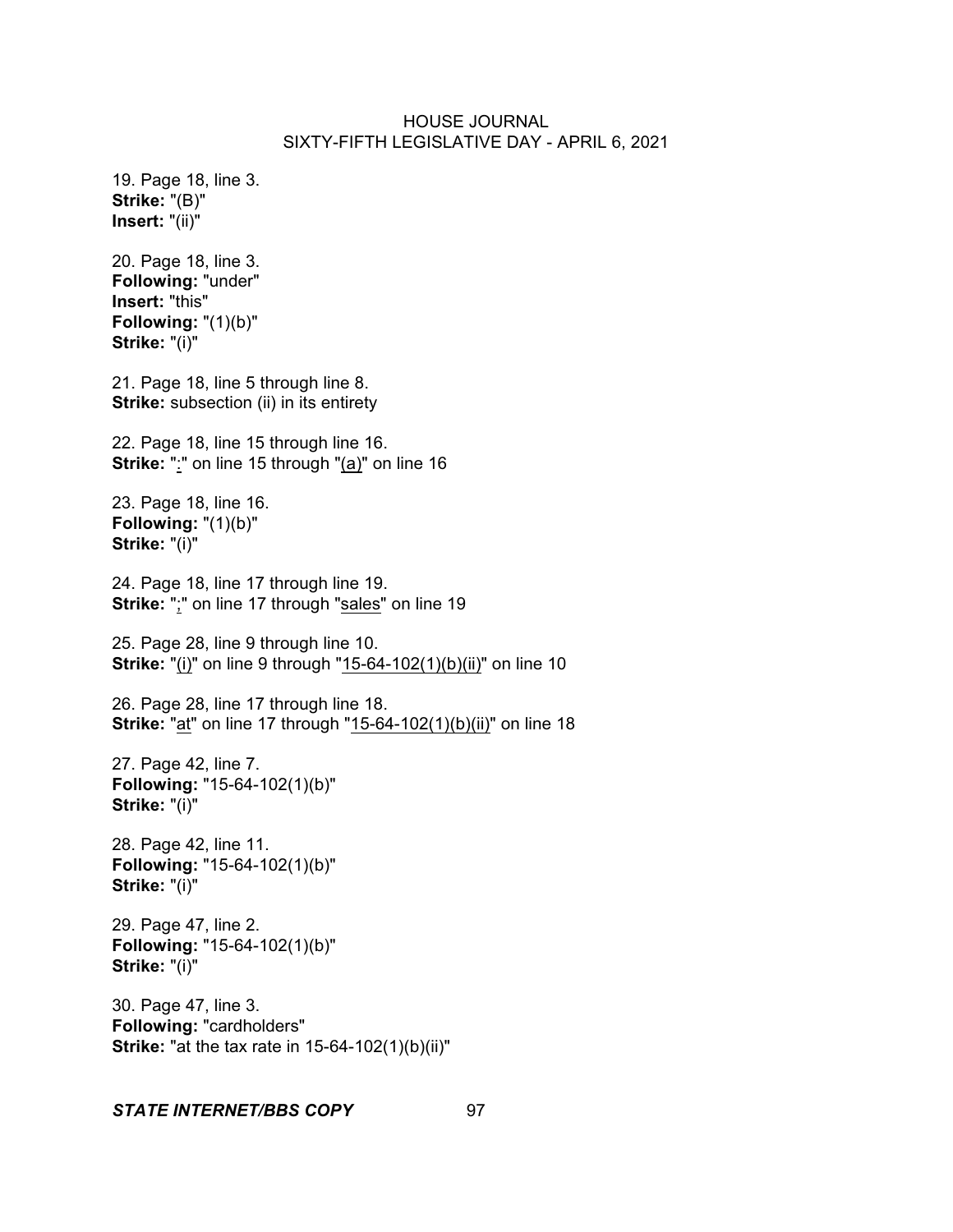31. Page 88, line 27. **Strike:** "(b) the medical marijuana tax collected pursuant to Title 15, chapter 64, part 1"

32. Page 88, line 28. **Strike:** "(c)" **Insert:** "(b)"

33. Page 93, line 21 through line 22. **Strike:** section 73 in its entirety **Renumber:** subsequent sections

34. Page 94, line 10. **Following:** "15-64-102(1)(b)" **Strike:** "(i)"

35. Page 95, line 1. **Strike:** "74" **Insert:** "73"

Amendment **not** adopted as follows:

Yeas: Abbott, Bishop, Buckley, Caferro, Curdy, Dunwell, Farris-Olsen, Fern, France, Funk, Hamilton, Harvey, Hawk, Hayman, Karjala, Keane, Kelker, Keogh, Kerr-Carpenter, Kortum, Marler, Novak, Olsen, Running Wolf, Smith, Stafman, Stewart Peregoy, Sullivan, Tenenbaum, Thane, Weatherwax, Whiteman Pena, Windy Boy. Total 33

Nays: Anderson, Bartel, Beard, Bedey, Berglee, Bertoglio, Binkley, Brewster, Buttrey, Carlson, Custer, Dooling, Duram, Fielder, Fitzgerald, Fleming, Frazer, Fuller, Galloway, Garner, Gillette, Gist, Greef, Gunderson, Hill, Hinkle C, Hinkle J, Holmlund, Hopkins, Jones, Kassmier, Kerns, Knudsen C, Knudsen R, Lenz, Ler, Loge, Malone, Marshall, McKamey, Mercer, Mitchell, Moore, Nave, Noland, Patelis, Phalen, Putnam, Read, Regier A, Regier M, Reksten, Ricci, Schillinger, Seekins-Crowe, Sheldon-Galloway, Skees, Stromswold, Trebas, Tschida, Usher, Vinton, Walsh, Welch, Whitman, Zolnikov, Mr. Speaker. Total 67

Voted absentee: None.

Excused: None. Total 0

Absent or not voting: None. Total 0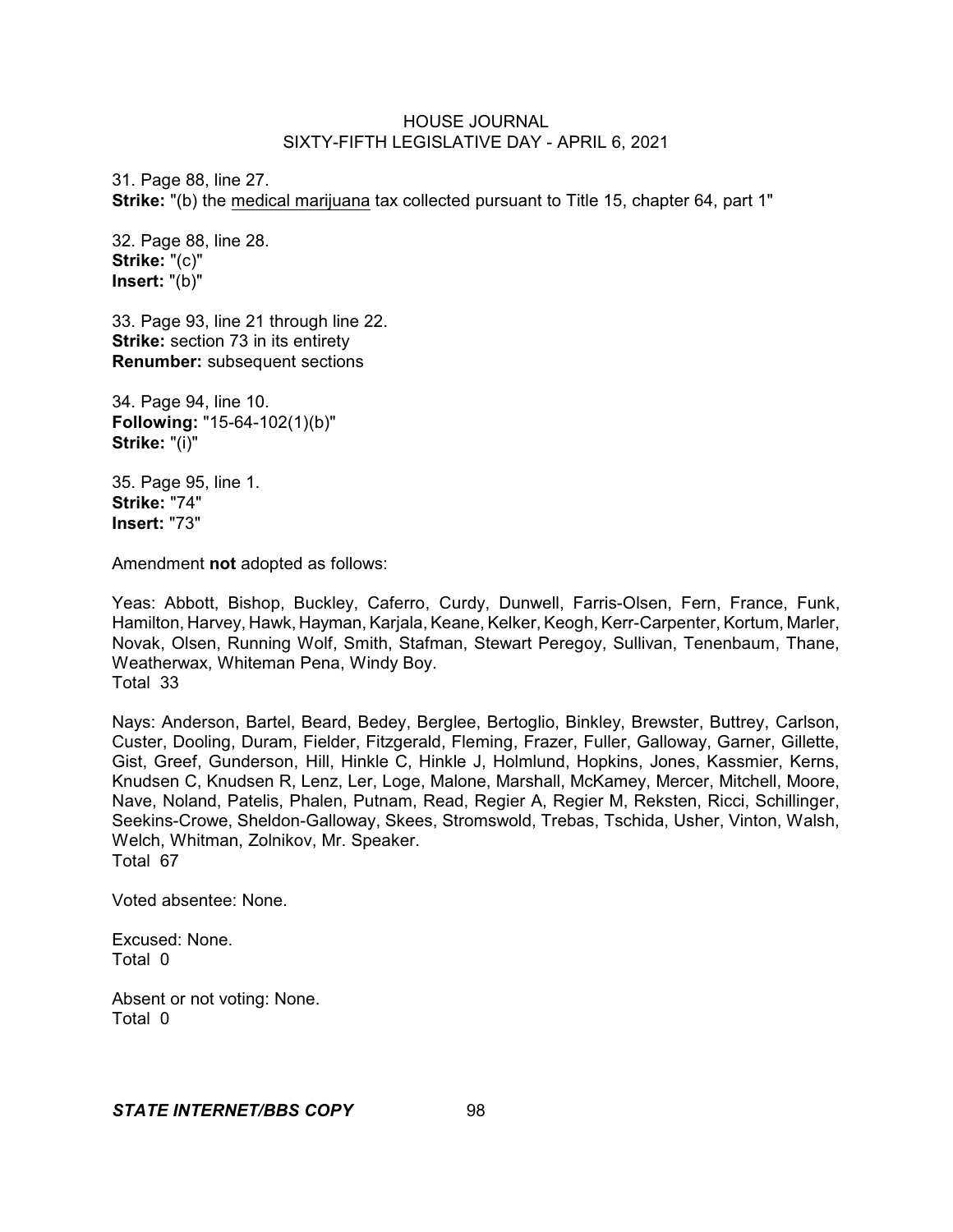**HB 670** - Representative Skees moved **HB 670**, as amended, do pass. Motion carried as follows:

Yeas: Anderson, Bartel, Beard, Bedey, Berglee, Bertoglio, Binkley, Brewster, Buttrey, Carlson, Custer, Dooling, Duram, Fielder, Fitzgerald, Fleming, Frazer, Fuller, Galloway, Garner, Gillette, Gist, Greef, Gunderson, Hill, Hinkle C, Hinkle J, Holmlund, Hopkins, Jones, Kassmier, Kerns, Knudsen C, Knudsen R, Lenz, Ler, Loge, Malone, Marshall, McKamey, Mercer, Mitchell, Moore, Nave, Noland, Patelis, Phalen, Putnam, Read, Regier A, Regier M, Reksten, Ricci, Schillinger, Seekins-Crowe, Sheldon-Galloway, Skees, Stromswold, Trebas, Tschida, Usher, Vinton, Walsh, Welch, Whitman, Zolnikov, Mr. Speaker. Total 67

Nays: Abbott, Bishop, Buckley, Caferro, Curdy, Dunwell, Farris-Olsen, Fern, France, Funk, Hamilton, Harvey, Hawk, Hayman, Karjala, Keane, Kelker, Keogh, Kerr-Carpenter, Kortum, Marler, Novak, Olsen, Running Wolf, Smith, Stafman, Stewart Peregoy, Sullivan, Tenenbaum, Thane, Weatherwax, Whiteman Pena, Windy Boy. Total 33

Voted absentee: None.

Excused: None. Total 0

Absent or not voting: None. Total 0

**HB 707** - Representative Tschida moved **HB 707** do pass.

**HB 707** - Representative Sheldon-Galloway moved **HB 707**, second reading copy, be amended as follows:

1. Page 33, line 8. **Following:** "store" **Insert:** "that is operated by a marijuana wholesaler" **Following:** "center" **Insert:** "as provided in [section 1]"

Amendment adopted as follows:

Yeas: Anderson, Bartel, Beard, Bedey, Berglee, Bertoglio, Binkley, Brewster, Buttrey, Carlson, Custer, Dooling, Duram, Fern, Fielder, Fitzgerald, Fleming, Frazer, Fuller, Galloway, Garner, Gillette, Gist, Greef, Gunderson, Hill, Hinkle C, Hinkle J, Holmlund, Hopkins, Jones, Kassmier, Kerns, Knudsen C, Knudsen R, Lenz, Ler, Loge, Malone, Marshall, McKamey, Mercer, Mitchell,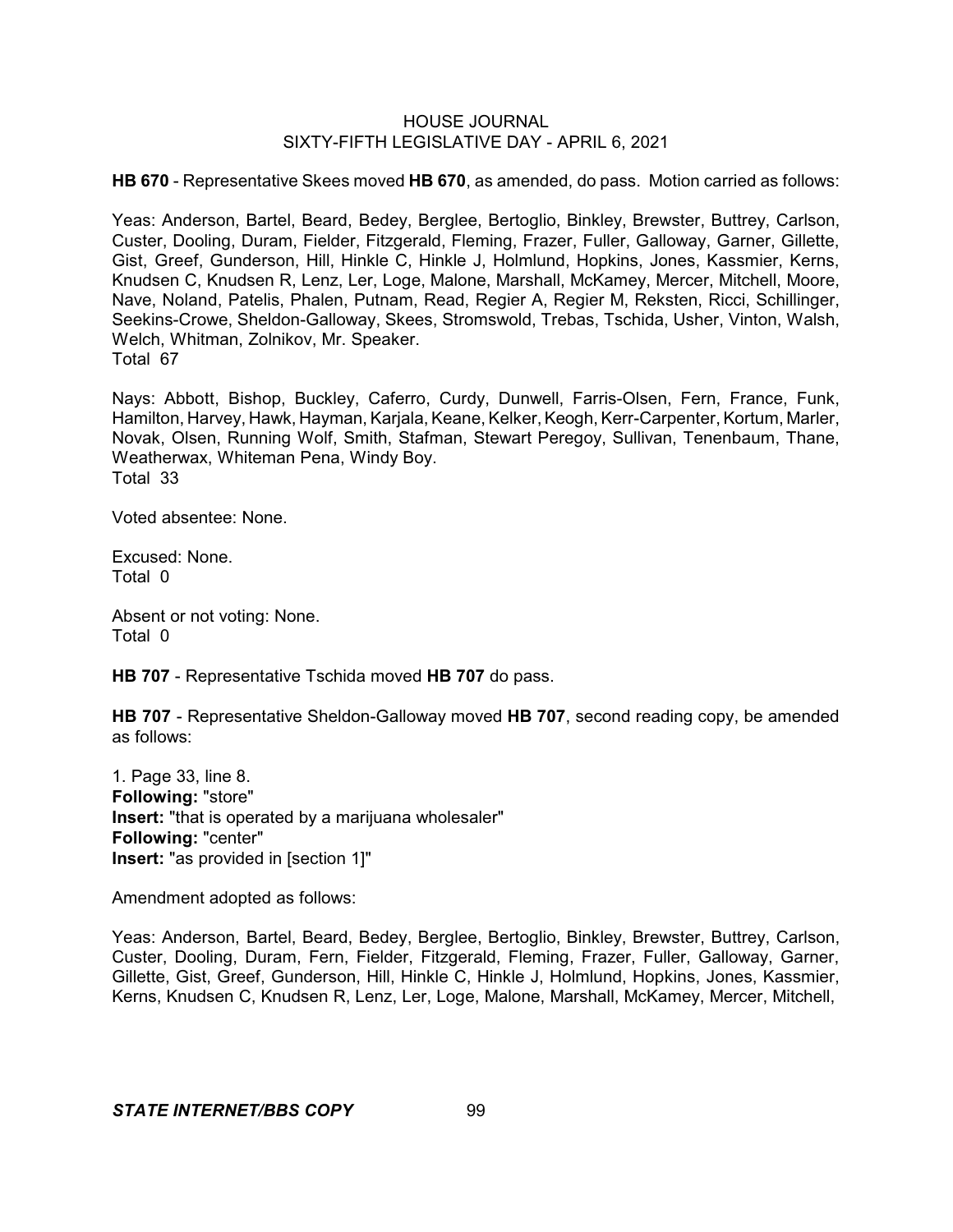Moore, Nave, Noland, Patelis, Phalen, Putnam, Read, Regier A, Regier M, Reksten, Ricci, Schillinger, Seekins-Crowe, Sheldon-Galloway, Skees, Smith, Stromswold, Trebas, Tschida, Usher, Vinton, Walsh, Welch, Whitman, Zolnikov, Mr. Speaker. Total 69

Nays: Abbott, Bishop, Buckley, Caferro, Curdy, Dunwell, Farris-Olsen, France, Funk, Hamilton, Harvey, Hawk, Hayman, Karjala, Keane, Kelker, Keogh, Kerr-Carpenter, Kortum, Marler, Novak, Olsen, Running Wolf, Stafman, Stewart Peregoy, Sullivan, Tenenbaum, Thane, Weatherwax, Whiteman Pena, Windy Boy. Total 31

Voted absentee: None.

Excused: None. Total 0

Absent or not voting: None. Total 0

**HB 707** - Representative Tschida moved **HB 707**, as amended, do pass. Motion carried as follows:

Yeas: Anderson, Bartel, Beard, Bedey, Berglee, Bertoglio, Binkley, Brewster, Buttrey, Custer, Dooling, Duram, Fielder, Fitzgerald, Fleming, Frazer, Fuller, Galloway, Garner, Gillette, Gist, Greef, Gunderson, Hill, Hinkle C, Hinkle J, Holmlund, Hopkins, Jones, Kassmier, Kerns, Knudsen C, Knudsen R, Lenz, Ler, Loge, Malone, Marshall, McKamey, Mercer, Mitchell, Moore, Nave, Noland, Patelis, Phalen, Putnam, Read, Regier A, Regier M, Reksten, Ricci, Schillinger, Seekins-Crowe, Sheldon-Galloway, Skees, Smith, Stromswold, Trebas, Tschida, Usher, Vinton, Walsh, Welch, Whitman, Zolnikov, Mr. Speaker. Total 67

Nays: Abbott, Bishop, Buckley, Caferro, Carlson, Curdy, Dunwell, Farris-Olsen, Fern, France, Funk, Hamilton, Harvey, Hawk, Hayman, Karjala, Keane, Kelker, Keogh, Kerr-Carpenter, Kortum, Marler, Novak, Olsen, Running Wolf, Stafman, Stewart Peregoy, Sullivan, Tenenbaum, Thane, Weatherwax, Whiteman Pena, Windy Boy. Total 33

Voted absentee: None.

Excused: None. Total 0

Absent or not voting: None. Total 0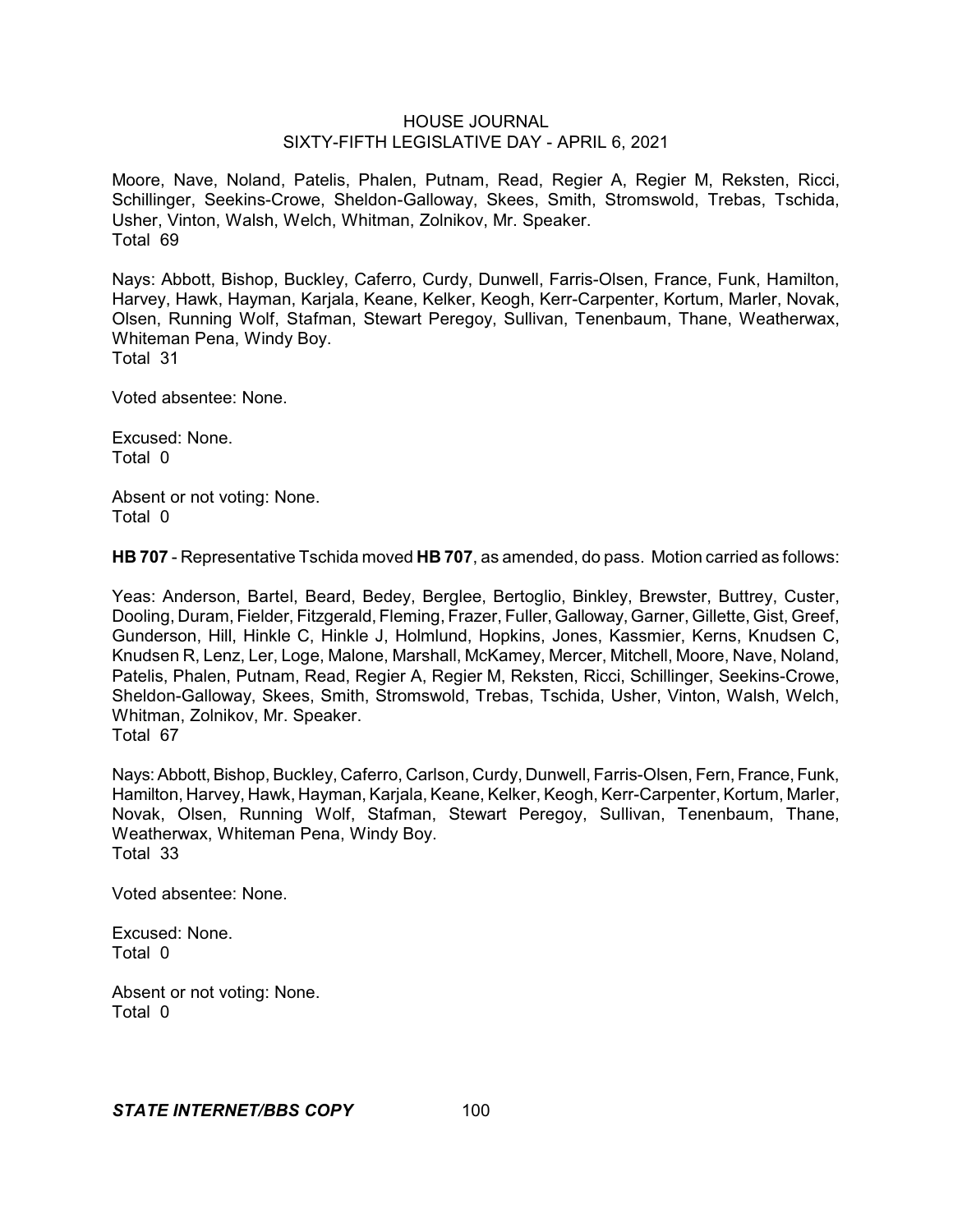**HB 695** - Representative Loge moved **HB 695** do pass.

**HB 695** - Representative Loge moved **HB 695**, second reading copy, be amended as follows:

1. Title, line 4 through line 5. **Following:** "LAWS;" on line 4 **Strike:** remainder of line 4 through line 5 in their entirety

2. Title, line 6. **Following:** "DISPUTES" **Insert:** "AND REQUIRING A FEE"

3. Title, line 6 through line 7. **Strike:** "PROVIDING" on line 6 through "AUTHORITY;" on line 7

4. Title, line 7. **Strike:** "SECTIONS 75-1-202, 75-1-203, 75-1-205, AND" **Insert:** "SECTION"

5. Page 1, line 11 through page 5, line 27. **Strike:** sections 1 through 3 in their entirety **Renumber:** subsequent sections

6. Page 6, line 14. **Following:** "5." **Insert:** "The parties shall each pay a \$50 fee to the department."

Amendment adopted as follows:

Yeas: Anderson, Bartel, Beard, Bedey, Berglee, Bertoglio, Binkley, Brewster, Buckley, Buttrey, Carlson, Curdy, Custer, Dooling, Duram, Farris-Olsen, Fern, Fielder, Fitzgerald, Fleming, France, Frazer, Fuller, Funk, Galloway, Garner, Gillette, Gist, Greef, Gunderson, Hamilton, Hill, Hinkle C, Hinkle J, Holmlund, Hopkins, Jones, Kassmier, Kerns, Kerr-Carpenter, Knudsen C, Knudsen R, Lenz, Ler, Loge, Malone, Marshall, McKamey, Mercer, Mitchell, Moore, Nave, Noland, Novak, Olsen, Patelis, Phalen, Putnam, Read, Regier A, Regier M, Reksten, Ricci, Schillinger, Seekins-Crowe, Sheldon-Galloway, Skees, Smith, Stewart Peregoy, Trebas, Tschida, Usher, Vinton, Walsh, Welch, Whitman, Zolnikov, Mr. Speaker. Total 78

Nays: Abbott, Bishop, Caferro, Dunwell, Harvey, Hawk, Hayman, Karjala, Keane, Kelker, Keogh, Kortum, Marler, Running Wolf, Stafman, Stromswold, Sullivan, Tenenbaum, Thane, Weatherwax, Whiteman Pena, Windy Boy. Total 22

Voted absentee: None.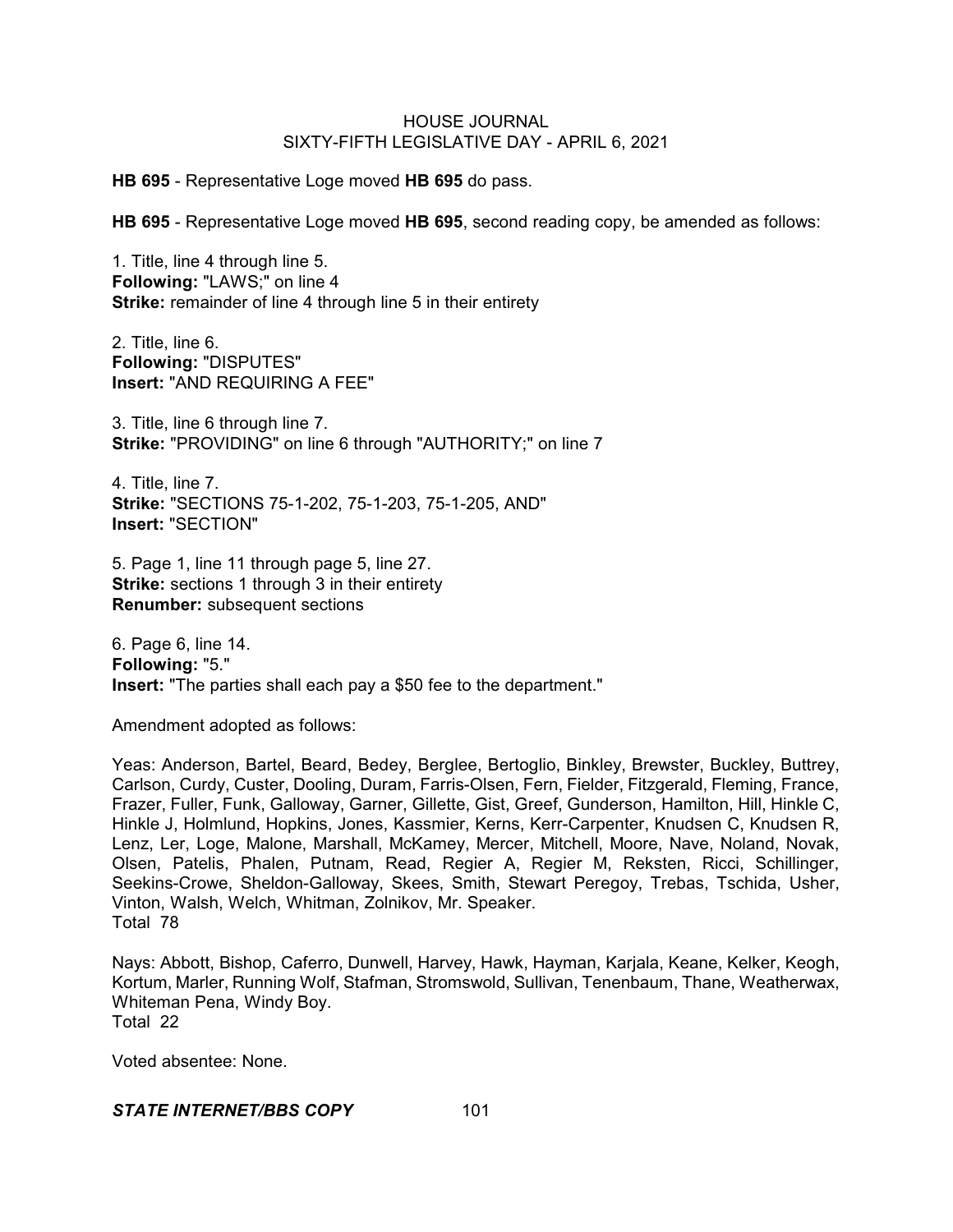Excused: None. Total 0

Absent or not voting: None. Total 0

**HB 695** - Representative Loge moved **HB 695**, as amended, do pass. Motion carried as follows:

Yeas: Anderson, Bedey, Berglee, Bertoglio, Bishop, Brewster, Buttrey, Carlson, Custer, Dooling, Duram, Fielder, Fitzgerald, Fleming, Frazer, Fuller, Galloway, Garner, Gillette, Gist, Greef, Gunderson, Hill, Hinkle C, Hinkle J, Holmlund, Hopkins, Jones, Kassmier, Kerns, Knudsen C, Knudsen R, Lenz, Ler, Loge, Malone, McKamey, Mercer, Mitchell, Moore, Nave, Noland, Patelis, Phalen, Putnam, Read, Regier A, Regier M, Reksten, Schillinger, Seekins-Crowe, Sheldon-Galloway, Skees, Trebas, Tschida, Usher, Walsh, Welch, Whitman, Zolnikov, Mr. Speaker. Total 61

Nays: Abbott, Bartel, Beard, Binkley, Buckley, Caferro, Curdy, Dunwell, Farris-Olsen, Fern, France, Funk, Hamilton, Harvey, Hawk, Hayman, Karjala, Keane, Kelker, Keogh, Kerr-Carpenter, Kortum, Marler, Marshall, Novak, Olsen, Ricci, Running Wolf, Smith, Stafman, Stewart Peregoy, Stromswold, Sullivan, Tenenbaum, Thane, Vinton, Weatherwax, Whiteman Pena, Windy Boy. Total 39

Voted absentee: None.

Excused: None. Total 0

Absent or not voting: None. Total 0

Majority Leader Vinton moved the Committee rise and report. Motion carried. Committee arose. House resumed. Mr. Speaker presiding. Chair Ler moved the Committee of the Whole report be adopted. Report adopted as follows:

Yeas: Anderson, Bartel, Beard, Bedey, Berglee, Bertoglio, Binkley, Brewster, Carlson, Custer, Dooling, Duram, Fern, Fielder, Fitzgerald, Fleming, Frazer, Fuller, Funk, Galloway, Garner, Gillette, Gist, Greef, Gunderson, Hill, Hinkle C, Hinkle J, Holmlund, Hopkins, Jones, Kassmier, Kelker, Keogh, Kerns, Kerr-Carpenter, Knudsen C, Knudsen R, Kortum, Lenz, Loge, Malone, Marshall, McKamey, Mercer, Mitchell, Moore, Nave, Noland, Novak, Patelis, Phalen, Putnam, Read, Regier A, Regier M, Reksten, Ricci, Schillinger, Seekins-Crowe, Sheldon-Galloway, Skees, Smith, Stafman, Stromswold, Thane, Trebas, Tschida, Usher, Vinton, Walsh, Welch, Whitman, Zolnikov, Mr. Speaker.

Total 75

Nays: Abbott, Bishop, Buckley, Caferro, Curdy, Dunwell, Farris-Olsen, France, Hamilton, Harvey,